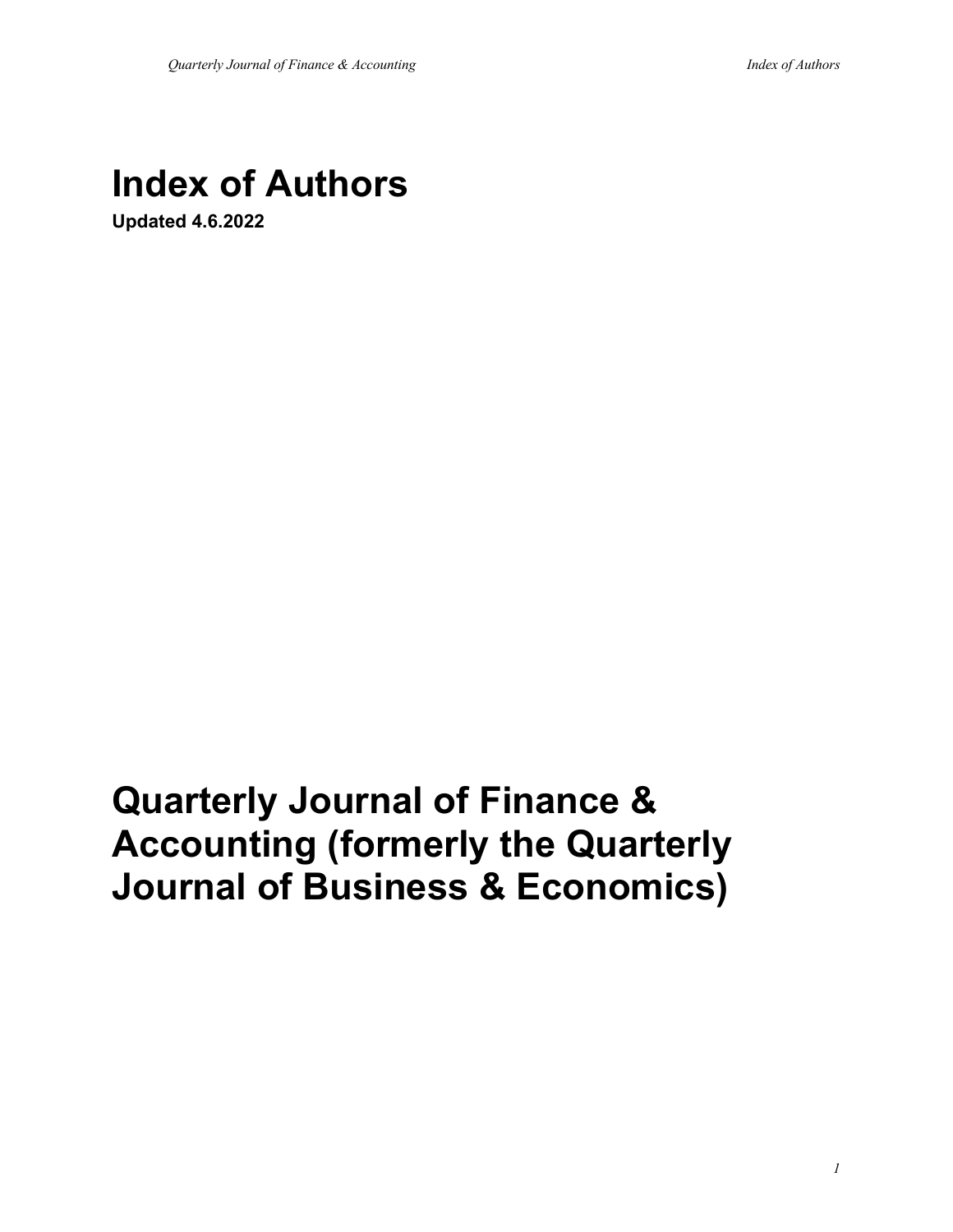### **A**

Michael Aarstol, **The Determinants of Relative Price Variability**, Summer 1999

Samuel Abankwa, **FX Liquidity Risk and Forward Premium Puzzle,** Volume 58, No. 1 & 2 (2020)

- Ezzeddine Abaoub (with Yosr Nouri), **Company Board and Earnings Quality Pre- and Post-IFRS: Evidence from France and the U.K.**, Volume 54, No. 3 & 4 (2016)
- Ashok Abbott (with Frederick C. Scherr and Upinder Dillon), **Returns to Target Shareholders From Initial Purchases of Common Shares: A Multivariate Analysis**, Autumn 1993

Fred John Abraham, **Raw Materials, Inflation, and Macroeconomic Policy**, Spring 1975

Dewan Abdullah (with Steven C. Hayworth), **Macroeconometrics of Stock Price Fluctuations**, Winter 1993

- Fayez A. Abdulsalam (with Wallace N. Davidson III and Amani Khaled Bouresli), **Role of Venture Capitalists in IPO Corporate Governance,** Summer-Autumn 2002
- Ahmad M. Abu-Alkheil (with Walayet A. Khan and Ghadeer M. Khartabiel), **Do Islamic Banks Optimally Balance the Trade-Off in Capital Structure Mix? A Comparison Approach,** Volume 55, No. 3 & 4 (2017)
- Naser Abughazaleh (with Vincent O'Connell and Jimé Princen), **Audit Quality, Auditor Size and Legal Environments**, Volume 53, No. 3 & 4, 2015
- Carroll D. Aby, Jr. (with David E. Upton and Patrick A. Hays), **Stability of the Arbitrage Pricing Theory Model Factors**, Summer 1997
- Esmond Adams (with Mary Fish), **Comments on the Impact of Federal Tax-Sharing on Economic Stabilization,**  Winter 1969
- Jack E. Adams (with C. Lee Mundell), **The Laffer Curve, Aggregate Demand, and Aggregate Supply**, Winter 1982
- Jackie E. Adams, **The Performance of Public Housing in Small Cities: Net Tenant Benefits and Federal Expenditures**, Summer 1976
- Roy D. Adams (with Masoud Moghaddam), **Searching for the Darby Effect in Tax Exempt and Taxable Interest Rate Data**, Summer 1991
- Essie Adibi (with James Doti), **A Residential Building Investment Model at the Local Level**, Spring 1985
- Douglas K. Adie (with Peter F. Freund), **Responsiveness of Borrowers to Finance and Credit Life Insurance Rate Changes of Four Types of Lending Institutions**, Spring 1972
- Reena Aggarwal (with Son-Nan Chen), **The Adjustment of Stock Returns to Block Trading Information**, Winter 1990
- Francis W. Ahking, **A Time Series Analysis of the Relationship Between Income Velocity of Money and the Quantity of Money**, Autumn 1984
- Bruce L. Ahrendsen (with Ralph Bierlen, Larry N. Langemeier, and Bruce L. Dixon), **Land Leasing and Debt on Farms: Substitutes or Complements?**, Spring 2000
- John S. Akin, **Efficiency and Equity in Post-Serrano School Finance** (abstract), Autumn 1973
- Krishna R. Akkina, **The Effects of Carrying Cost Uncertainty and Expected Price Changes on Inventories in the United States During 1959-1979**, Spring 1983; (with Devinder M. Malhotra), **Rapidly Rising Prices of Crude Oil and Natural Gas and Their Impact on Production Out of the Existing Reserves**, Spring 1981
- Fatima Alali (with Asokan Anandarajan), **The Interaction between LLP and SFAS 157 and Its Role in the Choice of Tools for Earnings and Capital Management by Banks during a Financial Crisis**, Volume 53, No. 1 & 2 (2014); (with Dona Siregar and Asokan Anandarajan), **A Test of the Functional Fixation Hypothesis Using Derivative Financial Instruments**, Volume 56, No. 1 & 2 (2018)
- Robert L. Albert, Jr. (with Glenn V. Henderson, Jr.), **Firm Size, Overreaction, and Return Reversals**, Autumn 1995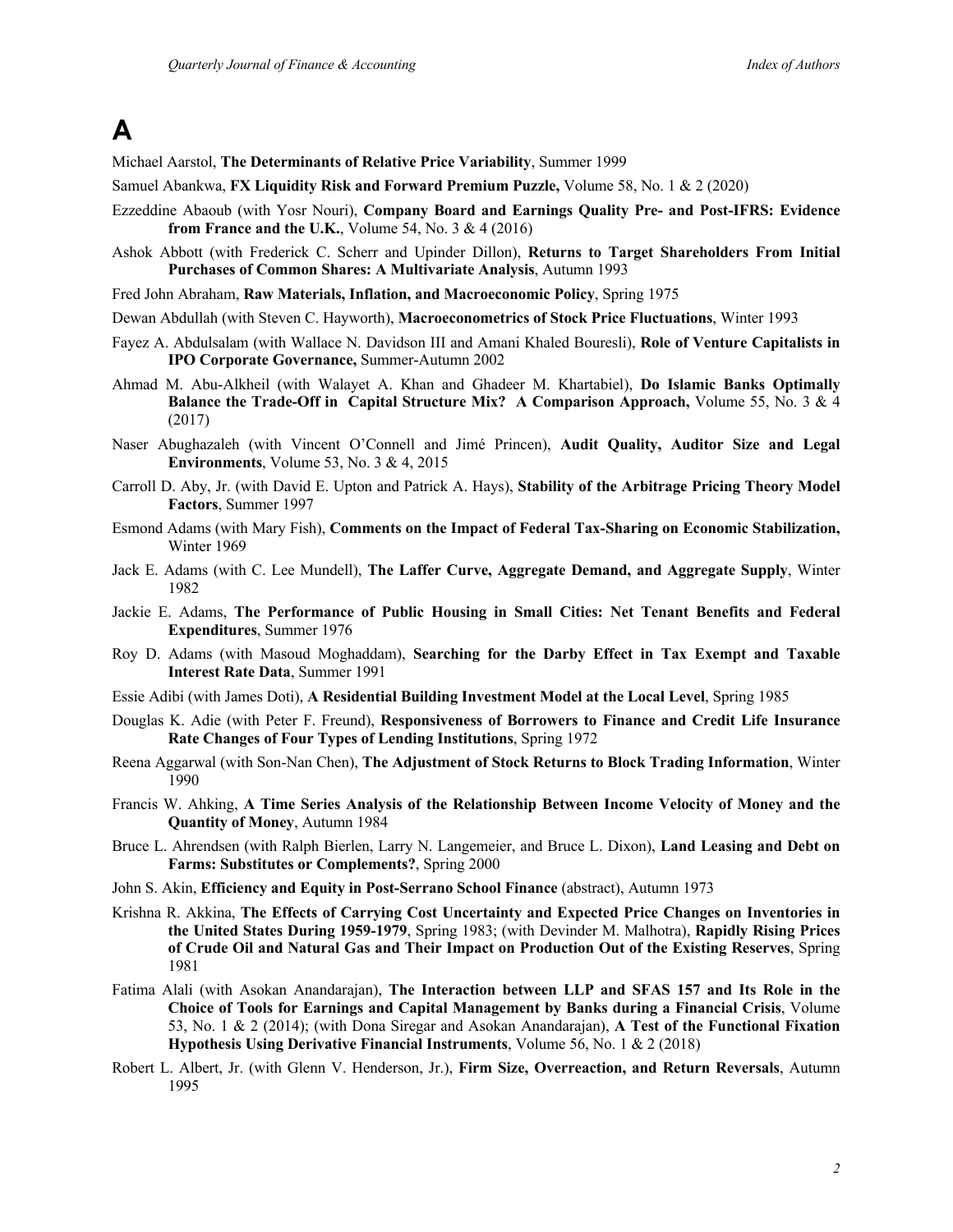- Bonnie Albritton (with David Rakowski and Salil Sarkar), **Stock Repurchases and the Components of Equity Compensation:The Impact of SFAS 123R**, Volume 58, No. 4 (2020)
- John C. Alexander (with Drew Dahl and Michael F. Spivey), **The Effects of Bank Lending Practices on CRA Compliance Examination Scheduling and Non-Compliant Banks' Recovery 1990—1998**, Winter 2009
- Liaqat Ali (with Alem Gebremedhin Berhe), **Determinants of Bank Productivity: Evidence from the Ethiopian Commercial Banks,** Volume 59, Nos. 3 & 4 (2021)
- Clark Lee Allen, **Are National Full-Employment Policies Consistent with Freer Trade?** Winter 1969
- Robert F. Allen, **A Note on the Factor-Price Equalization Theorem: Comment**, Spring 1970
- Steven A. Allen, **The Response of Insider Trading to Changes in Regulatory Standards**, Autumn 1990
- Lakshman Alles, **Time-Varying Skewness in Stock Returns: An Information-Based Explanation**, Winter/Spring 2004
- Malek A. Alsharairi (with Kimberly C. Gleason and Yezen H. Kannan), **Bidder Earning Management, Cynical Targets and Acquisition Premia**, Volume 52, No. 1&2, Volume 52, No. 1&2, 2014
- Murray Altmann, **Price Analysis and Economic Developments**, Spring 1966
- Alejandro Alvararado–Rodriquez (with Maria de Lourdes Trevino-Villareal) **The Effect of Family Control on Corporate Performance**, Winter 2011
- Louis Amato (with Ronald P. Wilder), **Market Concentration, Efficiency, and Antitrust Policy: Demsetz Revisited**, Autumn 1988, **The Choice of Structure Measure in Industrial Economics**, Spring 1995
- Ben Amoako-Adu (with M. Rashid), **Valuation of the Growth Firm Under Inflation and Differential Personal Taxation Revisited**, Winter 1992
- Asokan Anandarajan (with Fatima Alali), **The Interaction between LLP and SFAS 157 and Its Role in the Choice of Tools for Earnings and Capital Management by Banks during a Financial Crisis**, Volume 53, No. 1 & 2 (2014); (with Fatima Alali and Dona Siregar), **A Test of the Functional Fixation Hypothesis Using Derivative Financial Instruments**, Volume 56, No. 1 & 2 (2018)
- David A. Anderson (with Shigeyuki Hamori and Naoko Hamori), **Stock Returns and Real Activity: New Evidence from the United States and Japan,** Summer-Autumn 2002
- Leonall C. Andersen (with Denis S. Karnosky), **The Response of Prices and Output to a Monetary Shock** (abstract), Autumn 1973
- Dale G. Anderson (with Delmer L. Helgeson), **Cost Implications of Diversified Distribution Outlets for Purchased Farm Inputs**, Summer 1974
- Gary A. Anderson (with Arun J. Prakash and Raul Moncarz), **An Empirical Investigation of the Stability of the Risk Measures of Latin-American Common Stocks Through Their Underlying Return-Generating Processes**, Spring 2001
- Seth C. Anderson, **An Analysis of Trading Strategies for Closed-End Equity Funds**, Winter 1987
- W.H. Andrews (with C.L. Christenson), **Physical Environment, Productivity, and Injuries in Underground Bituminous Coal Mines** (abstract), Autumn 1973
- Andreas N. Andrikopoulos, **The Strong Factor Intensity Hypothesis and the Heckscher-Ohlin Theorem: A Multiregional Test**, Spring 1978
- Geoffrey T. Andron, **A Free Trade Area and the Outside Countries, with an Application to EC Expansion** (abstract), Autumn 1973
- James S. Ang (with Jess H. Chua and Ali M. Fatemi), **An Empirical Analysis of the Use of Market Timing in Strategic Corporate Acquisition Planning**, Summer 1982; (with Pamela P. Peterson and David Peterson), **Investigation into the Determinants of Risk: A New Look**, Winter 1985
- Robert E. Ankli, **The Great Depression in Canada** (abstract), Autumn 1973; **Gross Farm Revenue in Pre-Civil War Illinois**, Summer 1969
- Gerald Aranoff, **Transfer Pricing with Technology Choice and Demand Fluctuations in a Simple Manufacturing Model**, Spring 2000
- Avner Arbel (with Gene Swanson), **The Role of Information in Stock Split Announcement Effects**, Spring 1993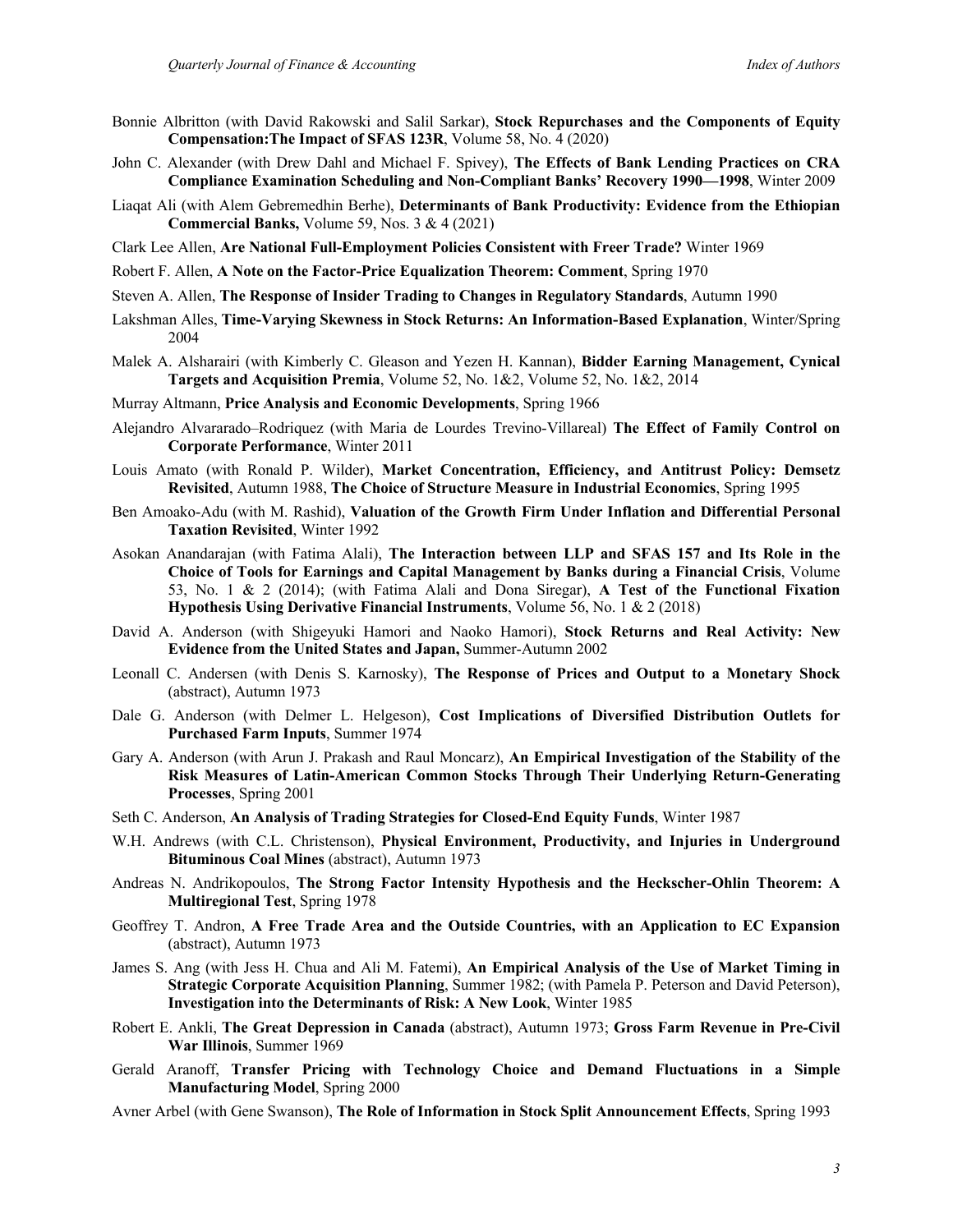- M. Ariff (with Walayet A. Khan), **The Effects of International Intermarket Investment Barriers on Asset Pricing: A Case of Singapore Stock Exchange**, Spring 1998
- Bala Arshanapalli (with Frank Fabozzi and William Nelson), **Modeling the Time-Varying Risk Premium Using a Mixed GARCH and Jump Diffusion Model**, Spring 2011
- Daniela Arzu (with Guido Max Mantovani), **The Gender Contribution to the Corporate Goverance and the Corporate Performance (Lessons from the E.U.)**, Volume 58, No. 4 (2020)
- Parviz Ashegian (with William G. Foote), **X-Inefficiency and Interfirm Comparison of U.S. and Canadian Manufacturing Firms in Canada**, Autumn 1985
- Sharad Asthana (and Roland Lipka), **Management of Defined-Benefit Pension Funds and Shareholder** Value, Summer-Autumn 2002
- Michael D. Atchison (with Mark A. White), **Disappearing Evidence of Chaos in Security Returns: A Simulation**, Spring 1996
- H. Sonmez Atesoglu, **Inflation and Unemployment Models**, Summer 1983; (with Donald Dutkowsky), **Rational Expectations, Fatality, and Keynesian Models**, Summer 1984
- George Athanassakos (with David Fowler), **New Evidence on the Behavior of Canadian Stock Prices in the Days Surrounding the Ex-Dividend Day**, Autumn 1993; (with Madhu Kalimipalli), **Analyst Forecast Dispersion and Future Stock Return Volatility**, Winter/Spring 2003

Mohsen Attaran (with Martin Zwick), **Entropy and Other Measures of Industrial Diversification**, Autumn 1987

- J.W. Auer (with J. Kushner), **The Capacity Problem in the Measurement of Cost Curves**, Summer 1992
- Paul R. Auerbach (with John J. Siegfried), **Executive Compensation and Corporation Control**, Summer 1974
- Mohamed A. Ayadi (with Yoser Gadhoum), **Ownership Structure and Risk: A Canadian Empirical Analysis**, Winter 2003
- Sergio Sanfilippo Azofra (with Belén Díaz Díaz and Carlos López Gutiérrez), **Are M&A Premiums Too High? Analysis of a Quadratic Relationship between Premiums and Returns**, Summer 2009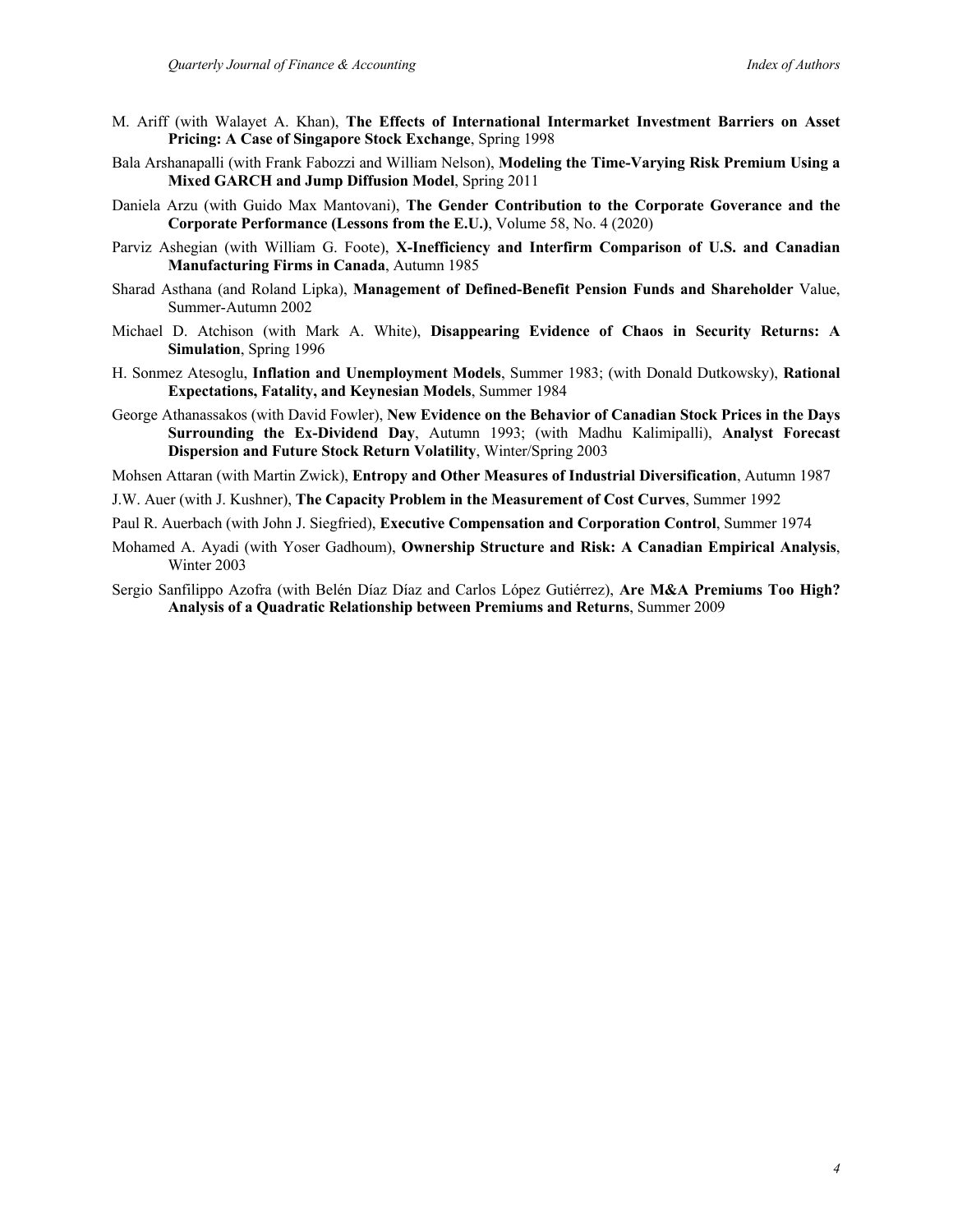#### **B**

- H. Young Baek (with José A. Pagán), **Executive Compensation and Corporate Production Efficiency: A Stochastic Frontier** Approach, Winter 2002
- Michael Bagshaw (with Marvin Phaup, Kerim Sayan, and Alan K. Severn), **Bank Earnings by Portfolio Category**, Autumn 1979
- Charles D. Bailey (with Sanjay Gupta), **The Role of Performance Plans in Mitigating Agency Problems: An Empirical Examination,** Summer 2001
- Philip Baird, **The Value Line Timeliness Ranking and the Equivalence of Analyst Forecasts and Market Expectations**, Volume 53, No. 1 & 2, 2014
- Robert N. Baird (with John H. Landon), **Political Fragmentation, Income Distribution, and the Demand for Government Services**, Autumn 1972
- H. Kent Baker (with Richard B. Edelman), **Valuation Implications of AMEX Listings: A Joint Test of the Liquidity-Signaling Hypothesis**, Winter 1991; (with Stevan R. Holmberg), **Money Market Certificates in Perspective**, Summer 1980; (with Martha Johnson), **A Survey of Management Views on Exchange Listing**, Autumn 1990; (with Gary E. Powell), **Further Evidence on Managerial Motives for Stock Splits**, Summer 1993; (with Richard B. Edelman), **The Postlisting Returns Anomaly Revisited,** Spring 1994; (with Walayet A. Khan and Richard B. Edelman), **Competition Versus Consolidation of Order Flow: Common Stock Listing on Dual Domestic Exchanges**, Autumn 1995; (with Gary E. Powell and Daniel G. Weaver), **Listing Changes and Visibility Gains**, Winter 1999; (with Gary E. Powell), **How Corporate Managers View Dividend Policy**, Spring 1999; (with Halil Kiymaz), **Short-Term Performance, Industry Effects, and Motives: Evidence from Large M&As,** Spring 2008
- James C. Baker (with John K. Ryans, Jr.), **Multinational Corporation Investment in Less Developed Countries: Reducing Risk**, Winter 1979
- Nauzer Balsara (with Gary Chen and Lin Zheng), **The Chinese Stock Market: An Examination of the Random Walk Model and Technical Trading Rules,** Spring 2007
- Dr. Charu Banga (with Dr. Amitabh Gupta), **An Analysis of Characteristics of Mutual Fund Mergers and Takovers in India**, Volume 51, No. 1&2, 2014
- Mary M. Bange, **Capital Market Forecasts of Economic Growth: New Tests for Germany, Japan, and the United States**, Autumn 1996
- King Banaian (with Örn Bodvarsson), **The Value of Arbitration Rights in Major League Baseball: Implications for Salaries and Discrimination**, Winter 1998
- Joel R. Barber, **Mutual Fund Risk Measurement and Future Returns**, Winter 1994; **Cost of Capital with Flotation Costs**, Summer/Autumn 2004; **A General Relationship between Prices of Bonds and their Yields**, Summer/Autumn 2010; **How Well Does Duration Measure Interest Rate Risk and Does the Convesity Adjustment Matter?**, Winter/Spring 2021
- Russell Barber**, Selling, General and Administrative Cost Stickiness and GDP Predictions**, Winter/Spring 2021
- Tony Barilla (with Ken Johnston and Don R. Cox), **A Reexamination of Institutions and Individuals at the Turn of the** Year, Autumn 2000
- Tom Barnes (with David A. Burnie), **The Estimation of Corporate Bond Yield Curves as a Function of Termto-Maturity and Coupon**, Autumn 1987
- James R. Barth (with James T. Bennett), **Cyclical Behavior, Seasonality, and Trend in Economic Time Series**, Winter 1974
- Robin L. Bartlett (with Colette H. Moser), **Women and Work: Female Segregation and Sex Concentration in the Work Force**, Autumn 1974
- Richard F. Barton, **The Roles of Policy Makers and Scientists in Planning Useful Research,** Autumn 1962
- Clyde T. Bates (with Don M. Soule), **A Progressive Income Tax with a Uniform Tax Rate**, Spring 1975
- Richard J. Bauer (with Patrick A. Hays and David E. Upton), **Parameter Instability in Mutual Fund Portfolios: A Shifting Regimes Test**, Winter 1987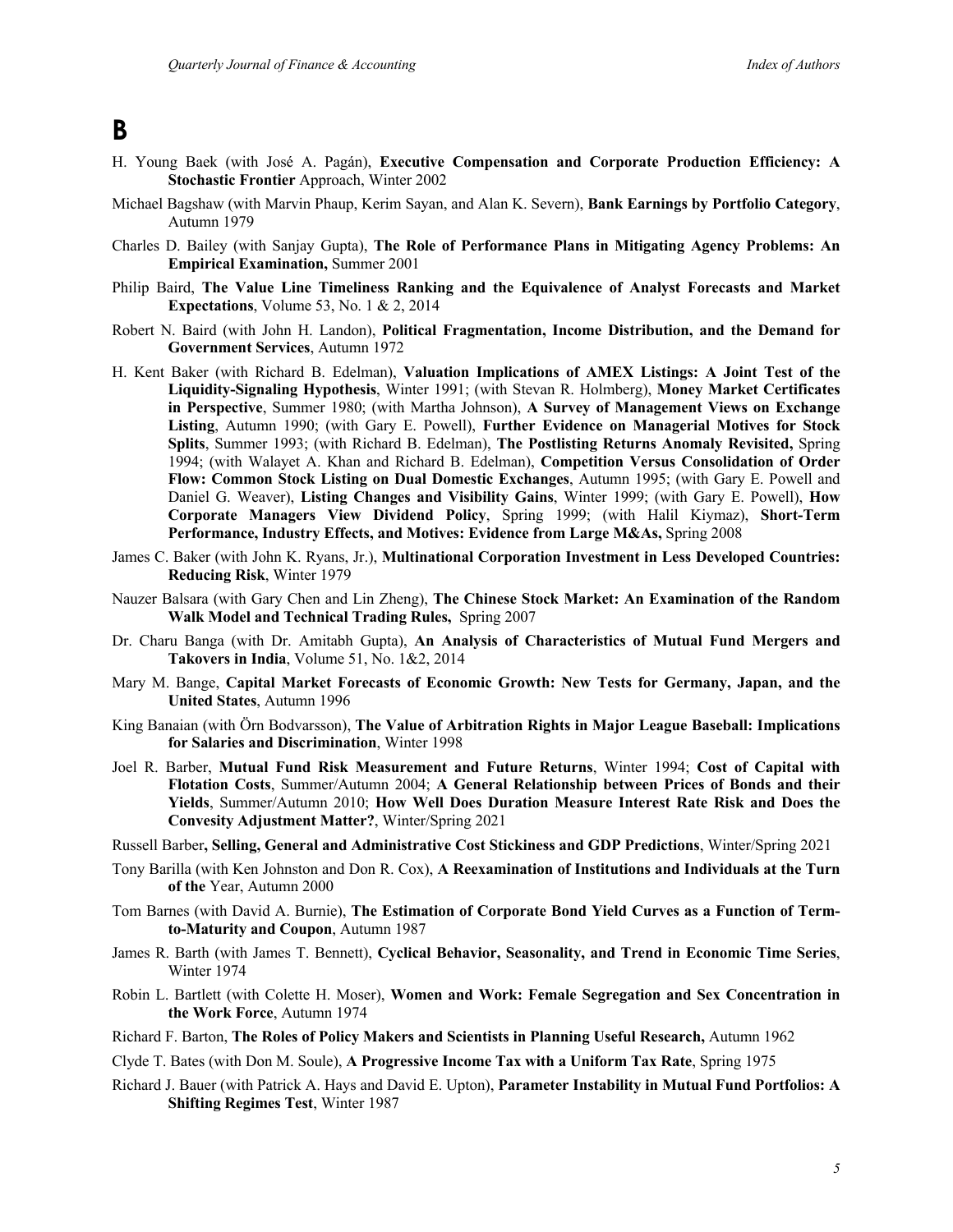- Rainer Baul (with Alexander Peter Groh and Oliver Gottschalg), **Measuring Idiosyncratic Risks in Leveraged Buyout Transactions**, Autumn 2008
- W. Scott Bauman (with Richard J. Dowen), **Residual Returns and Extramarket Risks**, Spring 1987; (Robert E. Miller and E. Theodore Veit), **Managing Portfolio Turnover: An Empirical Study,** Summer Autumn 2005
- Mark Bayless, **The Influence of Location on Faculty Salaries at Major Universities**, Spring 1982
- Thomas R. Beard, **Money, Liquidity, and the National Debt**, Spring 1964
- Aslan Behnamian (with Valentina Galvani), **Diversification Gains in the Market for Provincial Bonds**, Autumn 2008
- Hamid Beladi (with Kenneth S. Lyon), **The Effects of Risk Aversion When An Input Is Random: A Note**, Spring 1986; (with Lawrence Brunner), **Trade Unions and Money Wage Changes in U.S. Manufacturing Industries: Further Empirical Evidence**, Summer 1987
- William R. Belmont (with Gary C. Fethke), **Buyers' Versus Sellers' Prices: An Econometric Investigation**, Autumn 1973
- Daniel C. Benco (with Larry Prather), **Market Reaction to Announcements to Invest in ERP Systems**, Autumn 2008
- Michael E. Benefield (with G. William Glezen and Steven J. Carlson), **An Investigation of Investor Reaction to the Information Content of a Going Concern Audit Report While Controlling for Concurrent Financial Statement Disclosures**, Summer 1998
- James T. Bennett (with Manuel H. Johnson and Peter Germanis), **An Abstract Approach to the Relative Ranking of Economics Journals**, Spring 1980; (with James R. Barth), **Cyclical Behavior, Seasonality, and Trend in Economic Time Series**, Winter 1974
- Randall W. Bennett (with Christine Loucks), **Price (De)Regulation and Quality Rivalry: The Case of Branch Banking Revisited**, Winter 1989; (with Christine Loucks), **Banking Markets and Interstate Entry in the Southeastern United States**, Spring 1993
- Richard E. Bennett (with Harold R. Williams), **Wage and Price Controls: Efficiency, Equity, and Decontrol**, Autumn 1972
- Earl Benson (with C. Ronald Sprecher and Elliott S. Willman), **Cyclical Variation in Corporate Bond Yield Spreads: New Evidence**, Summer 1985
- Willie J. Benton, Jr. (with Richard J. Cebula) **International Capital Inflows, Federal Budget Deficits, and Interest Rates, 1971-1984**, Winter 1995
- Maxwell Benzel (with Conor Norris), **Learning from The Financial Crisis: What Can Basel II Teach Us About How Basel III Will Fare?**, Volume 58, No. 3 (2020)
- William Beranek (with Shawn M. Forbes), **The Tax-Clientele CAPM and Firm-Size Effects: The Evidence**, Autumn 1988; (with Richard A. Lord), **Operating Characteristics and Operating Risk: Additional Empirical Evidence**, Summer 1999
- Sanford V. Berg, **Entry and Performance in the Journal Market,** Winter 1976
- Mark C. Berger (with Jodi Messer Pelkowski), **Health and Family Labor Force Transitions,** Summer/Autumn 2004
- Mary F. Berglund, **Externalities and Freight Car Supply in the U.S. Rail Network**, Spring 1975
- Alem Gebremedhin Berhe (with Liaqat Ali), **Determinants of Bank Productivity: Evidence from the Ethiopian Commercial Banks,** Volume 59, Nos. 3 & 4 (2021)
- Richard E. Bernstein, **Labor Substitution in Health-Care Facilities**, Summer 1978
- Michael A. Berry (with George W. Gallinger and Glenn V. Henderson, Jr.), **Using Daily Stock Returns in Event Studies and the Choice of Parametric Versus Nonparametric Test Statistics**, Winter 1990
- William J. Bertin (with Terry L. Zivney and Khalil M. Torabzadeh), **A Reexamination of the Investment Performance of Junk Bonds**, Spring 1993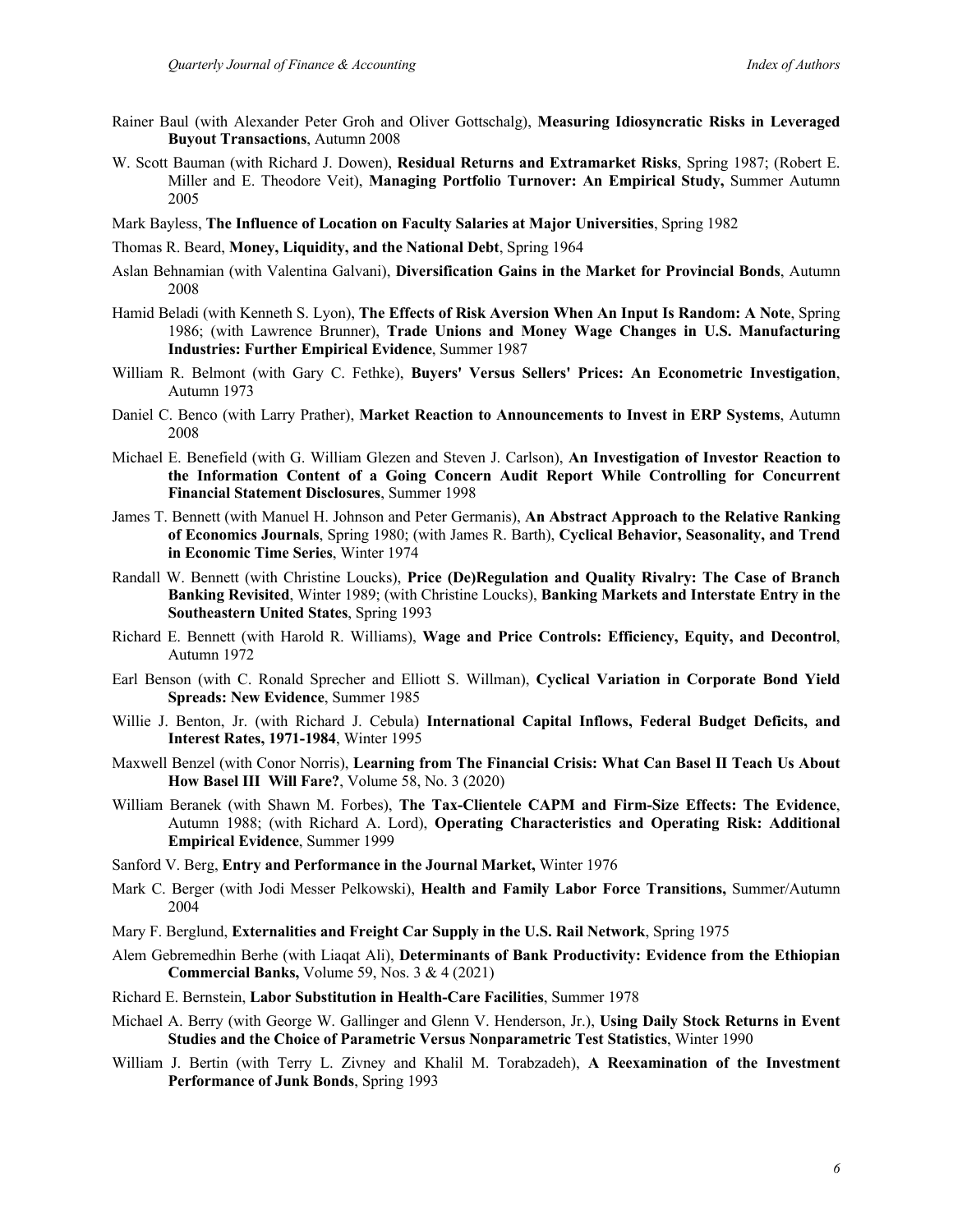- Mark Bertus (with Ting-Heng Chu and Steve Swidler), **Quarterly versus Serial Expiration in Pure Cost of Carry Markets: The Case of Single Stock Futures Trading in the U.S.**, Summer 2008
- Rakesh Bharati (with Susan J. Crain and Prasad Nanisetty), **Evaluating Stock Price Behavior after Events: An Application of the Self-Exciting Threshold Autoregressive Model**, Spring 2009
- Ramesh C. Bhardwaj, **A Note on the Factor-Price Equalization Theorem**, Autumn 1968
- Ravinder K. Bhardwaj (with LeRoy D. Brooks and Bill B. Francis), **Misestimation of Systematic Risk and Magnitude of the Size Effect: Evidence Using Direct and Reverse Regressions**, Summer 1995
- Ralph Bierlen (with Larry N. Langemeier, Bruce L. Ahrendsen, and Bruce L. Dixon), **Land Leasing and Debt on Farms: Substitutes or Complements?**, Spring 2000
- Robert M. Biggs, **The Consumer and Inflation**, Spring 1978
- Randall S. Billingsley (with Robert E. Lamy, M. Wayne Marr, and G. Rodney Thompson), **Explaining Yield Savings on New Convertible Bond Issues**, Summer 1985; (with Donald R. Fraser and G. Rodney Thompson), **Shareholder Wealth and Stock Repurchases by Bank Holding Companies**, Winter 1989
- Halim I. Bishara, **An Empirical Study of the Canadian Multinational Corporations and Canadian Conglomerate Firms with Regard to Performance Evaluation**, Autumn 1981
- Larry N. Bitner (with Robert C. Dolan), **Assessing the Relationship Between Income Smoothing and the Value of the Firm**, Winter 1996
- David W. Blackwell (with James A. Verbrugge and James E. McNulty), **Thrift Scale Economies: An Alternative Approach**, Summer 1995 (with Drew B. Winters), **Local Lending Markets: What a Small Business Owner/Manager Needs to Know**, Spring 2000; (with Vladimir Kotomin and Drew B. Winters), **Benefits from Lending Relationships in Public Debt Markets: Empirical Evidence from the Commercial Paper Market**, Volume 53, No. 3 & 4, 2014
- Robert F. Blair (with Donald A. Nielsen and Keith K. Turner), **Financial Determinants of Disparities in Educational Opportunity Among Nebraska School Districts**, Winter 1975
- Arthur E. Blakemore, **Human Capital Investment and the Reduction in the Unemployment Rate Consistent with Nonaccelerating Inflation**, Spring 1984
- Eugene Bland (with Gay Hatfield, Dan L. Worrell, and Wallace N. Davidson, III), **Turbulence at the Top: Antecedents of Key Executive Dismissal**, Winter 1999
- Eric C. Blankmeyer (with Kris Joseph Knox and J.R. Stutzman), **Organizational Structure, Performance, Quality, and Administrative Compensation in Texas Nursing Facilities**, Winter 2001.
- Lloyd P. Blenman (with Jianguo Chen and Dar-hsin Chen), **Does Institutional Ownership Create Value? The New Zealand Case**, Autumn 2008; (with Ben Le), **Transition Economy and Equity Home Bias: The Case of Vietnam**, 2014; (with Guan Jun Wang), **Liquidity, Information and the Size of the Forward Exchange Rate Bias**, Volume 55, No. 1 & 2 (2017); (with Larry J. Prather, Lloyd P. Blenman and Ting-Heng Chu), **Organizing a Successful Academic Finance Conference: Thoughts, Heuristics and Statistical Evidence**, Volume 55, No. 3 & 4 (2017); (with John R. Wingender) **Retrospective, Perspective and Optimal Global Asset Pricing,** Volume 57, No. 1 & 2 (2019)
- Jorg Bley, **How Homogeneous are the Stock Markets of the Middle East and North Africa?** Summer 2007; **Timing of Equity Offerings: Evidence from Germany**, Volume 50, No. 3&4, 2014
- Allen Blitstein, **Quit Rates and Weekly Hours,** Winter 1976
- Laurence Blose, **Gold and the Value-Growth Differential in Stock Returns**, Volume 52, No. 1&2, 2014
- Robert W. Boatler, **Determinants of Treasury Bill Auction Spreads: An Update with Evidence of Market Learning to Cope with Instability**, Winter 1985
- Örn Bodvarsson (with King Banaian), **The Value of Arbitration Rights in Major League Baseball: Implications for Salaries and Discrimination**, Winter 1998
- Cecil E. Bohanon (with T. Norman van Cott), **Shapiro on Marginal Tax Rates and Aggregate Labor Supply: A Comment**, Spring 1984
- Martin T. Bohl (with Stefan Reitz), **Do Positive Feedback Traders Act in Germany's Neuer Markt?** Winter Spring 2006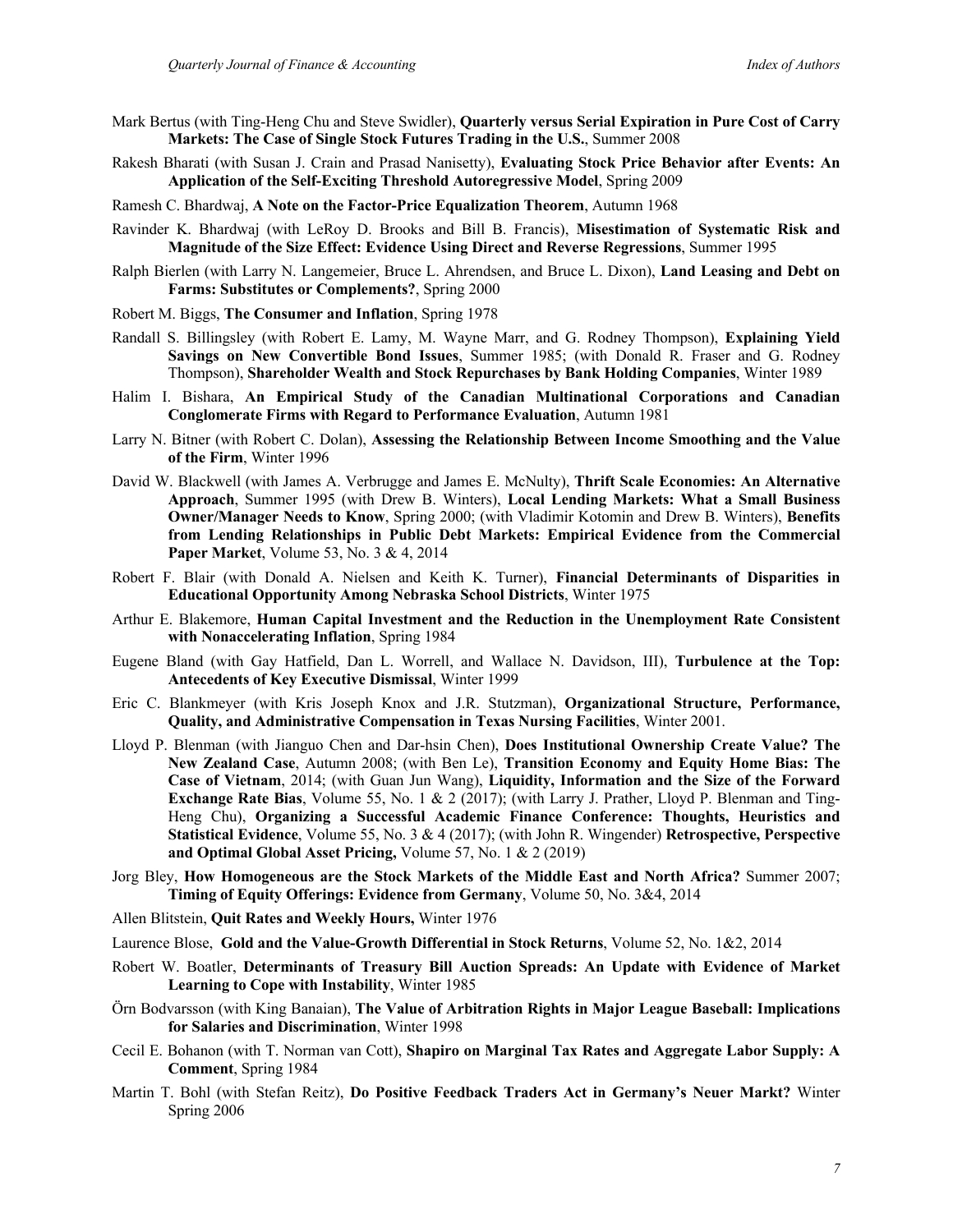- Russell P. Boisjoly (with Thomas M. Corsi), **The Changing Nature of the Motor Carrier Acquisition Market**, Autumn 1983
- Paul J. Bolster (with Emery A. Trahan), **The Impact of** *Barron's* **Recommendations on Stock Prices**, Autumn 1995
- M.E. Bond (with Jerry R. Ladman), **Tourism: A Strategy for Development**, Winter 1972
- Michael T. Bond (with Gerald E. Smolen), **Nominal Interest Rates and Marginal Tax Rates**, Spring 1987
- Frank J. Bonello (with William I. Davisson), **An Integrated System of Computer-Assisted Instruction in Economics** (abstract), Autumn 1973
- Donald R. Bonney, **An Evaluation of Alternative Methods of Teaching the Introductory Economics Course** (abstract), Autumn 1972
- Narjess Boubakri (with Abdelaziz Chazi and Ashraf Khallaf), **Targets Performance in Terminated Bids: an Empirical Examination**, Summer/Autumn 2010
- Kenneth E. Boulding, **The Legitimation of the Market**, Spring 1968**; The Meaning of Human Betterment**, Spring 1971
- Amani Khaled Bouresli (with Wallace N. Davidson III and Fayez A. Abdulsalam), **Role of Venture Capitalists in IPO Corporate Governance,** Summer-Autumn 2002
- Howard R. Bowen, **Economists as Social Critics**, Autumn 1963**; Toward A Humanist Economics**, Autumn 1972
- Oswald D. Bowlin (with William P. Dukes and S. Scott MacDonald), **The Performance of Beta in Forecasting Portfolio Returns in Bull and Bear Markets Using Alternate Market Proxies**, Spring 1987
- Linda E. Bowyer (with Prasad V. Medury and Venkat Srinivasan), **Stock Repurchases: A Multivariate Analysis of Repurchasing Firms**, Winter 1992
- Michael D. Bradley (with Dennis W. Jansen), **The Role of Revenue Sharing in Optimal Stabilization Policy**, Spring 1992
- Ben Branch (with Alan Gleit and Thomas Schneeweis), **The Determinants of Risk and Return for Electric Utility Equity Issues**, Winter 1984**;** (with Alan Gleit, Jeffrey Sooy, and Michael Fitzgerald), **The Silver Futures Market: An Analysis of its Price Structure**, Spring 1982**;** (with Donald Geman), **The Valuation of Stochastic Cash Flows**, Winter 1988; (with Kyungchun Chang), **Low Price Stocks and the January Effect**, Summer 1990; (with Philip Russel and Violet Torbey), **Market Valuation of Bankrupt Firms: Is There An Anomaly?**, Spring 1999; (with Taewon Yang), **Predicting Successful Takeovers and Risk Arbitrage**, Winter 2003; (with Taewon Yang), **The Risk Arbitrage Performance: Failed Acquisition Attempts**, Winter Spring 2006; (with Jia Wang), **Is Risk Arbitrage Market Neutral: The Case of Stock Swap Offers with Collars**, Volume 51, No 1&2, 2014
- Elísio Fernando Moreira Brandão (with João Paulo Torre Vieito, António Melo da Costa Cerqueira, and Walyet Khan), **Is Executive Compensation Different Across S&P Listed Firms?** Autumn 2008
- Bruce C. Branson, **An Empirical Reexamination of the Leasing Puzzle**, Summer 1995
- John J. Brasch, **The Role of Trade Credit in Economic Development**, Winter 1972
- Elijah Brewer III (with Cheng Few Lee), **An Intracyclical Analysis of the Risk Sensitivity of Bank Stock Returns** (Autumn 1990)
- John R. Brick (with Jill L. Wetmore), **LDC Write-Off Effects and Bank Stock Returns: The Bank of Boston Decision**, Spring 1991
- Stephen Brincks (with Kamal M. Haddad, Babak Lotfaliei and Timothy E. Trombley), **A Synthesis of Capital Budgeting Techniques Around the World: 1990-2018**, Volume 58, No. 4 (2020)
- Joe Brocato (with Russell E. Dabbs and Kenneth L. Smith), **Tests on the Rationality of Professional Business Forecasters with Changing Forecast Horizons**, Spring 1991
- Paul Brockman (with David Michayluk), **The Holiday Anomaly: An Investigation of Firm Size Versus Share Price Effects**, Summer 1997
- Keith L. Broman, **Growth Stock Market Price Behavior--1962**, Spring 1964; **Investor Overpricing of Growth Stocks, 1960-1961,** Autumn 1962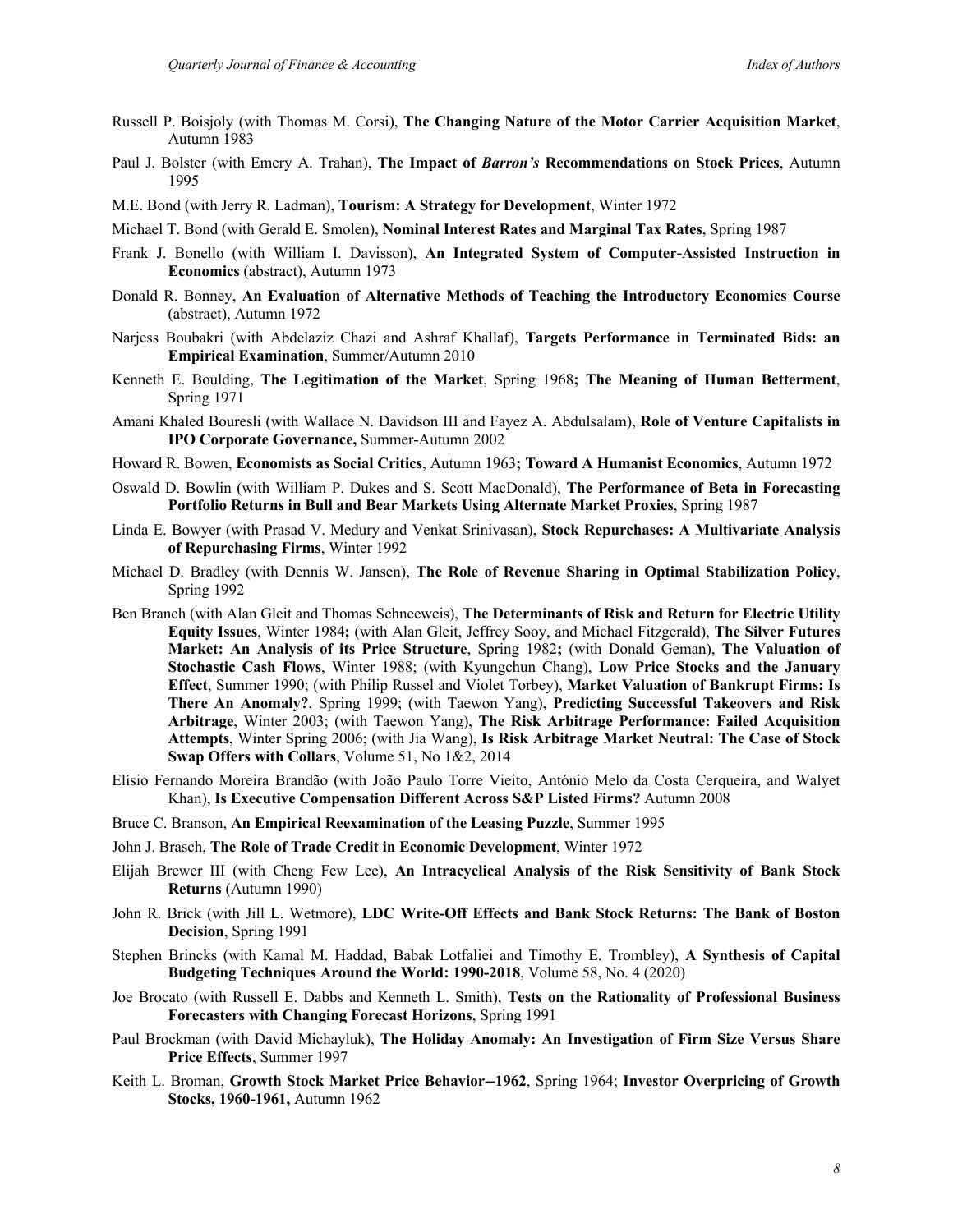- Martin Bronfenbrenner, **An Old Reactionary Free Trader on the New International Economic Order**, Autumn 1977; **Sensitivity Analysis for Econometricians**, Autumn 1972
- LeRoy D. Brooks (with Robert W. Ingram and Ronald M. Copeland), **Credit Risk, Beta, and Bond Ratings**, Winter 1983; (with Ravinder K. Bhardwaj and Bill B. Francis), **Misestimation of Systematic Risk and Magnitude of the Size Effect: Evidence Using Direct and Reverse Regressions**, Summer 1995; (with Eurico J. Ferreira), **Re-released Information in the** *Wall Street Journal's* **'Insider Trading Spotlight' Column**, Winter 2000
- John B. Broughton (and David M. Smith), **Option Listing Effects and the Role of Confounding Events**, Autumn 1997
- Robert M. Brown (with George Alfred Johnson and Dana J. Johnson), **The Market Reaction to Voluntary Corporate Spin-offs: Revisited**, Autumn 1994
- Todd Brown (with Kathleen A. Farrell and Thomas S. Zorn), **Performance Measurement and Matching: The Market for Football Coaches**, Winter 2007
- Wilson B. Brown, **Market Segmentation and International Competitiveness: Trade Theory and Practice Reexamined**, Summer 1972
- Oswald Brownlee, **The Optimal Amount of Resources to Devote to Tax Collection** (abstract), Autumn 1972
- Edward R. Bruning (with Charles A. Register and Donald R. Williams), **A Note on the Efficiency of 'Switching' Hospitals**, Summer 1991
- Lawrence Brunner (with Hamid Beladi), **Trade Unions and Money Wage Changes in U.S. Manufacturing Industries: Further Empirical Evidence**, Summer 1987
- Jorge Brusa (with Michael Carter and George E. Heilman), **Differences in Academic Content, Placement, and Research Productivity among Doctoral Programs in Finance**, Winter 2009
- Brian C. Brush (with Steven E. Crane), **The Effect of Market Power on the Fringe Benefit Share of Labor Compensation**, Autumn 1985
- Qiang Bu (with Nelson Lacey), **Do Mutual Funds Exhibit a Smart Money Effect?**, Winter 2008
- Bruce Bublitz (with Srinivasan Ragothaman), **An Empirical Analysis of the Impact of Asset Writedown Disclosures on Stockholders' Wealth**, Summer 1996
- Sheree Buchenroth (with Robert Jennings), **A Descriptive Analysis of the Time Series Behavior of Financial Analyst Earnings Forecasts**, Summer 1987
- James F. Buck (with Stanley G. Eakins and Stanley R. Stansell), **Neural Network Versus Tobit Models: Analyzing the Nature of Institutional Demand for Common Stocks**, Spring 1998
- Thomas Bundt (with Andrew Solocha), **International Crowding Out: The U.S. Debt and Foreign Interest Rates**, Winter 1990
- Paul L. Burgess (with Jerry L. Kingston), **Private Returns to Public Investments in Job Search Assistance**, Spring 1975
- Leon Burmeister (with Hyman Joseph, Wayne Fisher, David P. Lipson, G. Joseph Norwood, Charles R. Standridge, and Charles E. Yesalis, III), **Pharmacy Costs: Capitation Versus Fee-for-Service**, Autumn 1983
- John E. Burnett (with Carolyn Carroll and Paul Thistle), **The Detection of Nonstationarity in the Market Model**, Winter 1996
- David A. Burnie (with Tom Barnes), **The Estimation of Corporate Bond Yield Curves as a Function of Termto-Maturity and Coupon**, Autumn 1987
- Glenn E. Burress, **A More General Theory of the Short-Run Consumption Function and Recent Data**, Autumn 1973
- Winston C. Bush (with Robert J. Staaf), **World Income Distribution in Anarchy** (abstract), Autumn 1973
- Donald E. Buster (with Glenn N. Pettengill), **Variations in Return Signs: Announcements and the Weekday Anomaly**, Summer 1994
- Stephen J. Butcher, **A Business History of the Business Men's Assurance Company**, Summer 1969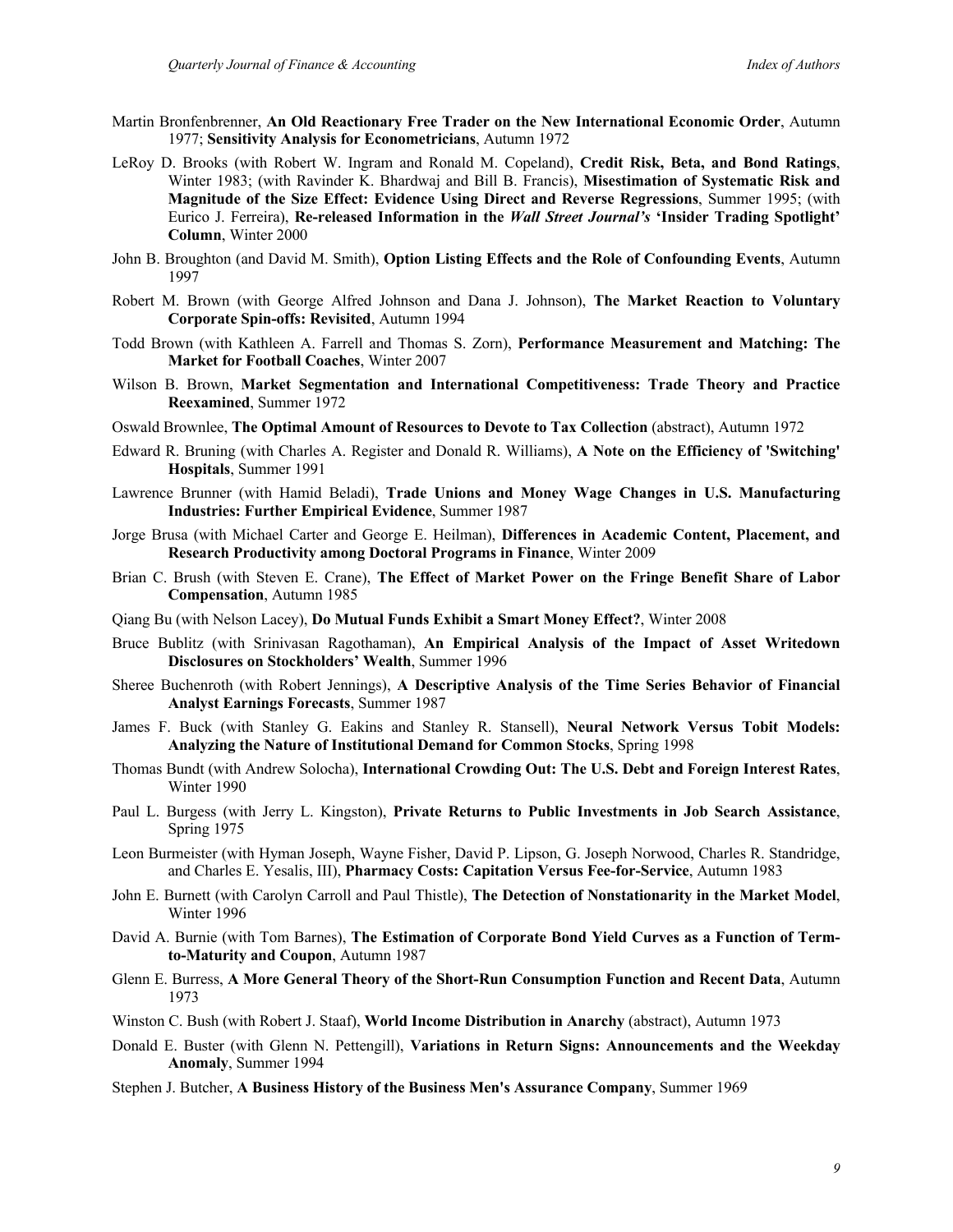- James L. Butkiewicz (with Jeffrey B. Miller), **Implications of the Merrill Decision for the Implementation of Monetary Policy**, Summer 1981
- George R. Butler (with James R. Gale), **BTU Cost Comparisons of Conventional and Nonconventional Energy Sources**, Winter 1979
- Kirt C. Butler (with Ki C. Han), **Market Response to Earnings Announcements: The Effects of Firm Characteristics**, Spring 1994
- Anthony K. Byrd (with William T. Moore), **Valuation Effects of Convertible Security Calls: An Update**, Spring 1994.
- Dennis M. Byrne, **Some Preliminary Results of Income-Maintenance Experiments**, Autumn 1973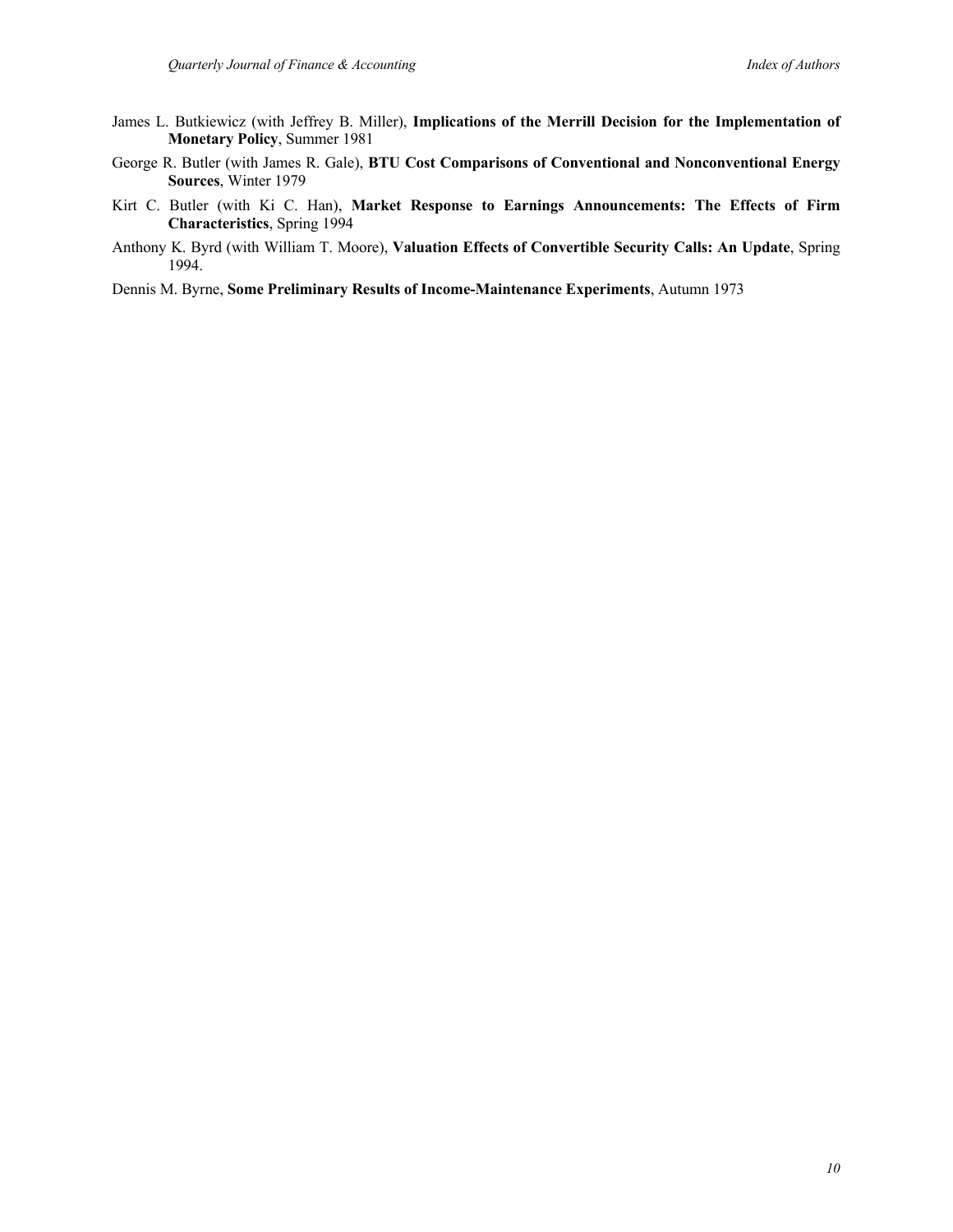### **C**

Oguz A. Caginalp, **Inflation Differentials and Exchange Rates: Theory and Empirical Evidence**, Autumn 1982

- A. Sue Cain (with James E. Cain), **An Economic Analysis of Accounting Decision Variables Used to Determine the Nature of Corporate Giving**, Autumn 1985
- James E. Cain (with A. Sue Cain), **An Economic Analysis of Accounting Decision Variables Used to Determine the Nature of Corporate Giving**, Autumn 1985
- Scott J. Callan, **Decomposition of Total Factor Productivity Growth, Additional Evidence: The Case of the U.S. Electric Utility Industry, 1951-1978**, Summer 1986
- Giorgio Canarella (with Donald Snyder), **The Long Swing: A Spectral and Cross-Spectral Comparison of Nineteenth and Twentieth Century United States Experience**, Spring 1977
- James Cantwell (with Ronald Krumm), **Empirical Estimates of Optimal City Size** (abstract), Autumn 1974
- Yong Cao (with Ke Zhong and Kun Liao), **The Diversification Effect of Defense Business on Risk and Return**, Volume 58, No. 1 & 2 (2020)
- Peter Carayannopoulos, **Valuing Convertible Bonds Under the Assumption of Stochastic Interest Rates: An Empirical Investigation**, Summer 1996
- Robert J. Carbaugh, **The Controlled Float: Exchange Market Adjustments,** Summer 1975; (with Darwin Wassink), **Joint Ventures, Voluntary Export Quotas, and Domestic Content Requirements**, Spring 1985; (with Darwin Wassink), **Reference Prices: Effects on National Welfare and Efficiency**, Autumn 1980; **The Weakened Snake: Exchange Market Adjustments**, Winter 1977
- Steven J. Carlson (with G. William Glezen and Michael E. Benefield), **An Investigation of Investor Reaction to the Information Content of a Going Concern Audit Report While Controlling for Concurrent Financial Statement Disclosures**, Summer 1998
- Kenneth E. Carpenter, **The Great Collections in the History of Economic Thought** (abstract), Autumn 1974
- Carolyn Carroll (with Herman Manakyan), **Dividend Change Announcements and Structural Change**, Winter 1991; (with John E. Burnett and Paul Thistle), **The Detection of Nonstationarity in the Market Model**, Winter 1996; (with John M. Griffith), **Free Cash Flow, Leverage, and Investment Opportunities**, Summer 2001
- Michael Carter (with Jorge Brusa and George E. Heilman), **Differences in Academic Content, Placement, and Research Productivity among Doctoral Programs in Finance**, Winter 2009
- K. Michael Casey (with Ross N. Dickens and Joseph A. Newman), **Bank Dividend Policy: Explanatory Factors,** Winter 2002
- Fatma Cebenoyan (with A. Sinan Cebenoyan and Elizabeth Cooperman), **Regulatory Regime Changes and Acquisitions Attributes: The Case of Commercial Bank and Thrift Acquisitions of Thrifts,** Winter 2008
- A Sinan Cebenoyan (with Fatma Cebenoyan and Elizabeth Cooperman), **Regulatory Regime Changes and Acquisitions Attributes: The Case of Commercial Bank and Thrift Acquisitions of Thrifts,** Winter 2008
- Richard J. Cebula (with Willie J. Benton, Jr.) **International Capital Inflows, Federal Budget Deficits, and Interest Rates, 1971-1984**, Winter 1995
- António Melo da Costa Cerqueira (with João Paulo Torre Vieito, Elísio Fernando Moreira Brandão, and Walyet Khan), **Is Executive Compensation Different Across S&P Listed Firms?** Autumn 2008
- Atreya Chakraborty (with Shahbaz Sheikh), **Antitakeover Amendments and Managerial Entrenchment: New Evidence from Investment Policy and CEO Compensation**, Winter 2010; (with Rajiv Mallick and Cresanta Fernando), **The Importance of Being Known: Relationship Banking and Credit Limits**, Spring 2010; (with Xiaolu Xu and Wen Xiao), **Further Evidence on the Association between Pension Plan Accounting and Firm Values: The Impact of SFAS No. 158**, Volume 57, No. 3 & 4 (2019)
- Trevor W. Chamberlain (with Richard W.T. Chiu), **The Valuation of American Calls on Futures Contracts: A Comparison of Methods**, Spring 1990; (with C. Sherman Cheung and Clarence C.Y. Kwan), **Day of the**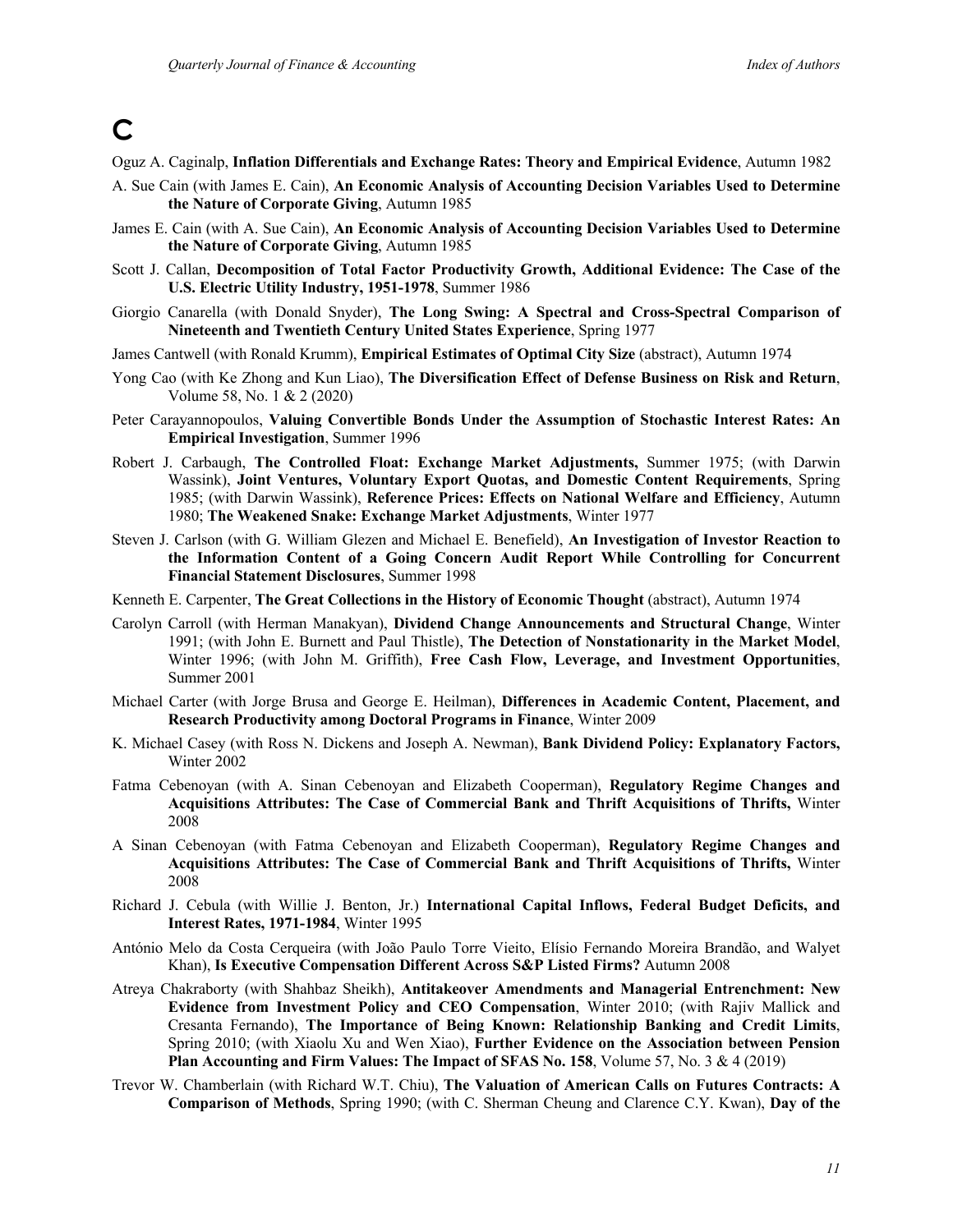**Week Patterns in Futures Prices: Some Further Results**, Spring 1990; (with C. Sherman Cheung and Clarence C. Y. Kwan), **The Friday the Thirteenth Effect: Myth of Reality**? Spring 1991

- Hung Chan (with Kamal M. Haddad and Chee W. Chow), **Exploring the Existence and Drivers of Selection Biases in Finance Articles' Citations**, Volume 50, No. 3&4, 2014
- Leo Chan (with Donald Lien), **Cash Settlement and Price Discovery in Futures Markets**, Summer 2001
- P.R. Chandy (with Ed Duett), **Commercial Paper Rating Models**, Autumn 1990; (with Wallace N. Davidson, III and Mike Walker), **The Stock Market Effects of Airline Deregulation**, Autumn 1984
- Paul K. Chaney (Linda M. Lovata and Kirk L. Philipich), **Acquiring Firm Characteristics and the Medium of Exchange**, Autumn 1991
- Chung-Sik Chang (with Ki-Young Lee), **Anomalies in the Stock Returns over Nontrading and Trading Periods: Further Evidence in the Korean Stock Market**, Spring 1988
- Jui-Chin Chang (with Mi Luo and Huey-Lian Sun), **The Impact of Independent and Overlapping Board Structures on CEO Compesnations, Pay-Performance Sensitivity and Accruals Management**, Spring 2011
- Gene L. Chapin, **The Union as an Economic Enterprise: An Exploratory Essay**, Autumn 1972
- Susan Chaplinsky (with Greg Niehaus), **Do Inside Ownership and Leverage Share Common Determinants?**, Autumn 1993
- Henry W. Chappell, Jr. (with Jane T. Pietrowski and Ronald P. Wilder), **R and D, Firm Size, and Concentration: Evidence from the FTC Line of Business Survey**, Spring 1986
- Richard Chase, **The Development of Contemporary Mainstream Macroeconomics: Vision, Ideology, and Theory Debate**, Summer 1981
- Robert E. Chatfield (with R. Charles Moyer and Phillip M. Sisneros), **The Accuracy of Long-Term Earnings Forecasts for Industrial Firms**, Summer 1989; (with Gerald D. Newbould) **Leveraged Buyouts: Implications for U.S. Treasury Tax Receipts**, Winter 1996
- Abdelaziz Chazi (with Narjess Boubakri and Ashraf Khallaf), **Targets Performance in Terminated Bids: an Empirical Examination**, Summer/Autumn 2010
- Carl R. Chen, **Some Evidence on Yield Changes and the Systematic Risk of Bonds**, Winter 1989
- Chun-Da Chen (with Chien-Liang Chiu, Cho-Min Lin and MingChih Lee), **Studies on the Effect of Trading Volume and Return Volatility on Call Warrants and Underlying Stocks in** Taiwan, Winter Spring 2005; (with Chien-Liang Chiu, Pei-Shan Wu, and Wan-Hsiu Cheng), **Hedging with Floor-traded and #E-mini Stock Index Futures**, Summer Autumn 2005
- Dar-hsin Chen (with Lloyd P. Blenman and Jianguo Chen), **Does Institutional Ownership Create Value? The New Zealand Case**, Autumn 2008
- Gary Chen (with Nauzer Balsara and Lin Zheng), **The Chinese Stock Market: An Examination of the Random Walk Model and Technical Trading Rules,** Spring 2007
- Haiwei Chen, **Intraday Trading by Floor Traders and Customers in Futures Markets: Whose Trades Drive the Volatility-Volume Relation?** Autumn 2007
- Jianguo Chen (with Lloyd P. Blenman and Dar-hsin Chen), **Does Institutional Ownership Create Value? The New Zealand Case**, Autumn 2008
- K.C. Chen (with Gailen L. Hite and David C. Cheng), **Barriers to Entry, Concentration, and Tobin's q Ratio**, Spring 1989
- Kai Chen (with Zhijian (James) Huang and Philip Sirianni), **Stock Price Reactions to the Paris Climate Agreement,** Volume 59 Nos. 3 & 4 (2021)
- Manfen W. Chen (with Hinh D. Khieu and Mark K. Pyles), **Large Investments, Financial Constraint, and Capital Structure**, 2014
- Son-Nan Chen (with Reena Aggarwal), **The Adjustment of Stock Returns to Block Trading Information**, Winter 1990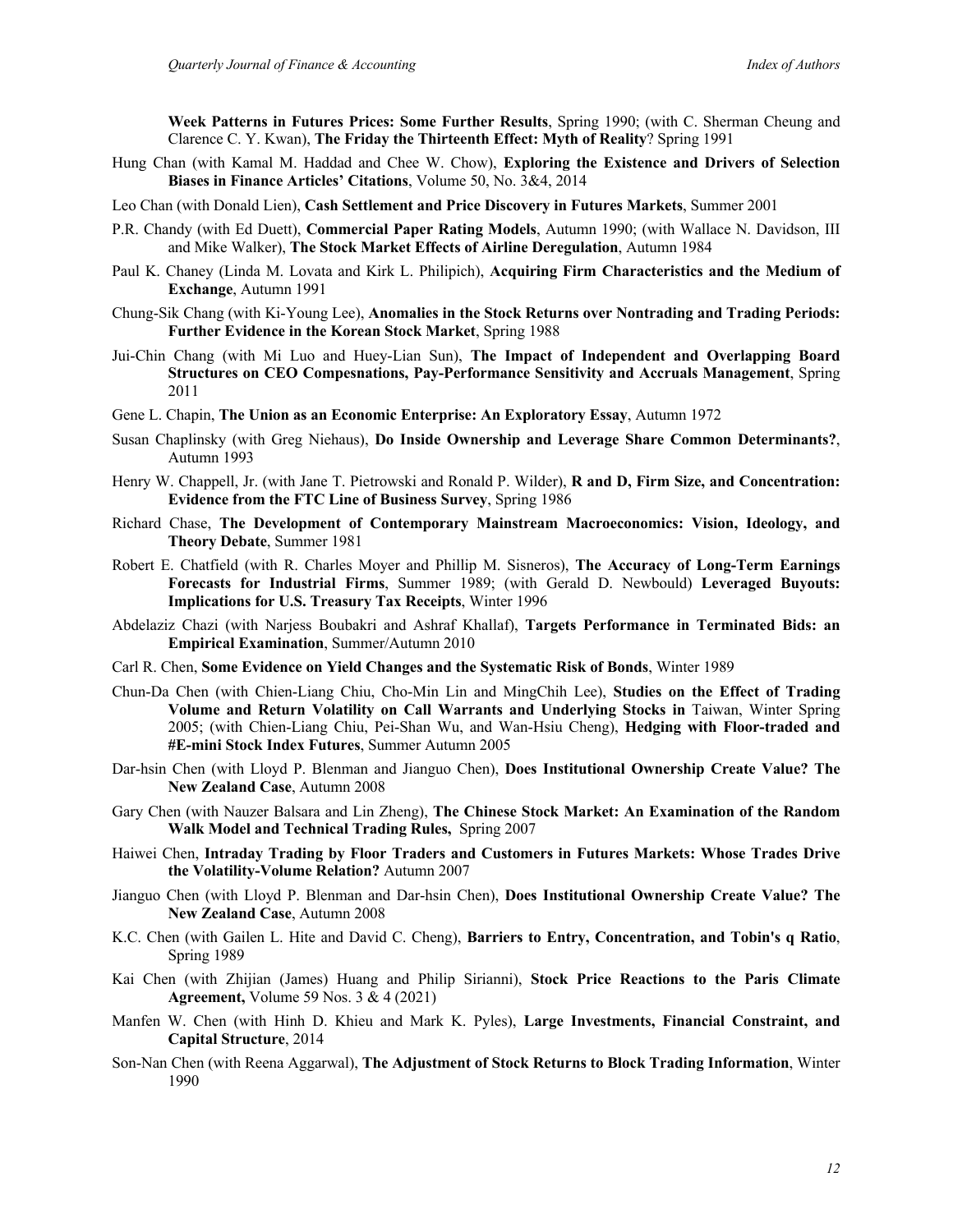- David C. Cheng (with K.C. Chen and Gailen L. Hite), **Barriers to Entry, Concentration, and Tobin's q Ratio**, Spring 1989; (with Hsiu-Kwang Wu), **The Effects of Bank Loan Characteristics On Bank Loan Criticisms Accuracy: A Multivariate Logit Analysis**, Summer 1984
- Wan-Hsiu Cheng (with Chun-Da Chen, Pei-Shan Wu, and Chien-Liang Chiu), **Hedging with Floor-traded and #E-mini Stock Index Futures**, Summer Autumn 2005
- Antony C. Cherin (with Ronald W. Melicher), **Impact of Branch Banking on Bank Firm Risk Via Geographic Market Diversification**, Spring 1988
- C. Sherman Cheung (with Trevor W. Chamberlain and Clarence C.Y. Kwan), **Day of the Week Patterns in Futures Prices: Some Further Results**, Spring 1990; (with Trevor W. Chamberlain and Clarence C. Y. Kwan), **The Friday the Thirteenth Effect: Myth of Reality**? Spring 1991 (with Peter C. Miu), **Currency Instability: Regime Switching versus Volatility Clustering**, Autumn 2008
- Marion L. Chiattello, **The Elasticity of Loan Demand as a Measurement of Banking Competition: A Factor Analytic Approach**, Spring 1975
- Pandej Chintrakarn (with Wallace N. Davidson III and Pornsit Jiraporn) **Delaware Incorporation and the Board of Directors**, Summer 2009
- Chien-Liang Chiu (with Chun-Da Chen, Cho-Min Lin and MingChih Lee), **Studies on the Effect of Trading Volume and Return Volatility on Call Warrants and Underlying Stocks in** Taiwan, Winter Spring 2005; (with Chun-Da Chen, Pei-Shan Wu, and Wan-Hsiu Cheng), **Hedging with Floor-traded and #E-mini Stock Index Futures**, Summer Autumn 2005
- Richard W.T. Chiu (with Trevor W. Chamberlain), **The Valuation of American Calls on Futures Contracts: A Comparison of Methods**, Spring 1990
- Imed Chkir (with Lamia Chourou, Abdul Rahman, and Samir Saadi), **Econometric Fragility of Market Anomalies: Evidence from Weekday Effect in Currency Markets**, Volume 52, No. 3&4 (2014).
- Marc C. Chopin (with Ross N. Dickens and Otis W. Gilley), **An Examination of the Impact of Changes in the Maturity Mix of Government Borrowing on Long-Term Interest Rates**, Summer 1997
- Robin K. Chou, **The Impact of Limit Order Handling on NYSE and Nasdaq Transaction Costs,** Winter/Spring 2005
- Lamia Chourou (with Imed Chkir, Abdul Rahman, and Samir Saadi), **Econometric Fragility of Market Anomalies: Evidence from Weekday Effect in Currency Markets**, Volume 52, No. 3&4 (2014).
- Chee W. Chow (with Kamal M. Haddad and Hung Chan), **Exloring the Existence and Drivers of Selection Biases in Finance Articles' Citations**, Volume 50, No. 3&4, 2014
- C.L. Christenson (with W.H. Andrews), **Physical Environment, Productivity, and Injuries in Underground Bituminous Coal Mines** (abstract), Autumn 1973
- Hong-Yih Chu, **The Impacts of Educational Expansion and Schooling Inequality on Income Distribution**, Spring 2000
- Ting-Heng Chu (with Larry J. Prather and Che-Chun Lin), **An Extension of Security Price Reactions Around Product Recall Announcements**, Summer Autumn 2005; (with Mark Bertus and Steve Swidler), **Quarterly versus Serial Expiration in Pure Cost of Carry Markets: The Case of Single Stock Futures Trading in the U.S.**, Summer 2008; (with Larry J. Prather, Lloyd P. Blenman and Timothy T. Perry), **Organizing a Successful Academic Finance Conference: Thoughts, Heuristics and Statistical Evidence**, Volume 55, No. 3 & 4 (2017)
- Jess H. Chua (with James S. Ang and Ali M. Fatemi), **An Empirical Analysis of the Use of Market Timing in Strategic Corporate Acquisition Planning**, Summer 1982
- Kee H. Chung (with Raymond A.K. Cox and Albert A. Okunade), **Publishing Behavior of Individuals and Most Prolific Authors in the Economics Literature**, Summer 1993
- Peter S. Chung, **Preference for Price Variability in Common Stocks Revisited**, Summer 1974
- Pornchai Chunhachinda (with Krishnan Dandapani, Shahid Hamid, and Arun J. Prakash), **Efficacy of Portfolio Performance Measures: An Evaluation**, Autumn 1994
- James Cicarelli (with U-Jin Jhun), **Regionalism, Redistribution, and Federal Spending**, Autumn 1978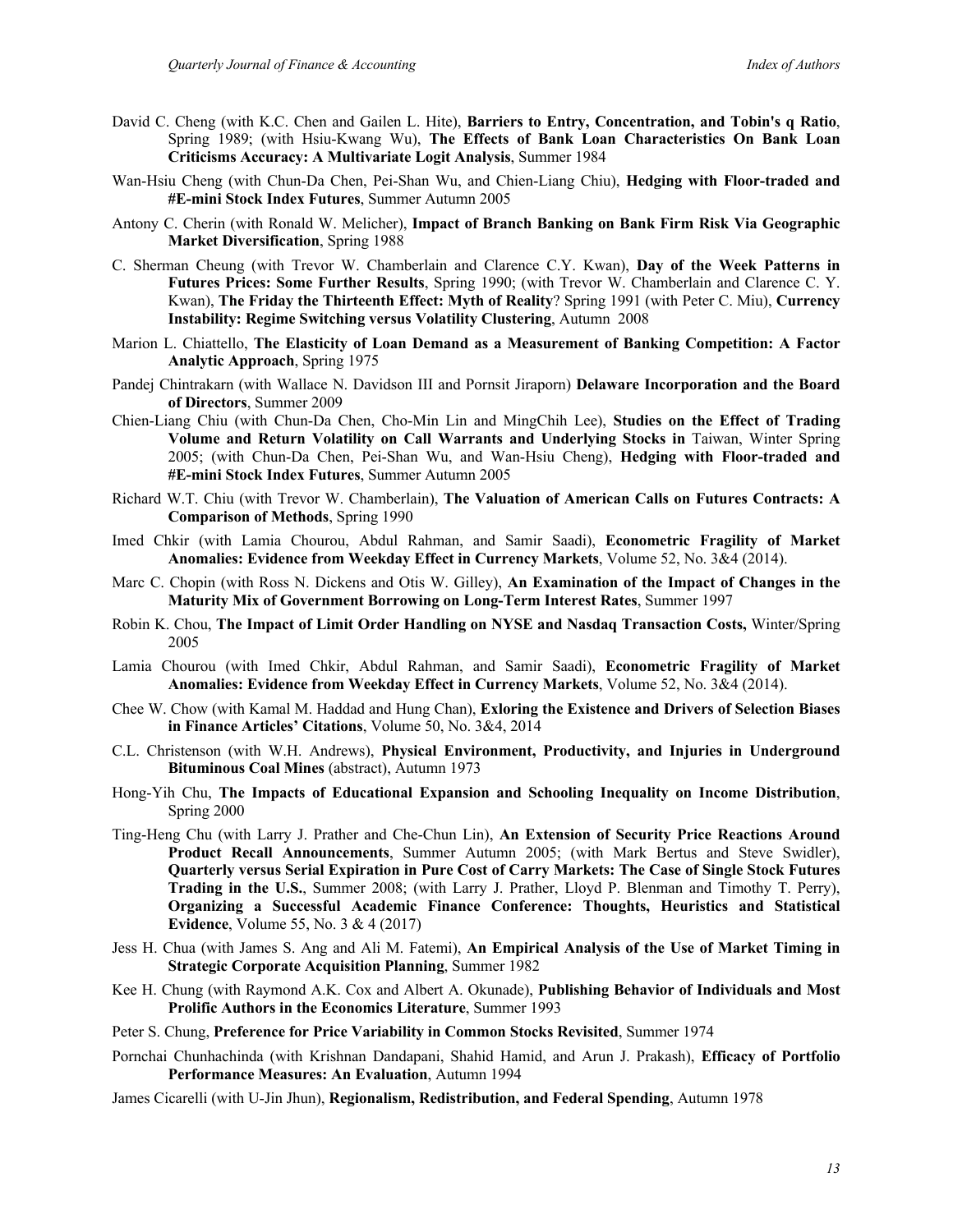- David H. Ciscel, **Inauguration of Utility Regulation in Iowa: The Davenport Water Company Case**, Spring 1974
- E. Tylor Claggett, Jr., **Cooperative Distributors of Electrical Power: Operations and Scale Economies**, Summer 1987; (with Stanley R. Stansell), **Economies of Scale in a Cooperative Financial System: A Study of Production Credit Associations**, Spring 1984
- John G. Clark, **The Business Elite of New Orleans Before 1815**, Summer 1969
- John M. Clark (with Glenn N. Pettengill), **Estimating Expected Returns in an Event Study Framework: Evicence from the Dartboard Column**, Summer 2001
- Jeffrey A. Clark (with Paul J. Speaker), **Economies of Scale and Scope in Banking: Evidence From A Generalized Translog Cost Function**, Spring 1994
- James J. Clarke, **A Wage Equation for the Public Sector**, Summer 1979
- John M. Clinebell (with Jan R. Squires and Jerry L. Stevens), **Investment Performance Over Bull and Bear Markets: Fabozzi and Francis Revisited**, Autumn 1993
- Ronald H. Coase, **Marshall on Method** (abstract), Autumn 1973
- A.W. Coats, **The Current "Crisis" in Economics in Historical Perspective**, Summer 1977
- Philip L. Cochran (with Steven L. Wartick and Robert A. Wood), **The Average Age of Boards and Financial Performance, Revisited**, Autumn 1984
- Steven J. Cochran (with Robert H. DeFina), **International Evidence on Mean Reversion in Stock Prices**, Spring 1994
- Douglas L. Cocks, **The 1962 Drug Amendments and the Dilemma of Public Policy** (abstract), Autumn 1974

Jacob Cohen, **A Creditist Approach to Monetary Theory**, Spring 1982

- Robert P. Collier, **The Case for Purchasing-Power Bonds**, Spring 1970
- Julie H. Collins (with Daniel P. Murphy), **Pricing of Differentially Taxed Securities: Experimental Evidence**, Spring 1995
- C. Mitchell Conover (with Stefan C. Norrbin), **How Much is Purchasing Power Parity Worth?** Spring 1998; (with Gerald R. Jensen and Robert R. Johnson), **How Large Are the Benefits of Emerging Market Equities?**, Volume 50, No. 3&4, 2014
- John P. Cook (with Dennis T. Officer), **Is Underpricing a Signal of Quality in 'Second' Initial Public Offerings?**, Winter 1996
- S. Kerry Cooper, **Idle Cash Balances of State and Local Governments: An Estimation Technique**, Spring 1973
- Elizabeth Cooperman (with Fatma Cebenoyan and A Sinan Cebenoyan), **Regulatory Regime Changes and Acquisitions Attributes: The Case of Commercial Bank and Thrift Acquisitions of Thrifts,** Winter 2008
- Ronald M. Copeland (with LeRoy D. Brooks and Robert W. Ingram), **Credit Risk, Beta, and Bond Ratings**, Winter 1983; (with Ted D. Englebrecht and Dale L. Davison), **An Empirical Inquiry Into the Tax Court's Utilization of Guidelines for Valuing Closely Held Stock for Estate and Gift Tax Purposes**, Spring 1979
- W. Bradford Cornell, **Measuring the Information Content of Consumer Price Announcements**, Summer 1977
- Thomas M. Corsi (with Russell P. Boisjoly), **The Changing Nature of the Motor Carrier Acquisition Market**, Autumn 1983
- Michael L. Costigan (with Daniel T. Simon) **Additional Evidence on the Determinants of Accounting Policy Choice: The Case of Positive Early Adopters of SFAS 96**, Autumn 1996
- Brett D. Cotton, **Earnings Management Prior to Initial Public Offerings: Evidence from Secondary Share Data,** Autumn 2008
- Don R. Cox (with Ken Johnston), **The Influence of Tax-Loss Selling by Individual Investors in Explaining the January Effect**, Spring 1996; (with Ken Johnston and Tony Barilla), **A Reexamination of Institutions and Individuals at the Turn of the** Year, Autumn 2000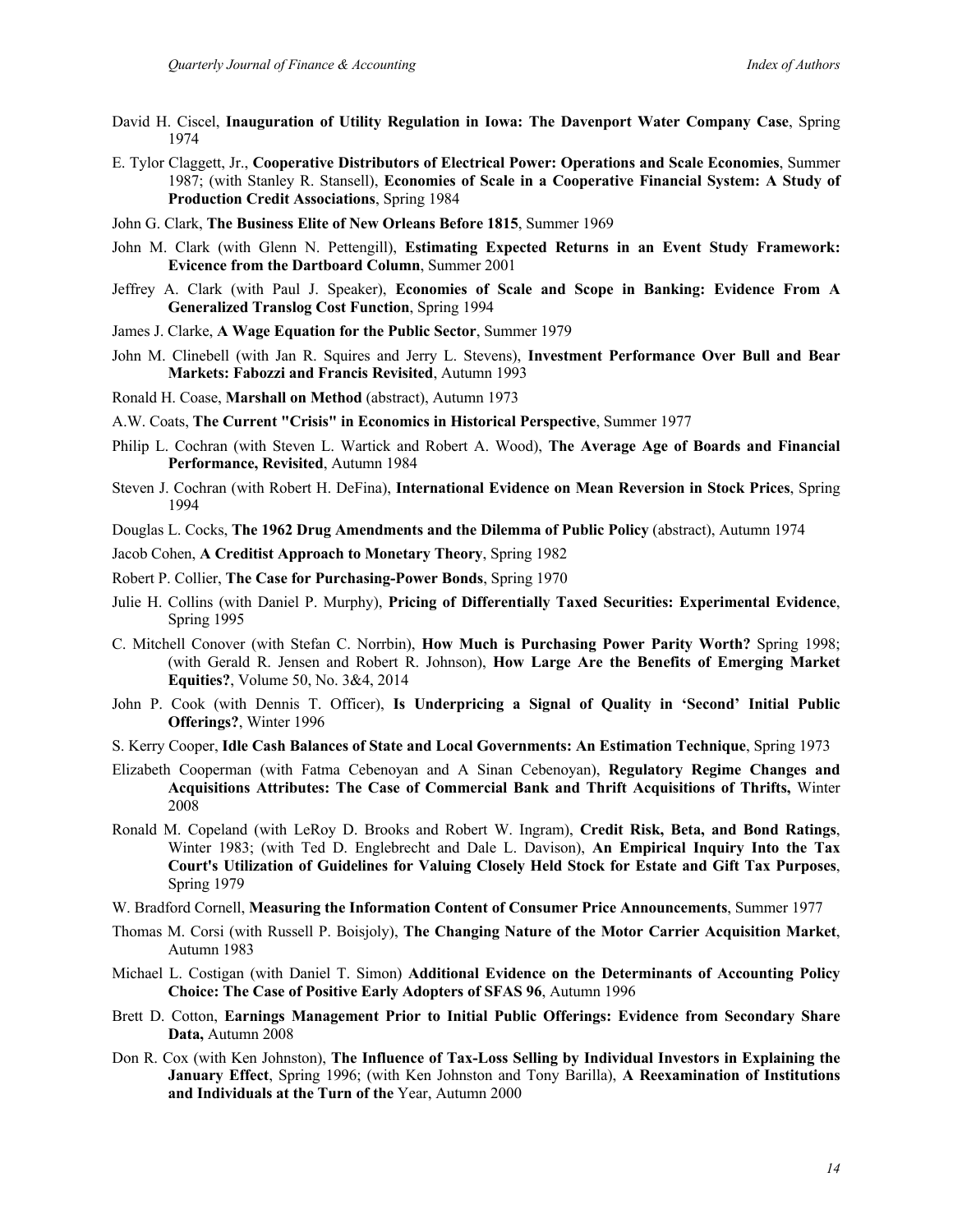- Raymond A.K. Cox (with Kee H. Chung and Albert A. Okunade), **Publishing Behavior of Individuals and Most Prolific Authors in the Economics Literature**, Summer 1993
- Steven R. Cox, **Antitrust Policy Planning and Industry Performance Evaluation** (abstract), Autumn 1974; **Consumer Information and Competition in the Synthetic Detergent Industry**, Summer 1976
- Susan J. Crain (with Rakesh Bharati and Prasad Nanisetty), **Evaluating Stock Price Behavior after Events: An Application of the Self-Exciting Threshold Autoregressive Model**, Spring 2009
- Steven E. Crane (with Brian C. Brush), **The Effect of Market Power on the Fringe Benefit Share of Labor Compensation**, Autumn 1985
- John E. Cresson, **R2 : A Market-Based Measure of Portfolio and Mutual Fund Diversification**, Summer-Autumn 2002
- John H. Crockett (with R. Charles Moyer), **Economic and Business Journals: Policies, Performance, and the Impact of Submission Fees**, Winter 1977
- Norman L. Crockett, **The Westward Movement and the Transit of American Machine Technology: The Case of Wool Manufacturing**, Summer 1969
- Rod Cross, **Phelps, Hysteresis, and the Natural Rate of Unemployment**, Winter 1986; (with Harold Hutchinson and Serena Yeoward), **The Natural Rate, Hysteresis, and the Duration Composition of Unemployment Composition in the U.S.**, Spring 1990
- Dean D. Croushore, **The Effect of Government Deficits on Consumption and Interest Rates: A Two Equation Approach**, Spring 1989
- Claire E. Crutchley (with Michael J. Sullivan and Dana J. Johnson), **Motivation for Voluntary Corporate Liquidations: Distress, Agency Conflicts, and Shareholder Gain**, Spring 1997
- Mike Cudd (with Salil K. Sarkar and Rakesh Duggal), **Share Repurchase Motives and Stock Market Reaction**, Spring 1996
- William Patton Culbertson, Jr., **A Redistributive Effect of Natural Gas Price Regulation**, Autumn 1977
- Sara E. Culver (with Bradley K. Wilson), **On Measuring the Response of Real GDP Growth to Changes in Inflation Volatility**, Autumn 1999
- J. Cunado (with L.A. Gil-Alana and F. Perez de Gracia), **Seasonal and Nonseasonal Long Memory in the U.S. Interest Rate and the Monetary Aggregates**, Summer Autumn 2006
- D. Richard Cutler (with Peter M. Ellis), **A Simple Model to Predict Loss Ratios in the Domestic Stock Property—Liability Insurance Industry**, Summer Autumn 2005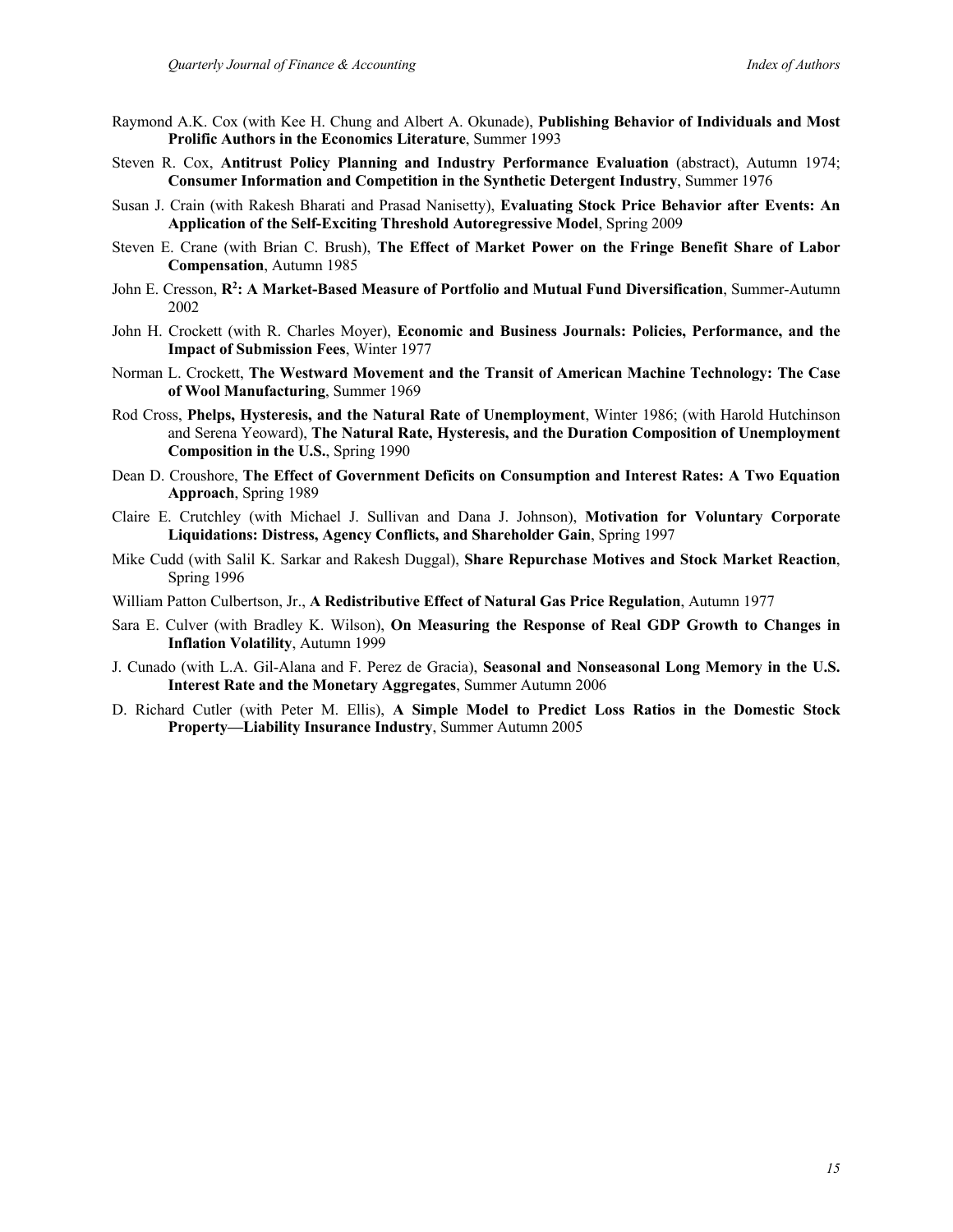### **D**

- Russell E. Dabbs (with Joe Brocato and Kenneth L. Smith), **Tests on the Rationality of Professional Business Forecasters with Changing Forecast Horizons**, Spring 1991
- Drew Dahl (with John C. Alexander and Michael F. Spivey), **The Effects of Bank Lending Practices on CRA Compliance Examination Scheduling and Non-Compliant Banks' Recovery 1990—1998**, Winter 2009
- Peter DaDalt; (with Pornsit Jiraporn and Wallace N. Davidson III), **Causes and Consequences of Audit Shopping: An Analysis of Auditor Opinions, Earnings Management, and Auditor Changes**, Winter-Spring 2006
- Dan R. Dalton (with Idalene F. Kesner), **The Effect of Board Composition on CEO Succession and Organizational Performance**, Spring 1985
- George Daly (with Fred Giertz), **Merit Goods, Income Transfers, and Allocative Efficiency** (abstract), Autumn 1973
- Krishnan Dandapani (with Pornchai Chunhachinda, Shahid Hamid, and Arun J. Prakash), **Efficacy of Portfolio Performance Measures: An Evaluation**, Autumn 1994, (with Edward R. Lawrence), **Examining Split Bond Ratings: Effect of Scale,** Spring 2007
- Nasser Daneshvary (with William L. Weber), **On the Revenue–Expenditure Nexus: Evidence From Local School Districts**, Winter 1995
- Coldwell Daniel, III, **The Effects of Dynamic Free-Market Processes on Product-Market Structures**, Autumn 1982
- Norman E. Daniel, **The Impact of Ellet, Dupuit, and Lardner on the Development of Economic Concepts**, Spring 1971
- Kenneth Daniels (with Demissew Diro Ejara), **The Impact of Private Equity Sponsors on Syndicated Loans,**  Volume 54, No. 3 & 4 (2016)
- Anna N. Danielova, **When Do Firms Issue Exchangeable Deb?**, Spring 2011
- Ali F. Darrat, **Does Inflation Inhibit or Promote Growth? Some Time Series Evidence**, Autumn 1988; **The Monetarist Versus the New Classical Economics and the Money Unemployment Linkage: Some European Evidence**, Summer 1985; **Money and Stock Prices in West Germany and the United Kingdom: Is the Stock Market Efficient?**, Winter 1987; (with Tarun K. Mukherjee), **An Application of a VAR Technique to a Beta Decomposition Model**, Spring 1991; (with R.N. Dickens), **Financial Deregulation, Monetary Policy, and Stock Market (In)Efficiency**, Autumn 1996, **On the Gompertz Process and New Product Sales: Some Further Results from Cointegration Analysis**, Winter 2000
- Roberto Da Silva (with Wilfred L. Dellva), **Evidence of the Size Effect on Stock Returns in the Chemical Industry**, Spring 1987
- Harold W. Davey, **The Continuing Viability of Collective Bargaining**, Autumn 1964
- Paul Davidson, **Is Monetary Collapse in the Eighties in the Cards?**, Spring 1979
- Wallace N. Davidson, III (with John L. Glascock and Glenn V. Henderson, Jr.), **Announcement Effects of Moody's Bond Rating Changes on Equity Returns**, Summer 1987; (with P.R. Chandy and Mike Walker), **The Stock Market Effects of Airline Deregulation**, Autumn 1984; (with Gay Hatfield, Dan L. Worrell, and Eugene Bland), **Turbulence at the Top: Antecedents of Key Executive Dismissal**, Winter 1999; (with Fayez A. Abdulsalam and Amani Khaled Bouresli), **Role of Venture Capitalists in IPO Corporate Governance,** Summer-Autumn 2002; (with Pornsit Jiraporn and Hong Qian), **MBO Withdrawals and Determinants of Stockholders' Wealth**, Summer-Autumn 2004; (with Pornsit Jiraporn and Peter DaDalt), **Causes and Consequences of Audit Shopping: An Analysis of Auditor Opinions, Earnings Management, and Auditor Changes**, Winter-Spring 2006; (with Pornsit Jiraporn and Pandej Chintrakarn) **Delaware Incorporation and the Board of Directors**, Summer 2009
- Grant M. Davis, **Significant Changes Derived From Establishing the U.S. Department of Transportation--An Evaluation**, Summer 1970
- James L. Davis (with Amir Tavakkol), **Positive Feedback Trading in the Options Market**, Summer 2000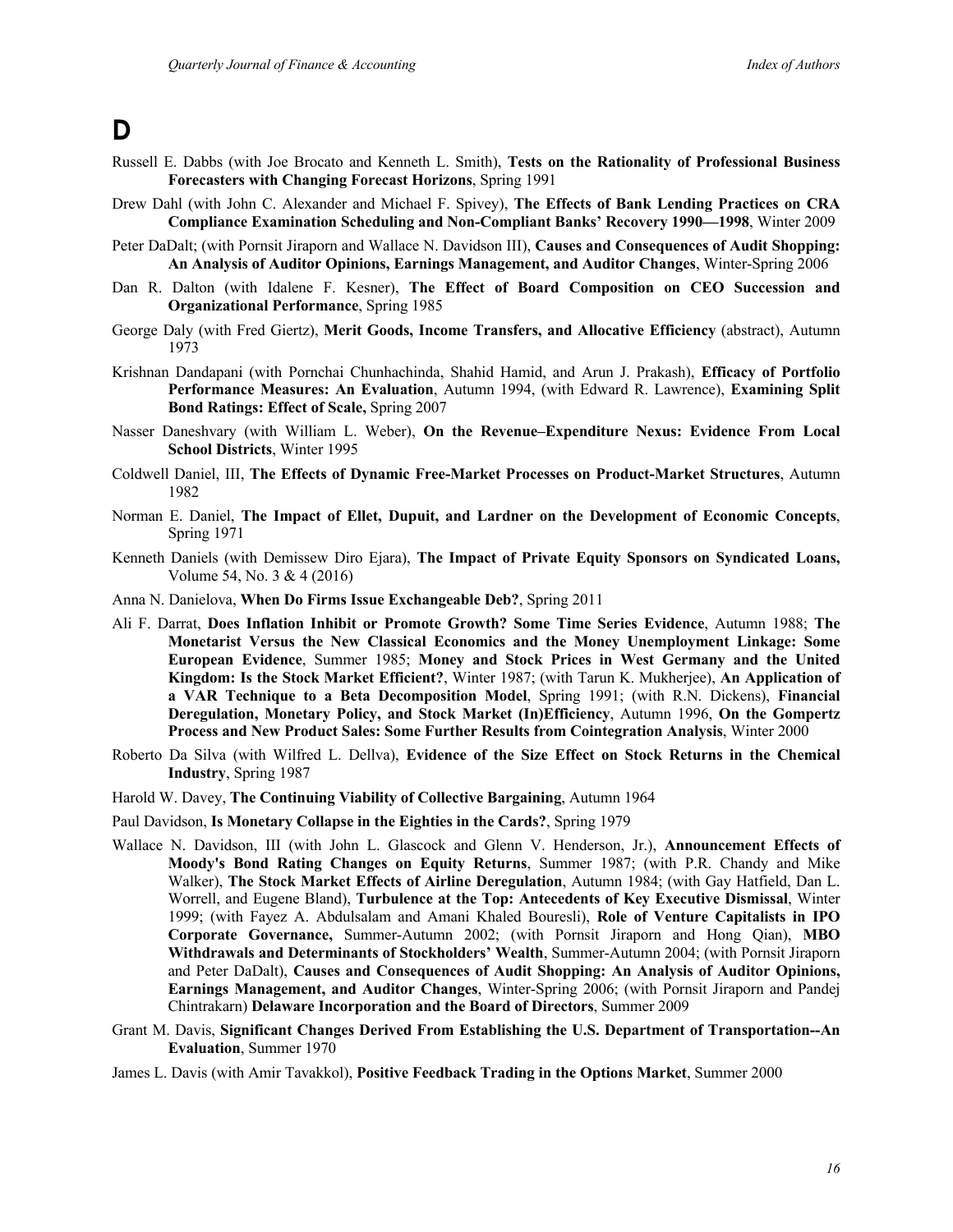- J. Ronnie Davis, **Three Days with Knight: A Personal Reminiscence**, Winter 1974; **Was There a Keynesian Revolution?** (abstract), Autumn 1973
- P. Michael Davis, **From Scientific Management to Pert--An Evolution**, Autumn 1966
- Richard M. Davis (with Raymond F. Mikesell), **The Social Rate of Discount to be Applied to Public Projects: Some Unsettled Questions**, Winter 1980
- Dale L. Davison (with Ted D. Englebrecht and Ronald M. Copeland), **An Empirical Inquiry Into the Tax Court's Utilization of Guidelines for Valuing Closely Held Stock for Estate and Gift Tax Purposes**, Spring 1979
- William I. Davisson (with Frank J. Bonello), **An Integrated System of Computer-Assisted Instruction in Economics** (abstract), Autumn 1973
- Ralph L. Day (with Tsung Wen Wu and David B. MacKay), **Consumer Benefits Versus Product Attributes: An Experimental Test**, Summer 1988
- Carlo De Cugis, **A Commentary on Jean-Jacques Servan Schreiber's Book,** *The American Challenge*, Summer 1969
- Robert H. DeFina (with Steven J. Cochran), **International Evidence on Mean Reversion in Stock Prices**, Spring 1994
- Jerome A. Deichert (with Clifford P. Dobitz), **Inequality in the Distribution of Income: United States, March, 1979**, Spring 1983
- Donald R. Deis (with Daryl M. Guffey and William T. Moore), **Further Evidence on the Relationship Between Bankruptcy Costs and Firm Size**, Winter 1995
- Wilfred L. Dellva (with Roberto Da Silva), **Evidence of the Size Effect on Stock Returns in the Chemical Industry**, Spring 1987
- Karen C. Denning (with Terrill R. Keasler) **A Re-examination of Corporate Strategic Alliances: New Market Responses,** Terrill R. Keasler, Summer 2008
- M. Keivan Deravi (with Frank G. Steindl), **Income Taxation and the Demand for Money**, Spring 1988; (with Philip Gregorowicz and Charles E. Hegji), **Exchange Rates and the Inflation Rate**, Winter 1995
- Thomas F. Dernberg, **The Quality of Invention: An Economic Interpretation**, Autumn 1964; **Technical Progress and the Business Cycle**, Autumn 1963
- Stephen J. Dempsey (with Gene Laber and Michael S. Rozeff), **Dividend Policies in Practice: Is There an Industry Effect?**, Autumn 1993
- Sanjay Deshmukh, **The Effect of Asymmetric Information on Dividend Policy,** Winter Spring 2005
- Larry Detzel (with Shawn Phelps), **The Nonpersistence of Mutual Fund Performance**, Spring 1997
- Dharmendra Dhakal (with Magda Kandil and Subhash C. Sharma), **Causality Between the Money Supply and Share Prices: A VAR Investigation**, Summer 1993
- Harbans L. Dhingra, **Retention of Earnings and Managerial Control: A Study of Large Canadian Corporations**, Summer 1982
- Belén Díaz Díaz (with Sergio Sanfilippo Azofra and Carlos López Gutiérrez), **Are M&A Premiums Too High? Analysis of a Quadratic Relationship between Premiums and Returns**, Summer 2009
- R.N. Dickens (with Ali F. Darrat), **Financial Deregulation, Monetary Policy, and Stock Market (In)Efficiency**, Autumn 1996; (with Marc C. Chopin and Otis W. Gilley), **An Examination of the Impact of Changes in the Maturity Mix of Government Borrowing on Long-Term Interest Rates**, Summer 1997; (with K. Michael Casey and Joseph A. Newman), **Bank Dividend Policy: Explanatory Factors,** Winter 2002; (with Kenneth J. Hunsader), **Dividend Tax Cuts and Regulated Firms' Security Prices**, Autumn 2009
- Maryann DiLiberto, **The Fixed Exchange Rate Period Versus The Flexible Exchange Rate Period: An Examination of U.S. International Investment for Structural Change,** Autumn 1989
- Dudley Dillard, **Non-Self-Adjustment in a Monetary Economy**, Autumn 1963
- Upinder Dillon (with Frederick C. Scherr and Ashok Abbott), **Returns to Target Shareholders From Initial Purchases of Common Shares: A Multivariate Analysis**, Autumn 1993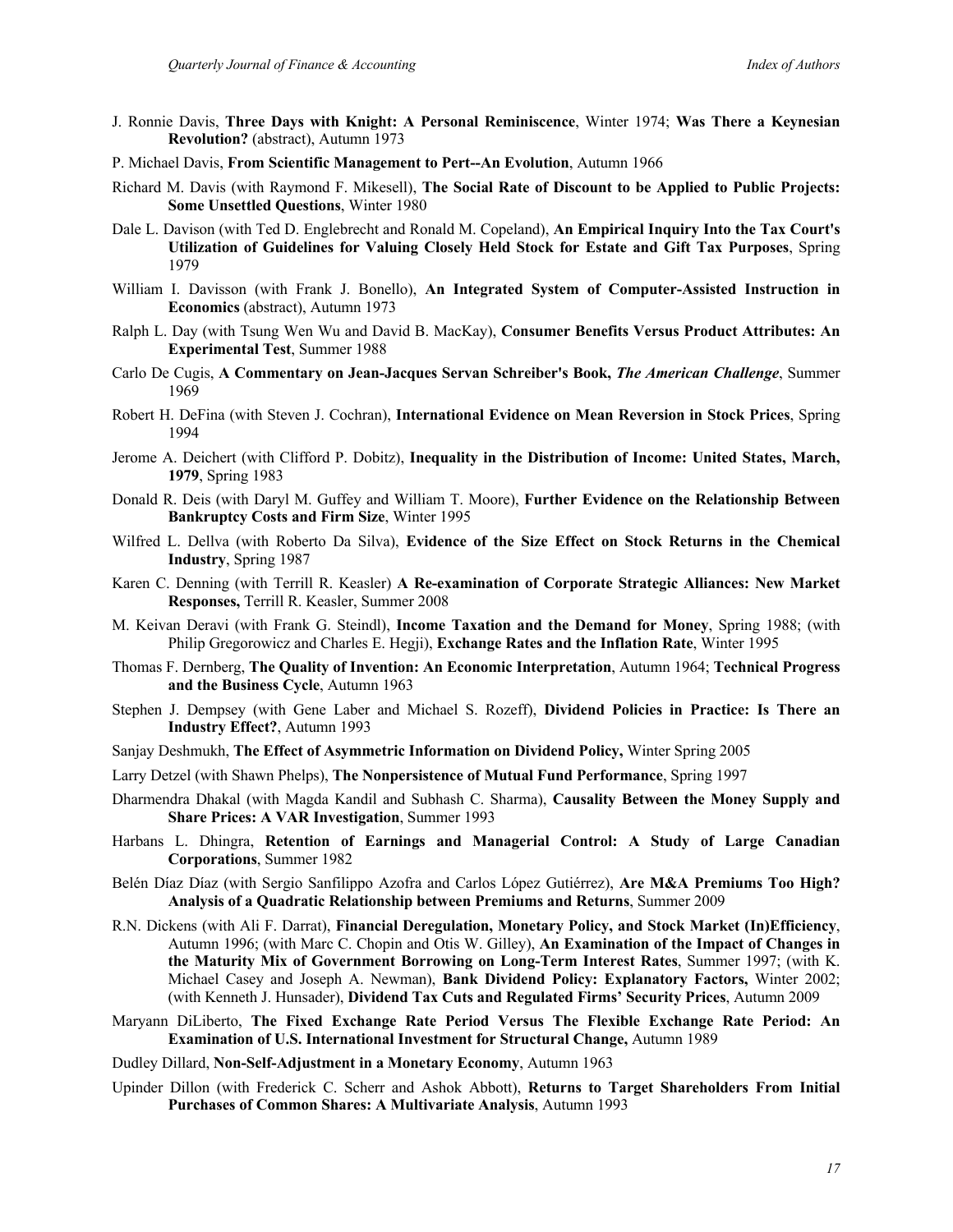- David A. Diltz (with Robert J. Paul and Yar M. Ebadi), **Commitment in Employee-Owned Firms--Involvement or Entrapment?**, Autumn 1987; **Valuation Effects of Government Contract Award**s, Summer 1990
- J. David Diltz (with Larry J. Lockwood), **Model Misspecification and Bias in the Evaluation of the Macroforecasting Performance of Portfolio Managers**, Winter 1990
- Michael Dimmit (with Edward Renshaw), **A Note on the Government Employment Multiplier**, Summer 1977
- Robert R. Dince (with Joseph F. Sinkey, Jr. and Joseph V. Terza), **A Zeta Analysis of Failed Commercial Banks**, Autumn 1987
- William R. DiPietro, **The Effects of Changes in Relative Prices on Inflation and Unemployment**, Winter 1980
- Bruce L. Dixon (with Larry N. Langemeier, Bruce L. Ahrendsen, and Ralph Bierlen), **Land Leasing and Debt on Farms: Substitutes or Complements?**, Spring 2000
- Clifford P. Dobitz (with Jerome A. Deichert), **Inequality in the Distribution of Income: United States, March, 1979**, Spring 1983
- L. Wayne Dobson (with Thomas Iwand), **The Elasticity of Loan Demand as a Measurement of Banking Competition: A Note,** Summer 1975; **The Investment of Idle Public Funds: A Review of the Issues**, Spring 1973
- Diane Scott Docking (with Richard J. Dowen), **Evidence on Stock Price Effects Associated with Changes in the S&P 600 SmallCap Index**, Winter Spring 2006
- İmdat Doğan (with H. Semih Yildirim), **Value Creation in U.S. Bank Mergers Before and After the Global Financial Crisis**, Volume 55, No. 3 & 4 (2017)
- Robert C. Dolan (with Larry N. Bitner), **Assessing the Relationship Between Income Smoothing and the Value of the Firm**, Winter 1996
- Walter Dolde (with Dev R. Mishra), **Firm Complexity and FX Derivative Use**, Autumn 2007
- Steven D. Dolvin (with Mark K. Pyles), **Prior Debt and the Cost of Going Public,** Spring 2007; (with Karen M. Hogan and Gerard T. Olson), **Information Asymmetry and the Cost of Going Public for Equity Carve-Outs**, Summer 2008
- Dale L. Domian (with David A. Louton), **Dividends and Investment: Further Empirical Evidence**, Spring 1995
- V. Reddy Dondeti (with Carl B. McGowan), **Sticky Mortgage Rates during the Decade of 1994-2004: Stronger Empirical Evidence Using an Advanced Methodology**, Volume 52, No. 1&2, 2014
- Bree Dority (with Scott M. Fuess, Jr.), **Labor Market Institutions and Unemployment: Can Earlier Findings be Replicated?** Autumn 2007
- K. Doroodian, **The Permanent Income Theory of Demand for Imports of Finished Manufactured Goods: The Case of the United States**, Winter 1987
- James F. Doster, **American Business in Europe Today**, Summer 1969
- James Doti (with Essie Adibi), **A Residential Building Investment Model at the Local Level**, Spring 1985
- Paul H. Douglas, **A Plea for Further Work on the Production Function**, Autumn 1969
- Dwayne Dowell (with John D. Schatzberg, Craig G. White, and Robert Ricketts), **Shareholder-Level Capitalization of Dividend Taxes: Additional Evidence from Earnings Announcement Period Returns**, Winter 2010
- Richard J. Dowen (with W. Scott Bauman), **Residual Returns and Extramarket Risks**, Spring 1987; (with Steven C. Isberg), **Reexamination of the Intervalling Effect on the CAPM Using a Residual Return Approach**, Summer 1988; (with Diane Scott Docking), **Evidence on Stock Price Effects Associated with Changes in the S&P 600 SmallCap Index,** Winter Spring 2006
- James J. Doyle (with Frank J. Navratil), **The Effects of Expectations on Industrial R & D Activity: Evidence Based on the Efficient Market Hypothesis**, Autumn 1981
- Joanna M. Doyle, **Looking for Earnings Management in Corporate Defined Benefit Pension Plans**, Volume 54, No. 1 & 2, 2016
- Xiaoman Duan (with Xu Niu), **The Role of Founder-CEOs and Founder-Families in IPOs**, Volume 57, No. 3 & 4 (2019)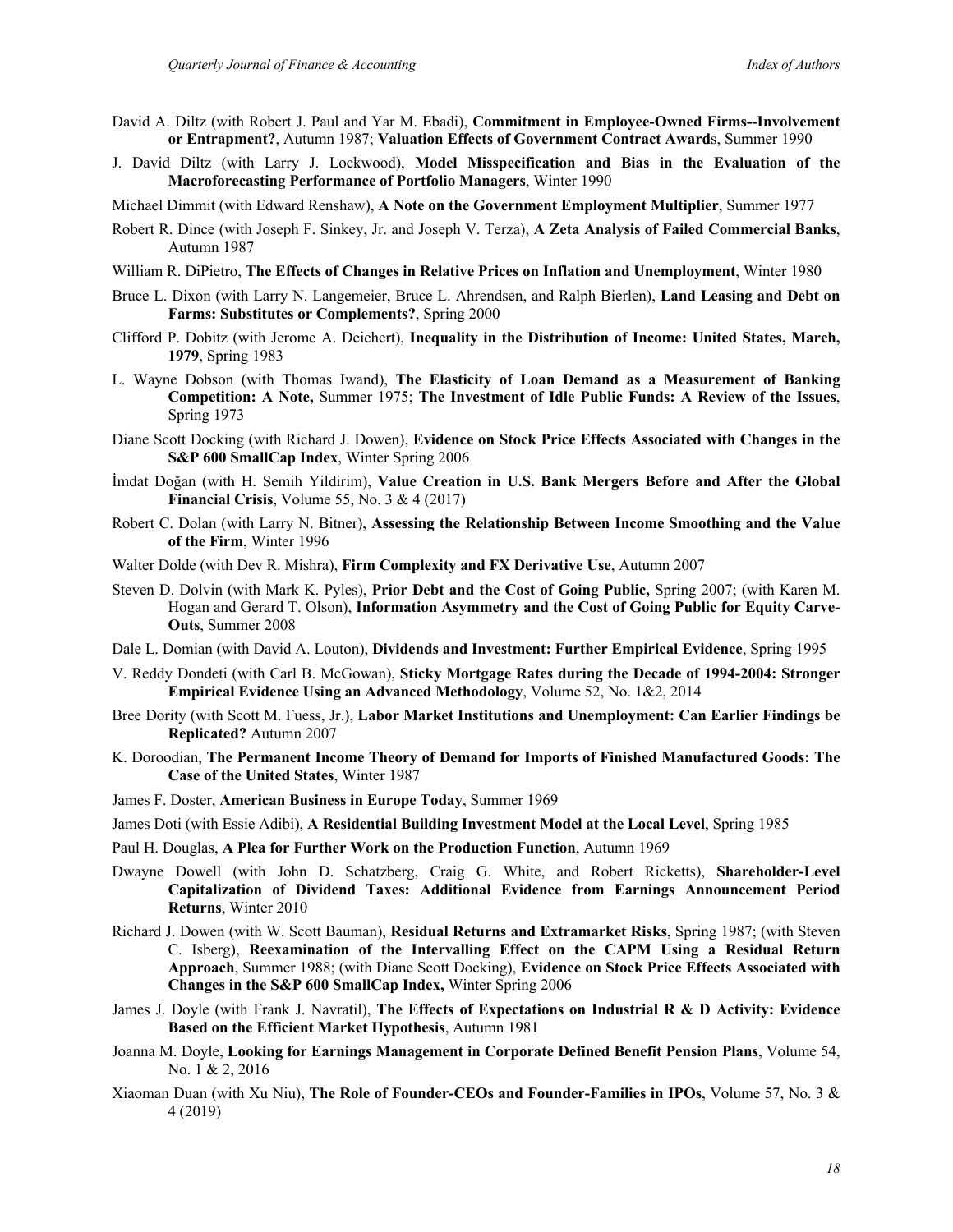John F. Due, **The Value-Added Tax--Sense and Nonsense**, Autumn 1974

- Ed Duett (with P.R. Chandy), **Commercial Paper Rating Models**, Autumn 1990
- Dennis J. Dugan, **Dynamic Allocation of Human Resources in the Upper Midwest**, Spring 1969
- Rakesh Duggal (with Salil K. Sarkar and Mike Cudd), **Share Repurchase Motives and Stock Market Reaction**, Spring 1996
- William P. Dukes (with Mary Whiteside and Patrick Dunne), **Announcement Impact on Securities of Future Option Trading**, Spring 1981; (with Tarun K. Mukherjee), **A Multivariate Analysis of Small Bank Stock Valuation**, Spring 1989; (with Oswald D. Bowlin and S. Scott MacDonald), **The Performance of Beta in Forecasting Portfolio Returns in Bull and Bear Markets Using Alternate Market Proxies**, Spring 1987
- Patrick Dunne (with William P. Dukes and Mary Whiteside), **Announcement Impact on Securities of Future Option Trading**, Spring 1981
- Donald Dutkowsky (with H. Sonmez Atesoglu), **Rational Expectations, Fatality, and Keynesian Models**, Summer 1984
- Shantanu Dutta (with Kenneth MacAulay, Mary Oxner, and Tim Hynes), **The Impact of a Change in Corporate Governance Regulations on Firms in Canada**, Autumn 2009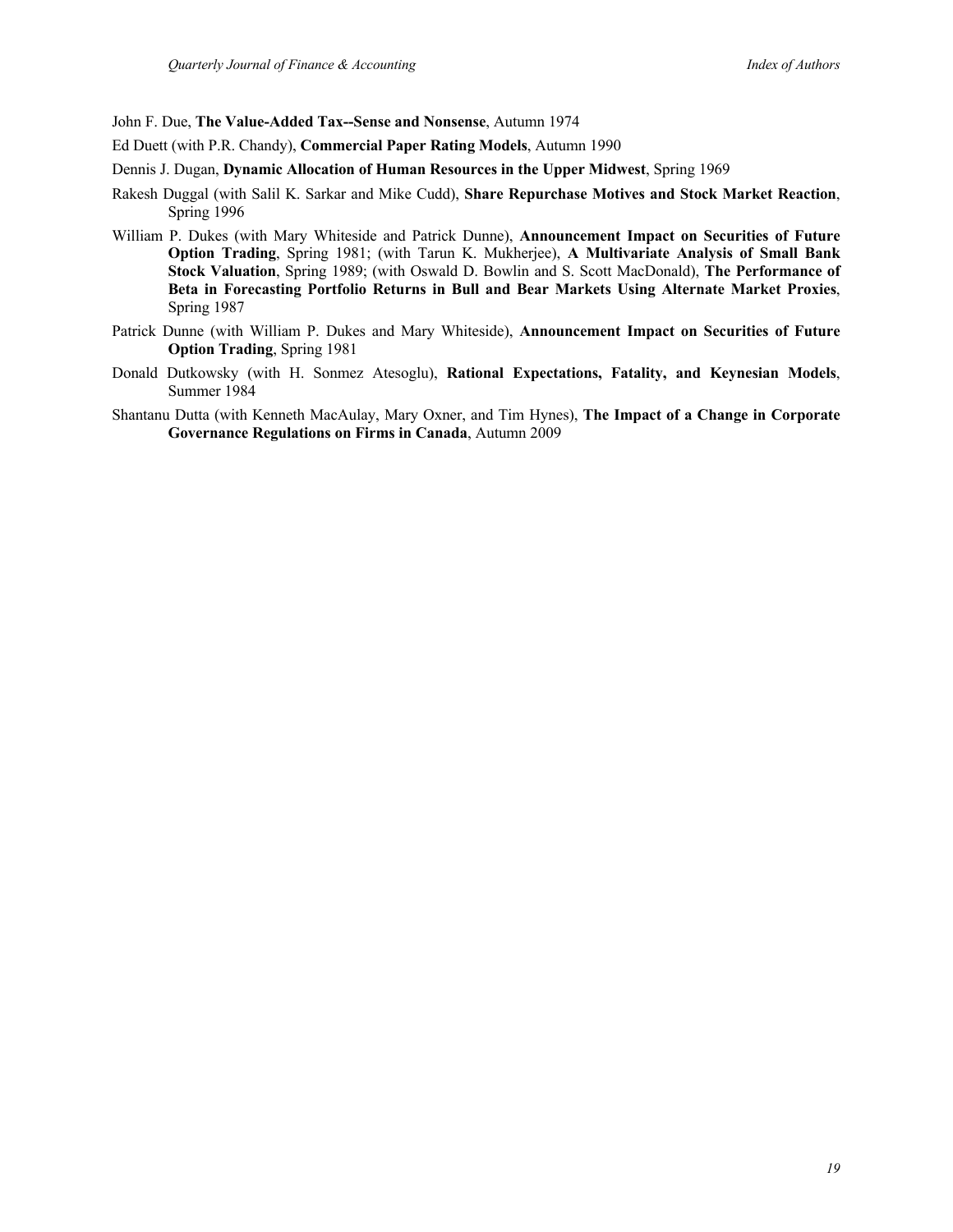### **E**

- David Eagle, **The Equivalence of the Cascading Scenario and the Backward-Bending Demand Curve Theory of the 1987 Stock Market Crash**, Autumn 1994
- Stan Eakins, **Institutional Investor Support of Managers: An Investigation of Tender Offers**, Summer 1993; (with Susan Sewell) **Do Institutions Window Dress? An Empirical Investigation**, Summer 1994; (with James F. Buck and Stanley R. Stansell), **Neural Network Versus Tobit Models: Analyzing the Nature of Institutional Demand for Common Stocks**, Spring 1998; (with Frederick P. Schadler) **Merrill Lynch's Focus Stock Picks: A Test of Analysts' Stock Picking Ability**, Spring 2001
- A.T. Eapen, **Cyclical Behavior of the Savings and Loan Industry and Monetary Controls, 1950-1964**, Autumn 1967
- John C. Easterwood (with Palani-Rajan Kadapakkam), **Agency Conflicts, Issue Costs, and Debt Maturity**, Summer 1994
- Yar M. Ebadi (with Robert J. Paul and David A. Diltz), **Commitment in Employee-Owned Firms--Involvement or Entrapment?**, Autumn 1987
- B. Espen Eckbo, **The Role of Stock Market Studies in Formulating Antitrust Policy Toward Horizontal Mergers: Comment,** Autumn 1989
- Robert B. Eckles, **What Can Be Done with Photocopy Projects for Business History**, Summer 1969
- Albert Eddy (with Bruce Seifert), **An Examination of Hypotheses Concerning Earnings Forecast Errors**, Spring 1992
- Richard B. Edelman (with H. Kent Baker), **Valuation Implications of AMEX Listings: A Joint Test of the Liquidity-Signaling Hypothesis**, Winter 1991; (with H. Kent Baker), **The Postlisting Returns Anomaly Revisited,** Spring 1994; (with Walayet A. Khan and H. Kent Baker), **Competition Versus Consolidation of Order Flow: Common Stock Listing on Dual Domestic Exchanges**, Autumn 1995
- Wayne Edwards (with Scott M. Fuess, Jr.), **Declining Unionization: Further Analysis of the 'Fringe Benefits' Effect**, Winter/Spring 2003
- Peter Eilbott (with Larry Hersh), **The Capital Gains Tax and the "Lock-In" Effect,** Winter 1976
- Peter C. Eisemann (with Stephen G. Timme), **The Impact of Same Day Settlement on the Variability of the Federal Funds Rate**, Winter 1985
- Robert Eisner, **On Keynes and Keynesians and Revolutions**, Spring 1977
- Demissew Diro Ejara (with Kenneth Daniels), **The Impact of Private Equity Sponsors on Syndicated Loans,**  Volume 54, No. 3 & 4 (2016)
- Robert B. Ekelund, Jr. (with Donald L. Hooks), **Ellet, Dupuit, and Lardner: On Nineteenth Century Engineers and Economic Analysis**, Summer 1973
- Fayez A. Elayan (with Jo-Mae B. Maris and Brian A. Maris), **Common Stock Response to False Alarm Signals from Creditwatch Placement**, Summer 1990
- Clifford Elliott (with Geoffrey Nunn), **Inflation Expectations: Theories and Evidence,** Summer 1975
- James R. Elliott, **The Inflationary Effects of Tight Money,** Autumn 1962
- Ralph D. Elliott (with Benjamin M. Hawkins and Woodrow W. Hughes, Jr.), **Does Government Spending Affect Industrial Concentration?**, Summer 1983
- C. Michael Ellis, **An Alternative Interpretation and Empirical Test Of The Linder Hypothesis**, Autumn 1983; **Supply-Side Linkage of Capacity Utilization and Labor Productivity: U.S. Manufacturing, 1954- 1980**, Winter 1983
- Peter M. Ellis (with D. Richard Cutler), **A Simple Model to Predict Loss Ratios in the Domestic Stock Property—Liability Insurance Industry**, Summer Autumn 2005
- Elyas Elyasiani (with Ali H.M. Zadeh), **Selection of the Scale Measure in Narrow Money Demand: The Cases of Japan and Germany**, Winter Spring 2006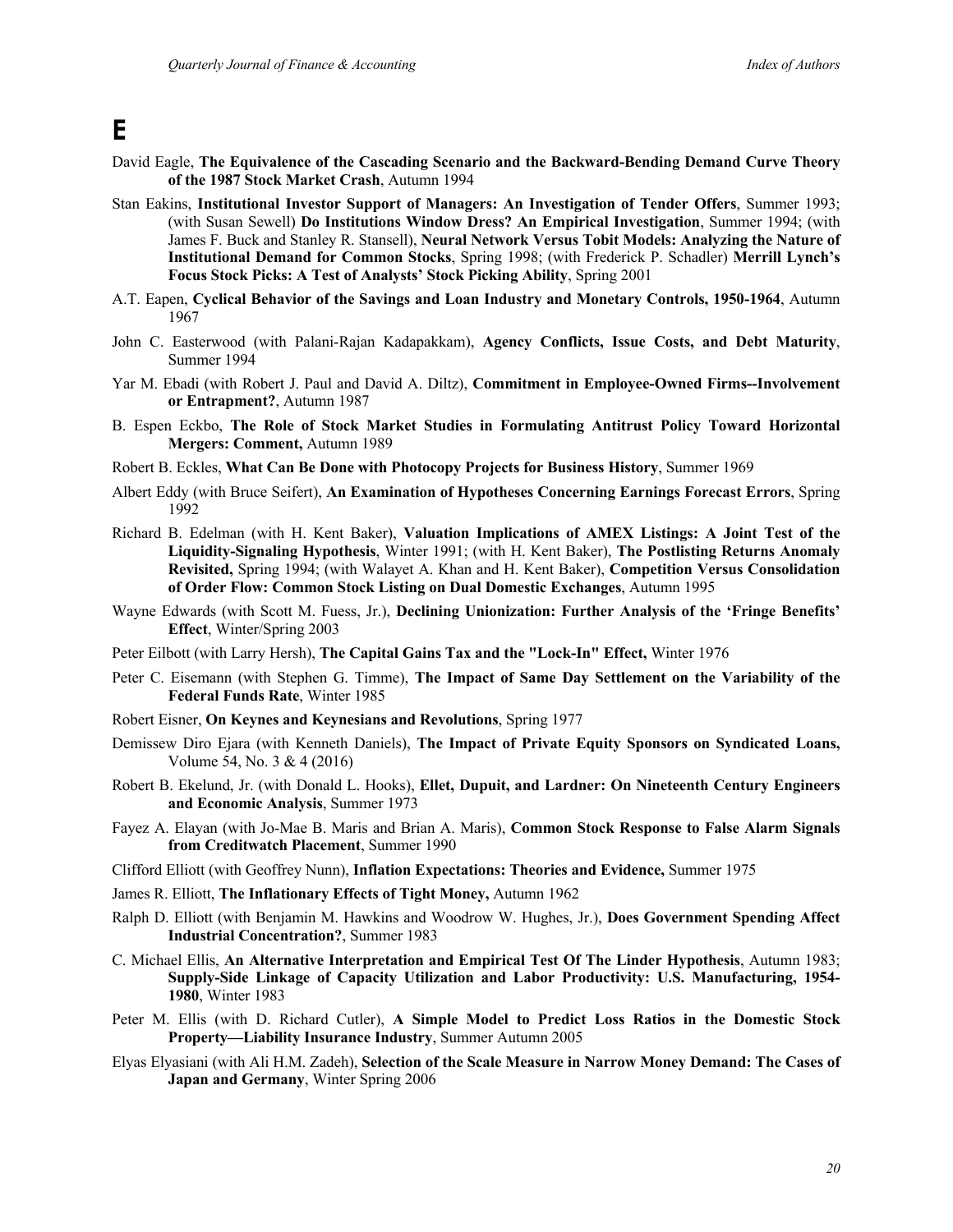- Alfred Endres, **Fraudulence and the Competitive Supply of Public Goods**, Autumn 1980; **Taxing the Monopolistic Polluter: A Reconsideration**, Summer 1982
- Ted D. Englebrecht (with Ronald M. Copeland and Dale L. Davison), **An Empirical Inquiry Into the Tax Court's Utilization of Guidelines for Valuing Closely Held Stock for Estate and Gift Tax Purposes**, Spring 1979
- Ernest L. Enke, **An Existential Approach to Accounting**, Summer 1972
- Carl E. Enomoto (with Christopher A. Erickson and Soumendra N. Ghosh), **Revenue-Stabilizing Tax Rates Over the Business Cycle: Implications for States**, Summer 1992
- Athanasios Episcopos, **Stock Return Volatility and Time-Varying Betas in the Toronto Stock Exchange**, Autumn 1996
- Donald R. Epley, **Built-In Flexibility per Industry for the United States: A Cross-Sectional Approach,** Winter 1976; **A Note on the Substitution of a Value-Added Tax for the Corporate Income Tax and Its Impact Upon Stabilization**, Winter 1978
- Christopher A. Erickson (with Carl E. Enomoto and Soumendra N. Ghosh), **Revenue-Stabilizing Tax Rates Over the Business Cycle: Implications for States**, Summer 1992
- Gayle R. Erwin (with James M. Miller and Tina M. Galloway), **The Long-Term Effect of Antitakeover Legislation on Shareholder Wealth and Firm Performance: Further Evidence From Pennsylvania Senate Bill 1310**, Summer 1998
- Christian E. Espinosa (with Carlos P. Maquieira and Joao Vieito), **Corporate Diversification and Performance in South America: Evidence for Chile**, Winter 2011
- Frances F. Esposito (with Louis Esposito), **Excess Capacity and Market Structure in U.S. Manufacturing: New Evidence**, Summer 1986
- Louis Esposito (with Frances F. Esposito), **Excess Capacity and Market Structure in U.S. Manufacturing: New Evidence**, Summer 1986
- Musa Essayyad (with H.K. Wu), **The Performance of U.S. International Mutual Funds**, Autumn 1988
- Dorla A. Evans (with Larry G. Perry and Pu Liu), **Bond Rating Discrepancies and the Effect on Municipal Bond Yields**, Winter 1991
- Richard D. Evans (with Brian A. Maris and Robert I. Weinstein), **Expected Loss and Mortgage Default Risk**, Winter 1985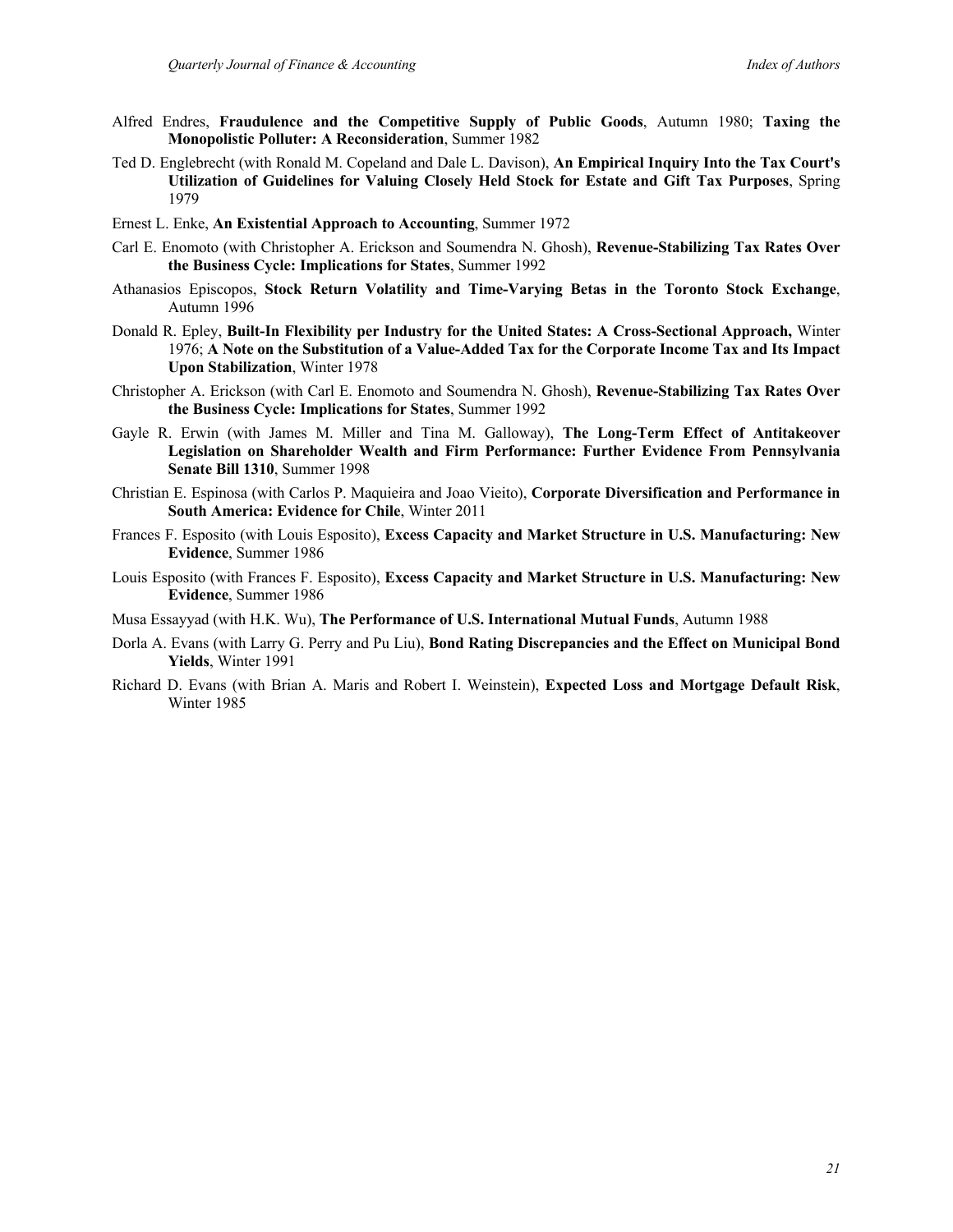#### **F**

- Frank Fabozzi (with Bala Arshanapalli and William Nelson), **Modeling the Time-Varying Risk Premium Using a Mixed GARCH and Jump Diffusion Model**, Spring 2011
- Michael M. Fabritius (with Paul M. Mason and Jeffrey W. Steagall), **Economics Journal Rankings by Type of School: Perceptions Versus Citations**, Winter 1997
- Gregory A. Falls (with Hamid Zangeneh), **The Interest Rate Volatility and The Demand for Money: The Empirical Evidence**, Winter 1989
- Liang-Shing Fan, **Stages of Development, Regional Characteristics, and the Demand for International Reserves**, Spring 1970
- David I. Fand, **The Controversy Over Money**, Autumn 1970; **Stabilization Policy in an Open Economy** (abstract), Autumn 1974
- Crumpton Farrell (with David J. Thomas), **The Demographics of Shoplifting--Lincoln, Nebraska**, Spring 1982
- Kathleen A. Farrell (with Todd Brown and Thomas S. Zorn), **Performance Measurement and Matching: The Market for Football** Coaches, Winter 2007
- Ali M. Fatemi (with James S. Ang and Jess H. Chua), **An Empirical Analysis of the Use of Market Timing in Strategic Corporate Acquisition Planning**, Summer 1982
- Frank Fehle (with Susan M. Fournier, Thomas J. Madden, and David G. Shrider), **Brand Value and Asset Pricing**, Winter 2008
- Edgar L. Feige (with Douglas K. Pearce), **The Causality Relationship Between Money and Income: A Time Series Approach** (abstract), Autumn 1974
- Joseph Felder, **Protectionism, Domestic Monopoly, and the Levels of Production and Consumption**, Autumn 1986
- John Richard Felton, **Competition in the Energy Market Between Gas and Electricity**, Autumn 1965; **The Cross-Subsidization of Rural Areas by ICC-Regulated Trucking Firms**, Autumn 1980; **Freight Car Shortages: The Problem and Some Proposed Solutions**, Spring 1972; **Some Current Transportation Problems**, Spring 1975
- Cresanta Fernando (with Rajiv Mallick and Atreya Chakraborty), **The Importance of Being Known: Relationship Banking and Credit Limits**, Spring 2010
- Eurico J. Ferreira (with LeRoy D. Brooks), **Re-released Information in the** *Wall Street Journal's* **'Insider Trading Spotlight' Column**, Winter 2000; (with Eric Girard), **On the Evolution of Inter- and Intra-Regional Linkages to Middle East and North African Capital Markets**, Winter/Spring 2004
- Michael G. Ferri (with Steven J. Goldstein and H. Dennis Oberhelman), **A Second Look At Day-Of-The-Week Effects in Treasury Bill Returns**, Autumn 1984
- Gary C. Fethke (with William R. Belmont), **Buyers' Versus Sellers' Prices: An Econometric Investigation**, Autumn 1973
- David R. Fewings, **Trade Credit as a Markovian Decision Process with an Infinite Planning Horizon**, Autumn 1992
- Rudy Fichtenbaum, **The Productivity Slowdown and the Underground Economy**, Summer 1989
- Joseph A. Fields (with Dogan Tirtiroglu), **Agency-Theory Implications for the Insurance Industry: A Review of the Theoretical and Empirical Research**, Winter 1991
- M. Andrew Fields (with Arthur J. Keown), **The Merger Profile and Size Effect Anomalies: An Empirical Examination of Their Relationship**, Winter 1988
- Greg Filbeck, **Institutional Ownership and Share Price Responses to Announcements of New Common Stock Issues of Bank Holding Companies**, Summer 1996; (with Shelly E. Webb), **Information Asymmetries, Managerial Ownership, and the Impact of Layoff Announcements on Shareholder Wealth**, Spring 2001; (with Thomas Krueger and Dianna Preece), *CFO Magazine***'s 'Working Capital Survey': Do Selected Firms Work for Shareholders?** Spring 2007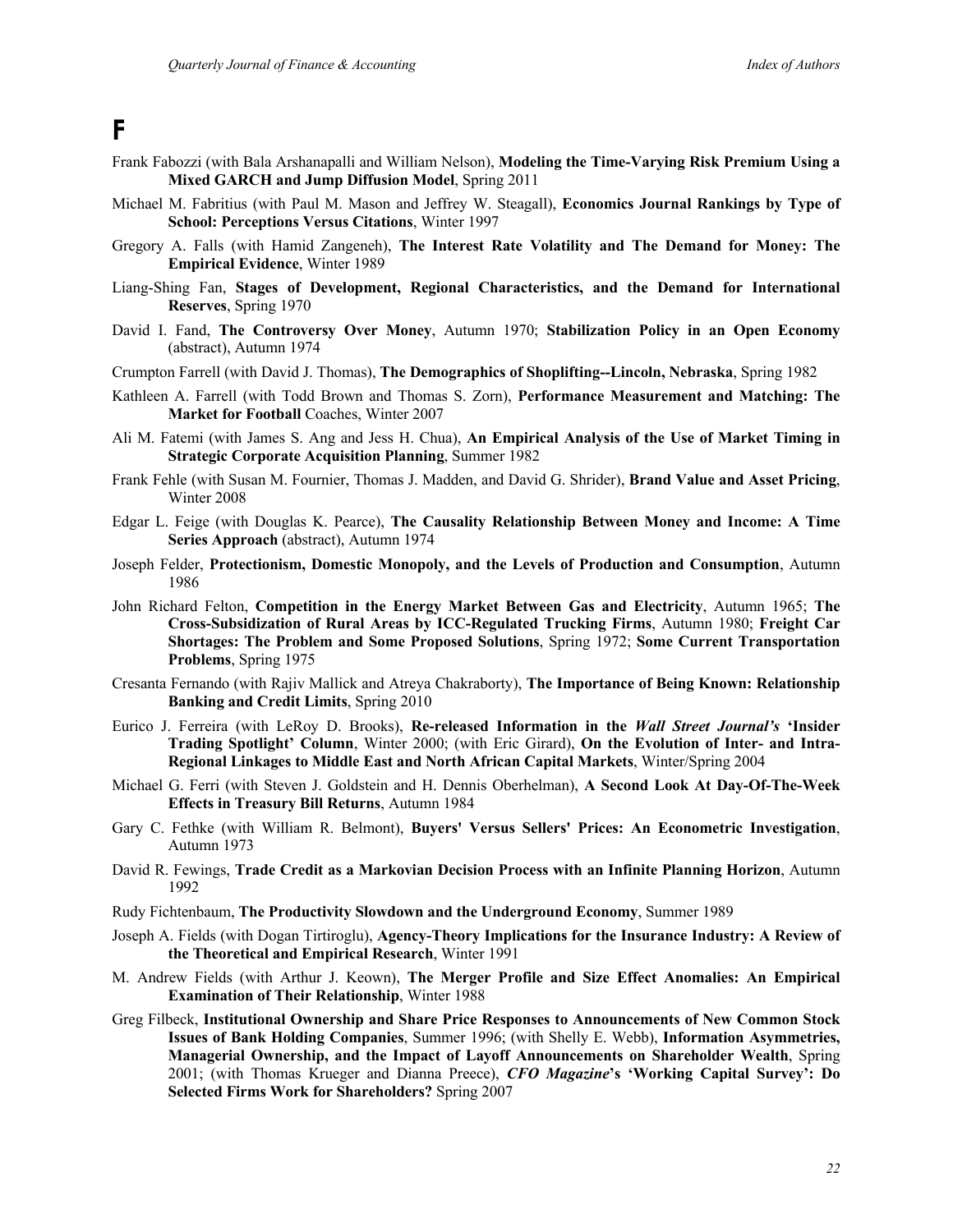- Joseph E. Finnerty (with Thomas Schneeweis), **Determinants of Eurodollar Interest Rates Under Fixed and Floating Exchange Rates**, Autumn 1981
- Loyd K. Fischer, **Management of Ground Water**, Summer 1972
- Mary Fish (with Esmond Adams), **Comments on the Impact of Federal Tax-Sharing on Economic Stabilization,**  Winter 1969
- Wayne Fisher (with Hyman Joseph, Leon Burmeister, David P. Lipson, G. Joseph Norwood, Charles R. Standridge, and Charles E. Yesalis, III), **Pharmacy Costs: Capitation Versus Fee-for-Service**, Autumn 1983
- John M. Fitzgerald (with John H. Wicks), **Influence of Socioeconomic Characteristics of Elected Representative Bodies on Governmental Spending Decisions**, Autumn 1980
- Michael Fitzgerald (with Ben Branch, Alan Gleit, and Jeffrey Sooy), **The Silver Futures Market: An Analysis of its Price Structure**, Spring 1982
- Edward Flanagan (with Kalman Goldberg and John Pilgrim), **Local Government Fiscal Incidence by Socioeconomic Class and Type of Public Service**, Autumn 1974
- Sandra K. Fleak (with Kyung-Chun Mun and George E. Morgan), **Stock Market Adjustment to Earnings Announcement in the Presence of Accounting Irregularity Allegations**, Spring 2010
- Max E. Fletcher, **Lawyers, Economists, and Laissez-Faire**, Autumn 1977
- G. Florentis (with D.V. Gordon and P Huber), **Monetary Models of the Canadian—U.S. Exchange Rate: A Reexamination of Empirical Evidence, 1971-1986**, Autumn 1994
- Lawrence Fogelberg and John M. Griffith, **Financing Strategies of the R&D Firm,** Winter/Spring 2005
- William H. Foeller, **A Note on Technological Change and the Interindustry Propensity to Strike in U.S. Manufacturing Industries**, Winter 1980
- Stephen R. Foerster (with David C. Porter), **The Disappearing Size Effect: Evidence From Dual Class Shares**, Autumn 1992
- Iraj Fooladi (with John Rumsey), **Problems in Performance Attribution**, Winter 2011-12-21
- William G. Foote (with Parviz Ashegian), **X-Inefficiency and Interfirm Comparison of U.S. and Canadian Manufacturing Firms in Canada**, Autumn 1985
- Shawn M. Forbes (with William Beranek), **The Tax-Clientele CAPM and Firm-Size Effects: The Evidence**, Autumn 1988
- Karl Forchheimer, translated by W. E. Kuhn, **Imperfect Monopoly: Some Theoretical Considerations**, Spring 1983
- William F. Ford (with Lewis E. Hill), **Reverse Migration and Population Dispersion: A Partial Solution for Urban Problems**, Autumn 1971
- Andrew C. Forrester (with Diego Zuluaga), **The Impact of the Community Reinvestment Act on Neighborhood Gentrification**, Volume 58, No. 3 (2020)
- Taylor W. Foster III (with Edmund Scribner), **A Reexamination of Stock Distributions Controlling for Nonstationarity of Systematic Risk**, Summer 1991
- Drew Fountaine (with Douglas Jordan and G. Michael Phillips), **Using Economic Value Added as a Portfolio Separation Criterion**, Spring 2008
- Susan M. Fournier (with Frank Fehle, Thomas J. Madden, and David G. Shrider), **Brand Value and Asset Pricing**, Winter 2008
- David Fowler (with George Athanassakos), **New Evidence on the Behavior of Canadian Stock Prices in the Days Surrounding the Ex-Dividend Day**, Autumn 1993
- Bill B. Francis (with LeRoy D. Brooks and Ravinder K. Bhardwaj), **Misestimation of Systematic Risk and Magnitude of the Size Effect: Evidence Using Direct and Reverse Regressions**, Summer 1995
- Darryl R. Francis, **Money and the St. Louis Fed**, Autumn 1974
- Wolfgang W. Franz, **Index-Linked Mortgages**, Spring 1975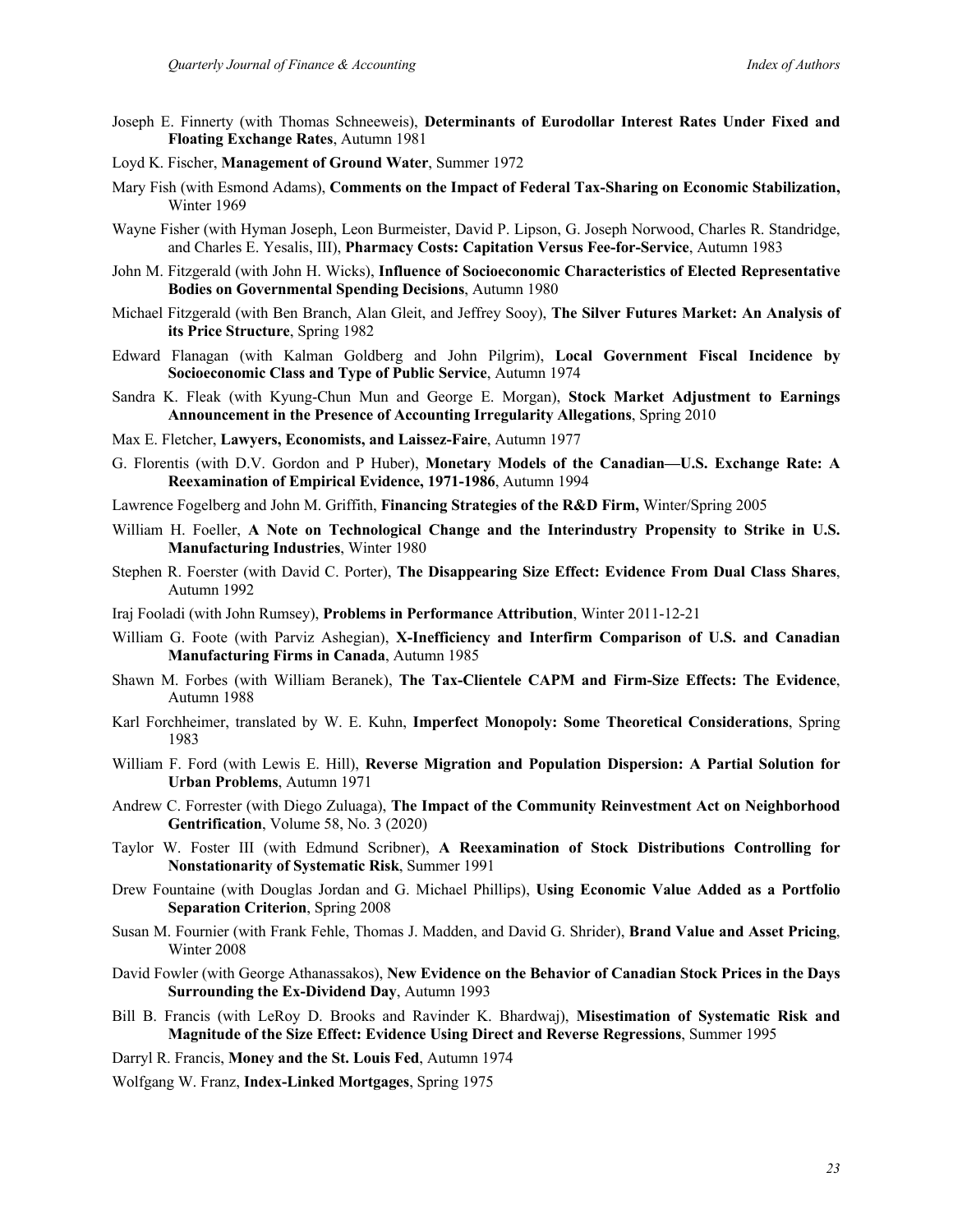Laurel Franzen (with Joshua Spizman and Julie Suh), **Added Pressure to Perform: The Effect of S&P 500 Index Inclusion on Mearnings Management,** Winter/Spring 2021

- Donald R. Fraser (with Randall S. Billingsley and G. Rodney Thompson), **Shareholder Wealth and Stock Repurchases by Bank Holding Companies**, Winter 1989; (with Gregory M. Hebb), **Conflict of Interest in Commercial Bank Security Underwritings: United Kingdom Evidence**, Winter/Spring 2003
- William J. Frazer, Jr., **Income Distribution, Social Utility, and Unemployment**, Autumn 1977
- E. Bruce Frederickson (with Moon K. Kim), **Projections and Implications of Equity Holdings by Institutional Investors in the Year 2000**, Summer 1986
- Dan W. French (with Teresa D. Trapani), **Cash Balances and the January Effect in Stock Returns**, Autumn 1994
- Gary L. French, **A Regional Test of the Heckscher-Ohlin Theory of International Trade,** Summer 1975
- Peter F. Freund (with Douglas K. Adie), **Responsiveness of Borrowers to Finance and Credit Life Insurance Rate Changes of Four Types of Lending Institutions**, Spring 1972
- Stephen Friedlander, **The Impact of Monetary Policy in Single Equation Macro Models**, Winter 1980
- Irving S. Friedman, **International Monetary System 1972: How We Got Here from There** (abstract), Autumn 1972
- H.H. Frisinger (with T.A. Klein), **Innovation Profits and Related Stock Price Movements**, Autumn 1968

Alain Frugier, **Higher-order Moments and Investor Sentiment (Alles' Model Revisited)**, 2014

- Clifford L. Fry (with Charles P. Harper), **Certificates of Deposit and the Lag in Effect of Monetary Policy**, Spring 1977; **Hicks' "The Two Triads Lecture 1" and the Transactions Demand for Money**, Winter 1975
- Xudong Fu (with Sara Helms Robicheux and James Allen Ligon), **Convertible Debt Use and Corporate Governance**, Summer 2007
- Scott M. Fuess, Jr., **On Replication in Business and Economics Research: The QJBE Case**, Spring 1996; (with Wayne Edwards), **Declining Unionization: Further Analysis of the 'Fringe Benefits' Effect**, Winter/Spring 2003; (with Bree Dority), **Labor Market Institutions and Unemployment: Can Earlier Findings be Replicated?** Autumn 2007
- Daniel R. Fusfeld, **An Extension of the Macroeconomic General Equilibrium** (abstract), Autumn 1974; **The Next Great Depression**, Spring 1979; **Repression of Radical Dissent in the United States** (abstract), Autumn 1972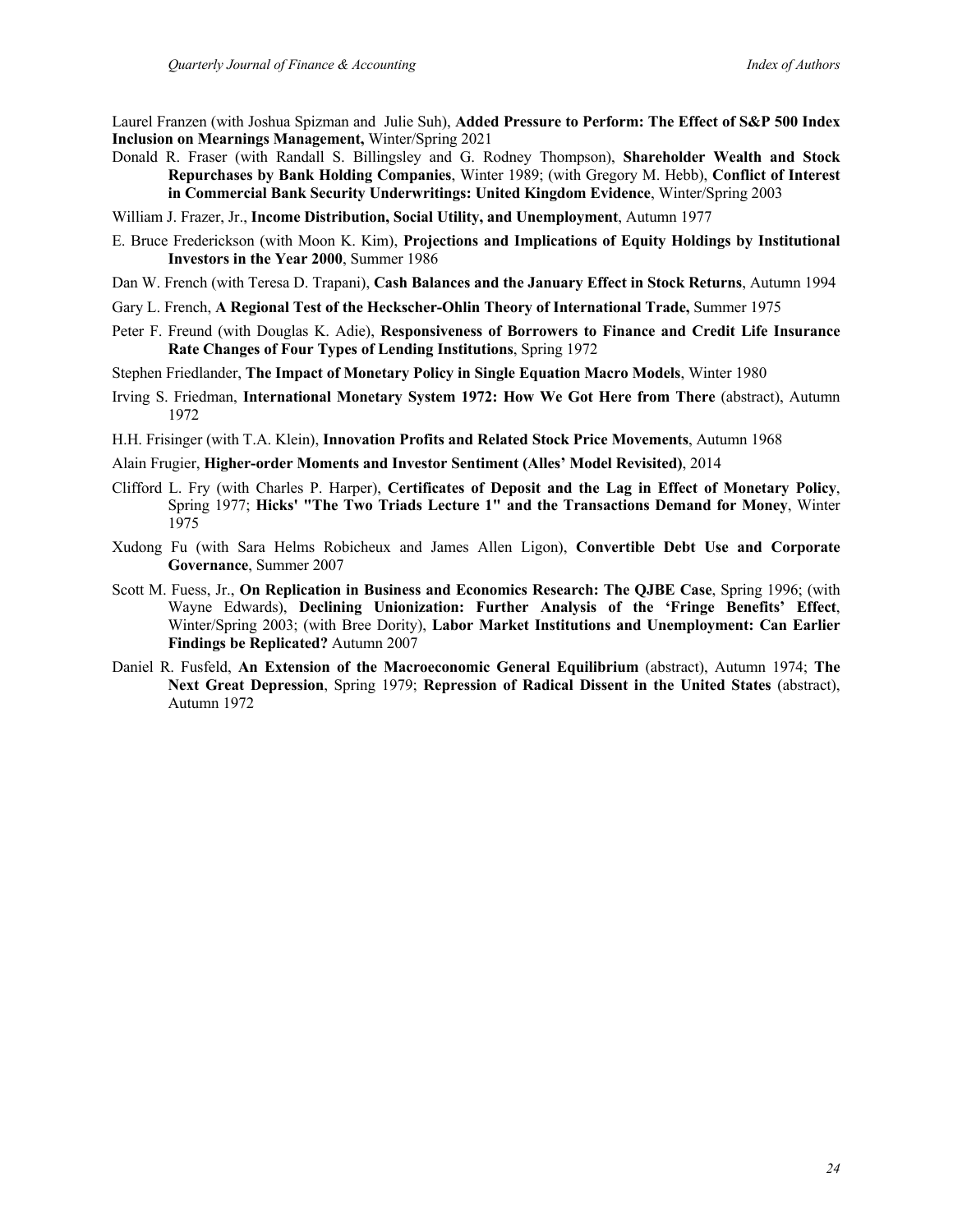### **G**

- Yoser Gadhoum (with Mohamed A. Ayadi), **Ownership Structure and Risk: A Canadian Empirical Analysis**, Winter 2003
- Don U A Galagedera (with Darren Henry and Param Silvapulle) **Empirical Evidence on the Conditional Relation Between Higher-Order Systematic Co-Movements and Security Returns**, Winter/Spring 2003
- James R. Gale (with George R. Butler), **BTU Cost Comparisons of Conventional and Nonconventional Energy Sources**, Winter 1979
- George W. Gallinger (with Michael A. Berry and Glenn V. Henderson, Jr.), **Using Daily Stock Returns in Event Studies and the Choice of Parametric Versus Nonparametric Test Statistics**, Winter 1990
- Tina M. Galloway (with James M. Miller and Gayle R. Erwin), **The Long-Term Effect of Antitakeover Legislation on Shareholder Wealth and Firm Performance: Further Evidence From Pennsylvania Senate Bill 1310**, Summer 1998
- Valentina Galvani (with Aslan Behnamian), **Diversification Gains in the Market for Provincial Bonds**, Autumn 2008
- John M. Gandar (with Richard A. Zuber and R. Stafford Johnson), **Pricing Stock Options Under Expected Increasing and Decreasing Stock Prices**, Autumn 2007
- Partha Gangopadhyay, **Monetary Policy and Pricing of Cash-Flow and Discount-Rate Risk**, Winter 2008; (with Ken C. Yook and Ghulam Sarwar), **Profitability of Insider Trades in Extremely Volatile Markets: Evidence from the Stock Market Crash and Recover of 2000**, Spring 2009; (with Ken C. Yook), **Free Cash Flow and the Walth Effects of Stock Repurchase Announcements**, Summer/Autumn 2010; (with Ken C. Yook, **Are Insider Trading Profits Due to Contrarian Trading or Private Information**, Volume 53, No. 3 & 4, 2014
- Luis Garcia-Feijoo (with John S. Howe), **Financial Contracting and Managerial Flexibilty**, Spring 2010
- Sharon Hatten Garrison (with Keeho Kim and Glenn V. Henderson, Jr.), **Examination of Tobin's q for Takeover Firms**, Autumn 1992
- Hugh Garnett, **General Equilibrium Incidence and Effects of a Value-Added Tax of the Consumption Type** (abstract), Autumn 1973
- Dominic Gasbarro (with Robert G. Schwebach, Mark Stevenson, J. Kenton Zumwalt), **The Response of Bank Share Prices to Securitization Announcements,** Winter/Spring 2005
- Jack E. Gaumnitz, **Mobile Home and Conventional Home Ownership: An Economic Perspective**, Autumn 1974
- Douglas Gegax (with Linda R. Stanley), **Validating Conjoint and Hedonic Preference Measures: Evidence From Valuing Reductions in Risk**, Spring 1997
- Donald Geman (with Ben Branch), **The Valuation of Stochastic Cash Flows**, Winter 1988
- Peter Germanis (with James T. Bennett and Manuel H. Johnson), **An Abstract Approach to the Relative Ranking of Economics Journals**, Spring 1980
- Jennifer Gethel (with Laurie Krigman), **Managing the Costs of Issuing Common Equity: The Role of Registration Choice**, Autumn 2008
- Dispasri Ghosh, **Asset Acquisition, Diversification, and Revision-Theoretic Exercises in Portfolio Theory**, Winter 2010; (with Dilip K. Ghosh), **Constancy and Perpetuity: Simplyfying or Camouflaging?** Summer/Autumn 2010
- Dilip K. Ghosh (with Dispasri Ghosh), **Constancy and Perpetuity: Simplyfying or Camouflaging?** Summer/Autumn 2010
- Soumendra N. Ghosh (with Christopher A. Erickson and Carl E. Enomoto), **Revenue-Stabilizing Tax Rates Over the Business Cycle: Implications for States**, Summer 1992
- Animesh Ghoshal, **The Effect of the Embargo on Grain Exports to the Soviet Union on the Exchange Rate**, Summer 1981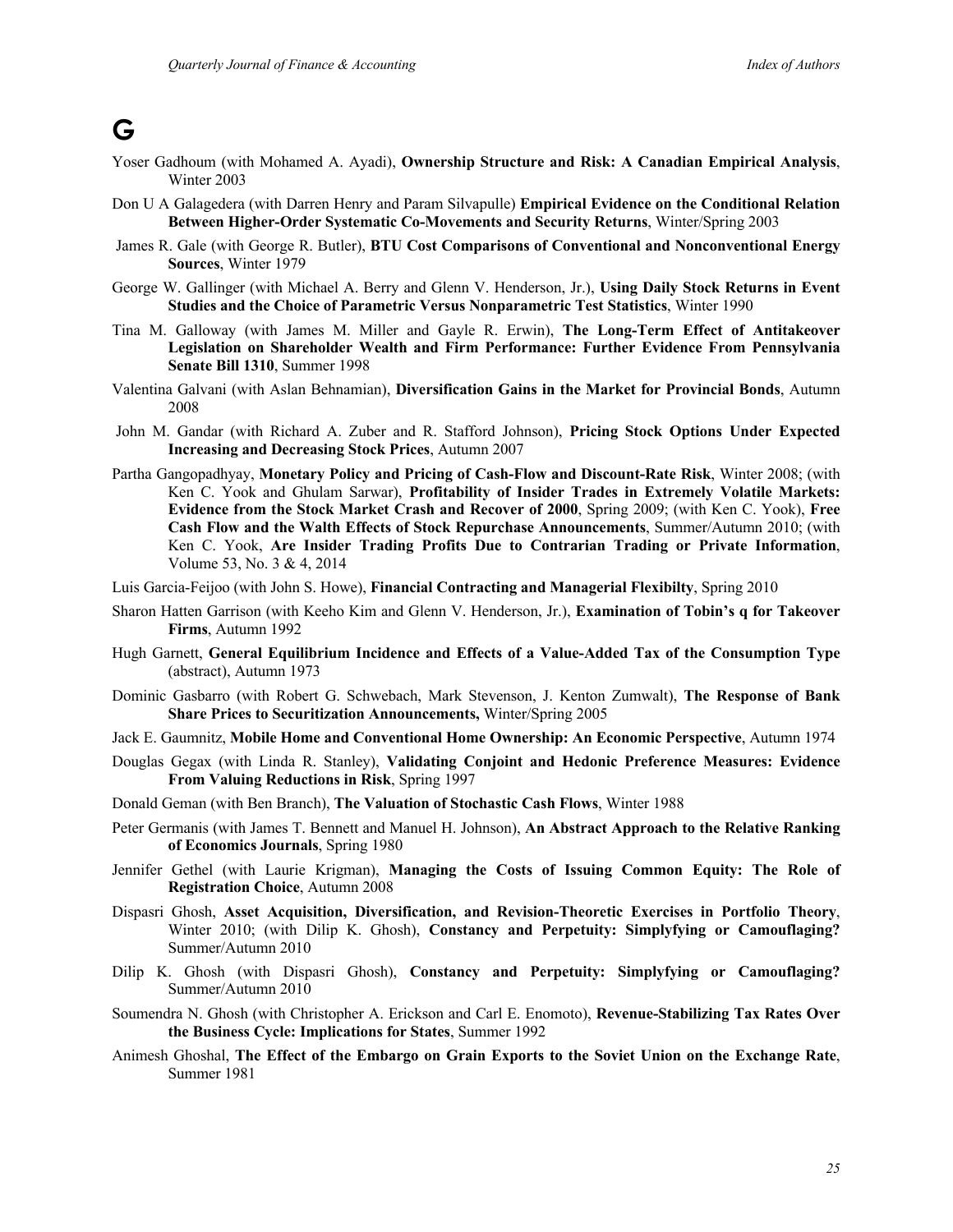- Fred Giertz (with George Daly), **Merit Goods, Income Transfers, and Allocative Efficiency** (abstract), Autumn 1973
- L.A. Gil-Alana (with J. Cunado and F. Perez de Gracia), **Seasonal and Nonseasonal Long Memory in the U.S. Interest Rate and the Monetary Aggregates**, Summer Autumn 2006
- Ronald D. Gilbert, **Okun's Law: Some Additional Evidence**, Winter 1973
- Otis W. Gilley (with Ross N. Dickens and Marc C. Chopin), **An Examination of the Impact of Changes in the Maturity Mix of Government Borrowing on Long-Term Interest Rates**, Summer 1997
- Paul A. Ginsburg (with John E. La Tourette), **Investment, Acceleration, and the Secular GNP Gap**, Autumn 1966
- Eric Girard (with Eurico Ferreia), **On the Evolution of Inter- and Intra-Regional Linkages to Middle East and North African Capital Markets**, Winter/Spring 2004
- John L. Glascock (with Wallace N. Davidson, III and Glenn V. Henderson, Jr.), **Announcement Effects of Moody's Bond Rating Changes on Equity Returns**, Summer 1987
- Kimberly C. Gleason (with Chun I. Lee and Jeff Madura), **Intraday and Night Index Arbitrage**, Spring 2008; (with Leonard Rosenthal and Jeff Madura) **To Be or Not to Be Public: The Impact of SOX**, Spring 2011; (with Malek A. Alsharairi and Yezen H. Kannan), **Bidder Earnings Management, Cynical Targets and Acquisition Premia**, 2014
- Alan Gleit (with Ben Branch and Thomas Schneeweis), **The Determinants of Risk and Return for Electric Utility Equity Issues**, Winter 1984; (with Ben Branch, Jeffrey Sooy, and Michael Fitzgerald), **The Silver Futures Market: An Analysis of its Price Structure**, Spring 1982
- Dennis Glennon, **An Examination of the Stability of the Gross Private Saving Rate**, Autumn 1985
- G. William Glezen (with Michael E. Benefield and Steven J. Carlson), **An Investigation of Investor Reaction to the Information Content of a Going Concern Audit Report While Controlling for Concurrent Financial Statement Disclosures**, Summer 1998
- Gregory E. Goering (with Michael K. Pippenger), **Managerial Incentives and Strategic Investor** Behavior, Winter 2002
- Steven D. Gold, **Geographic Variation of Property Tax Burdens: The Case of Iowa**, Spring 1977
- Kalman Goldberg (with John Pilgrim and Edward Flanagan), **Local Government Fiscal Incidence by Socioeconomic Class and Type of Public Service**, Autumn 1974
- Bradley A. Goldie, **Takeovers and the Size Effect**, Volume 52, No. 3&4, 2014
- Claudia Dale Goldin (with Frank David Lewis), **The Economic Costs of the American Civil War: Estimation and Implications** (abstract), Autumn 1973
- Steven J. Goldstein (with Michael G. Ferri and H. Dennis Oberhelman), **A Second Look At Day-Of-The-Week Effects in Treasury Bill Returns**, Autumn 1984
- Michael Gombola (with William Ogden), **Effects of a Sinking Fund on Preferred Stock Marketability: A Probit Analysis**, Summer 1988; (with George Tsetsekos), **Plant Closings for Financially Weak and Financially Strong Firms**, Summer 1992
- Lawrence J. Gomes (with Muhammad M. Islam), **Market Power and the Cost of Capital Under Uncertainty,**  Autumn 1989
- Kevin D. Gomez (with Diana W. Thomas), **Financial Market Deregulation Special Issue Introduction**, Volume 58, No. 3 (2020)
- R.A. Gonce, **Economics, Mechanics, and Frank H. Knight** (abstract), Autumn 1973
- Vijay Gondhalekar (with Seyed Mehdian), **The Blue Monday Hypothesis: Evidence Based on Nasdaq Stocks, 1971-2000**, Summer Autumn 2003; (with Glenn Pettengill and John Wingender) **Speculative Short Sellers, Put Options, and the Weekend Effect: A Closer Examination**, Winter 2011; (with Laurence Blose), **Gold and the Value-Growth Differential in Stock Returns**, Volume 52, No. 1&2, 2014; (with Paulette Ratliff-Miller and Joerg Picard), **"Is Being a Good Corporate Citizen Monetarily Good for the Shareholders? Evidence Based on Companies Announced as 100 Best Corporate Citizens, 2008- 2017",** Volume 59 Nos. 3 & 4 (2021)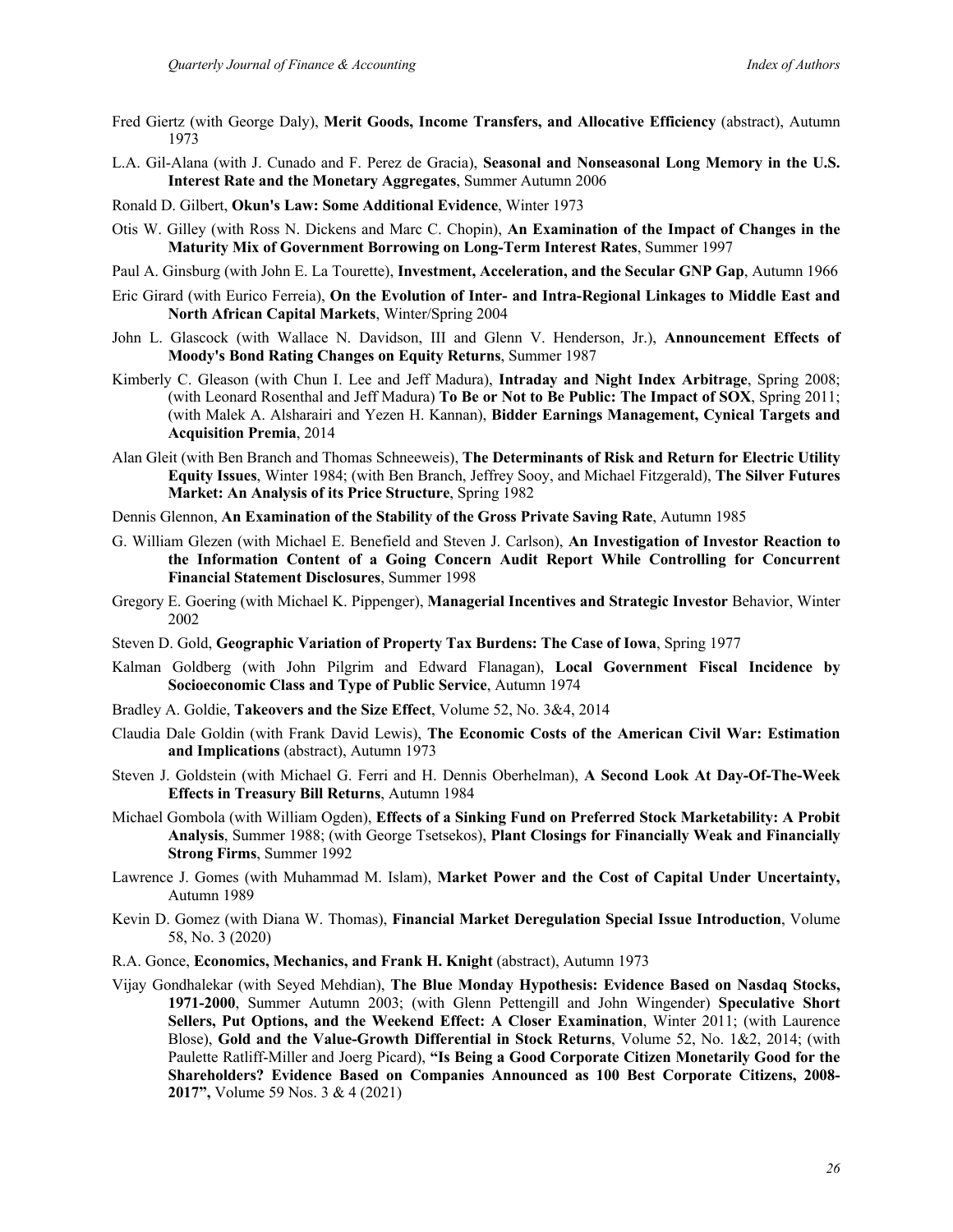- Guan Gong (with Zhenlong Jiang, Dashi Xu and Fwu-Chang Yan), **Shadow Banking Activities of Non-Financial State-Owned Enterprises and Financial Regulation in China**, Volume 58, No. 3 (2020)
- Michael J. Gootzeit, **Friedman's Dynamic Inflation Overshoot Mechanism**, Summer 1980
- D.V. Gordon (with G. Florentis and P Huber), **Monetary Models of the Canadian—U.S. Exchange Rate: A Reexamination of Empirical Evidence, 1971-1986**, Autumn 1994
- Scott Gordon, **Frank Knight and the Tradition of Liberalism** (abstract), Autumn 1973
- Oliver Gottschalg (with Alexander Peter Groh and Rainer Baul), **Measuring Idiosyncratic Risks in Leveraged Buyout Transactions**, Autumn 2008
- Richard Grabowski, **Early Japanese Development: The Role of Trade 1885-1940**, Winter 1988; (with Seyed Mehdian), **Efficiency of the Railroad Industry: A Frontier Production Function Approach,** Spring 1990; **Early Japanese Development: The Role of Trade 1885-1940: A Correction**, Winter 1993
- F. Perez de Gracia (with J. Cunado and L.A. Gil-Alana), **Seasonal and Nonseasonal Long Memory in the U.S. Interest Rate and the Monetary Aggregates**, Summer Autumn 2006
- Duane B. Graddy (with Adi S. Karna), **Dividend Policy and the Return on Bank Holding Company Stock**, Spring 1986; (with Adi S. Karna), **Double Leverage and the Cost of Bank Holding Company Capital**, Spring 1984; **The Measurement of Market Structure and Its Influence on Bank Prices and Profitability**, Summer 1980; (with Tom H. Strickland), **Market Perceptions of EPA Actions Under Different Political Regimes**, Winter 2009
- J. Edward Graham (with Andrew Saporoschenko), **The Varying Risk Market Model: A Reexamination Based on Heteroskecastic Conditions and Other Statistical Robustness Tests**, Winter 1999
- John W. Graham, **Why Is Consumption Out of Labor Income Greater Than Consumption Out of Nonlabor Income?**, Summer 1984
- Robert L. Greenfield (with Maury R. Randall), **Effects of Changes in Anticipated Inflation and Taxes on Stock Prices**, Winter 1981
- Charles R. Greer, **Returns to Investments in Undergraduate Education for Black Males**, Summer 1978
- Philip Gregorowicz (with Charles E. Hegji), **Short-Term Movement in Exchange Rates and Information on the Money Stock**, Spring 1989; (with Keivan Deravi and Charles E. Hegji), **Exchange Rates and the Inflation Rate**, Winter 1995
- Donald W. Gribbin (with Hon-Shiang Lau), **The Effects of Inaccurate Parameter Estimates in Cost Variance Investigation Decisions**, Spring 1995; (with Ke Zhong and Xiaofan Zheng), **The Effect of Monitoring by Outside Blockholders on Earnings Management**, Winter 2007; (with Ke Zhong), **Were Defense Contractors Rewarded for Risk, Innovation, and Influence?** Summer 2009
- John Griffith, **Some Economic Aspects of Court Accountability Criteria** (abstract), Autumn; (with Carolyn Carroll), **Free Cash Flow, Leverage, and Investment Opportunities**, Summer 2001; (with Lawrence Fogelberg), **Financing Strategies of the R&D Firm,** Winter/Spring 2005
- Melissa Griswold (with David Porras), **The Value Line Enigma Revisited**, Autumn 2000
- Alexander Peter Groh (with Rainer Baul and Oliver Gottschalg), **Measuring Idiosyncratic Risks in Leveraged Buyout Transactions**, Autumn 2008
- Peter A. Groothuis, **Turnover: The Implication of Establishment Size and Unionization**, Spring 1994
- Gladys W. Gruenberg, **Minority Worker--Progress and Prospects** (abstract), Autumn 1972
- Emile Grunberg (with James Shanahan), **A Controlled Experiment in Teaching Economics** (abstract), Autumn 1973
- Daryl M. Guffey (with Donald R. Deis and William T. Moore), **Further Evidence on the Relationship Between Bankruptcy Costs and Firm Size**, Winter 1995
- Dr. Amitabh Gupta (with Dr. Dr. Charu Banga), **An Analysis of Characteristics of Mutual Fund Mergers and Takovers in India**, Volume 51, No. 1&2, 2014; (with Tripti Nashier), **Family Ownership and Firm Performance: Evidence from India, Volume 55, No. 3 & 4 (2017)**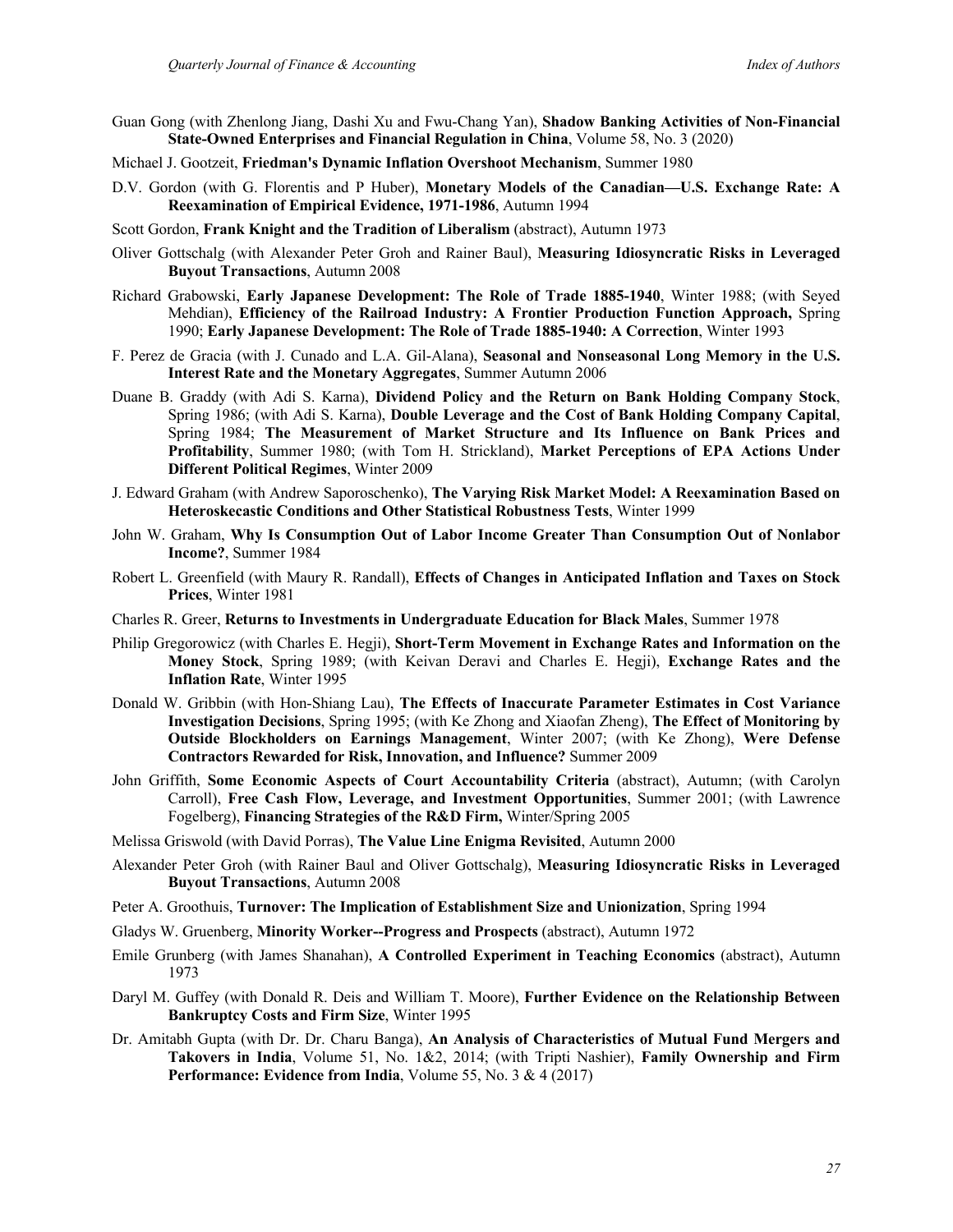- Sanjay Gupta (with Charles D. Bailey), **The Role of Performance Plans in Mitigating Agency Problems: An Empirical Examination,** Summer 2001
- Darryl E.J. Gurley (with Douglas Hearth and Ronald W. Melicher), **Nuclear Power Plant Cancellations: Sunk Costs and Utility Stock Returns**, Winter 1990
- Balachandher K. Guru (with Ming-Ming Lai and Fauzias Mat Nor), **An Examination of the Random Walk Model and Technical Trading Rules in the Malaysian Stock Market**, Winter 2002
- Elizabeth Gustafson (with Lawrence Hadley), **An Empirical Analysis of the Distributional Effects of Inflation on Wage Income by Occupation: 1969-1977**, Autumn 1985; (with Lawrence Hadley), **Arbitration and Salary Gaps in Major League Baseball**, Summer 1995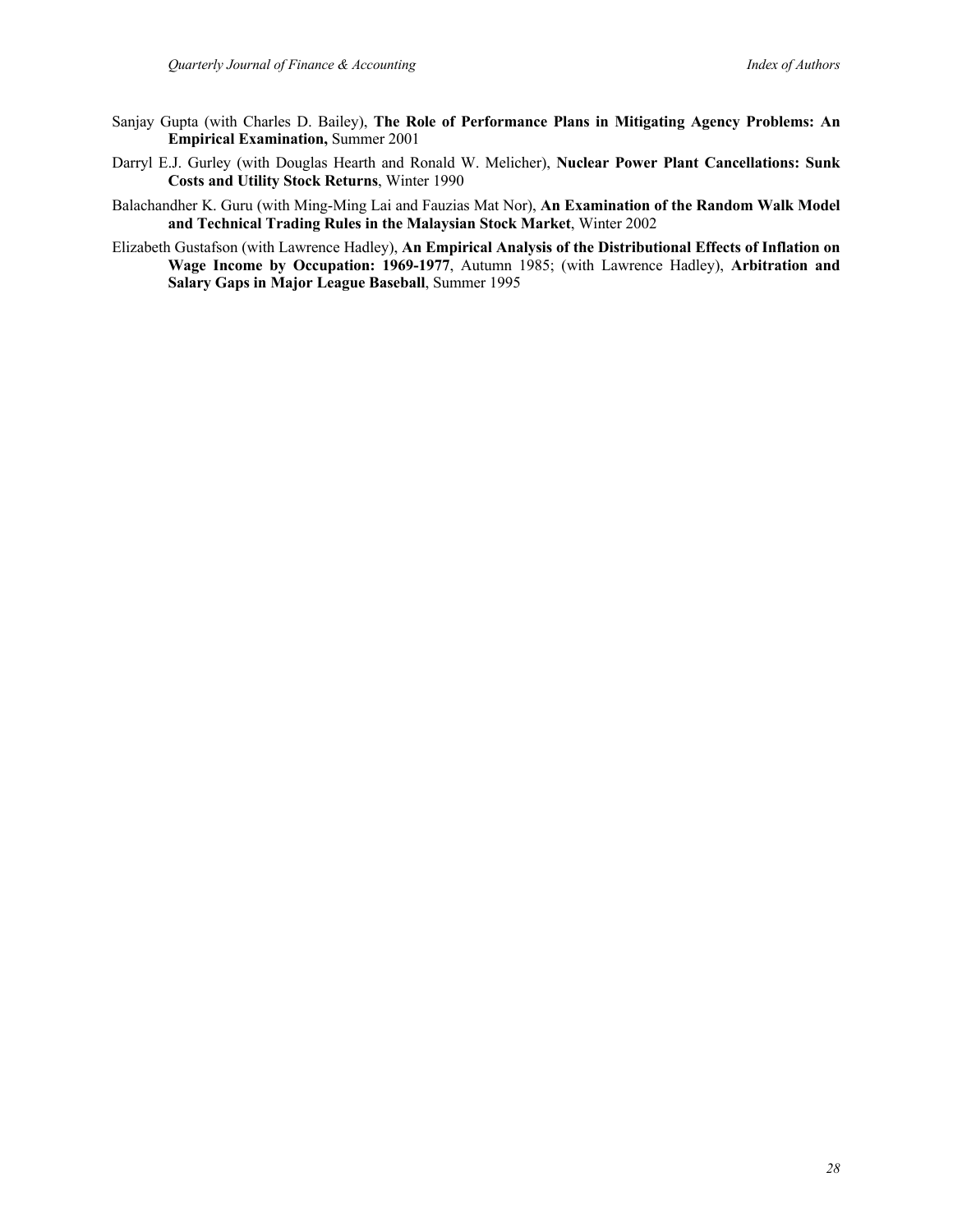### **H**

#### Paul F. Haas, **The Competitive Impact of Product Competition in the Container Industry**, Spring 1972

Hamid Habibagahi (with Sidney Weintraub), **Keynes and the Quantity Theory Elasticities**, Spring 1971

- Merlin M. Hackbart (with R. Stafford Johnson), **A Strategy for the Investment of State Funds: Negotiating the CD Rate by the Markowitz Criterion**, Spring 1978
- Kamal M. Haddad (with Mehdi Salehizadeh), **An Application of Options to Foreign Exchange Rate Forecasting**, Winter 1988; **The Treasury's Constant-Maturity Yield Curves: A Test for Systematic Measurement Errors**, Autumn 1986; (with Hung Chan and Chee W. Chow), **Exploring the Existence and Drivers of Selection Biases in Finance Articles' Citations**, Volume 50, No. 3&4, 2014; (with Timothy E. Trombley), **Cost of Capital Techniques Used by Chinese Firms: A Survey of Practice**, Volume 56, No. 1 & 2 (2018); (with Stephen Brincks, Babak Lotfaliei and Timothy E. Trombley), **A Synthesis of Capital Budgeting Techniques Around the World: 1990-2018**, Volume 58, No. 4 (2020)
- Paul Haensly (with John Theis and Zane Swanson), **Reassessment of Contagion and Competitive Intra-Industry Effects of Bankruptcy Announcements**, Summer 2001; (with Niranjan Tripathy and Daniel Peak), **Tracking Error in the Dow Jones Industrial Average Versus Alternative Market Indices: New Evidence,** Summer 2001
- Lawrence Hadley (with Elizabeth Gustafson), **An Empirical Analysis of the Distributional Effects of Inflation on Wage Income by Occupation: 1969-1977**, Autumn 1985; **A Microeconomic Analysis of Labor Supply Incorporating the Price Level as an Independent Variable**, Summer 1982; (with Elizabeth Gustafson) **Arbitration and Salary Gaps in Major League Baseball**, Summer 1995
- L. Albert Hahn (translation by W.E. Kuhn), **End of the Era of Keynes?** Spring 1968
- Kanji Haitani, **Revaluation of the Yen and the Competitiveness of Japanese Exports**, Summer 1972
- Sam R. Hakim (with Manochehr Rashidian), **Testing for Segmentation in the Term Structure: Operation Twist Revisited** Testing for Asymmetry in the Relationship between the Malayasian Business Cycle and the Stock Market, Winter 2000
- A. Stuart Hall, **Malthus 1766, Money 1966**, Autumn 1966; **Marx in the Modern World**, Winter 1979; (with Henry C. Wallich and Wallace C. Peterson), **Symposium on Economic Growth,** Spring 1962
- W. Clayton Hall (with Peter P. Pekar, Jr.), **A Note on Social Benefits and the Education of Ph.D. Scientists**, Summer 1980
- Walter Hallstein, **Industry and Agriculture in the European Economic Community,** Spring 1963
- Shahid Hamid (with Pornchai Chunhachinda, Krishnan Dandapani, and Arun J. Prakash), **Efficacy of Portfolio Performance Measures: An Evaluation**, Autumn 1994, (with Zahid Iqbal), **Stock Price and Operating Performance of ESOP Firms: A Time Series Analysis**, Summer 2000
- Naoko Hamori (with David A. Anderson and Shigeyuki Hamori), **Stock Returns and Real Activity: New Evidence from the United States and Japan,** Summer-Autumn 2002
- Shigeyuki Hamori (with David A. Anderson and Naoko Hamori), **Stock Returns and Real Activity: New Evidence from the United States and Japan,** Summer-Autumn 2002
- Ki C. Han (with Kirt C. Butler), **Market Response to Earnings Announcements: The Effects of Firm Characteristics**, Spring 1994; (with Shahriar Khaksari), **Dividends, Taxes, and Returns: Empirical Evidence**, Winter 1996
- John Hand (with William P. Lloyd and John S. Jahera, Jr.), **An Empirical Inquiry into the Premiums for Controlling Interest,** Summer 1985; **Solving the Central City Fiscal Crisis: Metropolitan Government or Intergovernmental Transfer Payments?**, Summer 1978
- Richard L. Haney, Jr. (with William P. Lloyd), **An Examination of the Stability of the Intertemporal Relationships Among National Stock Market Indices**, Spring 1978
- Robert J. Hanrahan (with Isidore Masse and Joseph Kushner), **The Effect of the Method of Payment on Stock Returns in Canadian Tender Offers and Merger Proposals for Both Target and Bidding Firms**,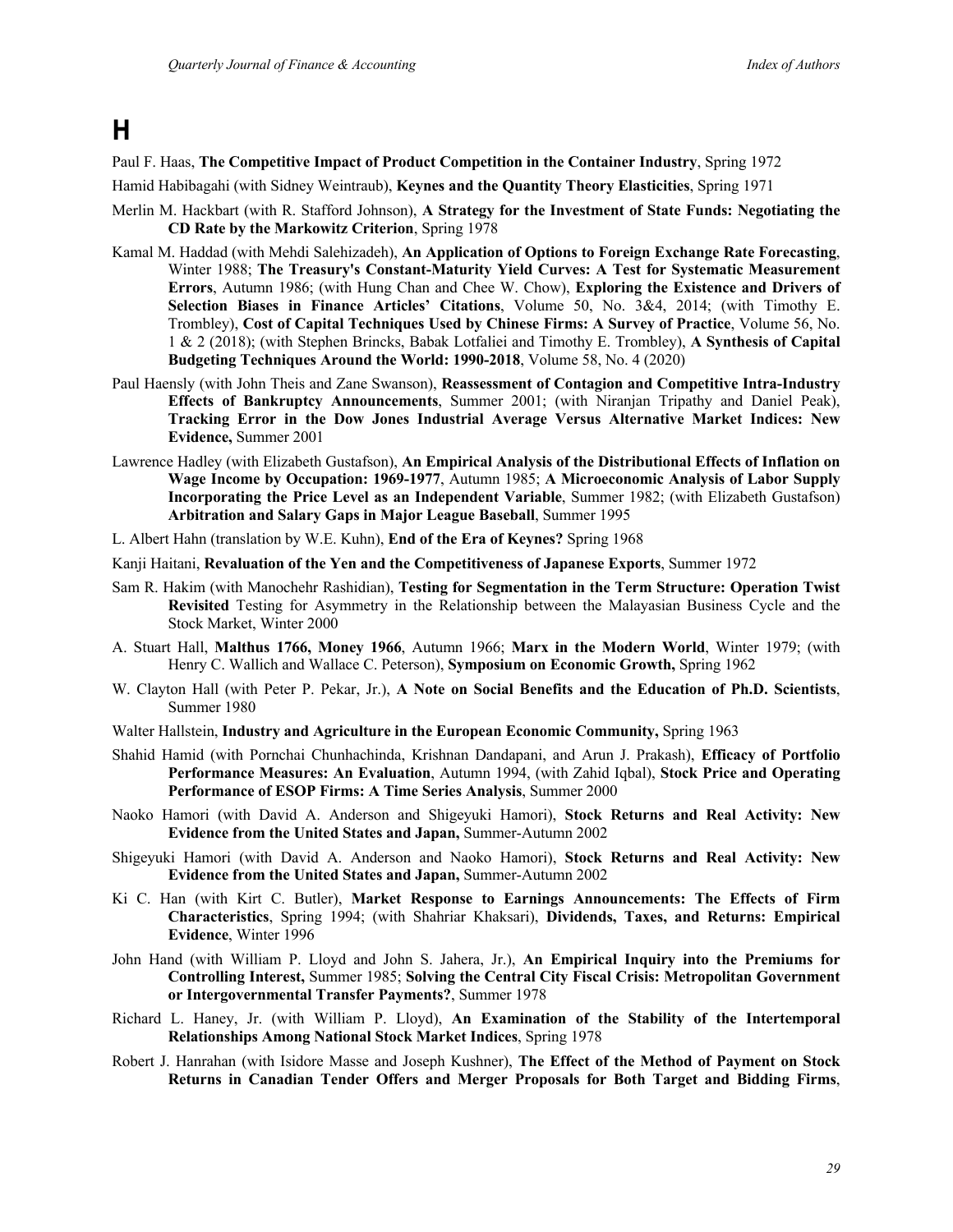Autumn 1990; (with Isidore Masse and Joseph Kushner), **The Effect of Canadian Stock Splits, Stock Dividends, and Reverse Splits on the Value of the Firm**, Autumn 1997

- Steve H. Hanke, **Adjusted Benefit-Cost Ratios for the Mid-State Reclamation Project**, Spring 1975
- Mahfuzul Haque (with M. Kabir Hassan and Oscar Varela), **Stability, Volatility, Risk Premiums, and Predictability in Latin American Emring Stock Markets**, Summer 2001; (with Kabir Hassan and Shari B. Lawrence), **An Empirical Analysis of Emerging Stock Markets of Europe**, Winter Spring 2006
- Robert W. Harbeson, **Intermodal Competition in Transportation and Economic Development**, Spring 1969
- K. Peter Harder, **Major Factors in Business Formation and Development: Germany in the Early Industrial Period**, Summer 1969
- Charles P. Harper (with Clifford L. Fry), **Certificates of Deposit and the Lag in Effect of Monetary Policy**, Spring 1977
- C. Lowell Harriss, **Tax Revision: Problems for the Long Run**, Spring 1966
- R. M. Hartwell, **Business Management in England During the Period of Early Industrialization: Inducements and Obstacles**, Summer 1969
- Tanweer Hasan (with Alex P. Tang and Yulong Ma), **The Stock Price Overreaction Effect: Evidence on Nasdaq Stocks**, Summer Autumn 2005
- M. Kabir Hassan, **Capital Market Tests of Risk-Exposure of Loan Sales Activities of Large U.S. Commercial Banks**, Winter 1993; (with Mahfuzul Haque and Oscar Varela), **Stability, Volatility, Risk Premiums, and Predictability in Latin American Emring Stock Markets**, Summer 2001; (with Mahfuzul Haque and Shari B. Lawrence), **An Empirical Analysis of Emerging Stock Markets of Europe**, Winter Spring 2006
- Mostafa F. Hassan, **International Petroleum and U.S. Market**, Autumn 1974
- John Hatem (with Ken Johnston and Chris Paul), **Aggregation and Dollar-Weighted Returns Issues**, Volume 53, No. 1 & 2, 2014
- Gay Hatfield (with Dan L. Worrell, Wallace N. Davidson, III, and Eugene Bland), **Turbulence at the Top: Antecedents of Key Executive Dismissal**, Winter 1999
- Benjamin M. Hawkins (with Ralph D. Elliott and Woodrow W. Hughes, Jr.), **Does Government Spending Affect Industrial Concentration?**, Summer 1983
- F. Gregory Hayden, **Fiscal Federalism: Program Budgeting and the Multilevel Governmental Setting**, Winter 1973; **A Total Budget Methodology for Analyzing Interdistrict Equity of State Educational Finance Systems with an Application to Nebraska**, Autumn 1979
- Patrick A. Hays (with Richard J. Bauer and David E. Upton), **Parameter Instability in Mutual Fund Portfolios: A Shifting Regimes Test**, Winter 1987; (with David E. Upton and Carroll D. Aby, Jr.), **Stability of the Arbitrage Pricing Theory Model Factors**, Summer 1997; (with Sanjay Rajagopal and Max Schreiber), **Evidence of Long Memory in U.S. Stock Returns: The Case of the 1990s Bubble**, Winter 2010
- Steven C. Hayworth (with Dewan Abdullah), **Macroeconometrics of Stock Price Fluctuations**, Winter 1993
- Earl O. Heady (with Thomas M. Reynolds and Donald O. Mitchell), **Alternative Futures in World Food Demand, Export, Farm Productivity, and Agricultural Welfare: A Simulation**, Autumn 1976
- Douglas Hearth (with Ronald W. Melicher and Darryl E.J. Gurley), **Nuclear Power Plant Cancellations: Sunk Costs and Utility Stock Returns**, Winter 1990; (with James N. Rimbey), **The Dividend-Clientele Controversy and the Tax Reform Act of 1986,** Winter 1993
- Gregory M. Hebb (with Donald R. Fraser), **Conflict of Interest in Commercial Bank Security Underwritings: United Kingdom Evidence**, Winter/Spring 2003
- Jac C. Heckelman, **Testing Rational Partisan Theory when Elections are Endogenous Events: Some Empirical Evidence from the United Kingdom**, Winter 2000
- Richard B. Heflebower, **Market Behavior and Full Employment: Consistency or Conflict**, Autumn 1970
- Charles E. Hegji, **Monetary Policy, Capital Aggregation, and the Behavior of Interest Rates**, Spring 1988; (with Philip Gregorowicz), **Short-Term Movement in Exchange Rates and Information on the Money Stock**,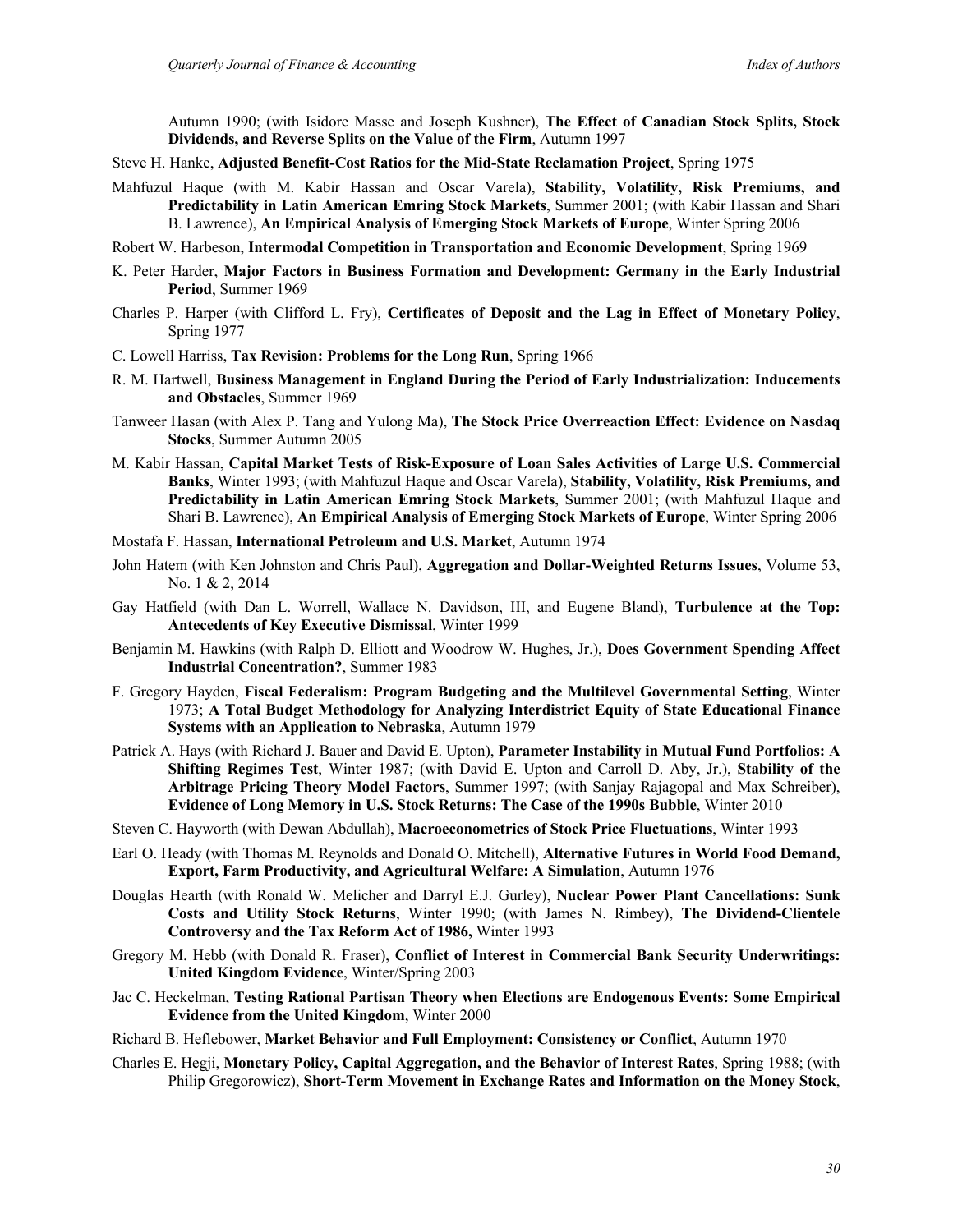Spring 1989; (with Keivan Deravi and Philip Gregorowicz), **Exchange Rates and the Inflation Rate**, Winter 1995; **Fixed Cost, Marginal Cost, and Market Structure**, Winter 2001

- George E. Heilman (with Jorge Brusa and Michael Carter), **Differences in Academic Content, Placement, and Research Productivity among Doctoral Programs in Finance**, Winter 2009
- Scott E. Hein (with Jose Mercado-Mendez), **The Effect of the Two Different Monetary Base Measures on Financial Markets**, Autumn 1994
- Delmer L. Helgeson (with Dale G. Anderson), **Cost Implications of Diversified Distribution Outlets for Purchased Farm Inputs**, Summer 1974
- Billy P. Helms (with William H. Jean), **Stochastic Dominance as a Decision Model**, Winter 1986
- Sara Helms Robicheux (with Xudong Fu and James Allen Ligon), **Convertible Debt Use and Corporate Governance**, Summer 2007
- John A. Helmuth (with Michael Vetsuypens), **Airline Deregulation: Additional Evidence from the Capital Markets**, Spring 1988
- George H. Hempel (with Ronald W. Melicher), **Differences in Financial Characteristics Between Conglomerate Mergers and Horizontal Mergers**, Autumn 1971
- Patric H. Hendershott, **A Quality Theory of Money**, Autumn 1969
- Carter Henderson, **The Decline of Industrialism**, Summer 1979
- Glenn V. Henderson, Jr. (with Wallace N. Davidson, III and John L. Glascock), **Announcement Effects of Moody's Bond Rating Changes on Equity Returns**, Summer 1987; (with Rong-Jen Li) **Combined Leverage and Stock Risk**, Winter 1991; (with Michael A. Berry and George W. Gallinger), **Using Daily Stock Returns in Event Studies and the Choice of Parametric Versus Nonparametric Test Statistics**, Winter 1990; (with Keeho Kim and Sharon Hatten Garrison), **Examination of Tobin's q for Takeover Firms**, Autumn 1992; (with Rajiv Kalra and Gary A. Raines) **Effects of the Chernobyl Nuclear Accident on Utility Share Prices**, Spring 1993; (with Robert L. Albert, Jr.), **Firm Size, Overreaction, and Return Reversals**, Autumn 1995
- Barbara Henneberry (with James G. Witte), **The Increasing Impotence of Stabilization Policy: A New Perspective**, Autumn 1974
- Darren Henry (with Don U A Galagedera and Param Silvapulle) **Empirical Evidence on the Conditional Relation Between Higher-Order Systematic Co-Movements and Security Returns**, Winter/Spring 2003
- Steffan Hentze (with Michael J. Seiler), **An Examination of the Lead/Lag Relationship Between the Option Market and the Stock Market: Where Do We Stand?**, Winter 2000
- Anthony F. Herbst (with Ronald W. Spahr and Edwin D. Maberly), **An Analysis of Daily Patterns in Stock Returns Across Indices: Spot Versus Futures**, Winter 1989
- Larry Hersh (with Peter Eilbott), **The Capital Gains Tax and the "Lock-In" Effect,** Winter 1976
- J.L. Hexter (with John W. Snow), **Entropy, Lorenz Curves, and Some Comments on Size Inequality Among the Largest U.S. Corporations**, Winter 1973; (with John W. Snow), **Relative Entropy and Performance**, Winter 1974
- Muriel E. Hidy, **The Standard Oil (New Jersey) History Project**, Summer 1969
- Ralph W. Hidy, **The Development of Business in England, Germany, and the United States of America During the Period of Early Industrialization: Inducements and Obstacles**, Summer 1969
- Eric J Higgins (with David R Peterson), **The Power of One and Two Sample t-statistics Given Event-Induced Variance In creases and Nonnormal Stock Returns: A Comparative Study**, Winter 1998, (with Shelly Howton and Steven Perfect), **The Impact of the Day of the Week on IPO Return Autocorrelation and Cross-Correlation**, Winter 2000; (with David R Peterson), **The Significance of Serial Cross Correlations After Controlling for a Specific Factor Structure in Security Returns**, Summer 2001; (with Amir Tavakkol), **The Impact of Weekly Time-Period Choice on Volume and Size Cross-**Autocorrelations, Summer/Autumn 2004

Michael J. Highfield, **On the Maturity of Incremental Corporate Debt Issues**, Spring 2007

James Richard Hill, **Pay Discrimination in the NBA Revisited**, Winter/Spring 2004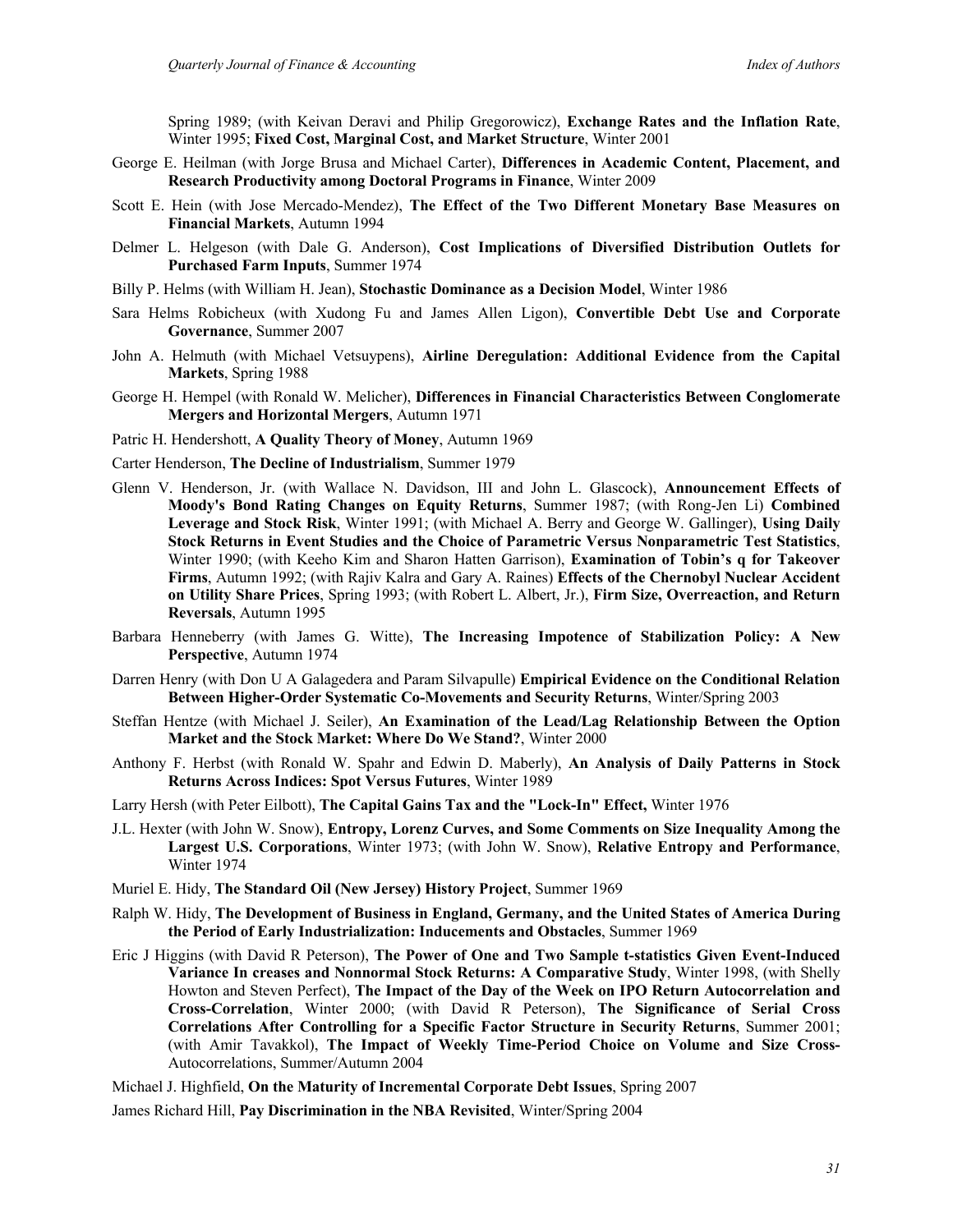- Lewis E. Hill (with William F. Ford), **Reverse Migration and Population Dispersion: A Partial Solution for Urban Problems**, Autumn 1971
- Takato Hiraki, **Testing the Proxy Effect Hypothesis of Inflation on Stock Returns for the Japanese Market**, Spring 1985
- Gailen L. Hite (with K.C. Chen and David C. Cheng), **Barriers to Entry, Concentration, and Tobin's q Ratio**, Spring 1989
- Chia-Cheng Ho (with R. Stephen Sears), **Is There Conditional Mean Reversion in Stock Returns?** Summer Autumn 2006
- Li-Chen Jennifer Ho (with Chao-Shin Liu), **A Reexamination of Price Behavior Surrounding Option Introduction**, Autumn 1997
- George E. Hoffer (with Stephen W. Pruitt and Robert J. Reilly), **Security Market Anticipation of Consumer Preference Shifts: The Case of Automotive Recalls**, Autumn 1986
- Karen M. Hogan (with Steven D. Dolvin and Gerard T. Olson), **Information Asymmetry and the Cost of Going Public for Equity Carve-Outs**, Summer 2008
- Timothy D. Hogan, **A Note on Empirical Estimation of Optimum Population**, Winter 1974
- Mary A. Holman, **Economic Concentration, Monopoly, and NASA's Waiver Policy**, Winter 1971
- Stevan R. Holmberg, **Forecasting by Regulated Energy and Communication Utilities**, Autumn 1976; **Investor Risk and Required Rate of Return in Regulated Industries**, Autumn 1977; **Investor Risk and Required Rate of Return in Regulated Industries: A Comment, A Reply**, Autumn 1978; (with H. Kent Baker), **Money Market Certificates in Perspective**, Summer 1980
- Donald L. Hooks (with Robert B. Ekelund, Jr.), **Ellet, Dupuit, and Lardner: On Nineteenth Century Engineers and Economic Analysis**, Summer 1973
- Ira Horowitz, **The Risk-Averse Price-Taking Firm: A Partial Synthesis**, Summer 1985
- John H. Hotson, **Changes in Sectoral Income Shares: Some Neglected Factors in Inflation**, Winter 1971**; Neo-Orthodox Keynesianism and the 45o Heresy**, Autumn 1967
- Douglas A. Houston (with John S. Howe), **An Economic Rationale for Couponing**, Spring 1985; (with John S. Howe), **A Reply to "An Economic Rationale for Couponing: A Comment,"** Autumn 1986
- John S. Howe (with Douglas A. Houston), **An Economic Rationale for Couponing**, Spring 1985; (with Douglas A. Houston), **A Reply to "An Economic Rationale for Couponing: A Comment,"** Autumn 1986; (with Luis Garcia-Feijoo), **Financial Contracting and Managerial Flexibilty**, Spring 2010
- Keith M. Howe, **A Search Model of Capital Budgeting Behavior**, Winter 1984; **Valuation of the Growth Firm Under Inflation and Differential Personal Taxes**, Autumn 1988; (with Paul G. King)
- Thomas S. Howe (with David E. Upton), **Detection of Beta Shifts**, Summer 1992
- Shelly Howton (with Eric Higgins and Steven Perfect), **The Impact of the Day of the Week on IPO Return Autocorrelation and Cross-Correlation**, Winter 2000
- Karel Hrazdil (with Thomas Scott), **S&P 500 Index Revisited: Do Index Inclusion Announcements Convey Information about Firms' Future Performance?** Autumn 2009
- Gow-cheng Huang (with Kartono Liano and Herman Manakyan), **Market Reaction to Open Market Stock Repurchases and Industry Affiliation**, Winter/Spring 2003
- Tzu-Man Huang (with Peter Locke), **Trading Behavior and Price Discovery during the S&P 500 Rollover**, Autumn 2009; (with Peter Locke), **Agriculture Option Returns** Volume 57, No. 3 & 4 (2019)
- Zhijian (James) Huang (with Kai Chen and Philip Sirianni), **Stock Price Reactions to the Paris Climate Agreement,** Volume 59 Nos. 3 & 4 (2021)
- Raymond Hubbard (with Daniel E. Vetter), **Replications in the Finance Literature: An Empirical Study**, Autumn 1991; (with Daniel E. Vetter), **Journal Prestige and the Publication Frequency of Replication Research in the Finance Literature**, Autumn 1997
- P Huber (with G. Florentis and D.V. Gordon), **Monetary Models of the Canadian—U.S. Exchange Rate: A Reexamination of Empirical Evidence, 1971-1986**, Autumn 1994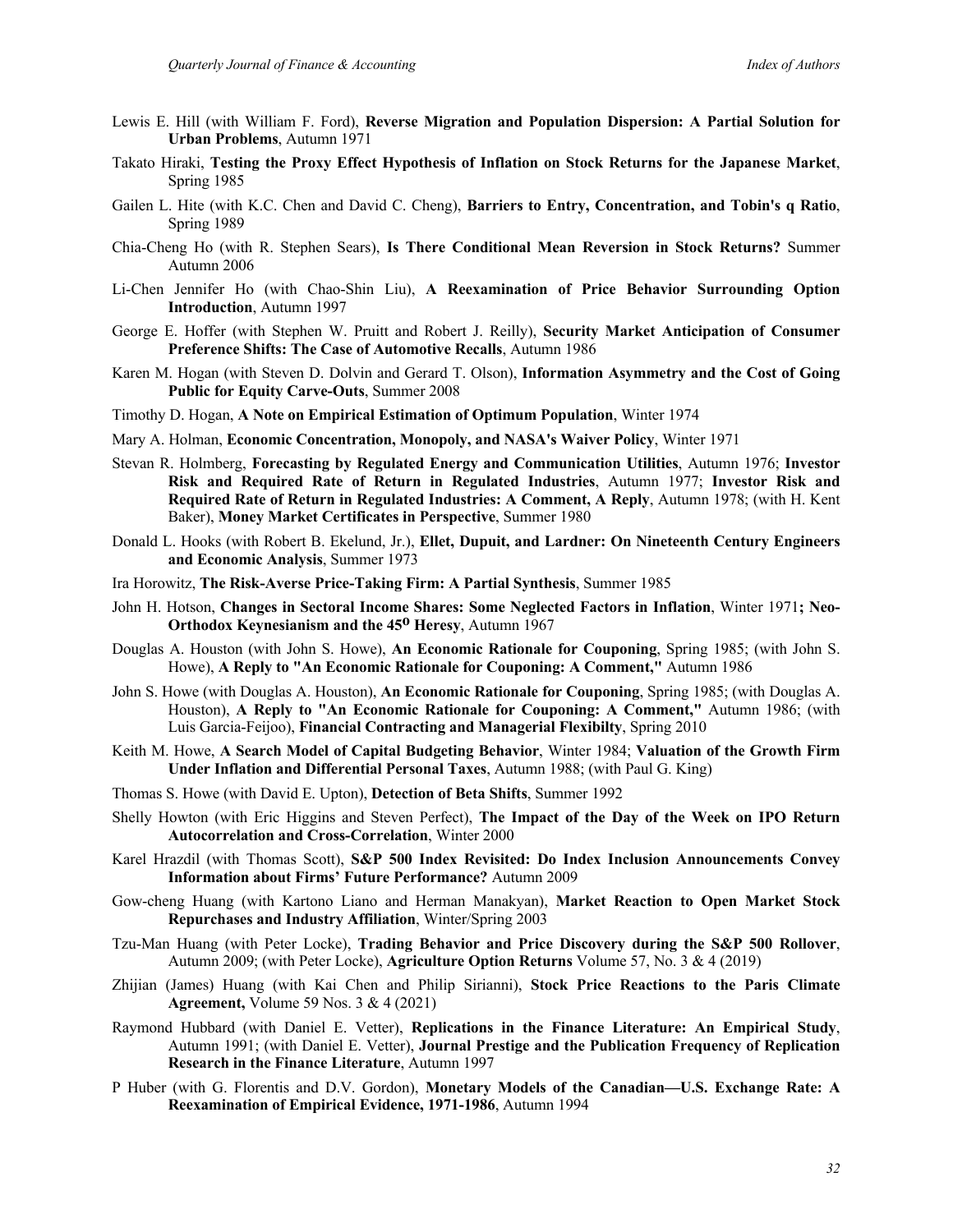- Carl D. Hudson (with Marlin R.H. Jensen and Michael J. Sullivan), **Should Managers Shelf Register Secondary Offerings?**, Spring 1995
- Stanley W. Huff (with Paul G. King), **School Busing: An Issue in Compensatory Education** (abstract), Autumn 1973
- Gregory W. Huffman, **An Analysis of Transaction Volume and Asset Pricing in a Representative Agent Economy**, Winter 1992
- Stephen P. Huffman, **The Impact of the Degrees of Operating and Financial Leverage on the Systematic Risk of Common Stocks: Another Look**, Winter 1989; (with David J. Ward), **Seasonality in the Returns of Defaulted Bonds: The January and October Effects**, Summer 1997; (with Cliff Moll), **Value-at-Risk: An Analysis of January and non-January Returns**, Winter 2008
- J. Christopher Hughen (with Prem G. Mathew and Kent P. Ragan), **A Reexamination of Information Flow in Financial Markets: The Impact of Regulation FD and** Decimalization, Winter/Spring 2004
- Woodrow W. Hughes, Jr. (with Ralph D. Elliott and Benjamin M. Hawkins), **Does Government Spending Affect Industrial Concentration?**, Summer 1983
- Robert M. Hull (with Robert Kerchner), **Pure Leverage Decreases: A Study of Two Junior-for-Senior Groups**, Winter 1997; (with Juliann Mazachek and Kanalis A. Ockree), **Firm Size, Common Stock Offerings, and Announcement Period Returns**, Summer 1998; **Stock Offerings, Issue Costs, and Bank Debt Reductions**, Spring 2001; (with Sungkyu Kwak and Rosemary Walker), **Insider R&D Maniuplation around IPOs**, 2014
- Charles W. Hultman, **Processing of Primary Commodities in Underdeveloped Countries**, Autumn 1965
- Kenneth J. Hunsader (with R.N. Dickens), **Dividend Tax Cuts and Regulated Firms' Security Prices**, Autumn 2009
- Mark H. Huson (with Youngsoo Kim and Vikas C. Mehrotra), **Did Decimalization Benefit Members of the Toronto Stock Exchange?** Summer/Autumn 2006
- E. Bruce Hutchinson, **The Economics of a Linkage Tax**, Winter 1990
- Harold Hutchinson (with Rod and Serena Yeoward), **The Natural Rate, Hysteresis, and the Duration Composition of Unemployment Composition in the U.S.**, Spring 1990
- James M. Hvidding, **The Livingston Price Expectations Data: Forecast Horizon and Rationality Tests**, Summer 1989; **On the Rationality of Household Inflation Expectations**, Summer 1985
- Induck Hwang (with Hyung Tae (Ted) Kim and Sangshin (Sam) Pae), **Do the Properties of Analyst Earnings Forecasts Improve When Firms Are Managed by Female CFOs?**, Volume 55, No. 1 & 2 (2017)
- Tim Hynes (with Kenneth MacAulay, Mary Oxner, and Shantanu Dutta), **The Impact of a Change in Corporate Governance Regulations on Firms in Canada**, Autumn 2009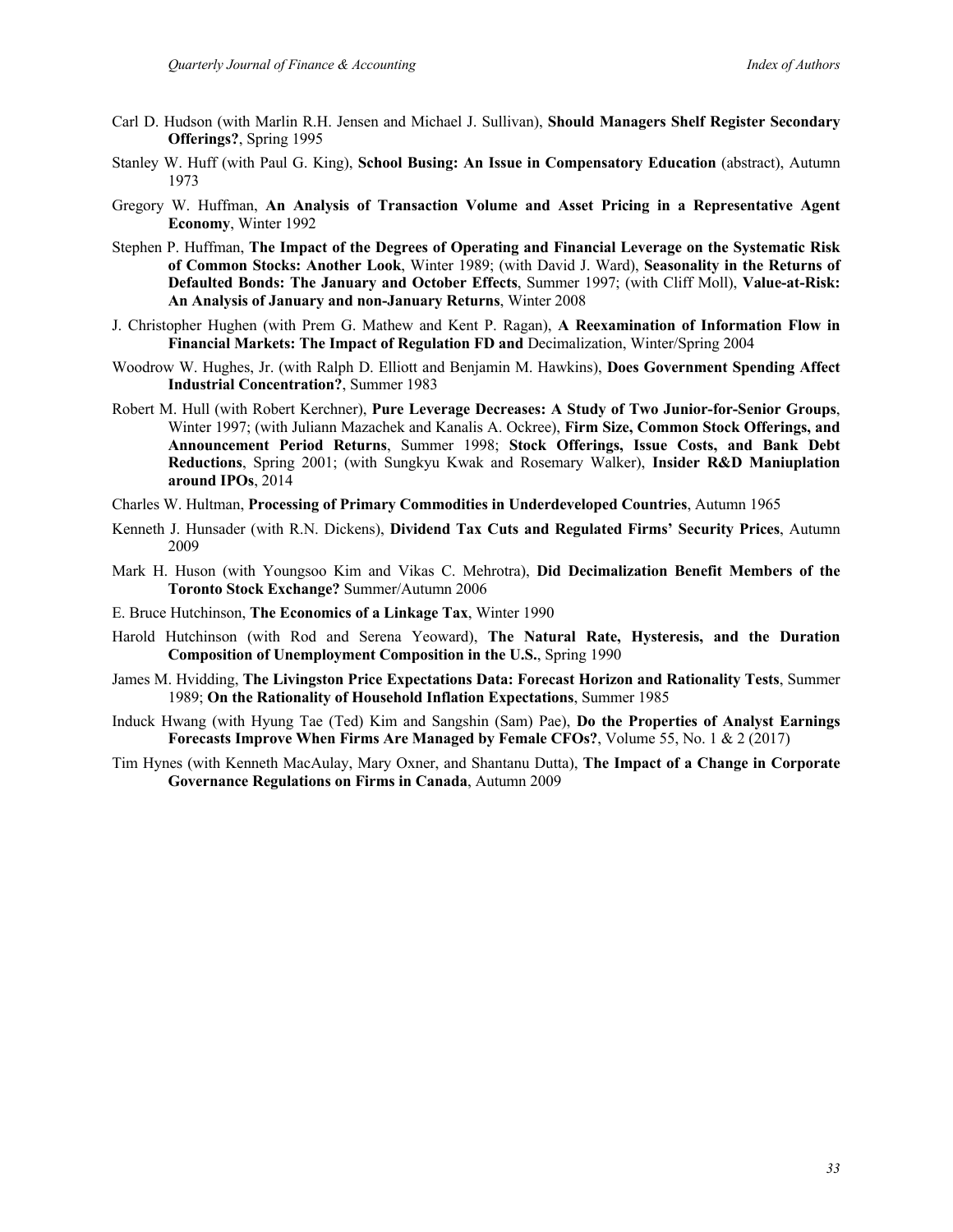## **I**

Michael D. Impson, **Attention and Liquidity Effects of Stock Splits by Small Commercial Banks**, Spring 2010

- Charles Ingene (with John D. Stowe), **Product Pricing Under Risk**, Spring 1986
- Robert W. Ingram (with LeRoy D. Brooks and Ronald M. Copeland), **Credit Risk, Beta, and Bond Ratings**, Winter 1983
- Zahid Iqbal (with Shahid Hamid), **Stock Price and Operating Performance of ESOP Firms: A Time Series Analysis**, Summer 2000; (with Mohammad Habibur Rahman), **Operational Actions and Reliability of the Signaling Theory of Dividends: An Investigation of Earnings Anomaly Following Dividend Cuts and Omissions**, Winter 2002
- Steven C. Isberg (with Richard J. Dowen), **Reexamination of the Intervalling Effect on the CAPM Using a Residual Return Approach**, Summer 1988
- Muhammad M. Islam (with Lawrence J. Gomes), **Market Power and the Cost of Capital Under Uncertainty,**  Autumn 1989
- Badr E. Ismail (with Moon K. Kim), **An Equilibrium Pricing Model with Decreasing Marginal Transaction Costs**, Autumn 1990
- Kim Ittonen (with Johanna Miettinen, Sami Vähämaa), **Does Female Representation on Audit Committees Affect Audit Fees?** Summer/Autumn 2010
- Konstantin Ivanov (with Miroslav Mateev), **How SME Uniqueness Affects Capital Structure? Evidence from Central and Eastern Europe Panel Data**, Winter 2011
- Thomas Iwand (with L. Wayne Dobson), **The Elasticity of Loan Demand as a Measurement of Banking Competition: A Note,** Summer 1975; (with Henry Thomassen), **The Firm in the Industrial State**, Autumn 1972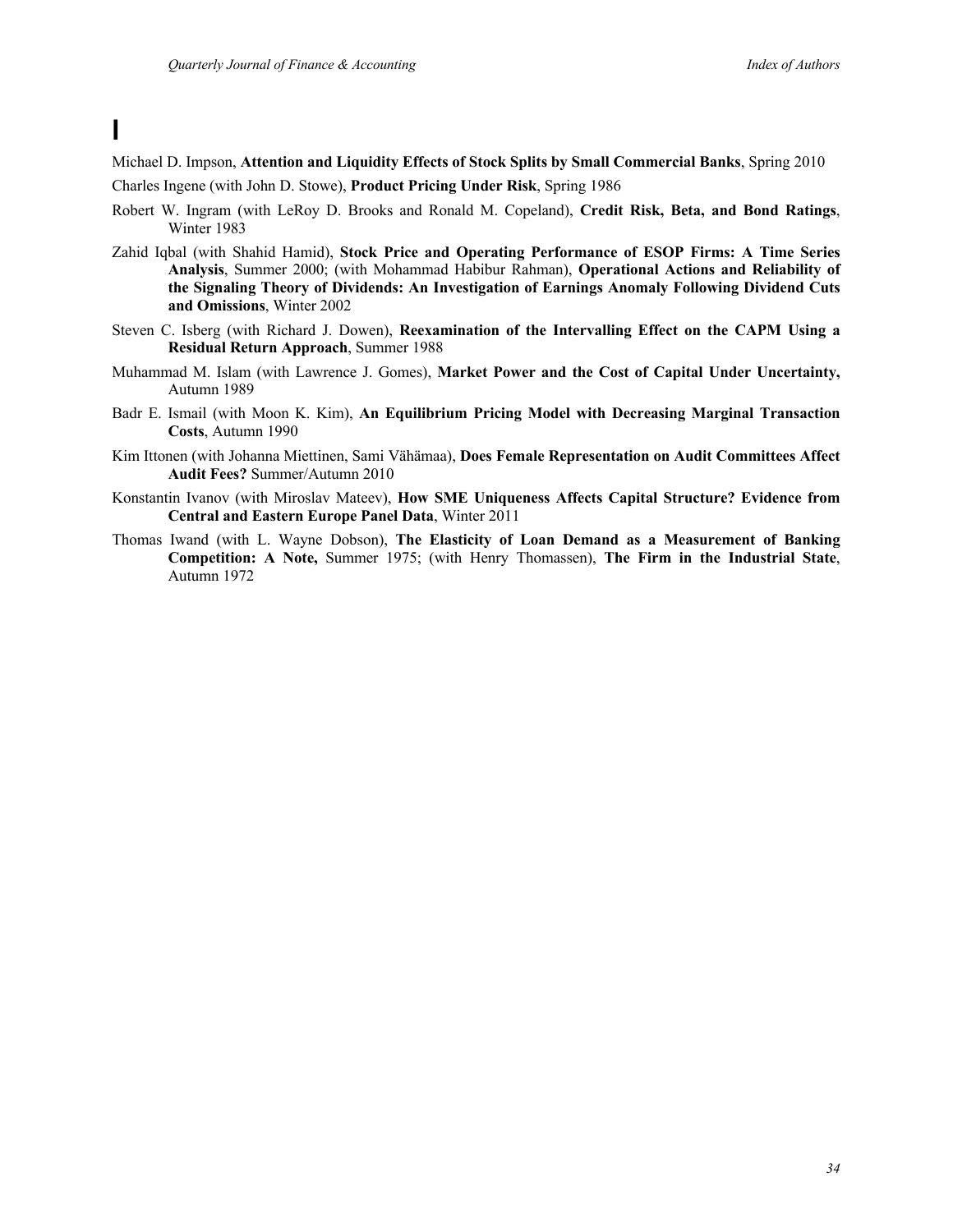### **J**

Raymond Jackson, **Corrective Taxes and Pollution Control**, Winter 1972

- Scott B. Jackson (with William E. Wilcox), **Do Managers Grant Sales Price Reductions to Avoid Losses and Declines in Earnings and Sales?**, Autumn 2000
- Joseph M. Jadlow, **Price Competition and the Efficacy of Prescription Drugs: Conflicting Objectives?**, Autumn 1972
- John S. Jahera, Jr. (with William P. Lloyd and Daniel E. Page), **Agency Costs and Dividend Payout Ratios**, Summer 1985; (with Daniel E. Page and William P. Lloyd), **Does Business Diversification Affect Performance? Some Further Evidence**, Winter 1988; (with William P. Lloyd and John Hand), **An Empirical Inquiry into the Premiums for Controlling Interest,** Summer 1985; (with Naval K. Modani), **An Examination of the Stationarity of Selected Risk Measures in Commercial Banking**, Winter 1986
- Dennis W. Jansen (with Michael D. Bradley), **The Role of Revenue Sharing in Optimal Stabilization Policy**, Spring 1992
- Maria Jaramillo (with D.K. Malhotra and Rand Martin), **Mutual Fund Governance, Returns, Expenses, and Cash Flows**, Volume 50, No. 3&4, 2014
- William H. Jean (with Billy P. Helms), **Stochastic Dominance as a Decision Model**, Winter 1986
- Shakila Jeisman, **Exchange Market Pressure in Australia**, Winter Spring 2005
- Han-Tarn Jeng (with Robert W. McLeod), **Intrayear Compounding and Fundamental Bond Valuation**, Summer 1995
- Robert Jennings (with Sheree Buchenroth), **A Descriptive Analysis of the Time Series Behavior of Financial Analyst Earnings Forecasts**, Summer 1987
- Gerald R. Jensen (with Robert R. Johnson), **An Examination of Stock Price Reactions to Discount Rate Changes Under Alternative Monetary Policy Regimes**, Spring 1993; (with C. Mitchell Conover and Robert R. Johnson), **How Large Are the Benefits of Emerging Market Equities?**, Volume 50, No. 3&4, 2014
- Marlin R.H. Jensen (with Carl D. Hudson and Michael J. Sullivan), **Should Managers Shelf Register Secondary Offerings?**, Spring 1995
- U-Jin Jhun (with James Cicarelli), **Regionalism, Redistribution, and Federal Spending**, Autumn 1978
- Zhenlong Jiang (with Guan Gong, Dashi Xu and Fwu-Chang Yan), **Shadow Banking Activities of Non-Financial State-Owned Enterprises and Financial Regulation in China**, Volume 58, No. 3 (2020)
- Pornsit Jiraporn (with Wallace N. Davidson, III and Hong Qian), **MBO Withdrawals and Determinants of Stockholders' Wealth**, Summer-Autumn 2004; (with Wallace N. Davidson, III and Peter DaDalt), **Causes and Consequences of Audit Shopping: An Analysis of Auditor Opinions, Earnings Management, and Auditor Changes**, Winter-Spring 2006; (with Wallace N. Davidson III and Pandej Chintrakarn) **Delaware Incorporation and the Board of Directors**, Summer 2009
- T. Johnsen (with Jeff I. McGill), **Nuisance OLS Correlations in Market Model Parameter Shift Studies**, Spring 1996
- Dana J. Johnson (with George Alfred Johnson and Robert M. Brown), **The Market Reaction to Voluntary Corporate Spin-offs: Revisited**, Autumn 1994; (with Michael J. Sullivan and Claire E. Crutchley), **Motivation for Voluntary Corporate Liquidations: Distress, Agency Conflicts, and Shareholder Gain**, Spring 1997
- George Alfred Johnson (with Robert M. Brown and Dana J. Johnson), **The Market Reaction to Voluntary Corporate Spin-offs: Revisited**, Autumn 1994
- Harry G. Johnson, **The American Tradition in Economics**, Summer 1977; **Equity and Economic Theory,**  Summer 1975; **The Monetary Theory of Balance-of-Payments Policies**, Autumn 1974; **The Sterling Crisis of 1967 and the Gold Rush of 1968**, Autumn 1968
- Keith H. Johnson (with Thomas M. Krueger), **An Analysis of Anomaly Sensitivity to Market Conditions Using Linear and Nonlinear Techniques**, Spring 1991
- Lester W. Johnson (with Grant A. Taylor), **The Frisch Conjecture and Demand Systems**, Winter 1987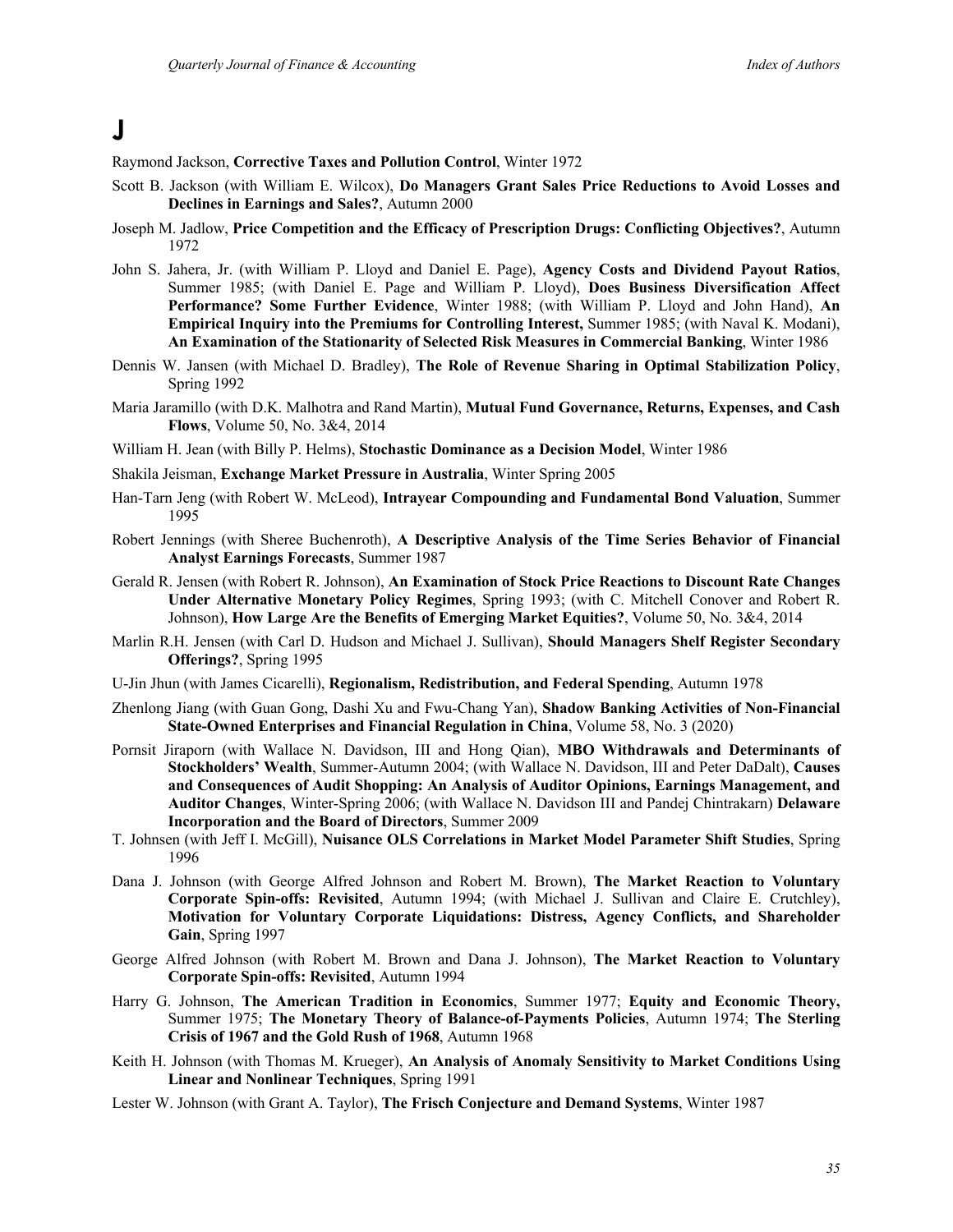- Manuel H. Johnson (with James T. Bennett and Peter Germanis), **An Abstract Approach to the Relative Ranking of Economics Journals**, Spring 1980
- Mark R. Johnson, **An Economic Reevaluation of the O'Neill Unit Irrigation Project**, Spring 1980

Martha Johnson (with H. Kent Baker), **A Survey of Management Views on Exchange Listing**, Autumn 1990

- R. Stafford Johnson (with Merlin M. Hackbart), **A Strategy for the Investment of State Funds: Negotiating the CD Rate by the Markowitz Criterion**, Spring 1978, (with Richard A. Zuber and John M. Gandar, **Pricing Stock Options Under Expected Increasing and Decreasing Stock Prices**, Autumn 2007
- Robert R. Johnson (with Gerald R. Jensen), **An Examination of Stock Price Reactions to Discount Rate Changes Under Alternative Monetary Policy Regimes**, Spring 1993; (with C. Mitchell Conover and Gerald R. Jensen), **How Large are the Benefits of Emerging Market Equities?**, Volume 50, No. 3&4, 2014
- Stanley R. Johnson (with Paul E. Smith), **Structural Aspects of the Phillips Relation in the U.S. Economy**, Autumn 1972
- Steve A. Johnson (with Richard L. Sprinkle), **Decomposition of Market Model Variation in the Presence of Misspecification**, Summer 1993
- Walter L. Johnson, **Economic Policy and Stability**, Spring 1968; (with Joseph W. McGuire), **An Inventory Model of Ph.D. Production** (abstract), Autumn 1973
- Ken Johnston (with Don R. Cox), **The Influence of Tax-Loss Selling by Individual Investors in Explaining the January Effect**, Spring 1996; (with Tony Barilla and Don R. Cox), **A Reexamination of Institutions and Individuals at the Turn of the Year**, Autumn 2000; (with John Hatem and Chris Paul) **Aggregation and Dollar-Weighted Returns Issues**, Volume 53, No. 1 & 2, 2014
- Paul Jonas, **The Nature of the Price System in a Classical Soviet-Type Economy** (abstract), Autumn 1972
- James Marshall Jondrow, **The Economics of Prescription Drug Effectiveness** (abstract), Autumn 1974
- Clifton T. Jones (with Douglas R. Kahl and Jerry L. Stevens), **Treasury Bill Rates as Proxies for Expected Inflation**, Winter 1995
- Steven L. Jones (with Drew B. Winters), **Delayed Reaction in Stocks with the Characteristics of Past Winners: Implications for Momentun, Value, and Institutional Following**, Summer 1999; (with Melissa Woodley and James P. Reburn), **The "Fear Index" and the Effectiveness of the Piotroski Model**, Volume 57, No. 1 & 2 (2019)
- James Jonish (with Dennis O. Olson), **The Robustness of Translog Elasticity of Substitution Estimates and the Capital-Energy Controversy**, Winter 1985; **U.S. Physician Manpower and Immigration**, Summer 1971
- Douglas J. Jordan (with Salil K. Sarkar), **Stock Price Reactions to Regional** *Wall Street* **Journal Securities**  Recommendations, Spring 2000; (with Drew Fountaine and G. Michael Phillips), **Using Economic Value Added as a Portfolio Separation Criterion**, Spring 2008
- Hyman Joseph, **An Economic Theory of Hospital Behavior** (abstract), Autumn 1973; (with Leon Burmeister, Wayne Fisher, David P. Lipson, G. Joseph Norwood, Charles R. Standridge, and Charles E. Yesalis, III), **Pharmacy Costs: Capitation Versus Fee-for-Service**, Autumn 1983
- Joseph P. Joyce, **On the Specification and Estimation of Macroeconomic Policy Functions**, Winter 1986
- Martin E. Judd, **A Note on Idle Cash Balances of State and Local Governments: A Worsening Situation**, Spring 1975
- Paul E. Junk (with Lonnie Nickles), **Federal Participation Certificates**, Spring 1970
- Helen B. Junz, **Adjustment Policies and Trade Relations with Developing Countries**, Spring 1979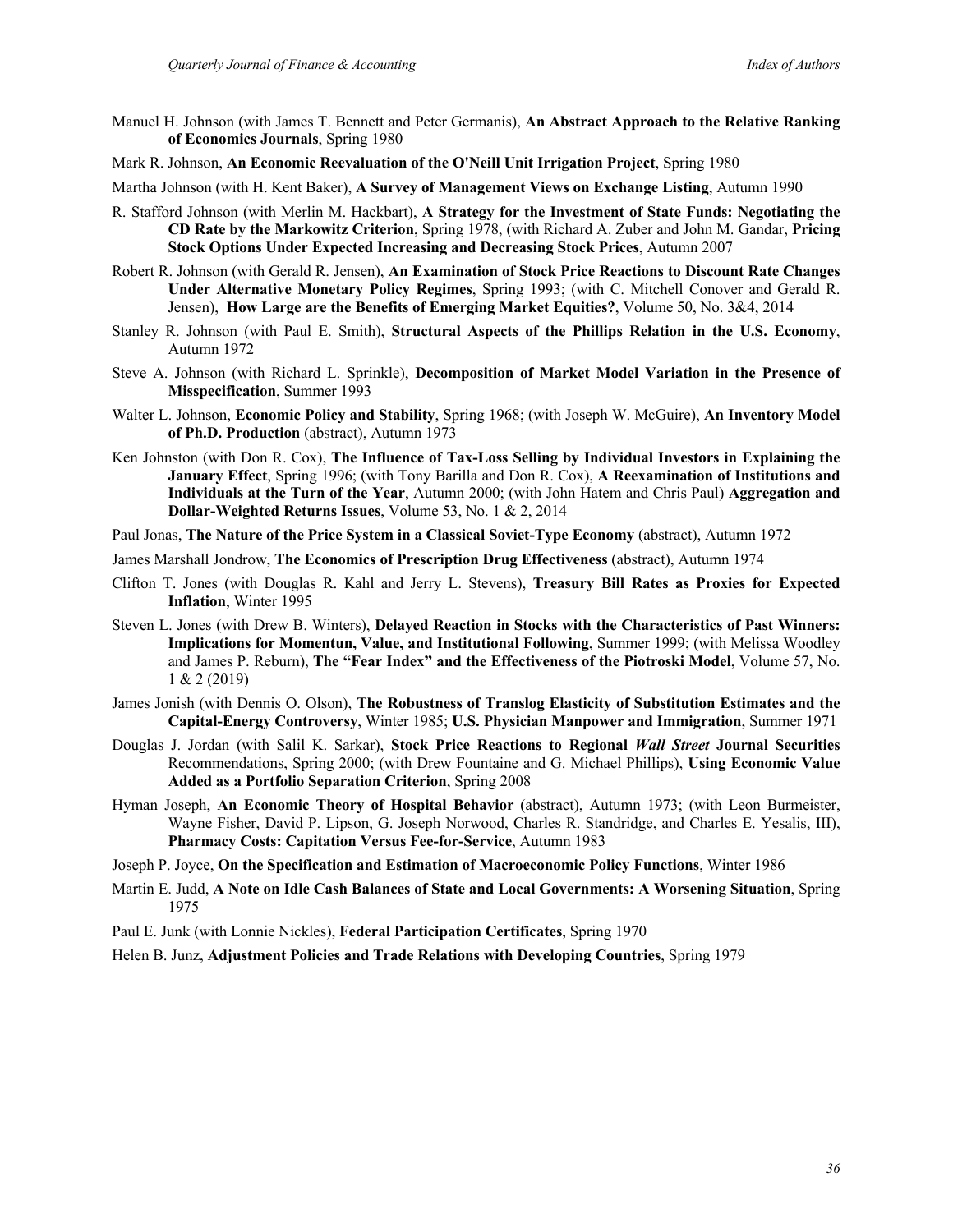## **K**

- Palani-Rajan Kadapakkam (with John C. Easterwood), **Agency Conflicts, Issue Costs, and Debt Maturity**, Summer 1994
- Douglas R. Kahl (with Clifton T. Jones and Jerry L. Stevens), **Treasury Bill Rates as Proxies for Expected Inflation**, Winter 1995
- Madhu Kalimipalli (with George Athanassakos), **Analyst Forecast Dispersion and Future Stock Return Volatility**, Winter/Spring 2003
- Rajiv Kalra (with Glenn V. Henderson, Jr. and Gary A. Raines) **Effects of the Chernobyl Nuclear Accident on Utility Share Prices**, Spring 1993
- Ravindra K. Kamath (with Cheyeh Lin), **Factors Affecting the Cost of Participating Whole Life Insurance**, Summer 1981; (with William B. Nelson), **Are Financial Variables Adequate for Determining the Risk Premiums on Bank Bonds?**, Autumn 1982
- Magda Kandil (with Dharmendra Dhakal and Subhash C. Sharma), **Causality Between the Money Supply and Share Prices: A VAR Investigation**, Summer 1993
- Edward J. Kane, **Why Journal Editors Should Encourage The Replication of Applied Econometric Research**, Winter 1984
- John J. Kania (with John R. McKean), **Decision-Making in the Extensive Firm**, Winter 1979
- Yezen H. Kannan (with Kimberly C. Gleason and Malek A. Alsharairi), **Bidder Earnings Management, Cynical Targets and Acquisition Premia**, Volume 52, No. 1&2, 2014
- D. Kantarelis (with E.C.H. Veendorp), **Buyer Concentration and Countervailing Power**, Summer 1987
- Stanley W. Kardasz (with Kenneth R. Stollery), **Simultaneous Equation Models of Profitability, Advertising, and Concentration for Canadian Manufacturing Industries**, Winter 1984
- Adi S. Karna (with Duane B. Graddy), **Dividend Policy and the Return on Bank Holding Company Stock**, Spring 1986; (with Duane B. Graddy), **Double Leverage and the Cost of Bank Holding Company Capital**, Spring 1984
- Denis S. Karnosky (with Leonall C. Andersen), **The Response of Prices and Output to a Monetary Shock** (abstract), Autumn 1973
- Everett M. Kassalow, **European Industrial Relations Systems in Transition: Changing Patterns of Industrial Conflict and Cooperation** (abstract), Autumn 1973
- George G. Kaufman (with Anne Marie Laporte and Robert D. Laurent), **Implications of Federal Reserve Operations on Monetary Aggregates: The Evidence from the FRB-MIT Model**, Autumn 1970
- Halil D. Kaya, **Expected Future Interest Rates and the Timing of Private Placements**, Volume 51, No. 1&2, 2014
- Terrill R. Keasler (with Karen C. Denning) **A Re-examination of Corporate Strategic Alliances: New Market Responses,** Terrill R. Keasler, Summer 2008
- Stephen P. Keef (with Melvin L. Roush), **The Weather and Stock Returns in New Zealand**, Winter 2002
- Robert R. Keller, **Inflation, Monetarism, and Price Controls**, Winter 1980
- Donald K. Kemmerer, **Cases on Business History in the West**, Summer 1969
- Charles J. Kennedy, **An American Railroad in the Airline Business**, Spring 1968; **Problems, Methodology, and Sources**, Summer 1969
- Arthur J. Keown (with M. Andrew Fields), **The Merger Profile and Size Effect Anomalies: An Empirical Examination of Their Relationship**, Winter 1988
- Robert Kerchner (with Robert M. Hull), **Pure Leverage Decreases: A Study of Two Junior-for-Senior Groups**, Winter 1997
- Idalene F. Kesner (with Dan R. Dalton), **The Effect of Board Composition on CEO Succession and Organizational Performance**, Spring 1985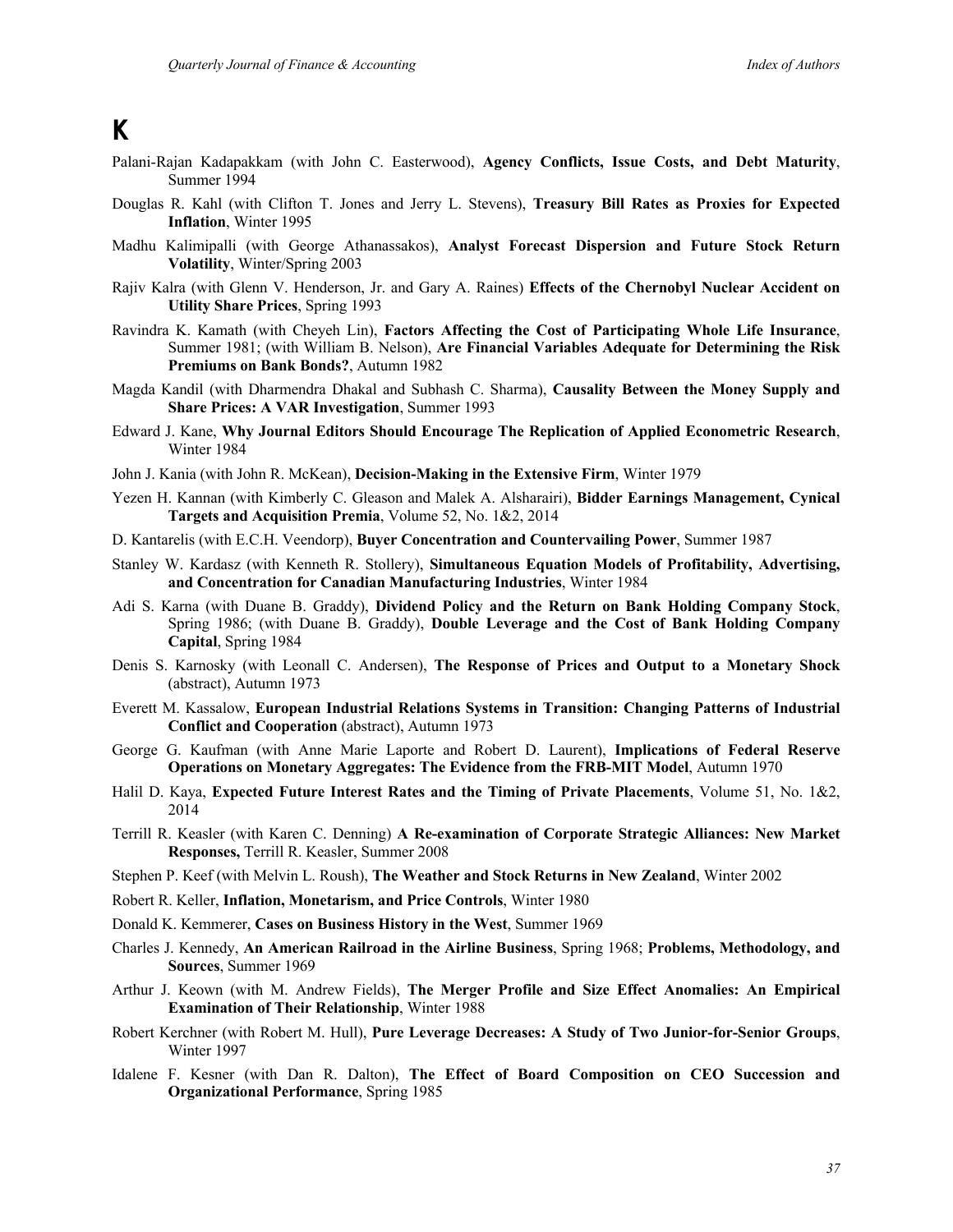Kwabena Kesse, **Sovereign Risk Channels and Exchange Rates**, Volume 55, No. 1 & 2 (2017)

- John Maynard Keynes, **On the Theory of a Monetary Economy**, Autumn 1963; **A Self-Adjusting Economic System**, Autumn 1963
- Ashraf Khallaf (with Narjess Boubakri and Abdelaziz Chazi), **Targets Performance in Terminated Bids: an Empirical Examination**, Summer/Autumn 2010
- Shahriar Khaksari (with Ki C. Han), **Dividends, Taxes, and Returns: Empirical Evidence**, Winter 1996

Mohammad Khan (with Ansel M. Sharp), **Automatic Fiscal Policy, 1966-1975**, Summer 1980

- Walayet A. Khan (with Richard B. Edelman and H. Kent Baker), **Competition Versus Consolidation of Order Flow: Common Stock Listing on Dual Domestic Exchanges**, Autumn 1995; (with M. Ariff), **The Effects of International Intermarket Investment Barriers on Asset Pricing: A Case of Singapore Stock Exchange**, Spring 1998; Walayet A. Khan (and Asjeet S. Lamba), **The Effectiveness of Legal Sanctions in Curtailing Insider Trading: Evidence from Exchange Listings,** Winter 2001; (with João Paulo Torre Vieito, António Melo da Costa Cerqueira, and Elísio Fernando Moreira Brandão), **Is Executive Compensation Different Across S&P Listed Firms?** Autumn 2008; (with Ahmad M. Abu-Alkheil and Ghadeer M. Khartabiel), **Do Islamic Banks Optimally Balance the Trade-Off in Capital Structure Mix? A Comparison Approach,** Volume 55, No. 3 & 4 (2017)
- Kenneth Khang (with Tao-Hsien Dolly King and Hung Nguyen), **The Determinants of Corporate Debt Mix**, Volume 52, No. 3&4, 2014
- Ghadeer M. Khartabiel (with Ahmad M. Abu-Alkheil and Walayet A. Khan), **Do Islamic Banks Optimally Balance the Trade-Off in Capital Structure Mix? A Comparison Approach,** Volume 55, No. 3 & 4 (2017)
- Hinh D. Khieu (with Manfen W. Chen and Mark K. Pyles), **Large Investments, Financial Constraint, and Capital Structure**, 2014
- David S. Kidwell, **Characteristics of Call Provisions on State and Local Government Bonds**, Autumn 1976; (with Richard L. Peterson), **Credit Union Participation in the Mortgage Markets**, Winter 1983
- Joseph K. Kiely (with James W. Kolari and Peter S. Rose), **A Reexamination of the Relationship Between Liquidity Premiums and the Level of Interest Rates**, Summer 1995
- Hyung Tae (Ted) Kim (with Induck Hwang and Sangshin (Sam) Pae), **Do the Properties of Analyst Earnings Forecasts Improve When Firms Are Managed by Female CFOs?**, Volume 55, No. 1 & 2 (2017)
- Changu Kim (with Hyung Tae (Ted) Kim, Byungjin Kwak and Seungwon Lee), **The Effect of Ex-ante CEO Turnover Risk on Firms' Discretionary Expenditures**, Volume 56, No. 1 & 2 (2018)
- Hyung Tae (Ted) Kim (with Changu Kim, Byungjin Kwak and Seungwon Lee), **The Effect of Ex-ante CEO Turnover Risk on Firms' Discretionary Expenditures**, Volume 56, No. 1 & 2 (2018)
- Keeho Kim (with Sharon Hatten Garrison and Glenn V. Henderson, Jr.), **Examination of Tobin's q for Takeover Firms**, Autumn 1992
- Moon K. Kim (with Chunchi Wu), **Performance of Mutual Funds in the Pre- Versus Post-Mayday Periods**, Spring 1989; (with E. Bruce Frederickson), **Projections and Implications of Equity Holdings by Institutional Investors in the Year 2000**, Summer 1986; (with Badr E. Ismail), **An Equilibrium Pricing Model with Decreasing Marginal Transaction Costs**, Autumn 1990
- Taeho Kim (with James A. Miles), **On the Valuation of FDIC Deposit Insurance: An Empirical Study Using Contingent Claims Analysis**, Autumn 1988
- Youngsoo Kim (with Mark R. Huson and Vikas C. Mehrotra), **Did Decimalization Benefit Members of the Toronto Stock Exchange?** Summer/Autumn 2006
- Alexander King, **The Global Perspective**, Summer 1979
- Amanda Swift King, **Untangling the Effects of Credit Cards on Money Demand: Convenience Usage vs. Borrowing**, Winter/Spring 2004
- Paul G. King (with Stanley W. Huff), **School Busing: An Issue in Compensatory Education** (abstract), Autumn 1973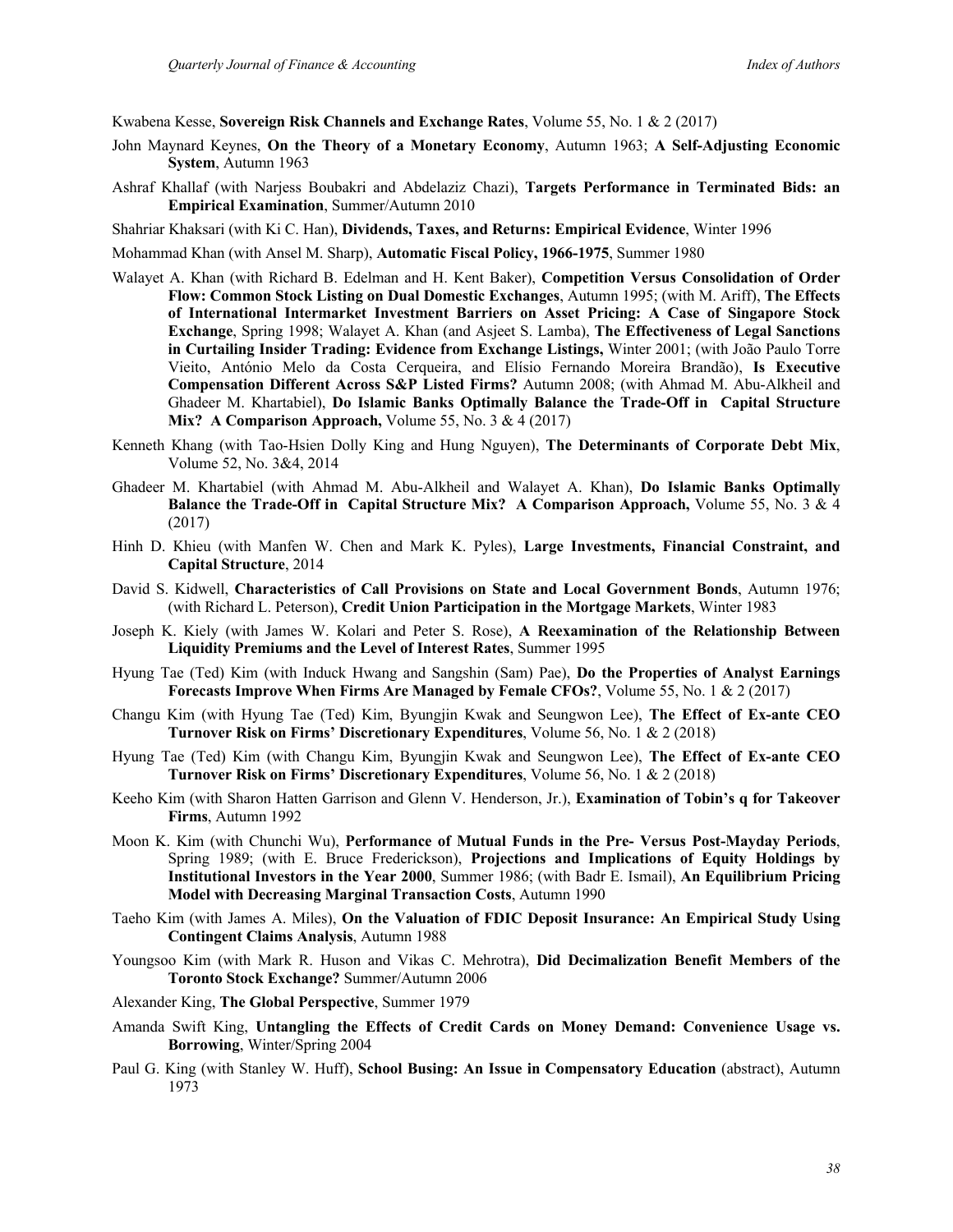- Tao-Hsien Dolly King (with Kenneth Khang and Hung Nguyen), **The Determinants of Corporate Debt Mix**, Volume 52, No. 3&4, 2014
- Jerry L. Kingston (with Paul L. Burgess), **Private Returns to Public Investments in Job Search Assistance**, Spring 1975
- David R. Kinnear (with Anthony Saunders), **Inflationary Expectations and Labor Submarkets—A Test**, Summer 1979
- Halil Kiymaz, **The Impact of Announced Motives, Financial Distress, and Industry Affiliation on Shareholders' Wealth: Evidence from Large Sell-offs**, Summer/Autumn 2006; (with H. Kent Baker), **Short-Term Performance, Industry Effects, and Motives: Evidence from Large M&As,**, Spring 2008
- Thomas P. Klammer (with Michael C. Walker), **Capital Budgeting Questionnaires: A New Perspective**, Summer 1987
- Robert T. Kleiman (with Anandi P. Sahu and James E. Payne), **Defense, Nondefense Expenditures, and Inflation: An Empirical Analysis**, Winter 1995
- Saul A. Klein, **The Role of Marketing in Economic Development**, Autumn 1985
- T.A. Klein (with H.H. Frisinger), **Innovation Profits and Related Stock Price Movements**, Autumn 1968
- Mark Klock (with Sattar Mansi), **Evidence of Intertemporal Systematic Risks in Daily Stock Prices Revisited**, Spring 1995
- Joseph J. Klos, **Public Assistance, Family Allowances, or the Negative Income Tax**, Spring 1969
- Kris Joseph Knox (with Eric C. Blankmeyer and J.R. Stutzman), **Organizational Structure, Performance, Quality, and Administrative Compensation in Texas Nursing Facilities**, Winter 2001.
- James V. Koch, **A Linear Programming Model of Resource Allocation in an Academic Institution** (abstract), Autumn 1973
- Theodor Kohers (with Ray K. Kohli), **The Anomalous Stock Market Behavior of Large Firms in January: The Evidence from the S&P Composite and Component Indexes**, Summer 1991
- Ray K. Kohli (with Theodor Kohers), **The Anomalous Stock Market Behavior of Large Firms in January: The Evidence from the S&P Composite and Component Indexes**, Summer 1991
- Tetsunori Koizumi, **Entrepreneurship and a Class of Variable Returns-to-Scale Production Functions** (abstract), Autumn 1972
- James W. Kolari (with Peter S. Rose), **Early Warning Systems as a Monitoring Device for Bank Condition**, Winter 1985; (with Asghar Zardkoohi), **Further Evidence on Economies of Scale and Scope in Commercial Banking**, Autumn 1991; (with Joseph K. Kiely and Peter S. Rose), **A Reexamination of the Relationship Between Liquidity Premiums and the Level of Interest Rates**, Summer 1995
- Richard Kolodny (with Diane Rizzuto Suhler), **The Effects of New Debt Issues on Existing Security Holders**, Spring 1988
- Anthony Y.C. Koo (with Victor E. Smith), **A General Consumption Technology in New Demand Theory** (abstract), Autumn 1973
- Ronald S. Koot (with Thomas P. Potiowsky and W. James Smith), **Factor Analysis and the Empirical Definition of Money**, Spring 1985
- Arman Kosedag (with David Michayluk) **Repeated LBOs: The Case of Multiple LBO Transactions**, Winter/Spring 2004
- George Kosicki, **The Relative Income Hypothesis: A Review of the Cross-Section Evidence**, Autumn 1987
- Shraddha Kothari (with Indrani Manna), **Impact of Macroprudential Measures on Non-banking Financial Intermediaries**, Volume 59 Nos. 3 & 4 (2021)
- Vladimir Kotomin (with David W. Blackwell and Drew B. Winters), **Benefits from Lending Relationships in Public Debt Markets: Empirical Evidence from the Commercial Paper Market**, Volume 53, No. 3 & 4, 2014
- Arthur Kraft (with John Kraft), **A Cross-Section Comparison of How Individuals Allocate Time: 1960 Versus 1970**, Autumn 1973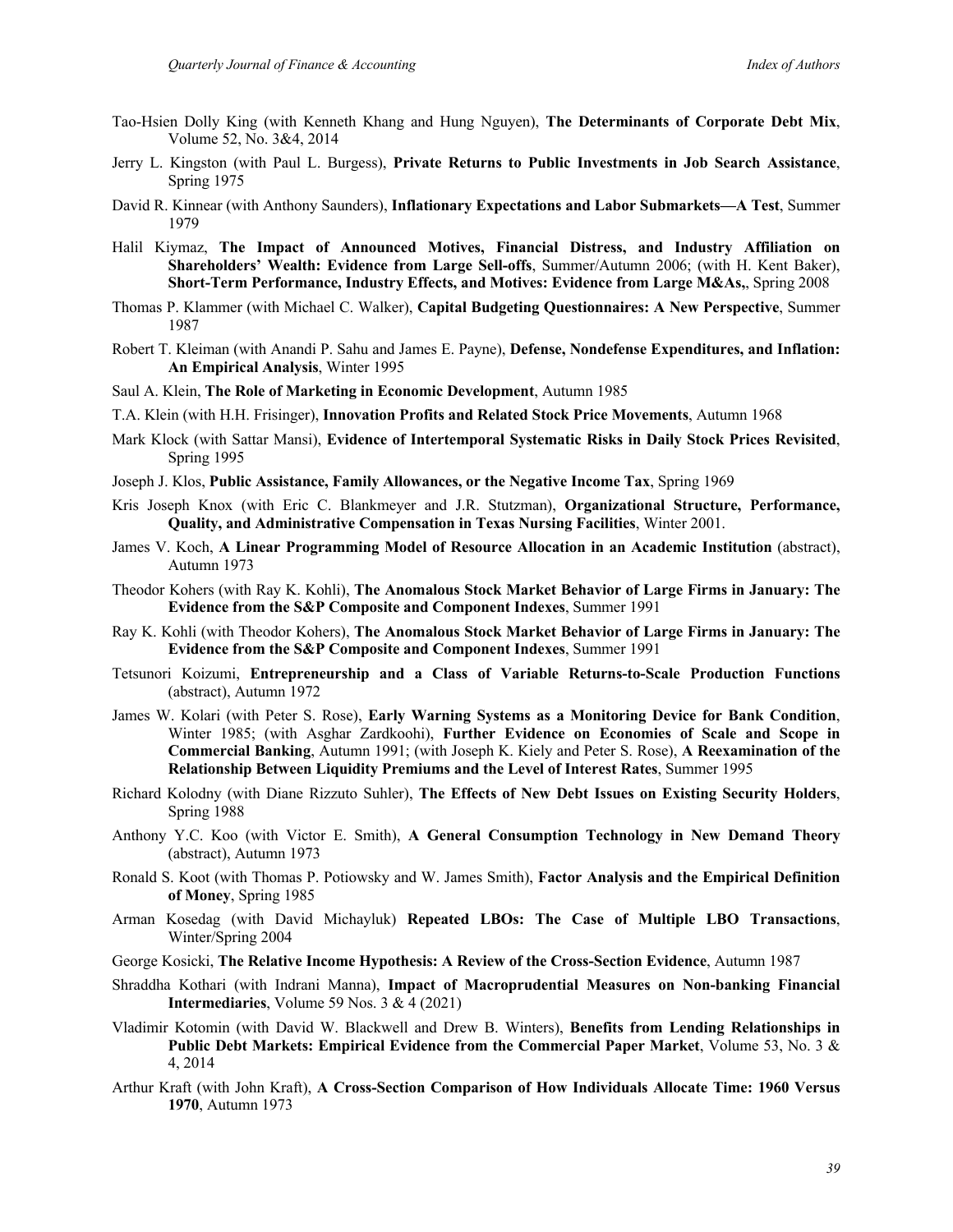John Kraft (with Arthur Kraft), **A Cross-Section Comparison of How Individuals Allocate Time: 1960 Versus 1970**, Autumn 1973

Walter Krause, **Current Issues in Foreign Aid,** Spring 1963

- Clifton H. Kreps, Jr., **Statistics for Public Policy Formation: New Needs**, Winter 1973
- Juanita M. Kreps, **Youth Unemployment and Minimum Wages: Some Further Questions**, Winter 1971; **Youth Unemployment and Minimum Wages: Some Further Questions**, Winter 1971
- Laurie Krigman (with Jennifer Gethel), **Managing the Costs of Issuing Common Equity: The Role of Registration Choice**, Autumn 2008
- Chandrasekhar Krishnamurti (with Jinwoo Park), **Stock Splits, Bid-Ask Spreads, and Return Variances: An Empirical Investigation of Nasdaq Stocks**, Autumn 1995
- V. Sivarama Krishnan (with R. Charles Moyer), **Sale and Leaseback Transactions: The Case of Electric Utilities**, Autumn 1995
- Joseph Krislov (with Charles A. Odewahn), **The Relationship Between Union Contract Rejections and the Business Cycle--A Theoretical Approach**, Summer 1973
- Thomas M. Krueger (with Keith H. Johnson), **An Analysis of Anomaly Sensitivity to Market Conditions Using Linear and Nonlinear Techniques**, Spring 1991; (with Greg Filbeck and Dianna Preece), *CFO Magazine***'s 'Working Capital Survey': Do Selected Firms Work for Shareholders?** Winter Spring 2007
- Steven Krull (with George Papaioannou and K.G. Viswanathan), **Testing for Liquidity Gains in the Market Reaction to Nasdaq National Market System Phase-ins**, Summer 1997

Ronald Krumm (with James Cantwell), **Empirical Estimates of Optimal City Size** (abstract), Autumn 1974

- W.E. Kuhn, **The Defense of the Dollar**, Autumn 1963; (translation), Emil Kung, **Economics on the Way into the 21st Century**, Summer 1973; (translation), L. Albert Hahn, **End of the Era of Keynes?** Spring 1968; **Growth Without A Central Bank: Peculiarities of the Liberian Case**, Summer 1970; (translation), Karl Forchheimer, **Imperfect Monopoly: Some Theoretical Considerations**, Spring 1983; **The Islamic Development Bank: Performance and Prospects**, Summer 1982; **Price Effects of Devaluation on the Balance of Payments: The British Case**, Spring 1966
- P.C. Kumar, **Bid-Ask Spreads in U.S. Equity Markets**, Summer/Autumn 2004
- Emil Kung (translated by W.E. Kuhn), **Economics on the Way into the 21st Century**, Summer 1973
- Joseph Kushner (with Isidore Masse and Robert J. Hanrahan), **The Effect of the Method of Payment on Stock Returns in Canadian Tender Offers and Merger Proposals for Both Target and Bidding Firms**, Autumn 1990; (with J.W. Auer), **The Capacity Problem in the Measurement of Cost Curves**, Summer 1992; (with Isidore Masse and J.R. Hanrahan), **The Effect of Canadian Stock Splits, Stock Dividends, and Reverse Splits on the Value of the Firm**, Autumn 1997
- George W. Kutner (with Robert J. Sweeney), **Causality Tests Between the S&P 500 Cash and Futures Markets**, Spring 1991
- Byungjin Kwak (with Changu Kim, Hyung Tae (Ted) Kim and Seungwon Lee), **The Effect of Ex-ante CEO Turnover Risk on Firms' Discretionary Expenditures**, Volume 56, No. 1 & 2 (2018)
- Sungkyu Kwak (with Robert M. Hull and Rosemary Walker, **Insider R&D Manipulation around IPOs**, Volume 51, No. 1&2, 2014
- Clarence C.Y. Kwan (with Trevor W. Chamberlain and C. Sherman Cheung), **Day of the Week Patterns in Futures Prices: Some Further Results**, Spring 1990; (with Trevor W. Chamberlain and C. Sherman Cheung), **The Friday the Thirteenth Effect: Myth of Reality**? Spring 1991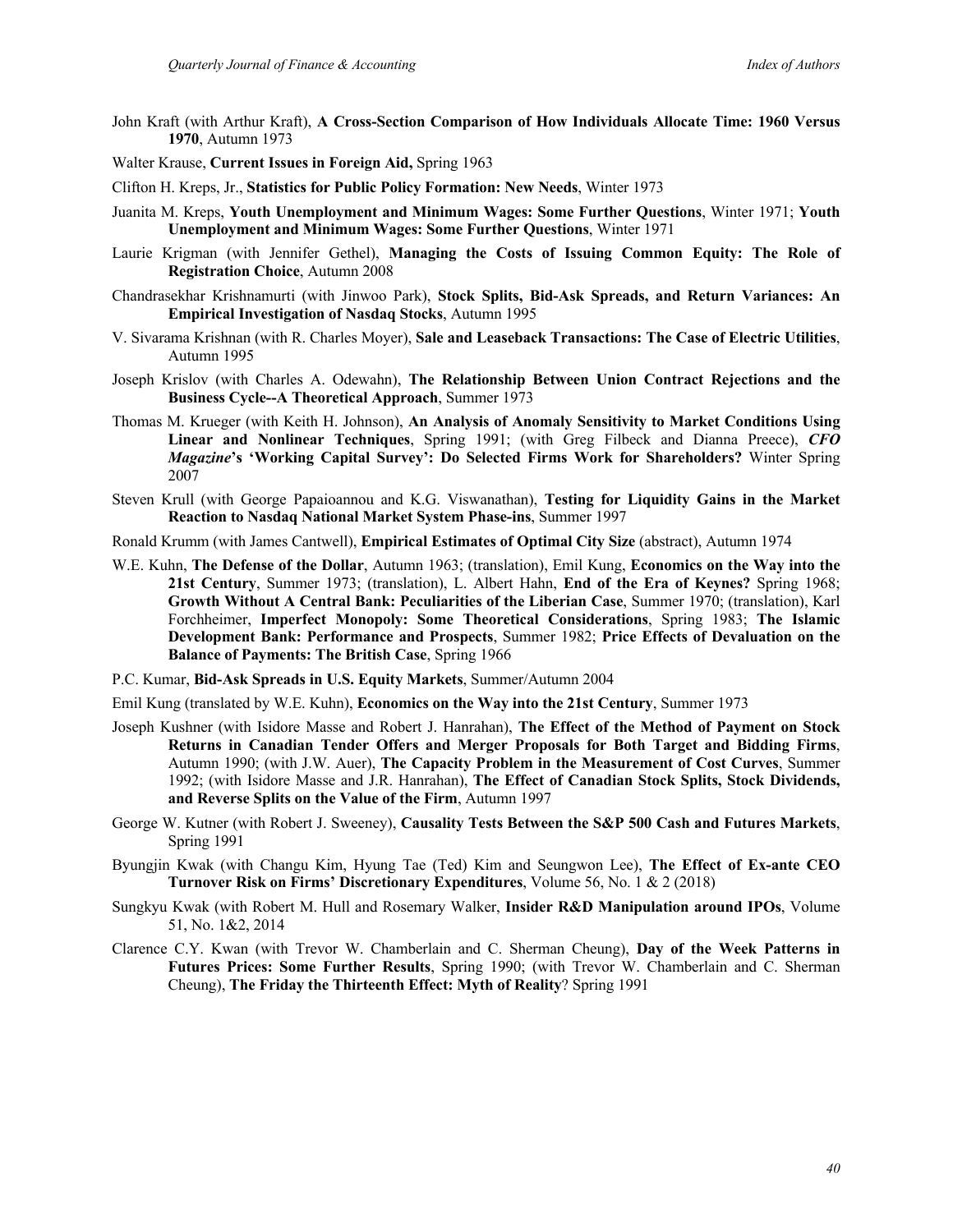#### **L**

- Gene Laber, **Regulators' Decisions on Rates of Return: Recent Experience in the Telephone Industry**, Spring 1988; (with Stephen J. Dempsey and Michael S. Rozeff), **Dividend Policies in Practice: Is There an Industry Effect?**, Autumn 1993
- Gerald LaCava (with Arun J. Prakash and Ali M. Parhizgari), **A General Proof of Merton's Analytic Derivation of the Efficiency Portfolio Frontier**, Summer 1989
- Nelson Lacey (with Qiang Bu), **Do Mutual Funds Exhibit a Smart Money Effect?**, Winter 2008
- Jerry R. Ladman (with M.E. Bond), **Tourism: A Strategy for Development**, Winter 1972
- Ming-Ming Lai (with Balachandher K. Guru and Fauzias Mat Nor), **An Examination of the Random Walk Model and Technical Trading Rules in the Malaysian Stock Market**, Winter 2002
- David Laidler, **Price and Output Fluctuations in an Open Economy** (abstract), Autumn 1973
- Asjeet S. Lamba (with Walayet A. Khan), **The Effectiveness of Legal Sanctions in Curtailing Insider Trading: Evidence from Exchange Listings,** Winter 2001
- F. Charles Lamphear (with Campbell R. McConnell), **Factors Affecting Student Performance in Intermediate Macroeconomics**, Autumn 1974
- Robert E. Lamy (with Randall S. Billingsley, M. Wayne Marr, and G. Rodney Thompson), **Explaining Yield Savings on New Convertible Bond Issues**, Summer 1985
- John H. Landon (with Robert N. Baird), **Political Fragmentation, Income Distribution, and the Demand for Government Services**, Autumn 1972
- Larry N. Langemeier (with Bruce L. Dixon, Bruce L. Ahrendsen, and Ralph Bierlen), **Land Leasing and Debt on Farms: Substitutes or Complements?**, Spring 2000
- Anne Marie Laporte (with Robert D. Laurent and George G. Kaufman), **Implications of Federal Reserve Operations on Monetary Aggregates: The Evidence from the FRB-MIT Model**, Autumn 1970
- Alan L. Larson (with Campbell R. McConnell), **A Note on the Union Membership Function and Union Behavior**, Winter 1970
- David A. Larson, **Constrained Sales Maximization and the Bain and Lerner Monopoly Indices: Another Case of Divergence**, Winter 1972
- Henrietta M. Larson, **Contours of Change: Standard Oil Company (New Jersey), 1882-1950**, Summer 1969
- John E. La Tourette (with Paul B. Ginsburg), **Investment, Acceleration, and the Secular GNP Gap**, Autumn 1966
- Hon-Shiang Lau (with Donald W. Gribbin), **The Effects of Inaccurate Parameter Estimates in Cost Variance Investigation Decisions**, Spring 1995
- Robert D. Laurent (with George G. Kaufman and Anne Marie Laporte), **Implications of Federal Reserve Operations on Monetary Aggregates: The Evidence from the FRB-MIT Model**, Autumn 1970
- Beni Lauterbach (with Joseph D. Vu), **Evidence on the Overreaction Hypothesis: The Case of Management Awards**, Winter 1992; (with Joseph D. Vu), **Ben Graham's Net Current Asset Value Rule Revisited**, Winter 1993
- Edward R. Lawrence (with Krishnan Dandapani), **Examining Split Bond Ratings: Effect of Scale,** Spring 2007; (with Siddharth Shankar), **A Simple and Student Friendly Aproach to the Mathematics of Bond Prices**, Autumn 2007
- Shari B. Lawrence (with Mahfuzul Haque and M. Kabir Hassan), **An Empirical Analysis of Emerging Stock Markets of Europe**, Winter Spring 2006
- Arthur S. Leahy, **Advertising and Concentration: A Survey of the Empirical Evidence,** Winter 1997
- Charles G. Leathers, **Intellectual Activism: A Schumpeterian Threat to the New Industrial State**, Summer 1971
- Ben Le (with Lloyd Blenman), **Transitition Economy and Equity Home Bias: The Case of Vietnam**, 2014; (with Nischala Reddy), **Firm Valuation, Capital Access and Transparency Effects of Dividend Distributions: An Emerging Market Story**, Volume 58, No. 1 & 2 (2020)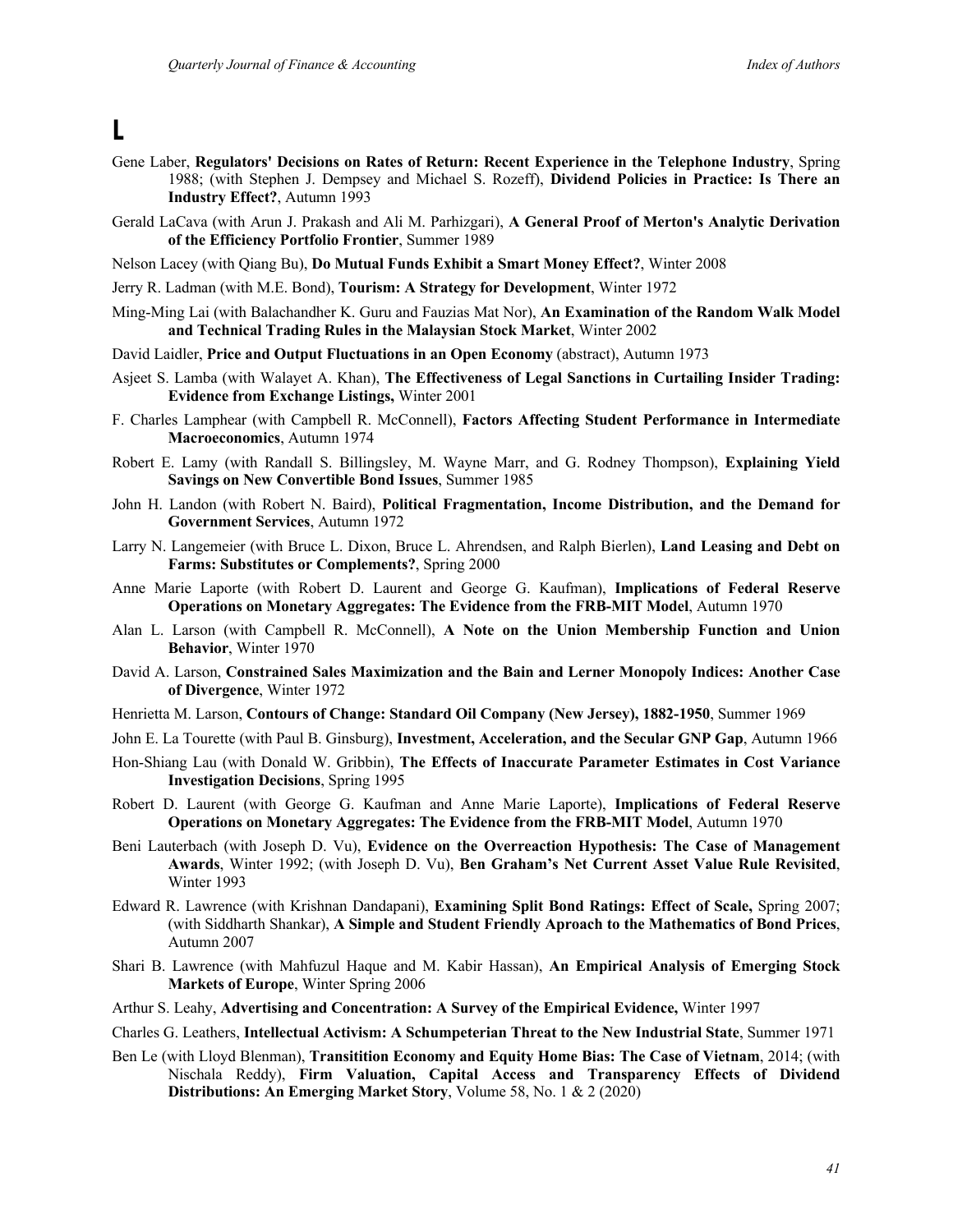B.E. Lee, **Determinants of the Commercial Loan Rate Revisited**, Autumn 1985

- Cheng Few Lee (with Elijah Brewer III), **An Intracyclical Analysis of the Risk Sensitivity of Bank Stock Returns** (Autumn 1990)
- Chun I. Lee (with Kimberly C. Gleason and Jeff Madura), **Intraday and Night Index Arbitrage**, Spring 2008
- Ho Young Lee (with Vivek Mande), **The Relationship of Audit Committee Characteristics with Endogenously Determined Audit and Non-Audit Fees**, Summer Autumn 2005; Ho Young Lee (with Vivek Mande and Myungsoo Son), **The Effect of the Private Securities Litigation Reform Act of 1995 on the Cost of Equity Capital,** Spring 2009; (with Vivek Mande and Myungsoo Son), **Corporate Governance Characteristics of Firms Backdating Stock Options**, Winter 2010
- Ki-Young Lee (with Chung-Sik Chang), **Anomalies in the Stock Returns over Nontrading and Trading Periods: Further Evidence in the Korean Stock Market**, Spring 1988
- MingChih Lee (with Chien-Liang Chiu, Cho-Min Lin and Chun-Da Chen), **Studies on the Effect of Trading Volume and Return Volatility on Call Warrants and Underlying Stocks in** Taiwan, Winter Spring 2005
- Sangbin Lee (with Taeyol Yoo), **On the Robustness of Goodness-of-Fit Criteria for Factor Identification: Simulation and Some Korean Evidence**, Autumn 1992
- Seungwon Lee (with Changu Kim, Hyung Tae (Ted) Kim and Byungjin Kwak), **The Effect of Ex-ante CEO Turnover Risk on Firms' Discretionary Expenditures**, Volume 56, No. 1 & 2 (2018)
- Unro Lee, **The Impact of Financial Deregulation on the Relationship Between Stock Prices and Monetary Policy,** Summer 1994; **A Test of the Proxy-Effect Hypothesis: Evidence From Pacific Basin Countries**, Summer 1998; **U.S. Asset Returns and Fiscal Policy: New Empirical Investigation,"** Summer/Autumn 2004
- Wayne A. Leeman, **The Functions of Market and Government in Coping with the Energy Crisis**, Autumn 1974
- J. Paul Leigh, **Occupational Choice Under Earnings Uncertainty**, Winter 1981
- David C. Leonard (with Terry D. Nixon, David M. Shull, and David G. Shrider), **Price Stabilization of Closed-End Funds IPOs**, Summer/Autumn 2010
- Paul A. Leonard, **Tax-Induced Segmentation in the Tax-Exempt Securities Market**, Autumn 1998
- J. William Levedahl, **Profit Maximizing Pricing of Cents Off Coupons: Promotion or Price Discrimination?**, Autumn 1986
- Sidney M. Leveson, **The Potential Versus Performance Gap in Monetary and Fiscal Policy**, Autumn 1968
- Sharon G. Levin, **Suburban-Central City Property Tax Differentials and the Location of Industry: Some Evidence** (abstract), Autumn 1974
- Frank David Lewis (with Claudia Dale Goldin), **The Economic Costs of the American Civil War: Estimation and Implications** (abstract), Autumn 1973
- Darrell R. Lewis (with Donald R. Wentworth and Charles C. Orvis), **Economics in the Junior Colleges: Terminal or Transfer?** (abstract), Autumn 1972
- Joanne Li, **The Controversial Contrarian Profits: A Study on the Differential Returns Across Months**, Autumn 1998
- Rong-Jen Li (with Glenn V. Henderson, Jr.) **Combined Leverage and Stock Risk**, Winter 1991;
- Yang Li (with Bonnie F. Van Ness, Robert A. Van Ness), **Daily and Intraday Patterns in Spread and Depth: Limit Orders and Specialists,** Summer/Autumn 2005
- Zhen Li, **The Persistence of Runs—The Directional Movement of Index Returns**, Summer Autumn 2005
- Kartono Liano (with Patrick H. Marchand and Herman Manakyan), **Economic Cycles and the Monthly Effect in the OTC Market**, Autumn 1992; (with Joe H. Sullivan), **Market Breadth and the Monday Seasonal in Stock Returns,** Summer Autumn 2003; (with Gow-cheng Huang and Herman Manakyan), **Market Reaction to Open Market Stock Repurchases and Industry Affiliation**, Winter/Spring 2003
- Kun Liao (with Ke Zhong and Yong Cao), **The Diversification Effect of Defense Business on Risk and Return**, Volume 58, No. 1 & 2 (2020)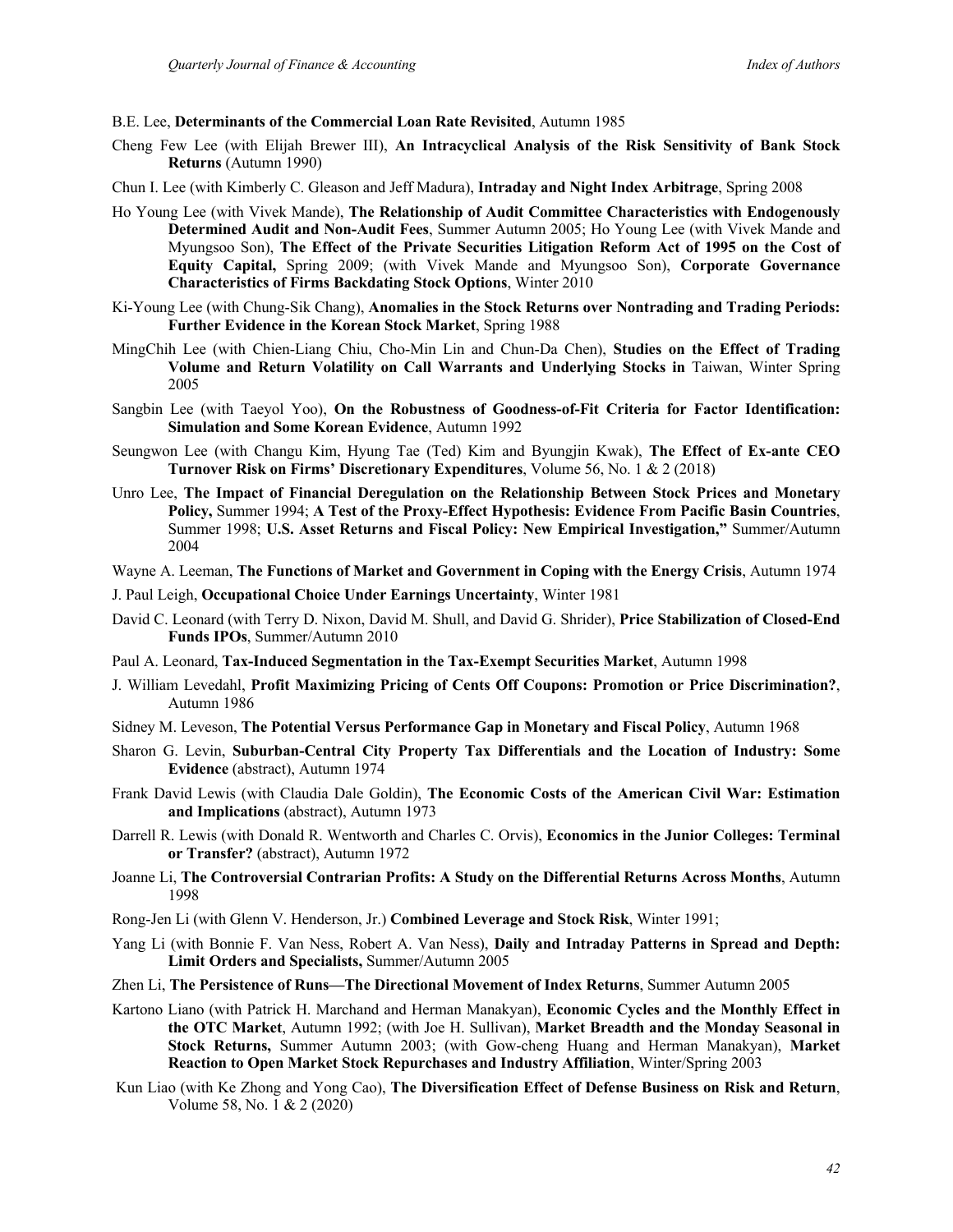Donald Lien (with Leo Chan), **Cash Settlement and Price Discovery in Futures Markets**, Summer 2001

- James Allen Ligon (with Sara Helms Robicheux and Xudong Fu), **Convertible Debt Use and Corporate Governance**, Summer 2007
- Jeen-Su Lim (with Richard W. Olshavsky), **Impacts of Consumers' Familiarity and Product Class on Price-Quality Inference and Product Evaluations**, Summer 1988
- Anchor Y. Lin (with Peggy E. Swanson), **The Effect of China's Reform Policies on Stock Market Information Transmission***,* Summer 2008
- Che-Chun Lin (with Larry J. Prather and Ting-Heng Chu), **An Extension of Security Price Reactions Around Product Recall Announcements**, Summer Autumn 2005
- Cheyeh Lin (with Ravindra K. Kamath), **Factors Affecting the Cost of Participating Whole Life Insurance**, Summer 1981
- Cho-Min Lin (with Chien-Liang Chiu, Chun-Da Chen, and MingChih Lee), **Studies on the Effect of Trading Volume and Return Volatility on Call Warrants and Underlying Stocks in Taiwan**, Winter Spring 2005
- Timothy H. Lin, **The Certification Role of Large Block Shareholders in Initial Public Offerings: The Case of Venture Capitalists**, Spring 1996
- Gaines H. Liner (with Rob Roy McGregor), **Municipal Economic Growth, 1960-1990**, Winter/Spring 2002
- R.C. Linstromberg, **Benefit Cost Analysis and Investment Efficiency**, Autumn 1965; **The Value Bases of Neo-Classical Capitalism**, Spring 1965
- Roland Lipka (and Sharad Asthana), **Management of Defined-Benefit Pension Funds and Shareholder Value**, Summer-Autumn 2002
- David P. Lipson (with Hyman Joseph, Leon Burmeister, Wayne Fisher, G. Joseph Norwood, Charles R. Standridge, and Charles E. Yesalis, III), **Pharmacy Costs: Capitation Versus Fee-for-Service**, Autumn 1983
- Robert A. Little (with John H. Wicks), **Methodology for Assessment to Sales Ratio Studies**, Autumn 1968
- Chao-Shin Liu (with Li-Chen Jennifer Ho), **A Reexamination of Price Behavior Surrounding Option Introduction**, Autumn 1997
- Pu Liu (with Larry G. Perry and Dorla A. Evans), **Bond Rating Discrepancies and the Effect on Municipal Bond Yields**, Winter 1991
- William P. Lloyd (with John S. Jahera, Jr. and Daniel E. Page), **Agency Costs and Dividend Payout Ratios**, Summer 1985; (with Daniel E. Page and John S. Jahera, Jr.), **Does Business Diversification Affect Performance? Some Further Evidence**, Winter 1988; (with John Hand and John S. Jahera Jr.), **An Empirical Inquiry into the Premiums for Controlling Interest,** Summer 1985; (with Richard L. Haney, Jr.), **An Examination of the Stability of the Intertemporal Relationships Among National Stock Market Indices**, Spring 1978
- Peter Locke (with Tzu-Man Huang), **Trading Behavior and Price Discovery during the S&P 500 Rollover**, Autumn 2009; (with Tzu-Man Huang), **Agriculture Option Returns** Volume 57, No. 3 & 4 (2019)
- Larry J. Lockwood (with J. David Diltz), **Model Misspecification and Bias in the Evaluation of the Macroforecasting Performance of Portfolio Managers**, Winter 1990; (with Wikrom Prombutr and Sanjiv Sabherwal), **The Q-Theory Model: Evidence from the U.S. Market and non-U.S. Markets**, Volume 58, No. 4 (2020)
- George C. Lodge, **Planning Implications of the New American Ideology**, Winter 1978
- Samuel M. Loescher, **New Incentives for Middle-Class Philanthropy: Radical Funding for the Public Good** (abstract), Autumn 1974
- Charmen Loh, **The Influence of Outside Directors on the Adoption of Poison Pills**, Winter 1994
- Raymond E. Lombra (with Raymond G. Torto), **Federal Reserve Open-Market Operations**, Spring 1975
- Carlos López Gutiérrez (with Belén Díaz Díaz and Sergio Sanfilippo Azofra), **Are M&A Premiums Too High? Analysis of a Quadratic Relationship between Premiums and Returns**, Summer 2009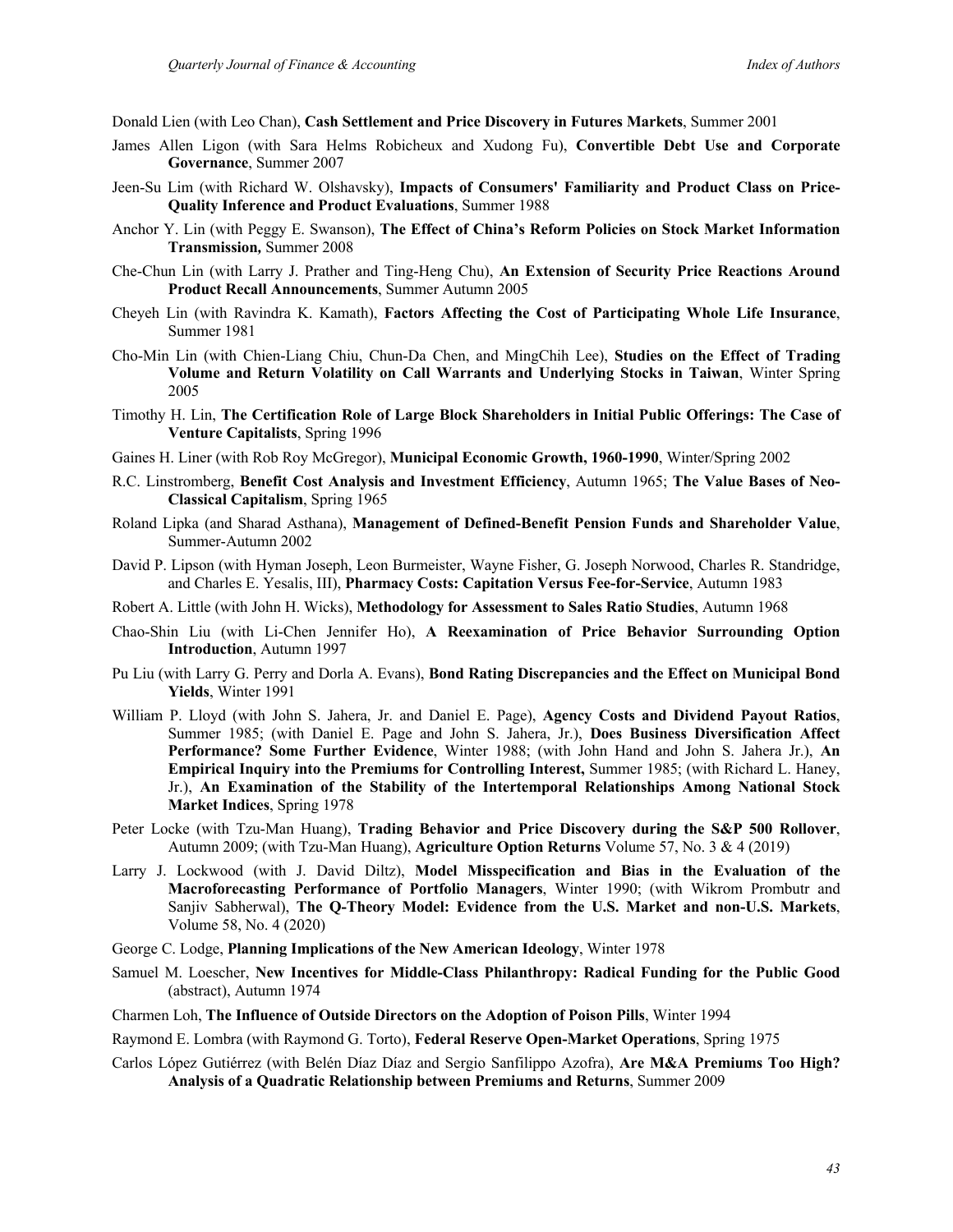- Richard A. Lord (with William Beranek), **Operating Characteristics and Operating Risk: Additional Empirical Evidence**, Summer 1999
- Kenneth S. Lorek (with Mary S. Stone and G. Lee Willinger), **The Differential Predictive Ability of Opaque and Transparent Firms' Earnings Numbers**, Summer 1999
- Babak Lotfaliei (with Stephen Brincks, Kamal M. Haddad and Timothy E. Trombley), **A Synthesis of Capital Budgeting Techniques Around the World: 1990-2018**, Volume 58, No. 4 (2020)
- Christine Loucks (with Randall W. Bennett), **Price (De)Regulation and Quality Rivalry: The Case of Branch Banking Revisited**, Winter 1989; (with Randall W. Bennett), **Banking Markets and Interstate Entry in the Southeastern United States**, Spring 1993
- Lobna Loukil, **The Impact of IFRS on the Amount of Audit Fees: The Case of Large French Listed Company**, Volume 54, No. 1 & 2, 2016
- David A. Louton (with Dale L. Domian), **Dividends and Investment: Further Empirical Evidence**, Spring 1995
- Linda M. Lovata (Paul K. Chaney and Kirk L. Philipich), **Acquiring Firm Characteristics and the Medium of Exchange**, Autumn 1991
- Hung-yuan Lu, **Does Disclosure of Non-Financial Statement Information Reduce Firms' Propensity to Under-Invest?**, 2014
- Weili Lu (with Joseph Reising and Mark Hoven Stohs), **Managerial Turnover and ESOP** Performance, Summer Autumn 2006
- Michael Lubatkin (with Ronald Shrieves), **An Analysis of Merger-Induced Nonstationarity in Market Model Parameters of Acquiring Firms**, Summer 1990
- Joseph L. Lucia, **A Reevaluation of U.S. Monetary Policy in the Pre-Accord Period,** Autumn 1975
- Dudley G. Luckett (with Steve B. Steib), **Bank Soundness and Liability Management**, Summer 1978; **The Future of Banking in the United States: An Application of Institutionalist Economic Theory**, Spring 1981
- Mi Luo (with Jui-Chin Chang and Huey-Lian Sun), **The Impact of Independent and Overlapping Board Structures on CEO Compensation, Pay-Performance Sensitivity and Accruals Management**, Spring 2011
- Kenneth S. Lyon (with Hamid Beladi), **The Effects of Risk Aversion When An Input Is Random: A Note**, Spring 1986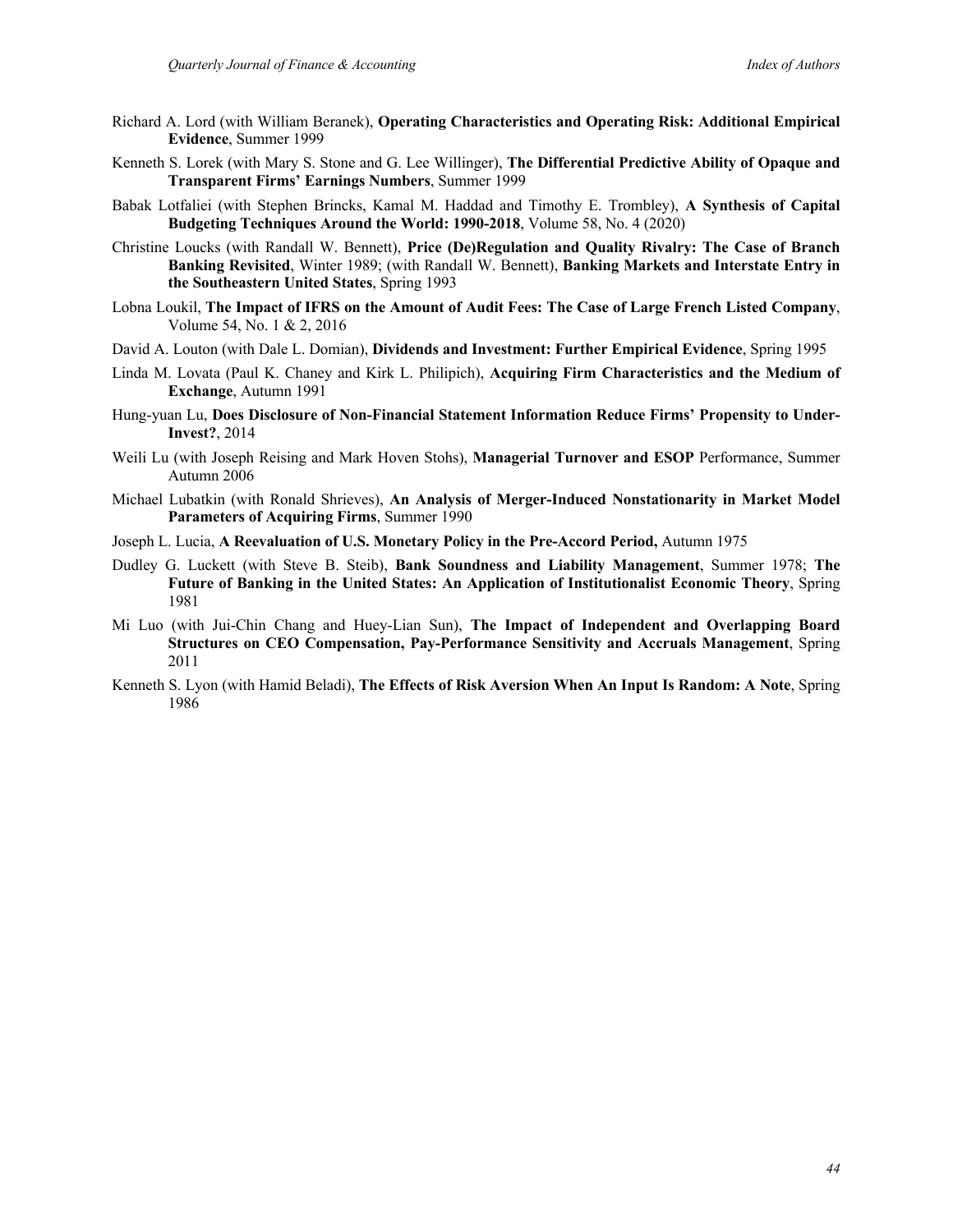## **M**

- Yulong Ma (with Huey-Lian Sun and Alex P. Tang), **The Valuation Effect of Government's Merger Challenges: Evidence from a Regulated** Indsutry, Winter/Spring 2004; (with Alex P. Tang and Tanweer Hasan), **The Stock Price Overreaction Effect: Evidence on Nasdaq Stocks**, Summer Autumn 2005
- Edwin D. Maberly (with Ronald W. Spahr and Anthony F. Herbst), **An Analysis of Daily Patterns in Stock Returns Across Indices: Spot Versus Futures**, Winter 1989
- Kenneth MacAulay (with Mary Oxner, Tim Hynes, and Shantanu Dutta), **The Impact of a Change in Corporate Governance Regulations on Firms in Canada**, Autumn 2009
- Thomas G. Macbeth, **Measuring the Income Effects of Government Fiscal Action**, Summer 1971; (with Paul E. Snoonian), **Worker and Managerial Excellence: Mexico Versus The United States,** Autumn 1975
- Don N. MacDonald (with Jerry L. Wall), **An Experimental Study of the Allais Paradox over Losses: Some Preliminary Evidence,** Autumn 1989
- S. Scott MacDonald (with Oswald D. Bowlin and William P. Dukes), **The Performance of Beta in Forecasting Portfolio Returns in Bull and Bear Markets Using Alternate Market Proxies**, Spring 1987
- David B. MacKay (with Ralph L. Day and Tsung Wen Wu), **Consumer Benefits Versus Product Attributes: An Experimental Test**, Summer 1988
- Craig R. MacPhee (with Rodney D. Peterson), **The Economies of Scale Revisited: Comparing Census Costs, Engineering Estimates, and the Survivor Technique**, Spring 1990; **Two Keynesian Models of Simultaneous Inflation and Unemployment: Rejoinder**, Summer 1971; **Two Keynesian Models of Simultaneous Inflation and Unemployment: Comment**, Winter 1971
- Thomas J. Madden (with Frank Fehle, Susan M. Fournier, and David G. Shrider), **Brand Value and Asset Pricing**, Winter 2008
- Jakob B. Madsen, **The Dynamic Interaction between Equity Prices and Supply Shocks**, Summer Autumn 2006
- Jeff Madura (with Emilio R. Zarruk), **Information Effects of Loan Portfolio Quality on Bank Value**, Summer 1992; (with Kimberly C. Gleason and Chun I. Lee), **Intraday and Night Index Arbitrage**, Spring 2008; (with Kimberly C. Gleason and Leonard Rosenthal), **To Be or Not To Be: The Impact of SOX**, Spring 2011
- Devinder M. Malhotra (with Krishna R. Akkina), **Rapidly Rising Prices of Crude Oil and Natural Gas and Their Impact on Production Out of the Existing Reserves**, Spring 1981
- D.K. Malhotra, **An Empirical Examination of the Interest Rate Swap Market**, Spring 1997; (with Maria Jaramillo and Rand Martin), **Mutual Fund Governance, Returns, Expenses, and Cash Flows**, Volume 50, No. 3&4, 2014
- Rajiv Mallick (with Atreya Chakraborty and Cresanta Fernando), **The Importance of Being Known: Relationship Banking and Credit Limits**, Spring 2010
- Markos Mamalakis, **Successes and Failures of the Chilean Experiment** (abstract), Autumn 1974
- Herman Manakyan (with Carolyn Carroll), **Dividend Change Announcements and Structural Change**, Winter 1991; (with Kartono Liano and Patrick H. Marchand), **Economic Cycles and the Monthly Effect in the OTC Market**, Autumn 1992; (with Gow-cheng Huang and Kartono Liano), **Market Reaction to Open Market Stock Repurchases and Industry Affiliation**, Winter/Spring 2003
- Vivek Mande (with Ho Young Lee), **The Relationship of Audit Committee Characteristics with Endogenously Determined Audit and Non-Audit** Fees, Summer Autumn 2005; (with Ho Young Lee and Myungsoo Son), **The Effect of the Private Securities Litigation Reform Act of 1995 on the Cost of Equity Capital,** Spring 2009; (with Ho Young Lee and Myungsoo Son), **Corporate Governance Characteristics of Firms Backdating Stock Options**, Winter 2010

G.P. Manish (with Colin O'Reilly), **Financial Regulation and Income Inequality**, Volume 58, No. 3 (2020)

Patrick Mann, **Water Services in an Urban Framework**, Winter 1970

Steven V. Mann, **The Dividend Cost Puzzle: A Progress Report**, Summer 1989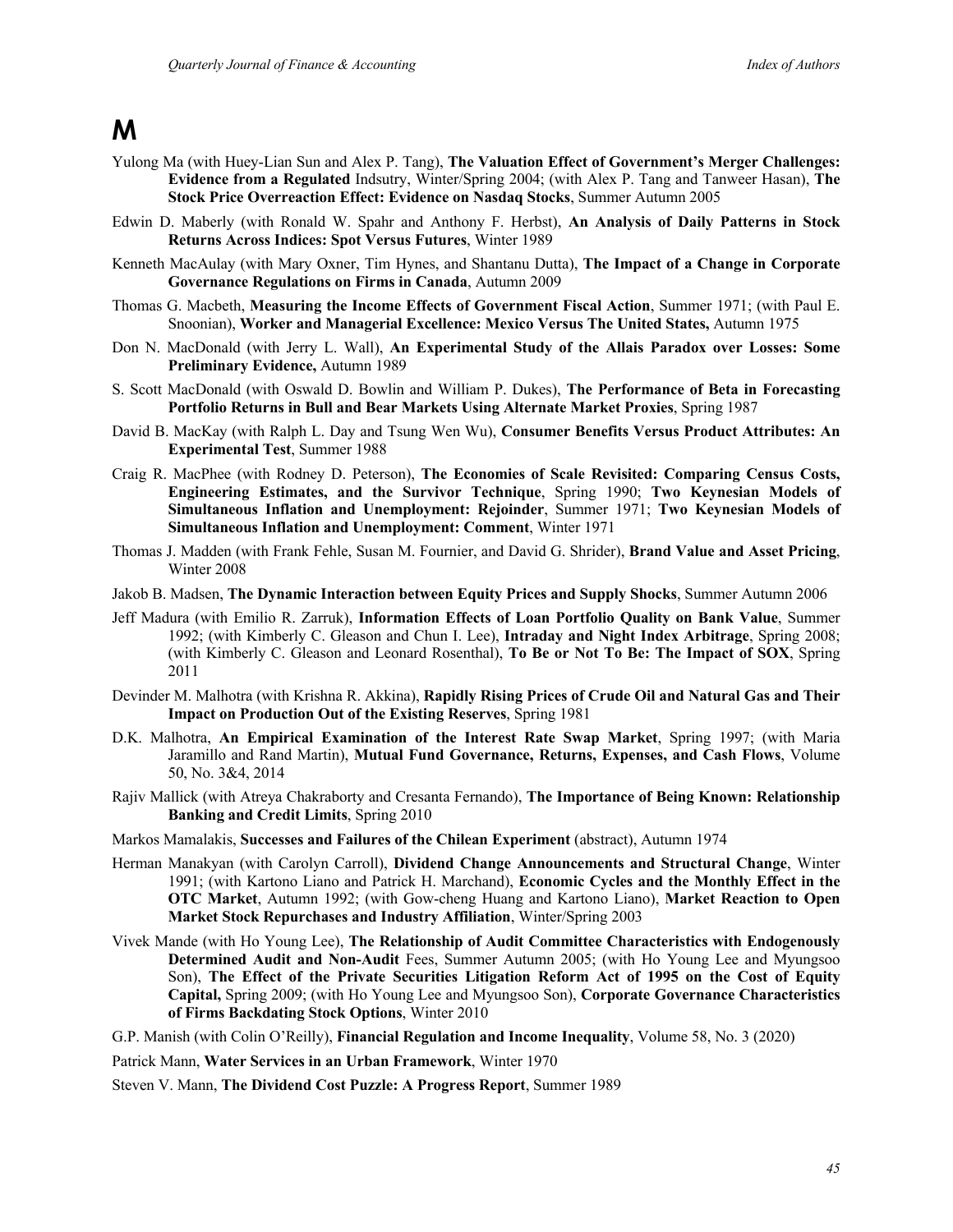- Indrani Manna (with Shraddha Kothari), **Impact of Macroprudential Measures on Non-banking Financial Intermediaries**, Volume 59 Nos. 3 & 4 (2021)
- Fred L. Mannering, **Assessing the Impacts of Copyright Restrictions on Audio Home Copying**, Winter 1994
- Guido Mantavani, **The Information Risk Drivers: A Long–Term Analysis to Support a Risk Premia Modeling**, Winter 2011; (with Daniela Arzu), **The Gender Contribution to the Corporate Goverance and the Corporate Performance (Lessons from the E.U.)**, Volume 58, No. 4 (2020)
- Ernest H. Manuel, Jr. (with Libby Rittenberg), **A Case Study of Decline in Labor Productivity: Underground Coal Mining Industry, 1960-1976**, Winter 1986
- Sattar Mansi (with Mark Klock), **Evidence of Intertemporal Systematic Risks in Daily Stock Prices Revisited**, Spring 1995
- Carlos P. Maquieira (with Christian E. Espinosa and Joao Vieito), **Corporate Diversification and Performance in South America: Evidence for Chile**, Winter 2011
- Paolo Maranzano (with Matteo M. Pelagatti), **Nonparametric Tests for Event Studies under Cross-sectional Dependence,** Winter/Spring 2021
- Patrick H. Marchand (with Kartono Liano and Herman Manakyan), **Economic Cycles and the Monthly Effect in the OTC Market**, Autumn 1992
- Brian A. Maris (with Fayez A. Elayan and Jo-Mae B. Maris), **Common Stock Response to False Alarm Signals from Creditwatch Placement**, Summer 1990; (with Richard D. Evans and Robert I. Weinstein), **Expected Loss and Mortgage Default Risk**, Winter 1985
- Jo-Mae B. Maris (with Fayez A. Elayan and Brian A. Maris), **Common Stock Response to False Alarm Signals from Creditwatch Placement**, Summer 1990
- Edward Marcus (with Mildred Rendl Marcus), **Direct Investment and Exchange Controls in the Developing Areas**, Spring 1970
- Mildred Rendl Marcus (with Edward Marcus), **Direct Investment and Exchange Controls in the Developing Areas**, Spring 1970
- Lloyd K. Marquis, **A Comprehensive Framework for Analyzing the Management of a Business Enterprise**, Summer 1969
- M. Wayne Marr (with Michael F. Spivey), **The Cost Relationship Between Competitive and Negotiated Preferred Stock Sales Under Different Credit Market Conditions**, Summer 1988; (with Randall S. Billingsley, Robert E. Lamy, and G. Rodney Thompson), **Explaining Yield Savings on New Convertible Bond Issues**, Summer 1985; (with Wayne Whitney), **The Changing Pattern of Differential Regional Growth in Canada 1951-1961 and 1961-1971**, Winter 1983
- William L. Marr, **Economic Determinants of Migration, Canada, 1950-1967**, Winter 1975
- Alastair Marsden (with Madhu Veeraraghavan and Min Ye), **Heuristics of Representativeness, Anchoring and Adjustment, and Leniency: Impact of Earnings' Forecasts by Australian Analysts,** Spring 2008
- Felicia Marston (with Susan Perry), **Implied Penalties for Financial Leverage: Theory Versus Empirical Evidence**, Spring 1996
- Anna D. Martin (with Takeshi Nishikawa and Melissa A. Williams), **CEO Gender: Effects on Valuation and Risk**, Summer 2009
- Linda R. Martin (with Sandra Morgan), **Middle Managers in Banking: An Investigation of Gender Differences in Behavior, Demographics, and Productivity**, Winter 1995
- Rand Martin (with D.K. Malhotra and Maria Jaramillo), **Mutual Fund Governance, Returns, Expenses, and Cash Flows**, Volume 50, No. 3&4, 2014
- Thomas G. Marx, **Concentration, Entry Conditions, and Long-Run Profit Rates, 1947-1976**, Spring 1980; **Market Share Stability in the Motor Vehicle Industry**, Winter 1982; **Vertical Integration in the Diesel-Electric Locomotive Building Industry: A Study in Market Failures**, Autumn 1976
- Joseph R. Mason, **Government Patent Policy: A Case Study of the National Aeronautics and Space Administration**, Winter 1970; **NASA Patent Policy Revisited**, Spring 1972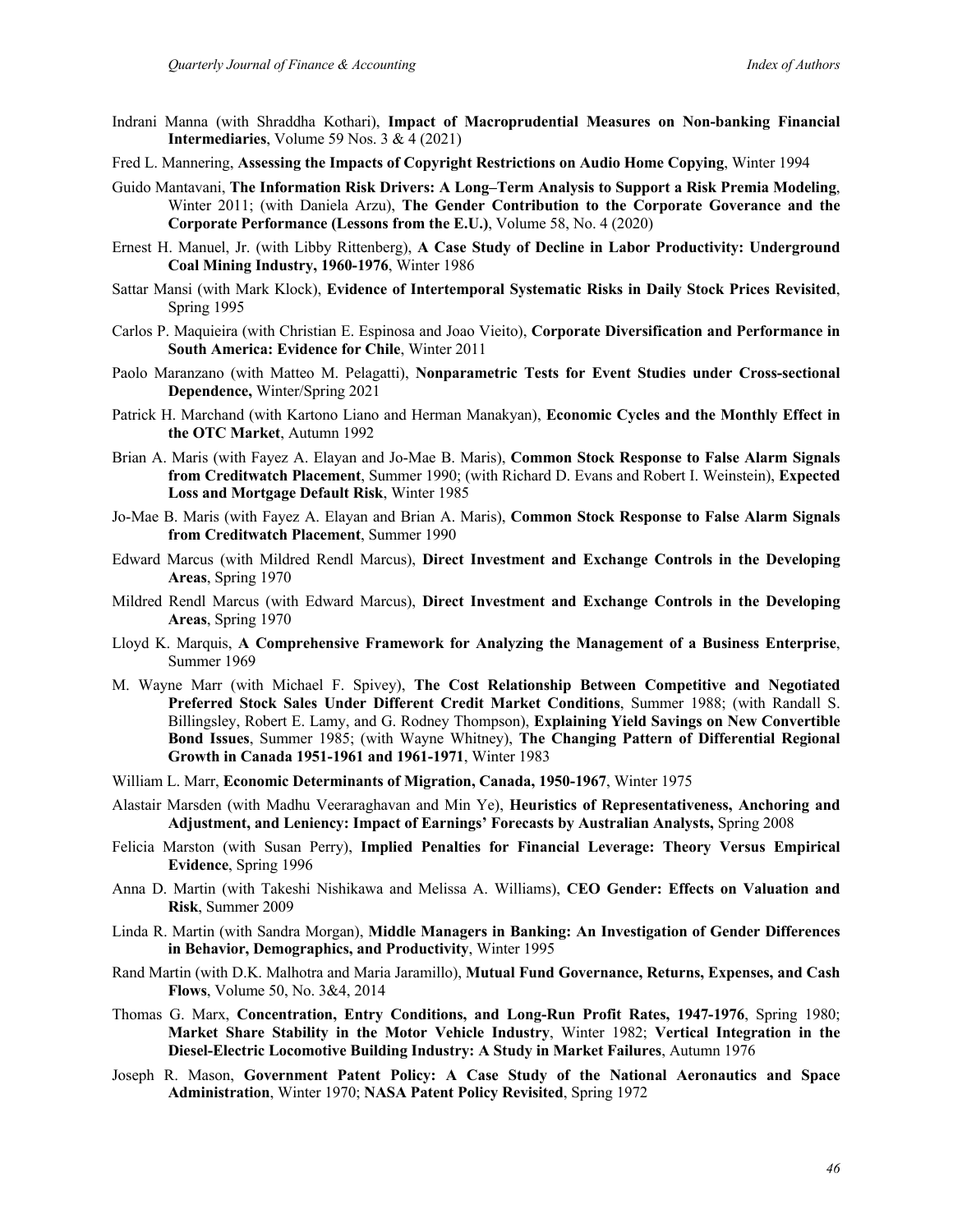- Paul M. Mason (with Jeffrey W. Steagall and Michael M. Fabritius), **Economics Journal Rankings by Type of School: Perceptions Versus Citations**, Winter 1997
- Isidore Masse (with Joseph Kushner and Robert J. Hanrahan), **The Effect of the Method of Payment on Stock Returns in Canadian Tender Offers and Merger Proposals for Both Target and Bidding Firms**, Autumn 1990; (with Joseph Kushner and Robert J. Hanrahan), **The Effect of Canadian Stock Splits, Stock Dividends, and Reverse Splits on the Value of the Firm**, Autumn 1997
- Fauzia Mat Nor (with Ming-Ming Lai and Balachandher K. Guru), **An Examination of the Random Walk Model and Technical Trading Rules in the Malaysian Stock Market**, Winter 2002
- Miroslav Mateev (with Konstantin Ivanov), **How SME Uniqueness Affects Capital Structure? Evidence from Central and Eastern Europe Panel Data**, Winter 2011
- Prem G. Mathew (with J. Christopher Hughen and Kent P. Ragan), **A Reexamination of Information Flow in Financial Markets: The Impact of Regulation FD and** Decimalization, Winter/Spring 2004
- Walter J. Mayer (with M. Mark Walker), **An Empirical Analysis of the Choice of Payment Method in Corporate Acquisitions During 1980-1990**, Summer 1996
- Juliann Mazachek (with Robert M. Hull and Kanalis A. Ockree), **Firm Size, Common Stock Offerings, and Announcement Period Returns**, Summer 1998
- M. Imtiaz Mazumder (with Larry J. Prather and Edward M. Miller), **Day-of-the-Week Effects Among Mutual Funds**, Summer Autumn 2003
- John E. McCain, **The Interaction Between Federal Income Taxes and Inflation**, Spring 1982
- David B. McCalmont, **Relative Usefulness of Monetary and Fiscal Actions**, Summer 1970
- Joseph E. McCarthy (with Ronald W. Melicher), **Analysis of Bond Rating Changes in a Portfolio Context**, Autumn 1988
- Harold F. McClelland, **Short-Run and Long-Run Solutions to State Fiscal Problems**, Spring 1967
- Daniel L. McConaughy (and Chandra S. Mishra), **The Role of Performance-Based Compensation in Reducing the Underinvestment Problem**, Autumn 1997
- Campbell R. McConnell, **Can We Afford a Generation of Students Raised on Radical Economics?** (abstract), Autumn 1973; (with Ira N. Ross), **An Empirical Study of Research and Development in Small Manufacturing Firms**, Spring 1964; (with F. Charles Lamphear), **Factors Affecting Student Performance in Intermediate Macroeconomics**, Autumn 1974; (with Alan L. Larson), **A Note on the Union Membership Function and Union Behavior**, Winter 1970
- Sammy O. McCord (with Thomas M. Tole), **Portfolio Risk: A Review of Theory and Empirical Evidence**, Autumn 1977
- Dennis C. McCornac, **Money and the Level of Stock Market Prices: Evidence From Japan**, Autumn 1991
- Paul W. McCracken, **Report to Constituents**, Autumn 1971; **Towards Full Employment and Price Stability**, Autumn 1978
- B.C. McCullough (with Tracy Waldon), **The Substitutability of Network and National Spot Television Advertising**, Spring 1998
- William W. McCutchen, Jr., **The Use of Box Jenkins Techniques for Forecasting U.S. Merchandise Exports: An Update and Extension**, Autumn 1984
- Richard W. McEnally (with Rebecca B. Todd), **Systematic Risk Behavior of Financially Distressed Firms**, Summer 1993
- Stephen L. McDonald, **Energy Policy, The Price System, and the Future of the Energy Economy**, Winter 1978
- Brian H. McGavin, **The Political Business Cycle: A Reexamination of Some Empirical Evidence**, Winter 1987
- Jeff I. McGill (with T. Johnsen), **Nuisance OLS Correlations in Market Model Parameter Shift Studies**, Spring 1996
- Carl B. McGowan (with V. Reddy Dondeti), **Sticky Mortgage Rates during the Decade of 1994-2004: Stronger Empirical Evidence Using an Advanced Methodology**, Volume 52, No. 1&2, 2014
- Rob Roy McGregor (with Gaines H. Liner), **Municipal Economic Growth, 1960-1990**, Winter/Spring 2002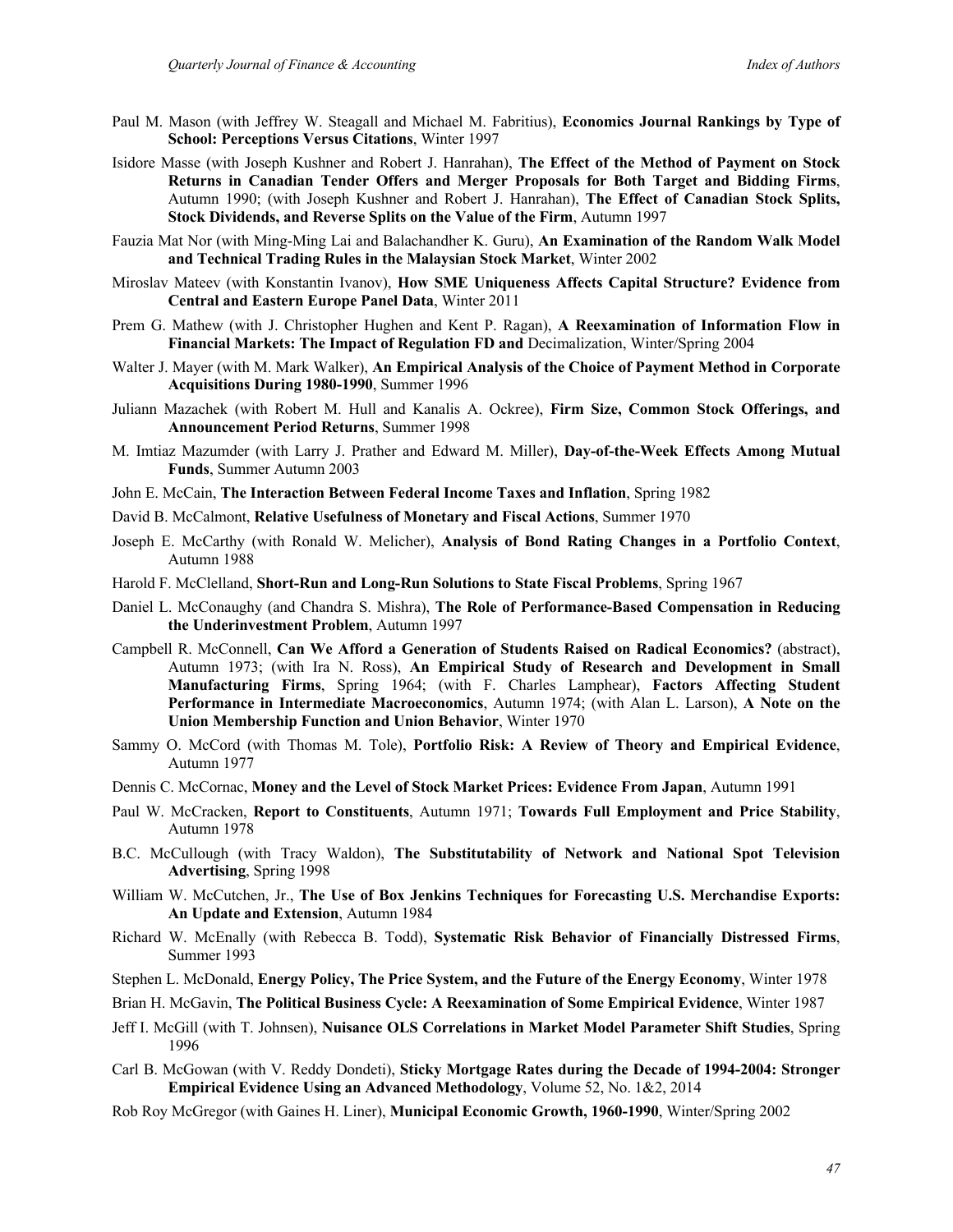Joseph W. McGuire (with Walter L. Johnson), **An Inventory Model of Ph.D. Production** (abstract), Autumn 1973

Thomas McInish (with Donald J. Puglisi), **Technical Analysis and Utility Preferred Stocks**, Summer 1980

John R. McKean (with John J. Kania), **Decision-Making in the Extensive Firm**, Winter 1979

David L. McKee, **Some Economic Perversities in Metropolitan Expansion Patterns**, Spring 1970

Ryan McKeon, **Options Expected Returns: Variation by Moneyness and Maturity**, Winter 2011

- Robert W. McLeod (with Han-Tarn Jeng), **Intrayear Compounding and Fundamental Bond Valuation**, Summer 1995
- B. Starr McMullen (with Hiroshi Tanaka), **An Econometric Analysis of Differences Between Motor Carriers: Implications for Market Structure**, Autumn 1995.
- James E. McNulty (with James A. Verbrugge and David W. Blackwell), **Thrift Scale Economies: An Alternative Approach**, Summer 1995; **Lender Liability Involving Breach of Contract and the Value of Banking Relationships: A Survey and Interpretation**, Summer-Autumn 2002
- Prasad V. Medury (with Linda E. Bowyer and Venkat Srinivasan), **Stock Repurchases: A Multivariate Analysis of Repurchasing Firms**, Winter 1992
- Seyed Mehdian (with Richard Grabowski), **Efficiency of the Railroad Industry: A Frontier Production Function Approach,** Spring 1990; (with Vijay Gondhalekar), **The Blue Monday Hypothesis: Evidence Based on Nasdaq Stocks, 1971-2000**, Summer Autumn 2003
- Vikas C. Mehrotra (with Mark R. Huson and Youngsoo Kim), **Did Decimalization Benefit Members of the Toronto Stock Exchange?** Summer/Autumn 2006
- Ronald W. Melicher (with Joseph E. McCarthy), **Analysis of Bond Rating Changes in a Portfolio Context**, Autumn 1988; (with George H. Hempel), **Differences in Financial Characteristics Between Conglomerate Mergers and Horizontal Mergers**, Autumn 1971; (with Antony C. Cherin), **Impact of Branch Banking on Bank Firm Risk Via Geographic Market Diversification**, Spring 1988; (with Douglas Hearth and Darryl E.J. Gurley), **Nuclear Power Plant Cancellations: Sunk Costs and Utility Stock Returns**, Winter 1990
- Jose Mercado-Mendez (with Scott E. Hein), **The Effect of the Two Different Monetary Base Measures on Financial Markets**, Autumn 1994
- Gulser Meric (with Larry Prober and Ilhan Meric), **A Comparison of the Financial Characteristics of U.S. and U.K. Manufacturing Firms,** Volume 54, No. 3 & 4 (2016)
- Ilhan Meric (with Larry Prober and Gulser Meric), **A Comparison of the Financial Characteristics of U.S. and U.K. Manufacturing Firms,** Volume 54, No. 3 & 4 (2016)
- John H. Merriam, **Coincident and Lagging Indicators**, Summer 1971
- David Michayluk (with Paul Brockman), **The Holiday Anomaly: An Investigation of Firm Size Versus Share Price Effects**, Summer 1997; (with Arman Kosedag) **Repeated LBOs: The Case of Multiple LBO Transactions**, Winter/Spring 2004
- Raymond F. Mikesell (with Richard M. Davis), **The Social Rate of Discount to be Applied to Public Projects: Some Unsettled Questions**, Winter 1980
- James A. Miles (with Taeho Kim), **On the Valuation of FDIC Deposit Insurance: An Empirical Study Using Contingent Claims Analysis**, Autumn 1988
- Edward M. Miller, **Explaining the January Small Firm Effect by the Interaction of Procedurally Rational Investors and Seasonal Traders**, Summer 1990; (with Larry J. Prather and M. Imtiaz Mazumder), **Dayof-the-Week Effects Among Mutual Funds**, Summer Autumn 2003
- James M. Miller (with Gayle R. Erwin and Tina M. Galloway),**The Long-Term Effect of Antitakeover Legislation on Shareholder Wealth and Firm Performance: Further Evidence From Pennsylvania Senate Bill 1310**, Summer 1998
- Jeffrey B. Miller (with James L. Butkiewicz), **Implications of the Merrill Decision for the Implementation of Monetary Policy**, Summer 1981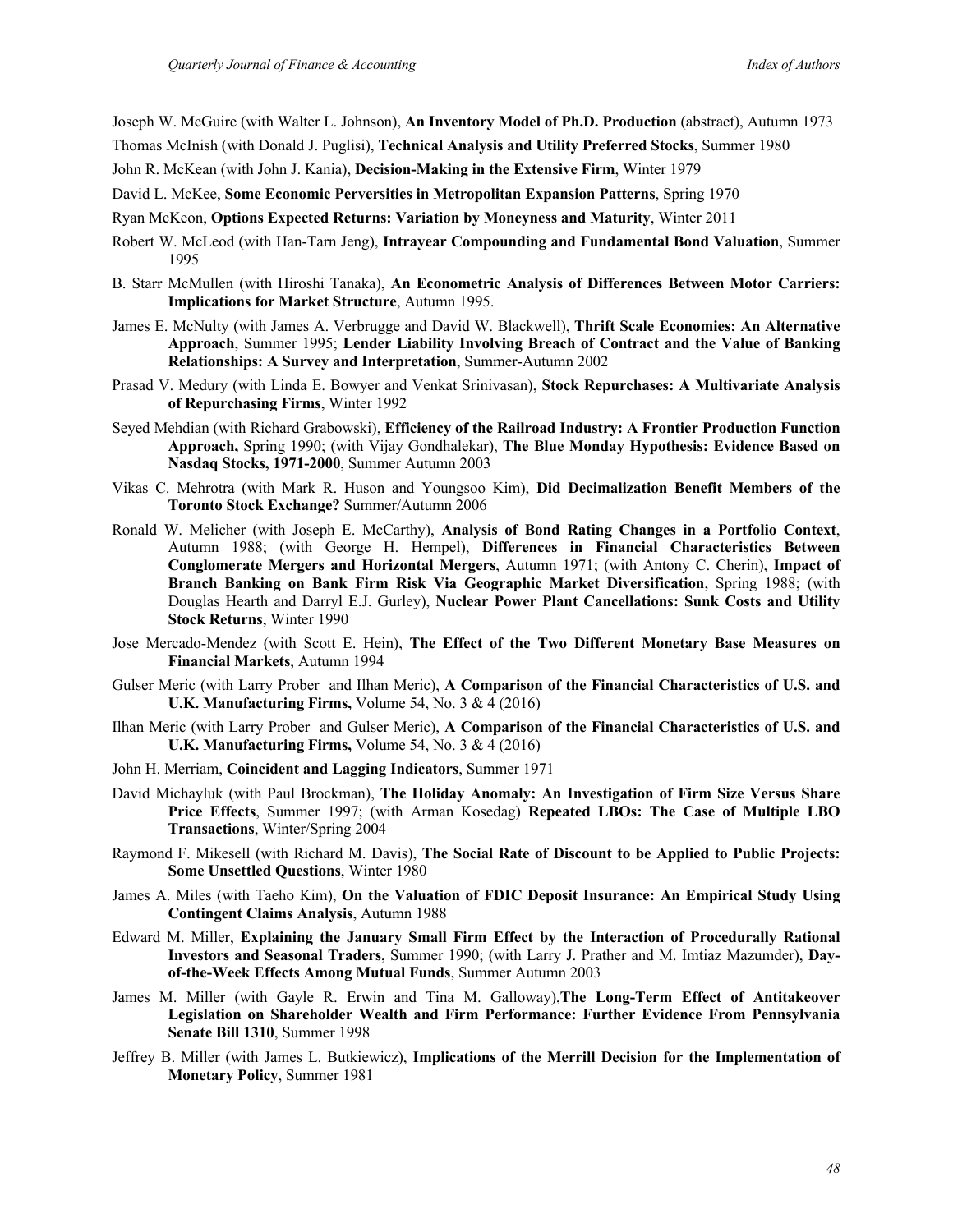- Robert E. Miller (W. Scott Bauman and E. Theodore Veit), **Managing Portfolio Turnover: An Empirical Study,**  Summer Autumn 2005
- Hyman P. Minsky, **An Evaluation of Recent Monetary Policy**, Autumn 1972; **The Financial Instability Hypothesis: An Interpretation of Keynes and an Alternative to "Standard" Theory**, Winter 1977; **Financial Markets and Economic Instability, 1965-1980**, Autumn 1981; **New Uses of Monetary Powers**, Spring 1969
- Marvin Miracle, **Comparative Market Structures in Developing Countries**, Autumn 1970
- Chandra S. Mishra (and Daniel L. McConaughy), **The Role of Performance-Based Compensation in Reducing the Underinvestment Problem**, Autumn 1997
- Dev R. Mishra (with Walter Dolde), **Firm Complexity and FX Derivative Use**, Autumn 2007
- Donald O. Mitchell (with Thomas M. Reynolds and Earl O. Heady), **Alternative Futures in World Food Demand, Export, Farm Productivity, and Agricultural Welfare: A Simulation**, Autumn 1976
- Robert A. Mittelstaedt (with Thomas S. Zorn), **Econometric Replication: Lessons from the Experimental Sciences**, Winter 1984
- Johanna Miettinen (with Kim Ittonen, Sami Vähämaa), **Does Female Representation on Audit Committees Affect Audit Fees?** Summer/Autumn 2010
- Peter C. Miu (with C. Sherman Cheung), **Currency Instability: Regime Switching versus Volatility Clustering**, Autumn 2008
- Damian J. Mogavero (with Michael F. Toyne), **The Impact of Golden Parachutes on Fortune 500 Stock Returns: A Reexamination of the Evidence**, Autumn 1995
- Naval K. Modani (with John S. Jahera, Jr.), **An Examination of the Stationarity of Selected Risk Measures in Commercial Banking**, Winter 1986
- Masoud Moghaddam (with Roy D. Adams), **Searching for the Darby Effect in Tax Exempt and Taxable Interest Rate Data**, Summer 1991
- Cliff Moll (with Stephen P. Huffman), **Value-at-Risk: An Analysis of January and non-January Returns**, Winter 2008
- Raul Moncarz (with Arun J. Prakash and Gary A. Anderson), **An Empirical Investigation of the Stability of the Risk Measures of Latin-American Common Stocks Through Their Underlying Return-Generating Processes**, Spring 2001
- Wilbur F. Monroe, **The Contribution of Japanese Exports to Growth in Output**, Winter 1973; **Evaluation of Foreign-Exchange Market Intervention: The Pound Sterling, 1964-1968**, Summer 1970
- William T. Moore (with Anthony K. Byrd), **Valuation Effects of Convertible Security Calls: An Update**, Spring 1994; (with Donald R. Deis and Daryl M. Guffey ), **Further Evidence on the Relationship Between Bankruptcy Costs and Firm Size**, Winter 1995
- Suleman A. Moosa, **An Innovation on the Monetarist Model of Inflation**, Autumn 1979; **Policy Reactions and the Real Rate of Interest**, Autumn 1982; **Why Stocks Have Not Been A Hedge Against Inflation**, Spring 1979
- George E. Morgan (with Kyung-Chun Mun and Sandra K. Fleak), **Stock Market Adjustment to Earnings Announcement in the Presence of Accounting Irregularity Allegations**, Spring 2010
- Robert G. Morgan, **Merger Motives: Conglomerates Versus Congenerics**, Winter 1977
- Sandra Morgan (with Linda R. Martin), **Middle Managers in Banking: An Investigation of Gender Differences in Behavior, Demographics, and Productivity**, Winter 1995
- Colette H. Moser (with Robin L. Bartlett), **Women and Work: Female Segregation and Sex Concentration in the Work Force**, Autumn 1974
- R. Charles Moyer (with Robert E. Chatfield and Phillip M. Sisneros), **The Accuracy of Long-Term Earnings Forecasts for Industrial Firms**, Summer 1989; (with John H. Crockett), **Economic and Business Journals: Policies, Performance, and the Impact of Submission Fees**, Winter 1977; (with Ramesh Rao), **Rating Agency Responsiveness to Changes in the Economic Environment Facing Electric Utilities**,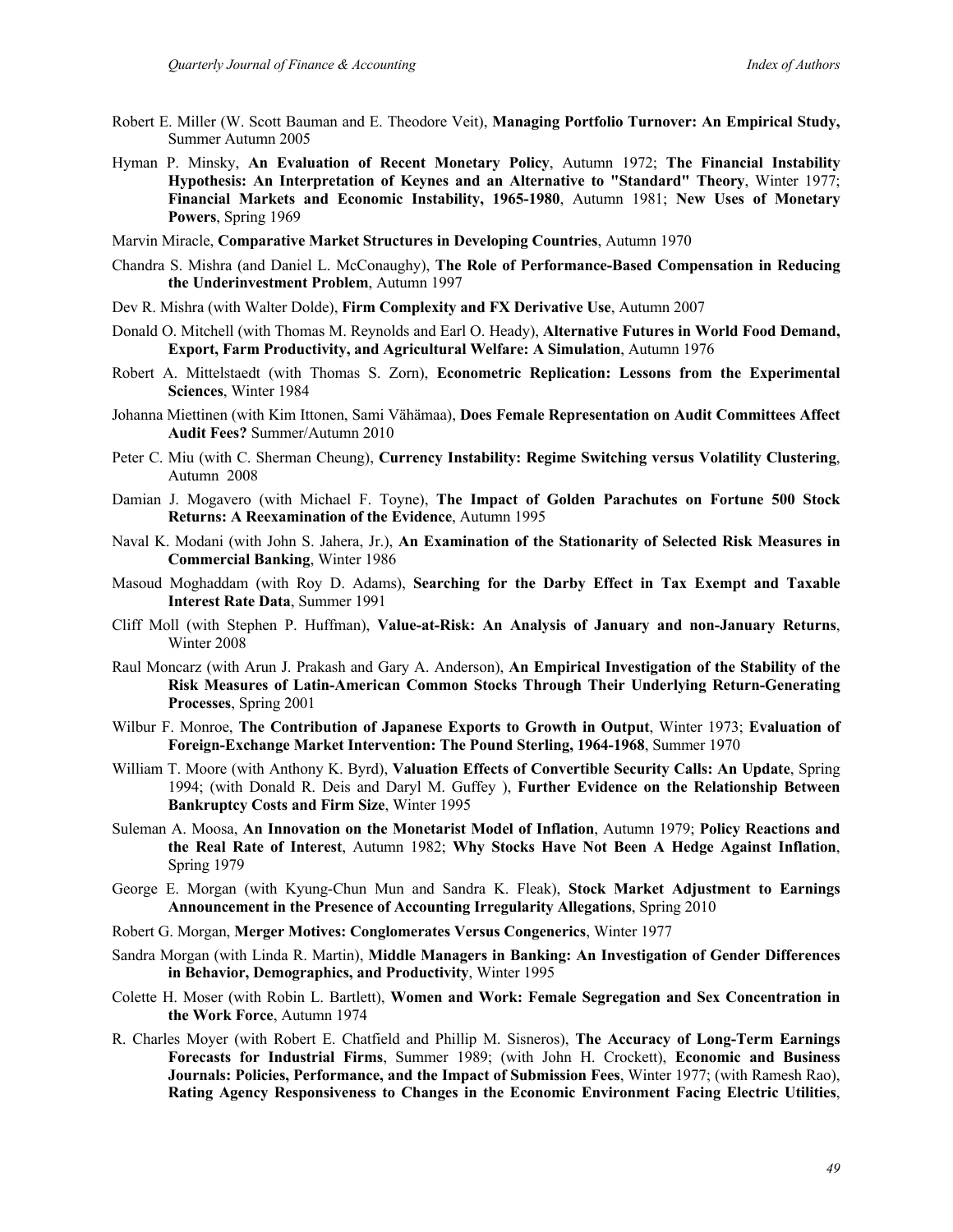Winter 1990; (with V. Sivarama Krishnan), **Sale and Leaseback Transactions: The Case of Electric Utilities**, Autumn 1995

- Dennis C. Mueller (with Robert D. Tollison and Thomas D. Willett), **The Utilitarian Contract: A Generalization of Rawls' Theory of Justice** (abstract), Autumn 1973
- Willard F. Mueller, **Conglomerate Mergers: A Crisis in Public Policy**, Autumn 1970
- Tarun K. Mukherjee (with William P. Dukes), **A Multivariate Analysis of Small Bank Stock Valuation**, Spring 1989; (with Ali F. Darrat), **An Application of a VAR Technique to a Beta Decomposition Model**, Spring 1991
- Kyung-Chun Mun, **Effects of Exchange Rate Fluctuations on Equity Market Volatility and Correlations: Evidence from the Asian Financial Crisis**, Summer 2008; (with Sandra K. Fleak and George E. Morgan), **Stock Market Adjustment to Earnings Announcement in the Presence of Accounting Irregularity Allegations**, Spring 2010
- C. Lee Mundell (with Jack E. Adams), **The Laffer Curve, Aggregate Demand, and Aggregate Supply**, Winter 1982
- Daniel P. Murphy (with Julie H. Collins), **Pricing of Differentially Taxed Securities: Experimental Evidence**, Spring 1995
- Barbara B. Murray, **Capital Budgeting Decisions for Load Management Equipment by Industrial Electric Users**, Winter 1981

Richard A. Musgrave, **Economics of Fiscal Federalism**, Autumn 1971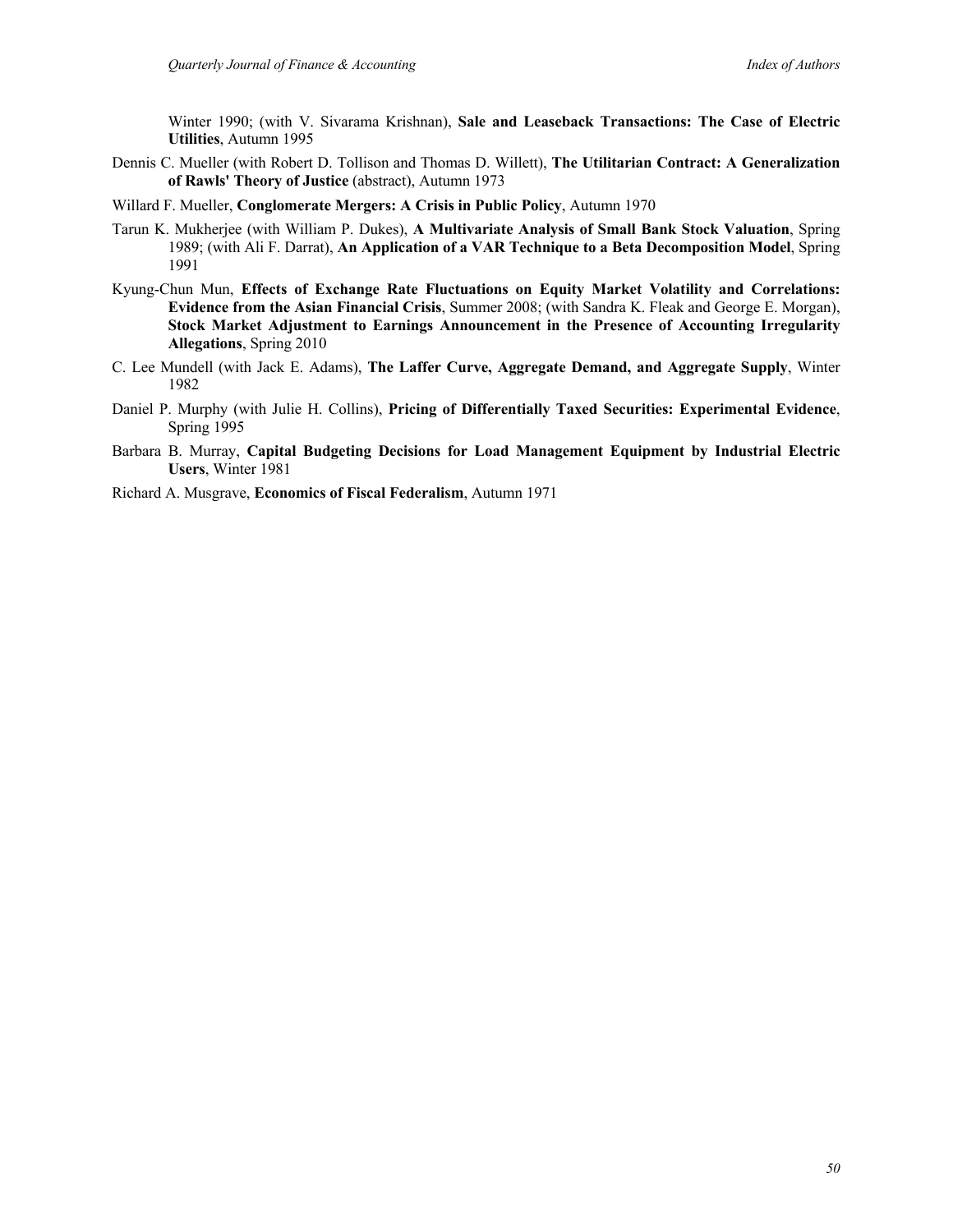#### **N**

- Karatholuvu V. Nagarajan, **Testing Theories of Inflation and Its Acceleration in the United States, 1960-1979**, Autumn 1981
- Gregory L. Nagel (with David R. Peterson and Robert S. Prati), **The Effect of Risk Factors on Cost of Equity Estimation**, Winter 2007
- Prasad Nanisetty (with Rakesh Bharati and Susan J. Crain), **Evaluating Stock Price Behavior after Events: An Application of the Self-Exciting Threshold Autoregressive Model**, Spring 2009
- C.R. Narayanaswamy (with Herbert E. Phillips), **CAPM, Valuation of Firms, and Financial Leverage**, Winter 1987; **A Reexamination of Homogeneous Stock Grouping in the Context of the APT: An Application of Discriminant Analysis**, Summer 1996
- Tripti Nashier(with Amitabh Gupta), **Family Ownership and Firm Performance: Evidence from India**, Volume 55, No. 3 & 4 (2017)
- Hiranya K. Nath, **Relative Price Changes as Supply Shocks: Evidence From U.S. Cities**, Summer 2002
- Frank J. Navratil (with James J. Doyle), **The Effects of Expectations on Industrial R & D Activity: Evidence Based on the Efficient Market Hypothesis**, Autumn 1981
- Nandu Nayar (with Jeannette Switzer), **Firm Characteristics, Stock Price Reactions, and Debt as a Method of Payment for Corporate Acquisitions**, Winter 1998
- Gerald D. Newbould (with Robert E. Chatfield) **Leveraged Buyouts: Implications for U.S. Treasury Tax Receipts**, Winter 1996
- Julie A. Nelson, **Estimation of Food Demand Elasticities Using Hicksian Composite Commodity Assumptions**, Summer 1994
- William B. Nelson (with Ravindra Kamath), **Are Financial Variables Adequate for Determining the Risk Premiums on Bank Bonds?**, Autumn 1982; (with Bala Arshanapalli and Frank Fabozzi), **Modeling the Time-Varying Risk Premium Using a Mixed GARCH and Jump Diffusion Model**, Spring 2011
- W. Stewart Nelson, **Confrontations on the Omaha Power Frontier,** Autumn 1962
- Erwin E. Nemmers, **Real As Opposed to Monetary Underconsumption or Hobson Revisited**, Autumn 1973
- Stephen P. Neun (with Rexford E. Santerre), **Managerial Control and Compensation in the 1930s: A Reexamination,** Autumn 1989
- Joseph A. Newman (with K. Michael Casey and R.N. Dickens), **Bank Dividend Policy: Explanatory Factors,** Winter 2002
- Hung Nguyen (with Kenneth Khang and Tao-Hsien Dolly King), **The Determinants of Corporate Debt Mix**, Volume 52, No. 3&4, 2014
- Edward A. Nicholson, Jr. (with Roger D. Roderick), **Correlates of Job Attitudes Among Young Women**, Autumn 1973
- Lonnie Nickles (with Paul E. Junk), **Federal Participation Certificates**, Spring 1970
- Greg Niehaus (with Susan Chaplinsky), **Do Inside Ownership and Leverage Share Common Determinants?**, Autumn 1993
- Donald A. Nielsen (with Keith K. Turner and Robert F. Blair), **Financial Determinants of Disparities in Educational Opportunity Among Nebraska School Districts**, Winter 1975
- Anna D. Martin (with Takeshi Nishikawa and Melissa A. Williams), **CEO Gender: Effects on Valuation and Risk**, Summer 2009
- Yixi Ning (with Ke Zhong and Fang Wang), **Implications of Deferred Revenue Changes for Future Financial Performance and Market Underreaction,** Volume 54, No. 3 & 4 (2016)
- Takeshi Nishikawa (with Anna D. Martin and Melissa A. Williams), **CEO Gender: Effects on Valuation and Risk**, Summer 2009
- Edward P. Nissan, **Measuring Trends in Sales Concentration in American Business**, Winter 1997; **Changes in the Size Structure of the World's Largest Banks by Country,** Summer-Autumn 2002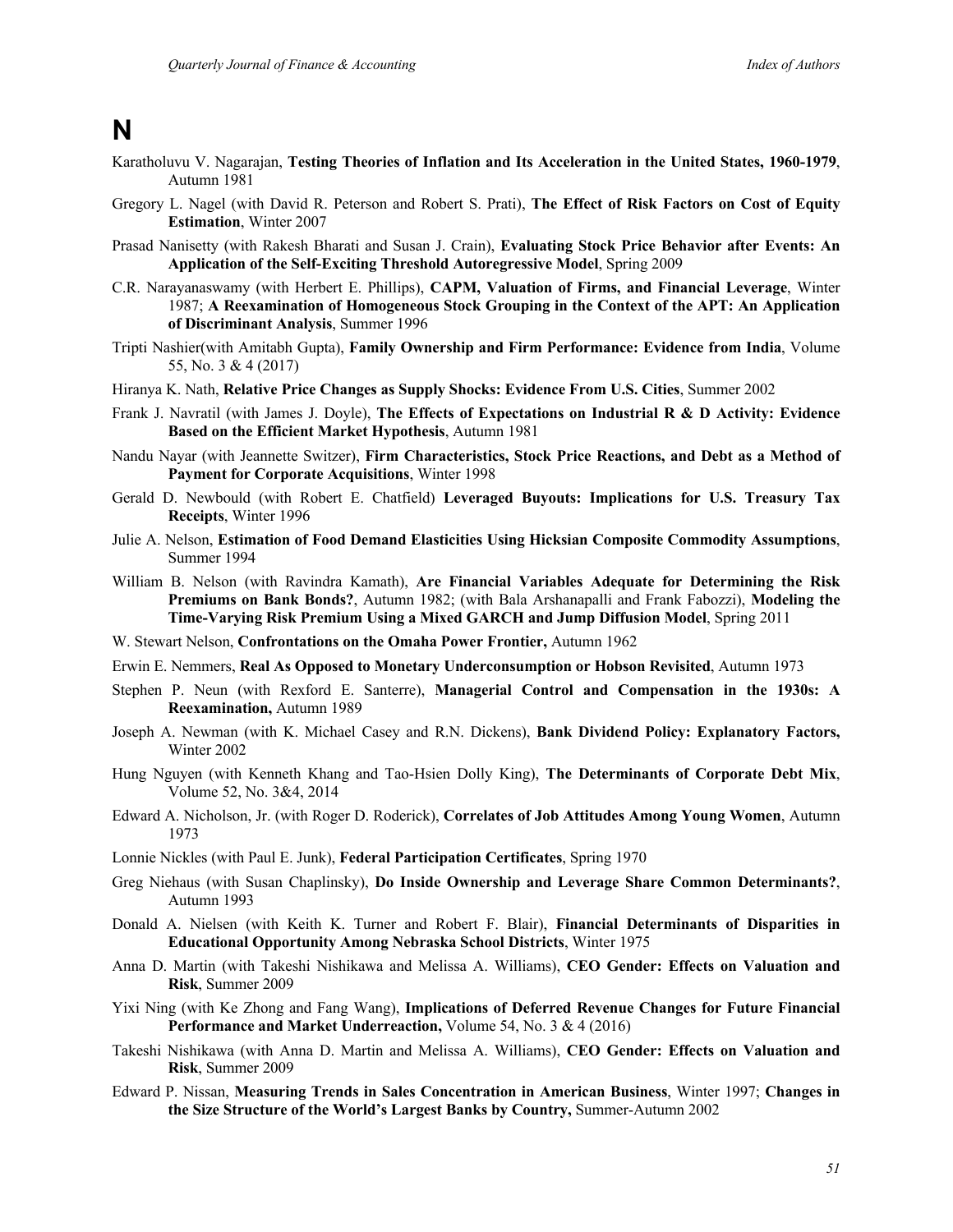- Thomas O. Nitsch, **A Further Adjustment in a Test of the Relative Importance of Monetary and Fiscal Actions in Economic Stabilization**, Winter 1972
- Xu Niu (with Xiaoman Duan), **The Role of Founder-CEOs and Founder-Families in IPOs**, Volume 57, No. 3 & 4 (2019)
- Terry D. Nixon (with David C. Leonard, David M. Shull, and David G. Shrider), **Price Stabilization of Closed-End Funds IPOs**, Summer/Autumn 2010
- Stefan C. Norrbin (with C. Mitchell Conover), **How Much is Purchasing Power Parity Worth?** Spring 1998
- Conor Norris (with Maxwell Benzel), **Learning from The Financial Crisis: What Can Basel II Teach Us About How Basel III Will Fare?**, Volume 58, No. 3 (2020)
- Henry C. Norris (with Theodore W. Roesler), **A Method for Allocating State and Local Property Taxes to Industry Groups as Applied to Nebraska Data**, Spring 1969
- Seth W. Norton, **In Search of Regulatory Lag**, Autumn 1987
- G. Joseph Norwood (with Hyman Joseph, Leon Burmeister, Wayne Fisher, David P. Lipson, Charles R. Standridge, and Charles E. Yesalis, III), **Pharmacy Costs: Capitation Versus Fee-for-Service**, Autumn 1983
- Yosr Nouri (with Ezzeddine Abaoub), **Company Board and Earnings Quality Pre- and Post-IFRS: Evidence from France and the U.K.**, Volume 54, No. 3 & 4 (2016)
- Hugh O. Nourse (with Donald Phares and John Stevens), **Neighborhood Change: Aging or Arbitrage** (abstract), Autumn 1972
- Farrokh Nourzad, **A Reexamination of the Effect of Rapid Military Spending on Inflation**, Summer 1987; **Infrastructure Capital and Private Sector Productivity: A Dynamic Analysis**, Winter 1998

Laura Stone Nowak, **Analysis of New York City's Manpower Training and Placement Programs**, Spring 1977

Geoffrey Nunn (with Clifford Elliott), **Inflation Expectations: Theories and Evidence,** Summer 1975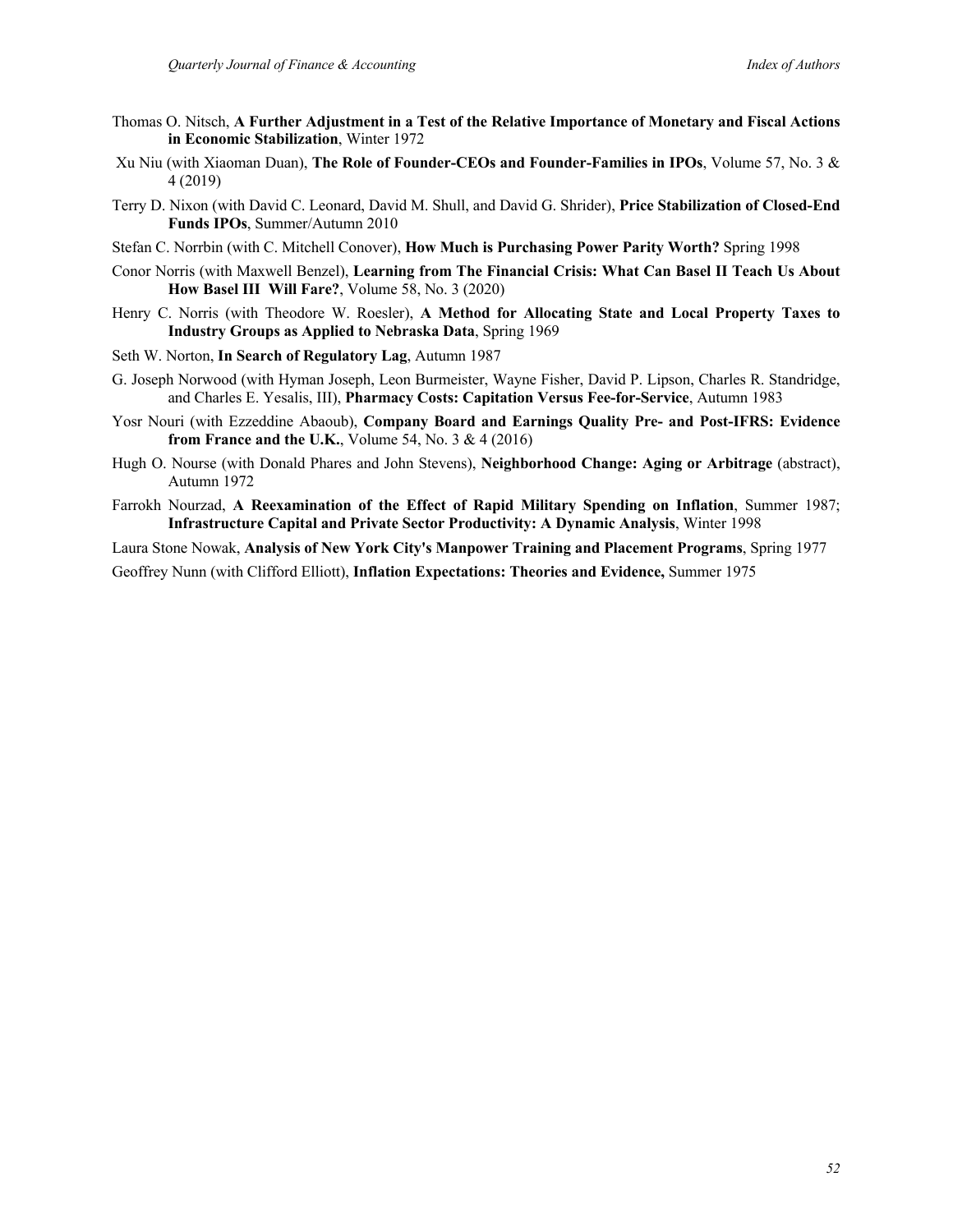## **O**

- H. Dennis Oberhelman (with Steven J. Goldstein and Michael G. Ferri), **A Second Look At Day-Of-The-Week Effects in Treasury Bill Returns**, Autumn 1984
- David O'Bryan (with Jeffrey J. Quirin and William E. Wilcox), **The Corroborative Relation Between Earnings and Cash Flows**, Spring 1999
- John F. O'Connell, **Administrative Compensation in Private Nonprofits: The Case of Liberal Arts College**, Winter/Spring 2005
- Vincent O'Connell (with Naser Abughazaleh and Jimé Princen), **Audit Quality, Auditor Size and Legal Environments**, Volume 53, No. 3 & 4, 2015
- Colin O'Reilly (with G.P. Manish), **Financial Regulation and Income Inequality**, Volume 58, No. 3 (2020)
- Kanalis A. Ockree (with Robert M. Hull and Juliann Mazachek), **Firm Size, Common Stock Offerings, and Announcement Period Returns**, Summer 1998
- Charles A. Odewahn (with Joseph Krislov), **The Relationship Between Union Contract Rejections and the Business Cycle--A Theoretical Approach**, Summer 1973
- Dennis T. Officer (with James N. Rimbey), **Market Response to Subsequent Dividend Actions of Dividend-Initiating and -Omitting Firms**, Winter 1991; (with John P. Cook), **Is Underpricing a Signal of Quality in 'Second' Initial Public Offerings?**, Winter 1996
- William Ogden (with Michael Gombola), **Effects of a Sinking Fund on Preferred Stock Marketability: A Probit Analysis**, Summer 1988
- Albert A. Okunade (with Raymond A.K. Cox and Kee H. Chung), **Publishing Behavior of Individuals and Most Prolific Authors in the Economics Literature**, Summer 1993
- Henry M. Oliver, Jr., **Economic Theory as Advice: Advice to Whom and What Advice?** Autumn 1969
- Richard W. Olshavsky (with Jeen-Su Lim), **Impacts of Consumers' Familiarity and Product Class on Price-Quality Inference and Product Evaluations**, Summer 1988
- Dennis O. Olson (with James Jonish), **The Robustness of Translog Elasticity of Substitution Estimates and the Capital-Energy Controversy**, Winter 1985
- Gerard T. Olson (with Karen M. Hogan and Steven D. Dolvin), **Information Asymmetry and the Cost of Going Public for Equity Carve-Outs**, Summer 2008
- Kent W. Olson, **Economics of Transferring Water to the High Plains**, Autumn 1983
- Godwin Onyeaso (with Michael Rogers), **An Econometric Investigation of the Volatility and Market Efficiency of the U.S. Small Cap 600 Stock Index**, Summer/Autumn 2004
- Dale R. Oorlog, **Serial Correlation in the Wagering Market for Professional Basketball**, Spring 1995
- Charles C. Orvis (with Darrell R. Lewis and Donald R. Wentworth), **Economics in the Junior Colleges: Terminal or Transfer?** (abstract), Autumn 1972
- Henry Oppenheimer (with Elena Precourt), **Investing in Shares of Bankrupt Firms: Evidence from Investments by Institutional Investors Shortly before, during, and after Chapter 11 Proceedings**, Volume 54, No. 1 & 2, 2016; (with Elena Precourt) **Do Institutional Investors Trade Consistently with Sell-side Analyst Recommendations? Evidence from Corporate Bankruptcies**, Volume 57, No. 1 & 2 (2019)
- Howard W. Ottoson, **Agriculture in the National Economy,** Autumn 1962
- Virginia Lee Owen, **Expectations and the Foreign Exchange Market**, Autumn 1969
- James E. Owers (with Rodney L. Roenfeldt and Ronald C. Rogers), **Market Response to Value Line OTC Special Situations Service Recommendations**, Summer 1991
- Mary Oxner (with Kenneth MacAulay, Tim Hynes, and Shantanu Dutta), **The Impact of a Change in Corporate Governance Regulations on Firms in Canada**, Autumn 2009
- Terutomo Ozawa, **Intermarket Price Discrimination Under Pure Monopoly: A Supplementary Note**, Winter 1971; **A Note on the Three Stages of Production**, Spring 1971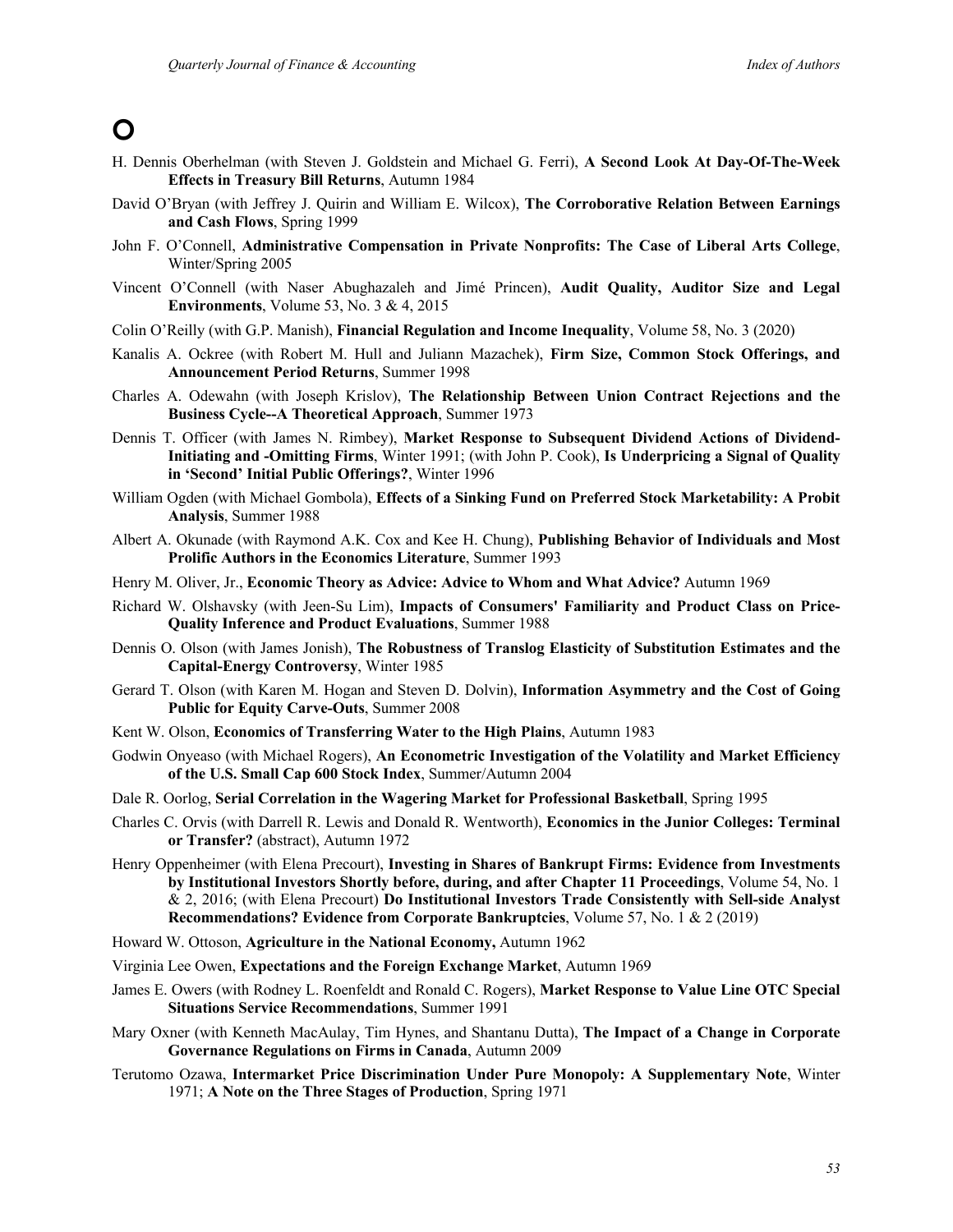**P**

- Sangshin (Sam) Pae (with Induck Hwang and Hyung Tae (Ted) Kim), **Do the Properties of Analyst Earnings Forecasts Improve When Firms Are Managed by Female CFOs?**, Volume 55, No. 1 & 2 (2017)
- José A. Pagán (with H. Young Baek), **Executive Compensation and Corporate Production Efficiency: A Stochastic Frontier** Approach, Winter 2002
- Daniel E. Page (with John S. Jahera, Jr. and William P. Lloyd), **Agency Costs and Dividend Payout Ratios**, Summer 1985; **Does Business Diversification Affect Performance? Some Further Evidence**, Winter 1988
- David W. Palm, **The Limitations and Uses of Data on Job Vacancies**, Summer 1974
- Edgar Z. Palmer, **Three Dimension of Economics**, Spring 1962
- Shanshan Pan (with Randall Zhaohui Xu), **Explaining the Accrual Anomaly: Evidence from Firm Size and Market Conditions**, Volume 57, No. 1 & 2 (2019)
- Coleen Pantalone (with Jonathan Welch), **The Usefulness of Public Information About Corporate Goals**, Autumn 1986
- Ali M. Parhizgari (with Gerald LaCava and Arun J. Prakash), **A General Proof of Merton's Analytic Derivation of the Efficiency Portfolio Frontier**, Summer 1989
- Hun Y. Park, **Changes in Expectations and the Forecasting of Interest Rates: An Error Learning Model**, Spring 1986
- Jinwoo Park (with Chandrasekhar Krishnamurti), **Stock Splits, Bid-Ask Spreads, and Return Variances: An Empirical Investigation of Nasdaq Stocks**, Autumn 1995
- Allen M. Parkman, **Simultaneous Legal and Illegal Demand for Prescription Drugs**, Summer 1978
- William H. Parks, **Are Sinking Funds Obsolete? A Comment**, Spring 1972
- George J. Papaioannou (with Nickolaos G. Travlos), **Corporate Acquisitions: Method of Payment Effects, Capital Structure Effects, and Bidding Firms' Stock Returns**, Autumn 1991; (with K.G. Viswanathan and Steven Krull), **Testing for Liquidity Gains in the Market Reaction to Nasdaq National Market System Phase-ins**, Summer 1997
- Chris Paul (with Ken Johnston and John Hatem), **Aggregation and Dollar-Weighted Returns Issues**, Volume 53, No. 1 & 2, 2014
- Robert J. Paul (with Yar M. Ebadi and David A. Diltz), **Commitment in Employee-Owned Firms--Involvement or Entrapment?**, Autumn 1987
- James E. Payne (with Anandi P. Sahu and Robert T. Kleiman), **Defense, Nondefense Expenditures, and Inflation: An Empirical Analysis**, Winter 1995
- Daniel Peak (with Niranjan Tripathy and Paul Haensly), **Tracking Error in the Dow Jones Industrial Average Versus Alternative Market Indices: New Evidence,** Summer 2001
- Douglas K. Pearce (with Edgar L. Feige), **The Causality Relationship Between Money and Income: A Time Series Approach** (abstract), Autumn 1974
- Peter P. Pekar, Jr. (with W. Clayton Hall), **A Note on Social Benefits and the Education of Ph.D. Scientists**, Summer 1980
- Rolando F. Peláez, **A New Index Outperforms the Purchasing Managers' Fund,** Winter/Spring 2003
- Matteo M. Pelagatti (with Paolo Maranzano), **Nonparametric Tests for Event Studies under Cross-sectional Dependence,** Winter/Spring 2021
- Jodi Messer Pelkowski (with Mark C. Berger), **Health and Family Labor Force Transitions,** Summer/Autumn 2004
- Dominic Peltier-Rivert, **The Determinants of Accounting Choices in Troubled Companies**, Autumn 1999; (with Steve Swirsky), **Earnings Management in Healthy Firms**, Autumn 2000
- F. Perez de Gracia (with J. Cunado and L.A. Gil-Alana), **Seasonal and Nonseasonal Long Memory in the U.S. Interest Rate and the Monetary Aggregates**, Summer Autumn 2006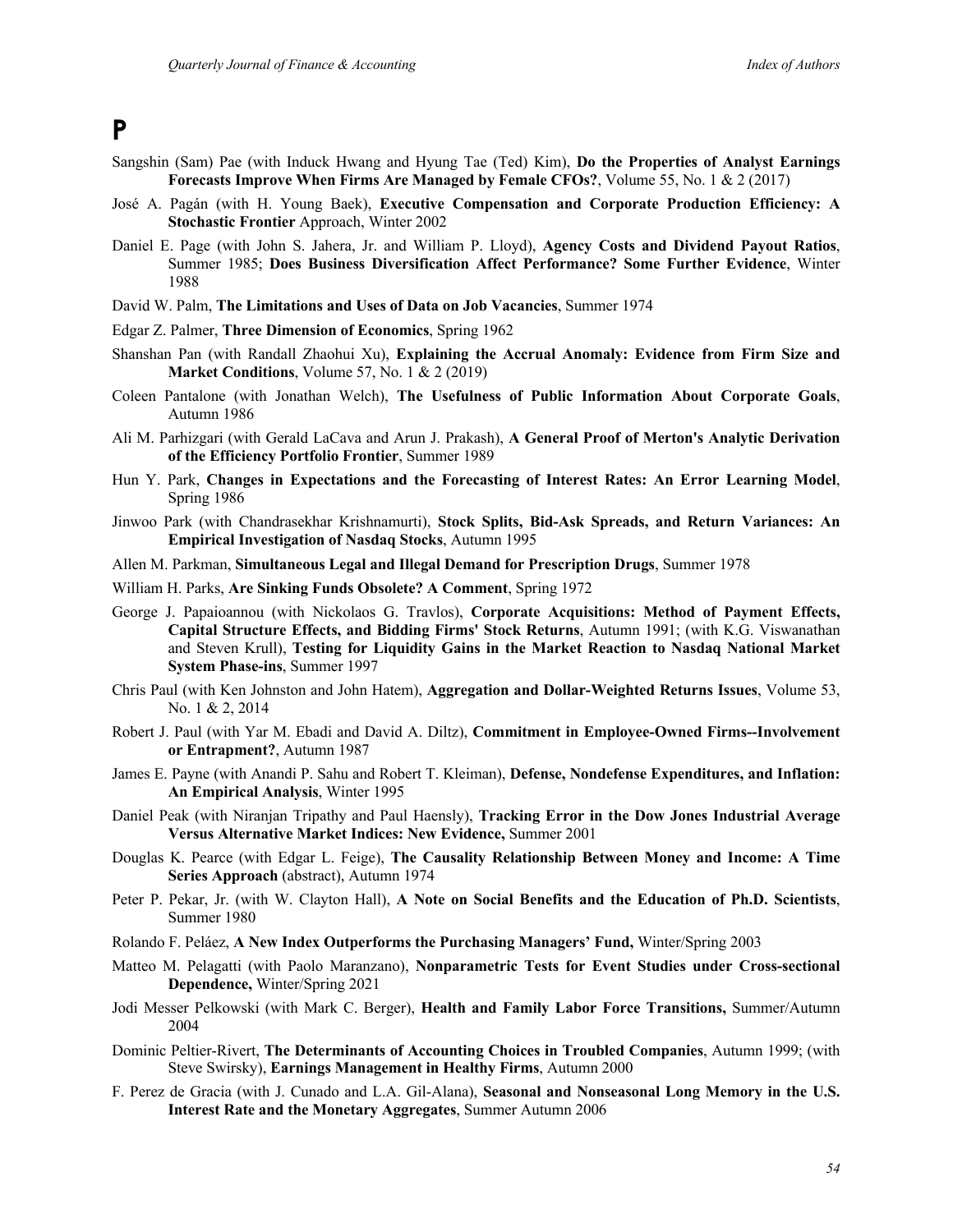Mars A. Pertl (with C. Ronald Sprecher), **Intraindustry Effects of the MGM Grand Fire**, Spring 1988

- Steven Perfect (with Eric Higgins and Shelly Howton), **The Impact of the Day of the Week on IPO Return Autocorrelation and Cross-Correlation**, Winter 2000
- Larry G. Perry (with Dorla A. Evans and Pu Liu), **Bond Rating Discrepancies and the Effect on Municipal Bond Yields**, Winter 1991
- Susan Perry (with Felicia Marston), **Implied Penalties for Financial Leverage: Theory Versus Empirical Evidence**, Spring 1996
- Timothy T. Perry (with Larry J. Prather, Lloyd P. Blenman and Ting-Heng Chu), **Organizing a Successful Academic Finance Conference: Thoughts, Heuristics and Statistical Evidence**, Volume 55, No. 3 & 4 (2017)
- M. Ray Perryman, **Some Evidence Regarding the Lag in the Initial Countercyclical Response of Monetary Policy**, Spring 1980
- William S. Peters, **State and Local Public Expenditures in Selected Midwestern States**, Autumn 1964
- David R. Peterson (with James Ang, and Pamela P. Peterson), **Investigation into the Determinants of Risk: A New Look**, Winter 1985; (with Eric J Higgins), **The Power of One and Two Sample t-statistics Given Event-Induced Variance Increases and Nonnormal Stock Returns: A Comparative Study**, Winter 1998; (with Eric J Higgins), **The Significance of Serial Cross Correlations After Controlling for a Specific Factor Structure in Security Returns**, Summer 2001; (with Gregory L. Nagel and Robert S. Prati), **The Effect of Risk Factors on Cost of Equity Estimation**, Winter 2007
- Pamela P. Peterson, **Event Studies: A Review of Issues and Methodology**, Summer 1989; (with James Ang and David Peterson), **Investigation into the Determinants of Risk: A New Look**, Winter 1985
- Richard L. Peterson (with David S. Kidwell), **Credit Union Participation in the Mortgage Markets**, Winter 1983
- Rodney D. Peterson (with Craig R. MacPhee), **The Economies of Scale Revisited: Comparing Census Costs, Engineering Estimates, and the Survivor Technique**; Spring 1990; **Product Differentiation, Implicit Theorizing, and the Methodology of Industrial Organization**, Spring 1980
- Wallace C. Peterson, **The Age of Keynes**, Spring 1967; **Corporate Concentration, Small Business, and the Economy**, Summer 1976; **Economic Policy and the Theory of Economic Growth,** Spring 1963; **Institutionalism, Keynes, and the Real World**, Summer 1977; (with Henry C. Wallich and A. Stuart Hall), **Symposium on Economic Growth**, Spring 1962
- Glenn N. Pettengill, **Daily Return Correlations: A Reexamination**, Summer 1989; **A Non-Tax Cause for the January Effect? Evidence From Early Data**, Summer 1986; (with Donald E. Buster), **Variations in Return Signs: Announcements and the Weekday Anomaly**, Summer 1994; (with John M. Clark), **Estimating Expected Returns in an Event Study Framework: Evicence from the Dartboard Column**, Summer 2001; **A Survey of the Monday Effect Literature**, Summer Autumn 2003; (with John Wingender and Vijay Gondhalekar) **Speculative Short Sellers, Put Options, and the Weekend Effect: A Closer Examination**, Winter 2011
- Donald Phares (with Hugh O. Nourse and John Stevens), **Neighborhood Change: Aging or Arbitrage** (abstract), Autumn 1972
- Marvin Phaup (with Michael Bagshaw, Kerim Sayan, and Alan K. Severn), **Bank Earnings by Portfolio Category**, Autumn 1979
- Shawn Phelps (with Larry Detzel), **The Nonpersistence of Mutual Fund Performance**, Spring 1997
- Kirk L. Philipich (Paul K. Chaney and Linda M. Lovata), **Acquiring Firm Characteristics and the Medium of Exchange**, Autumn 1991
- G. Michael Phillips (with Drew Fountaine and Douglas J. Jordan), **Using Economic Value Added as a Portfolio Separation Criterion**, Spring 2008
- Herbert E. Phillips (with C.R. Narayanaswamy), **CAPM, Valuation of Firms, and Financial Leverage**, Winter 1987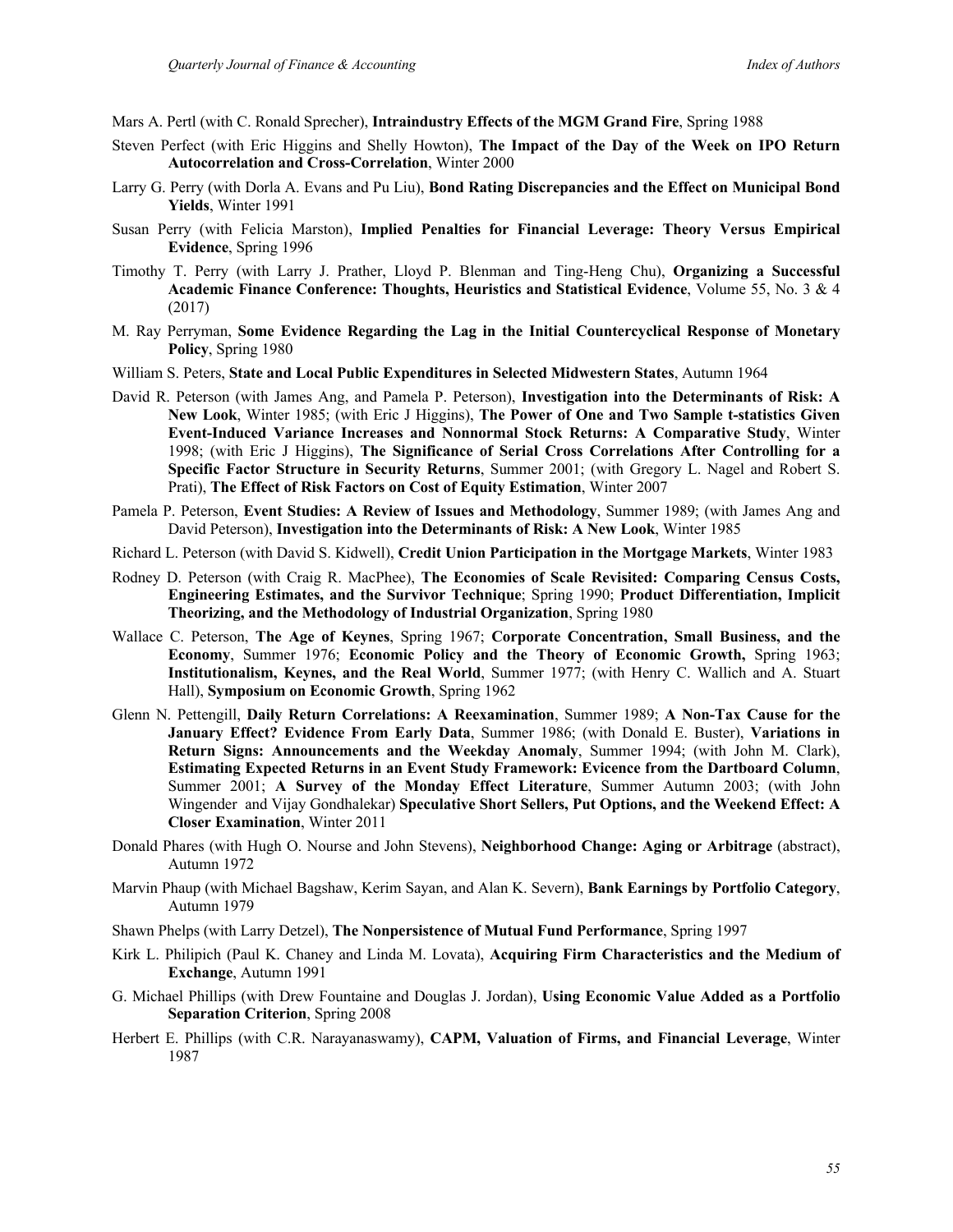- Joerg Picard (with Vijay Gondhalekar and Paulette Ratliff-Miller), **"Is Being a Good Corporate Citizen Monetarily Good for the Shareholders? Evidence Based on Companies Announced as 100 Best Corporate Citizens, 2008-2017",** Volume 59 Nos. 3 & 4 (2021)
- David A. Pierson, **Labor Market Influences on Entry Vs. Nonentry Wages: Evidence from Minnesota Public School Districts**, Spring 1983
- Jane T. Pietrowski (with Henry W. Chappell, Jr. and Ronald P. Wilder), **R and D, Firm Size, and Concentration: Evidence from the FTC Line of Business Survey**, Spring 1986
- John Pilgrim (with Kalman Goldberg and Edward Flanagan), **Local Government Fiscal Incidence by Socioeconomic Class and Type of Public Service**, Autumn 1974
- Eugene Pilotte, **The Wealth and Earnings Implications of Stock Splits by Non-Dividend-Paying Firms**, Winter 1997
- Michael K. Pippenger (with Gregory E. Goering), **Managerial Incentives and Strategic Investor** Behavior, Winter 2002
- Harlan D. Platt (with Marjorie Platt), **Credit Risk and Yield Differentials for High Yield Bonds**, Autumn 1992

Marjorie Platt (with Harlan D. Platt), **Credit Risk and Yield Differentials for High Yield Bonds**, Autumn 1992

- Joseph E. Pluta (with R. Lynn Rittenoure), **Public Expenditures and the Changing Role of the South American Military: Implications for Regional Development**, Summer 1978
- Patricia M. Poli (with Carl A. Scheraga), **A Quality Assessment of Motor Carrier Maintence Strategies: An Application of Data Development Analysis**, Winter 2001
- David Porras (with Melissa Griswold), **The Value Line Enigma Revisited**, Autumn 2000
- David C. Porter (with Stephen R. Foerster), **The Disappearing Size Effect: Evidence From Dual Class Shares**, Autumn 1992
- Thomas P. Potiowsky (with Ronald S. Koot and W. James Smith), **Factor Analysis and the Empirical Definition of Money**, Spring 1985
- Gary E. Powell (with H. Kent Baker), **Further Evidence on Managerial Motives for Stock Splits**, Summer 1993; (with H. Kent Baker and Daniel G. Weaver), **Listing Changes and Visibility Gains**, Winter 1999; (with H. Kent Baker), **How Corporate Managers View Dividend Policy**, Spring 1999
- Susan Pozo, **Monetary Operating Procedures and Exchange Rate Volatility**, Summer 1988
- Arun J. Prakash (with Gerald LaCava and Ali M. Parhizgari), **A General Proof of Merton's Analytic Derivation of the Efficiency Portfolio Frontier**, Summer 1989; (with Pornchai Chunhachinda, Krishnan Dandapani, and Shahid Hamid), **Efficacy of Portfolio Performance Measures: An Evaluation**, Autumn 1994; (with Raul Moncarz and Gary A. Anderson), **An Empirical Investigation of the Stability of the Risk Measures of Latin-American Common Stocks Through Their Underlying Return-Generating Processes**, Spring 2001
- Larry J. Prather (with M. Imtiaz Mazumder and Edward M. Miller), **Day-of-the-Week Effects Among Mutual Funds**, Summer Autumn 2003; (with Ting-Heng Chu and Che-Chun Lin), **An Extension of Security Price Reactions Around Product Recall Announcements**, Summer Autumn 2005; (with Daniel C. Benco), **Market Reaction to Announcements to Invest in ERP Systems**, Autumn 2008; (with Timothy T. Perry, Lloyd P. Blenman and Ting-Heng Chu), **Organizing a Successful Academic Finance Conference: Thoughts, Heuristics and Statistical Evidence**, Volume 55, No. 3 & 4 (2017)
- Robert S. Prati (with David R. Peterson and Gregory L. Nagel), **The Effect of Risk Factors on Cost of Equity Estimation**, Winter 2007
- Elena Precourt (with Henry Oppenheimer), **Investing in Shares of Bankrupt Firms: Evidence from Investments by Institutional Investors Shortly before, during, and after Chapter 11 Proceedings**, Volume 54, No. 1 & 2, 2016; (with Henry Oppenheimer) **Do Institutional Investors Trade Consistently with Sell-side Analyst Recommendations? Evidence from Corporate Bankruptcies**, Volume 57, No. 1 & 2 (2019)
- Dianna Preece (with Greg Filbeck and Thomas Krueger), *CFO Magazine***'s 'Working Capital Survey': Do Selected Firms Work for Shareholders?** Spring 2007
- James R. Prescott, **Metropolitan Government Expenditures in the North Central Region**, Spring 1967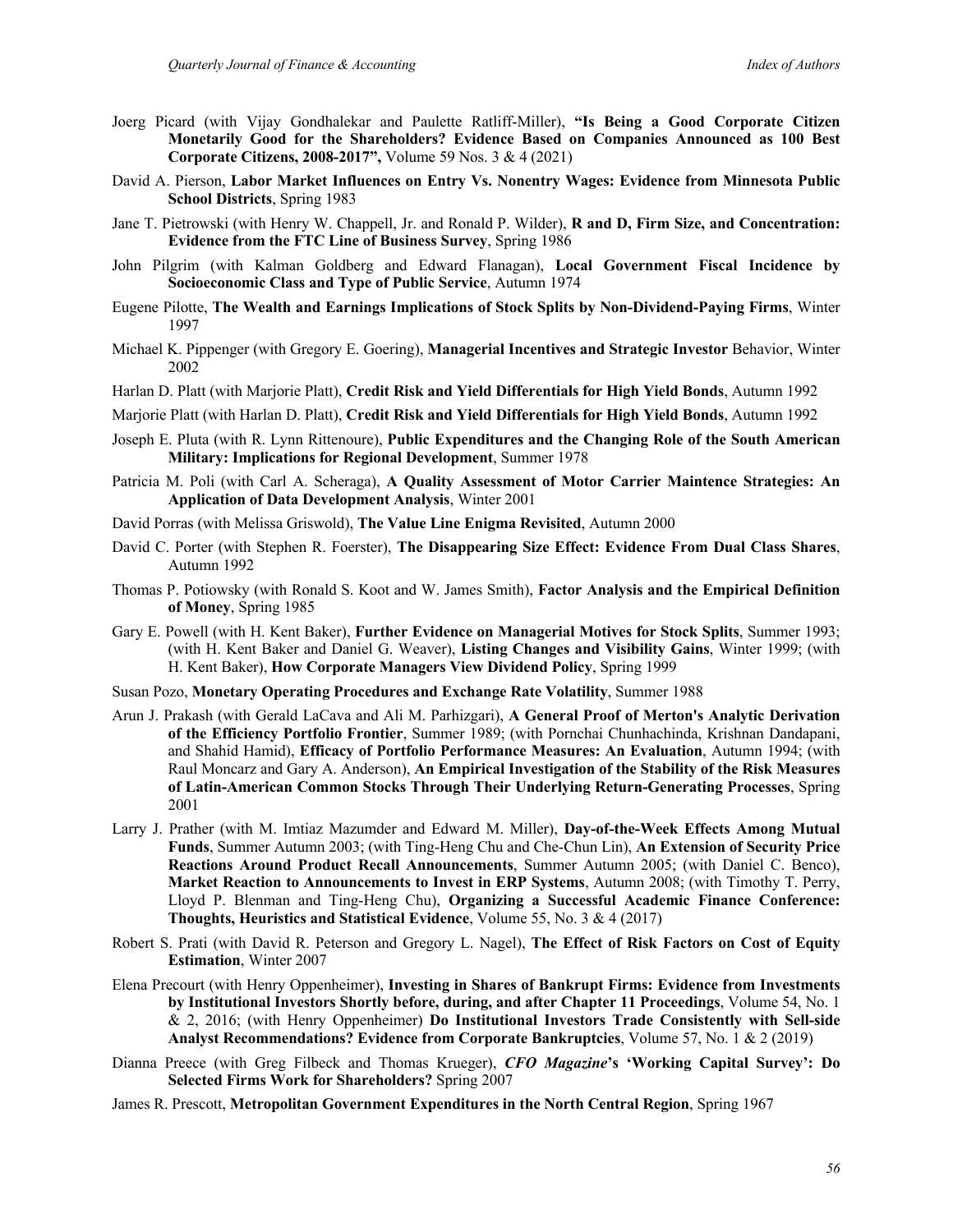- Jimé Princen (with Naser Abughazaleh and Vincent O'Connell), **Audit Quality, Auditor Size and Legal Environments**, Volume 53, No. 3 & 4, 2015
- S. Travis Pritchett, **Operating Expenses and Prices for Thirty Insurers: Economies of Size for Ordinary Life Insurance**, Spring 1974
- Larry Prober (with Ilhan Meric and Gulser Meric), **A Comparison of the Financial Characteristics of U.S. and U.K. Manufacturing Firms,** Volume 54, No. 3 & 4 (2016)
- Dennis Proffitt (with Alan Stephens), **Performance Measurement When Return Distributions are Nonsymmetric**, Autumn 1991
- Wikrom Prombutr (with Larry Lockwood and Sanjiv Sabherwal), **The Q-Theory Model: Evidence from the U.S. Market and non-U.S. Markets**, Volume 58, No. 4 (2020)
- Stephen W. Pruitt (with George E. Hoffer and Robert J. Reilly), **Security Market Anticipation of Consumer Preference Shifts: The Case of Automotive Recalls**, Autumn 1986
- Donald J. Puglisi (with Thomas McInish), **Technical Analysis and Utility Preferred Stocks**, Summer 1980
- Mark K. Pyles (with Steven D. Dolvin), **Prior Debt and the Cost of Going Public,** Spring 2007; **The Influence of Seasonal Depression on Equity Returns: Further Evidence from Real Estate Investment Trusts**, Spring 2009; (with Hihn D. Khieu and Manfen W. Chen), **Large Investments, Financial Constraint, and Capital Structure**, 2014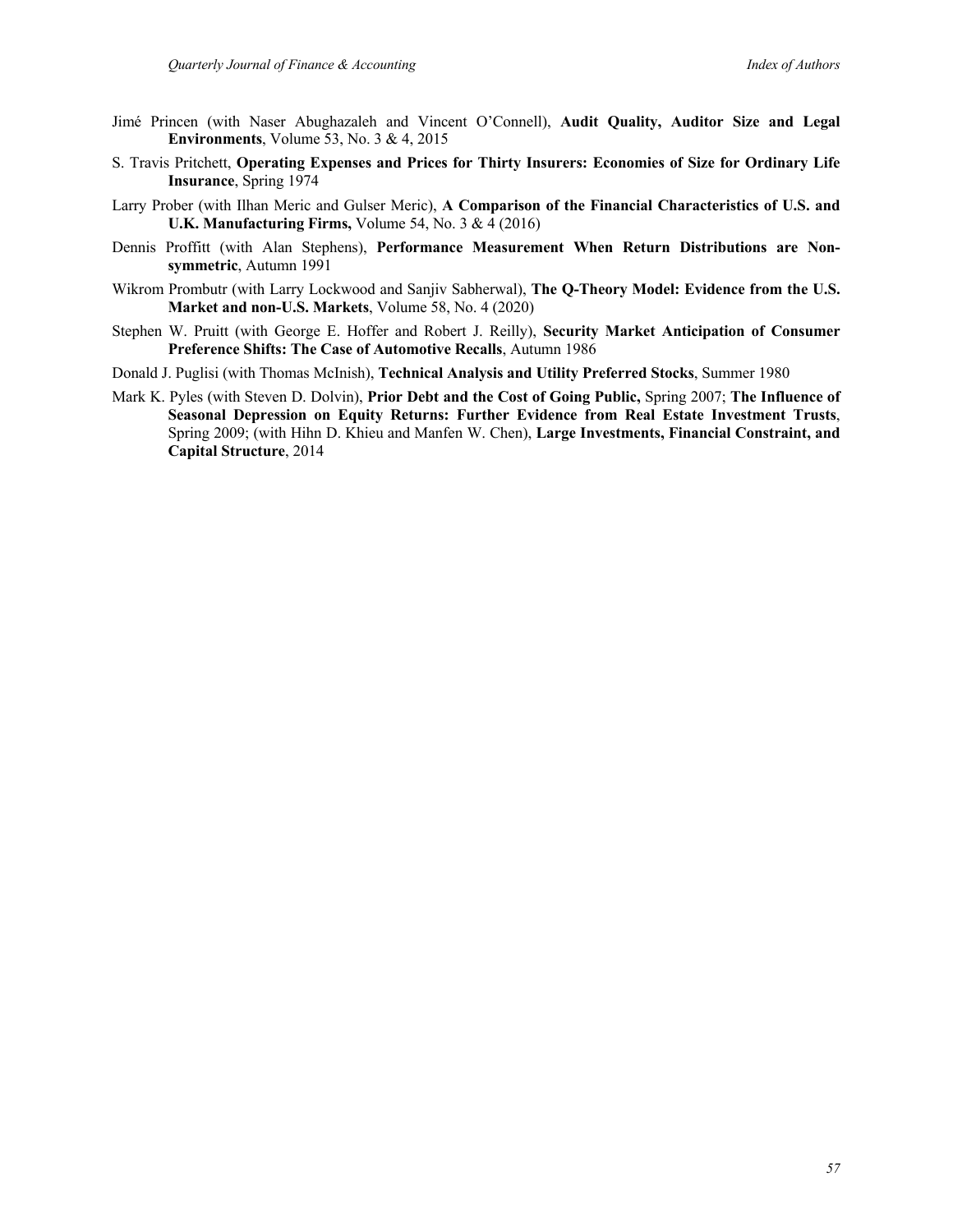# **Q**

- Hong Qian (with Wallace N. Davidson, III and Pornsit Jiraporn), **MBO Withdrawals and Determinants of Stockholders' Wealth**, Summer-Autumn 2004
- Jeffrey J. Quirin (with David O'Bryan and William E. Wilcox), **The Corroborative Relation Between Earnings and Cash Flows**, Spring 1999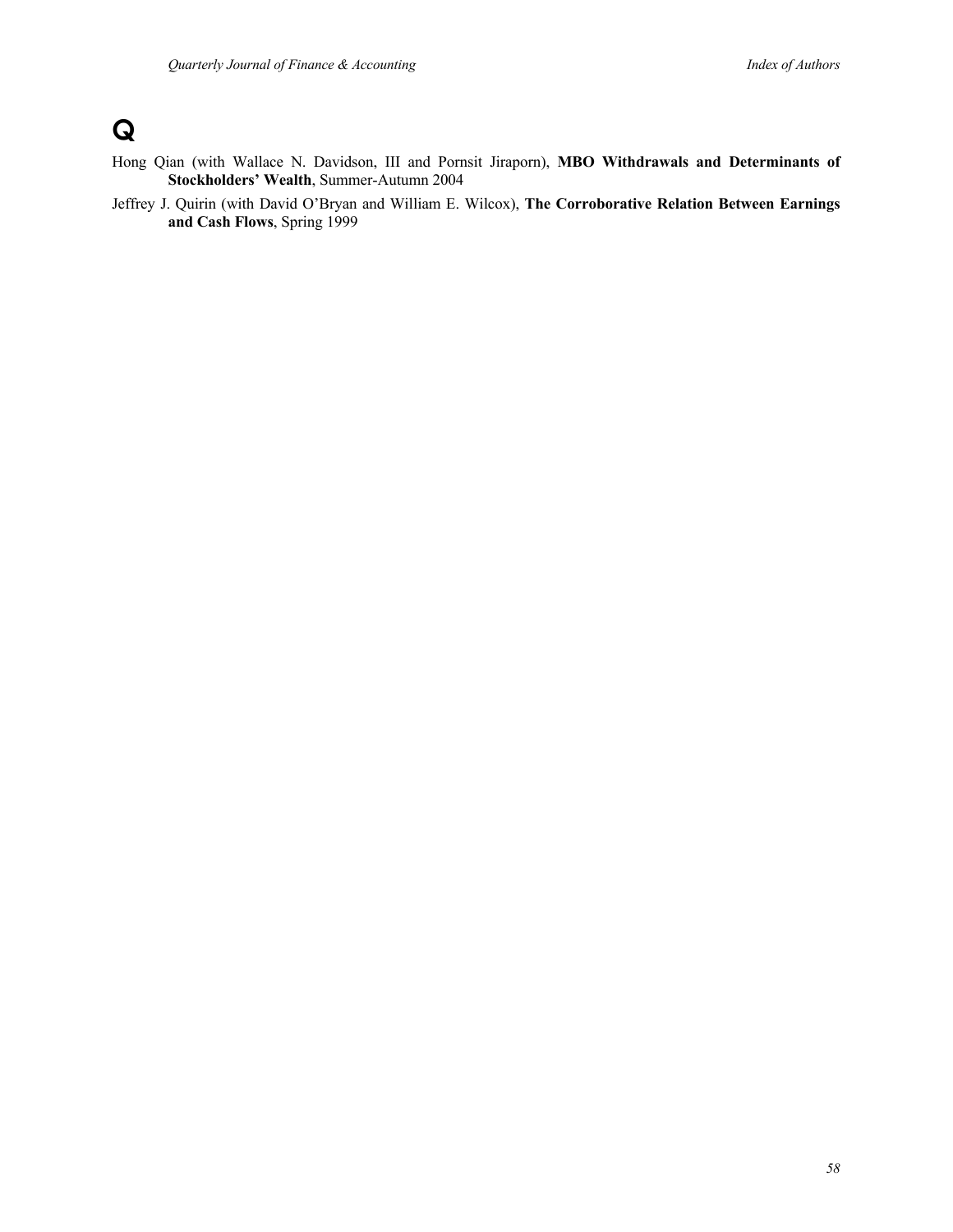**R**

- Raymond L. Raab, **Market Structure and Corporate Power Investment: An Empirical Investigation of Campaign Contributions of the 1972 Federal Elections**, Winter 1983
- Elias Raad (with Robert Ryan and Joseph F. Sinkey, Jr.), **Leverage, Ownership Structure, and Returns to Shareholders of Target and Bidding Firms**, Spring 1999
- Marie D. Racine, **Hedging Volatility Shocks to the Canadian Investment Opportunity Set**, Autumn 1998
- James F. Ragan, Jr., **Minimum Wage Legislation: Goals and Realities**, Autumn 1978
- Kent P. Ragan (with J. Christopher Hughen and Prem G. Mathew), **A Reexamination of Information Flow in Financial Markets: The Impact of Regulation FD and** Decimalization, Winter/Spring 2004
- Srinivasan Ragothaman (with Bruce Bublitz), **An Empirical Analysis of the Impact of Asset Writedown Disclosures on Stockholders' Wealth**, Summer 1996
- Abdul Rahman (with Imed Chkir, Lamia Chourou, and Samir Saadi), **Econometric Fragility of Market Anomalies: Evidence from Weekday Effect in Currency Markets**, Volume 52, No. 3&4 (2014).
- Mohammad Habibur Rahman (with Zahid Iqbal), **Operational Actions and Reliability of the Signaling Theory of Dividends: An Investigation of Earnings Anomaly Following Dividend Cuts and Omissions**, Winter 2002
- Gary A. Raines (with Glenn V. Henderson, Jr. and Rajiv Kalra) **Effects of the Chernobyl Nuclear Accident on Utility Share Prices**, Spring 1993
- Sanjay Rajagopal (with Patrick A. Hays and Max Schreiber), **Evidence of Long Memory in U.S. Stock Returns: The Case of the 1990s Bubble**, Winter 2010
- David Rakowski (with Bonnie Albritton and Salil Sarkar), **Stock Repurchases and the Components of Equity Compensation:The Impact of SFAS 123R**, Volume 58, No. 4 (2020)
- Gabriel G. Ramirez (with Kenneth Yung), **Firm Repuration and Insider Trading: The Investment Banking Industry**, Summer 2000
- Maury R. Randall (with Robert L. Greenfield), **Effects of Changes in Anticipated Inflation and Taxes on Stock Prices**, Winter 1981
- Ramesh Rao (with R. Charles Moyer), **Rating Agency Responsiveness to Changes in the Economic Environment Facing Electric Utilities**, Winter 1990
- M. Rashid (with Ben Amoako-Adu), **Valuation of the Growth Firm Under Inflation and Differential Personal Taxation Revisited**, Winter 1992
- Manochehr Rashidian (with Sam R. Hakim), **Testing for Segmentation in the Term Structure: Operation Twist Revisited** Testing for Asymmetry in the Relationship between the Malayasian Business Cycle and the Stock Market, Winter 2000
- Eugene F. Rasmussen, **Investor Risk and Required Rate of Return in Regulated Industries: A Comment**, Autumn 1978
- B.U. Ratchford, **Interest Rates and Inflation**, Spring 1973
- Paulette Ratliff-Miller (with Vijay Gondhalekar and Joerg Picard), **"Is Being a Good Corporate Citizen Monetarily Good for the Shareholders? Evidence Based on Companies Announced as 100 Best Corporate Citizens, 2008-2017",** Volume 59 Nos. 3 & 4 (2021)
- James P. Reburn (with Steven T. Jones and Melissa Woodley), **The "Fear Index" and the Effectiveness of the Piotroski Model**, Volume 57, No. 1 & 2 (2019)
- Nischala Reddy (with Ben Le), **Firm Valuation, Capital Access and Transparency Effects of Dividend Distributions: An Emerging Market Story**, Volume 58, No. 1 & 2 (2020)
- Charles A. Register (with Edward R. Bruning and Donald R. Williams), **A Note on the Efficiency of 'Switching' Hospitals**, Summer 1991
- Robert J. Reilly (with Stephen W. Pruitt and George E. Hoffer), **Security Market Anticipation of Consumer Preference Shifts: The Case of Automotive Recalls**, Autumn 1986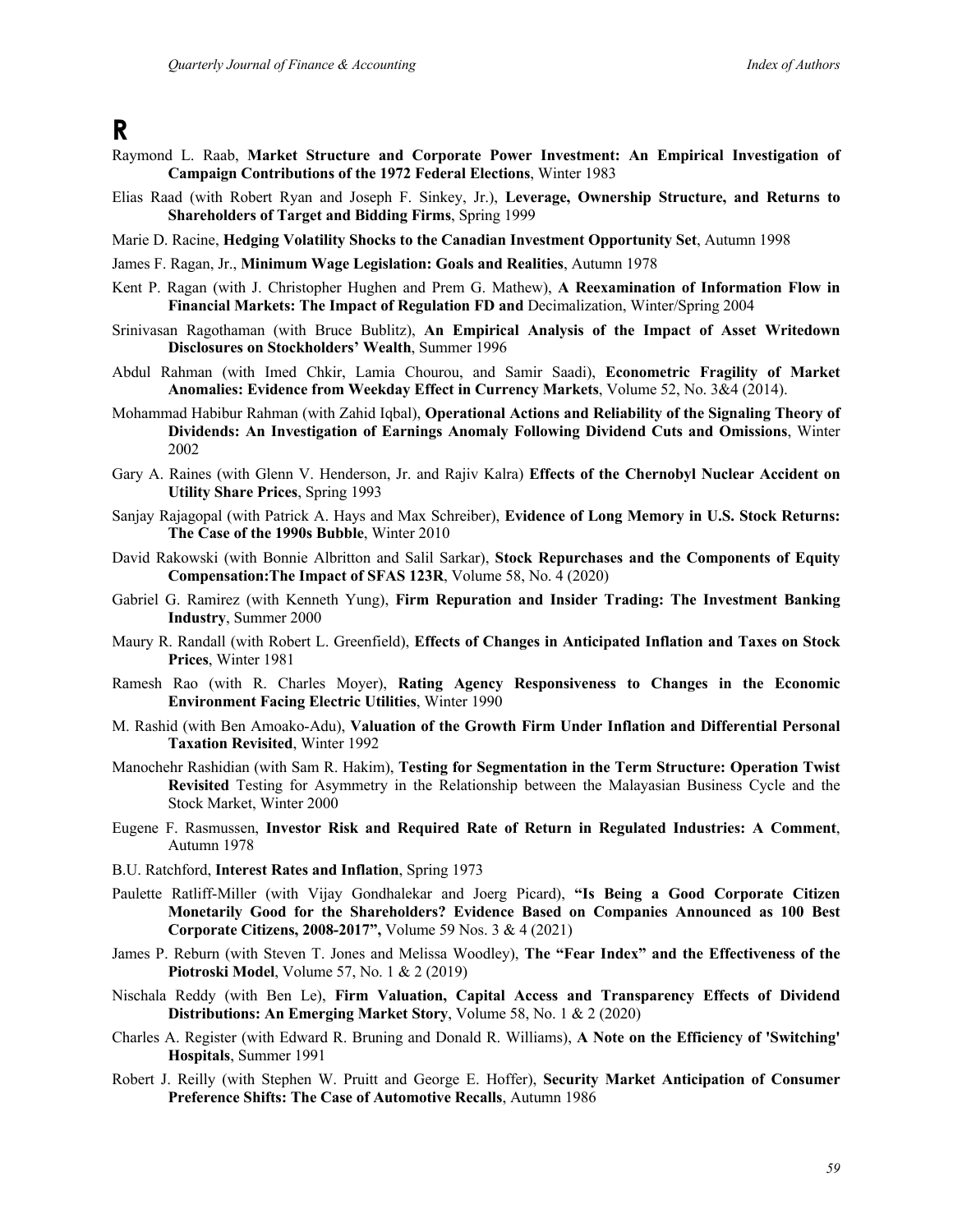- Ronald R. Reiber (with John D. Schatzberg), **Extreme Negative Information and the Market Adjustment Process: The Case of Corporate Bankruptcy**, Spring 1992
- Richard Reimer, **Preferential Tariffs and Effective Rates of Protection: Some Empirical Results**, Autumn 1971
- Joseph Reising (with Weili Lu and Mark Hoven Stohs), **Managerial Turnover and ESOP** Performance, Summer Autumn 2006
- Stefan Reitz (with Martin T. Bohl), **Do Positive Feedback Traders Act in Germany's Neuer Markt?** Winter Spring 2006
- Edward F. Renshaw, **The Common Sense of GNP Forecasting,** Summer 1975; (with Michael Dimmit), **A Note on the Government Employment Multiplier**, Summer 1977; **Some Notes on the Commerce Department's Index of Leading Economic Indicators**, Winter 1979
- Thomas M. Reynolds (with Donald O. Mitchell and Earl O. Heady), **Alternative Futures in World Food Demand, Export, Farm Productivity, and Agricultural Welfare: A Simulation**, Autumn 1976
- James A. Richardson, **Monetary Rules and Optimal Monetary Policy,** Autumn 1975
- Robert Ricketts (with John D. Schatzberg, Craig G. White, and Dwayne Dowell), **Shareholder-Level Capitalization of Dividend Taxes: Additional Evidence from Earnings Announcement Period Returns**, Winter 2010
- Bill D. Rickman, **Faculty Salaries at a Small University: Does Sex Matter?**, Spring 1984
- William J. Rieber, **An Economic Rationale for Couponing: A Comment**, Autumn 1986; **The Expenditure Effects of Supply Side Tax Cuts: The Role of the Interest Elasticity of Money Demand**, Summer 1984
- James N. Rimbey (with Dennis T. Officer), **Market Response to Subsequent Dividend Actions of Dividend-Initiating and -Omitting Firms**, Winter 1991; (with Douglas Hearth), **The Dividend-Clientele Controversy and the Tax Reform Act of 1986,** Winter 1993
- Raymond J. Ring, Jr., **The Effect of Permanent Income On Retail Sales by Sales Category**, Autumn 1984
- Libby Rittenberg (with Ernest H. Manuel, Jr.), **A Case Study of Decline in Labor Productivity: Underground Coal Mining Industry, 1960-1976**, Winter 1986
- R. Lynn Rittenoure (with Joseph E. Pluta), **Public Expenditures and the Changing Role of the South American Military: Implications for Regional Development**, Summer 1978
- J.L. Robertson, **International Debt: Past and Present Problems**, Spring 1964
- William D. Robinson, **Government Bonds and Unstable Growth Paths**, Summer 1984
- Roger D. Roderick (with Edward A. Nicholson, Jr.), **Correlates of Job Attitudes Among Young Women**, Autumn 1973
- Thomas Root (with John Rozycki and Inchul Suh), **Share Repurchases and Long-term Dilution: Firm Characteristics and Industry Differences**, Volume 52, No. 3&4, 2014
- Rodney L. Roenfeldt (with Ronald C. Rogers and James E. Owers), **Market Response to Value Line OTC Special Situations Service Recommendations**, Summer 1991
- Leonard Rosenthal (with Kimberly C. Gleason and Jeff Madura), **To Be or Not to Be Public: The Impact of SOX**, Spring 2011
- Theodore W. Roesler (with Henry C. Norris), **A Method for Allocating State and Local Property Taxes to Industry Groups as Applied to Nebraska Data**, Spring 1969; (with Ronald A. Wykstra), **Nebraska Economic Indicators in Relation to the United States Business Cycle**, Spring 1964; (with Ronald A. Wykstra), **Shifts in Income and Employment in Nebraska in the Postwar Period**, Spring 1966
- Rodney L. Roenfeldt (with Ronald C. Rogers and James E. Owers), **Market Response to Value Line OTC Special Situations Service Recommendations**, Summer 1991
- Michael Rogers (with Godwin Onyeaso), **An Econometric Investigation of the Volatility and Market Efficiency of the U.S. Small Cap 600 Stock Index**, Summer/Autumn 2004
- Ronald C. Rogers (with Rodney L. Roenfeldt and James E. Owers), **Market Response to Value Line OTC Special Situations Service Recommendations**, Summer 1991
- Alfredo Roldan, **The Latin American Economic Integration: Its Benefits and Obstacles,** Winter 1969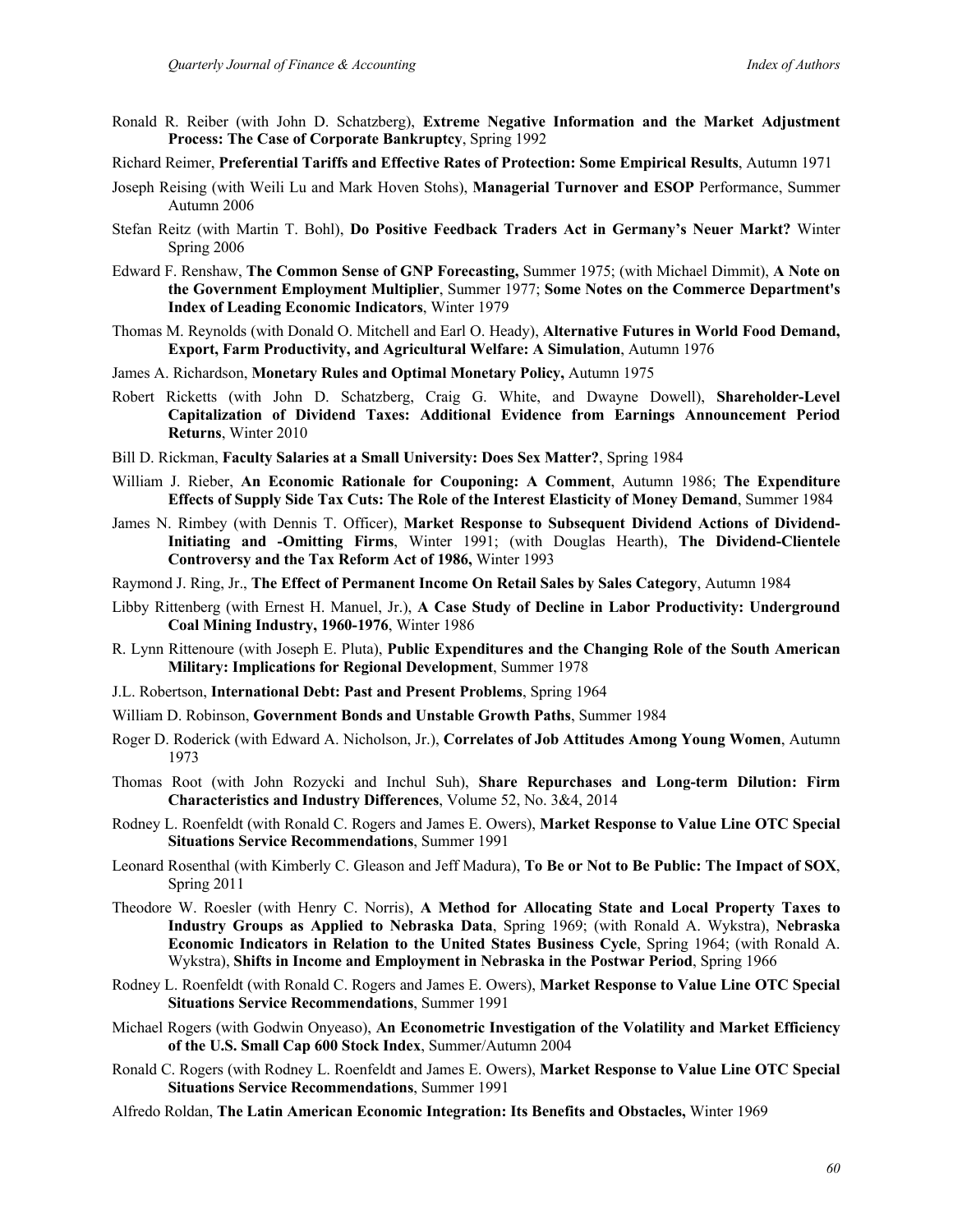- Peter S. Rose, **Consumer Spending and Economic Policy**, Spring 1974; (with James W. Kolari), **Early Warning Systems as a Monitoring Device for Bank Condition**, Winter 1985; **The Impact of Financial Services Deregulation: The Hypotheses and the Evidence from 240 U.S. Metropolitan Banking Markets**, Spring 1987; (with James W. Kolari and Joseph K. Kiely), **A Reexamination of the Relationship Between Liquidity Premiums and the Level of Interest Rates**, Summer 1995
- Leon Joseph Rosenberg, **Sanger Brothers--Forward with Texas Since 1857**, Summer 1969
- Marvin Rosenberg (with Allan Young), **Price Volatility and Corporate Repurchasing**, Winter 1978
- Ira N. Ross (with Campbell R. McConnell), **An Empirical Study of Research and Development in Small Manufacturing Firms**, Spring 1964
- Eugene Rotwein, **The Current Swing Toward Mathematical Economics: A Critical View,** Autumn 1962
- David K. Round, **Concentration, Plant Size, and Multiple Plant Operations of Large Firms in Australian Manufacturing Industries**, Winter 1981
- Melvin L. Roush (with Stephen P. Keef), **The Weather and Stock Returns in New Zealand**, Winter 2002
- Michael S. Rozeff (with Stephen J. Dempsey and Gene Laber), **Dividend Policies in Practice: Is There an Industry Effect?**, Autumn 1993
- John Rozycki (with Thomas Root and Inchul Suh), **Share Repurchases and Long-term Dilution: Firm Characteristics and Industry Differences**, Volume 52, No. 3&4, 2014
- John Rumsey (with Iraj Fooladi), **Problems in Performance Attribution**, Winter 2011-12-21
- Philip Russel (with Ben Branch and Violet Torbey), **Market Valuation of Bankrupt Firms: Is There An Anomaly?**, Spring 1999
- Ronald C. Rutherford (with Thomas M. Springer), **Valuation Consequences of Master Limited Partnership Formation**, Winter 1994.
- Robert Ryan (with Elias Raad and Joseph F. Sinkey, Jr.), **Leverage, Ownership Structure, and Returns to Shareholders of Target and Bidding Firms**, Spring 1999
- John K. Ryans, Jr. (with James C. Baker), **Multinational Corporation Investment in Less Developed Countries: Reducing Risk**, Winter 1979
- Robert S. Rycroft, **Causes of the Racial Differential in Unemployment Rates Among Male Youth**, Autumn 1980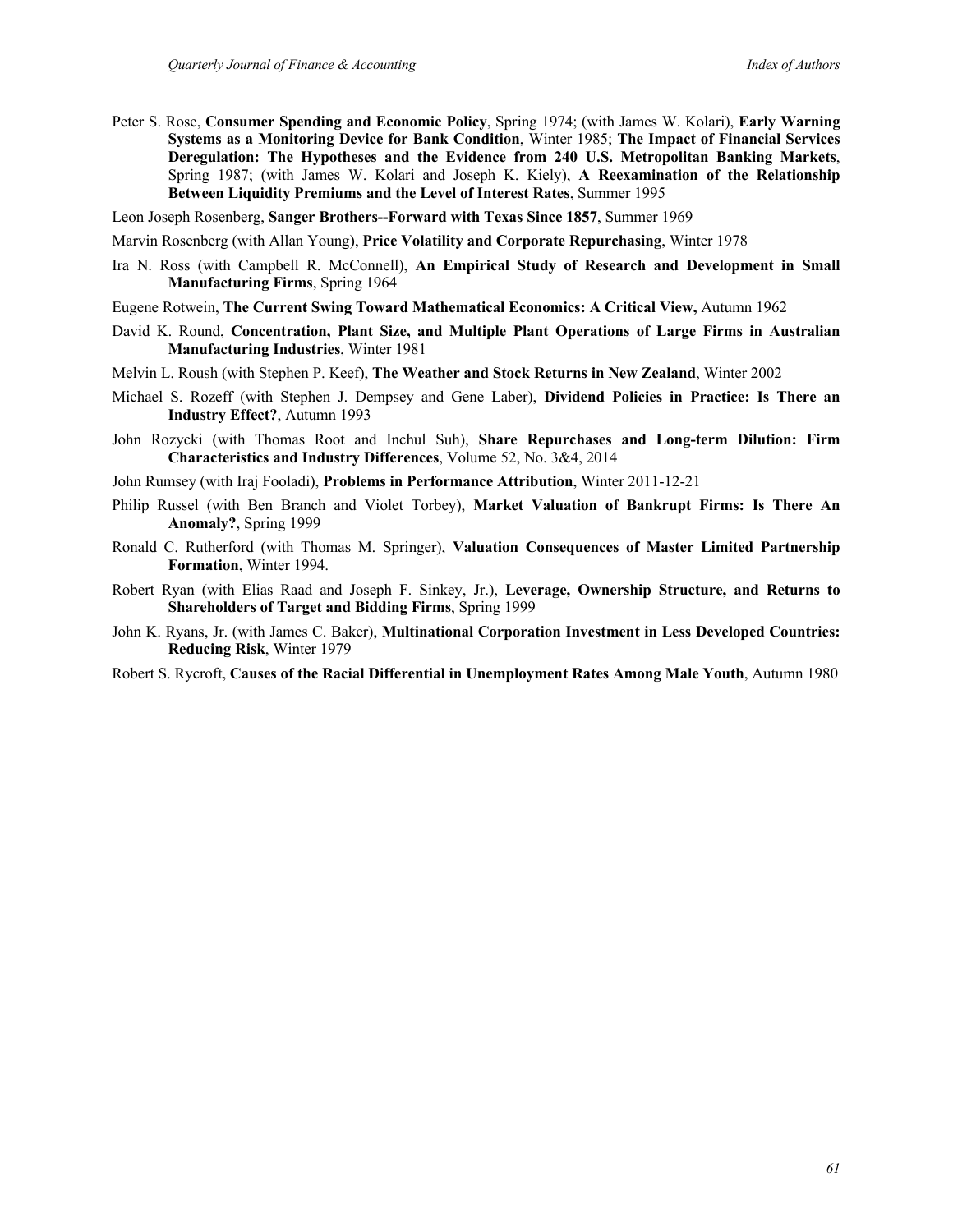### **S**

- Samir Saadi (with Lamia Chourou, Abdul Rahman, and Imed Chkir), **Econometric Fragility of Market Anomalies: Evidence from Weekday Effect in Currency Markets**, Volume 52, No. 3&4 (2014).
- Sanjiv Sabherwal (with Wikrom Prombutr and Larry J. Lockwood), **The Q-Theory Model: Evidence from the U.S. Market and non-U.S. Markets**, Volume 58, No. 4 (2020)
- Olgun Fuat Sahin (with Pattarake Sarajoti), **The Impact of Trading Party on the Execution Spread: Evidence From Futures Markets,** Winter/Spring 2005
- Anandi P. Sahu (with James E. Payne and Robert T. Kleiman), **Defense, Nondefense Expenditures, and Inflation: An Empirical Analysis**, Winter 1995
- Mehdi Salehizadeh (with Kamal M. Haddad), **An Application of Options to Foreign Exchange Rate Forecasting**, Winter 1988
- Warren J. Samuels, **The Evolving Institution of Legal Services**, Autumn 1980; **Government in the History of Economics: A Principle and an Interpretation** (abstract), Autumn 1972; **The Political Economy of Adam Smith**, Summer 1976
- José R. Sánchez-Fung, **The Dominican Republic's Interbank Market, Volatility and Intervention: The Banking Crisis of 2002-2003**, Volume 57, No. 3 & 4 (2019)
- Thomas B. Sanders, **The Unintended Consequences of Basel III: Reducing Performance Ratios and Limiting Bank Access to Equity Funding Markets**, Volume 53, No. 1 & 2, 2015
- Rexford E. Santerre (with Stephen P. Neun), **Managerial Control and Compensation in the 1930s: A Reexamination,** Autumn 1989
- Andrew Saporoschenko (with J. Edward Graham), **The Varying Risk Market Model: A Reexamination Based on Heteroskecastic Conditions and Other Statistical Robustness Tests**, Winter 1999
- Pattarake Sarajoti (with Olgun Fuat Sahin), **The Impact of Trading Party on the Execution Spread: Evidence From Futures Markets,** Winter/Spring 2005
- Salil K. Sarkar (with Rakesh Duggal and Mike Cudd), **Share Repurchase Motives and Stock Market Reaction**, Spring 1996, (with Douglas J. Jordan), **Stock Price Reactions to Regional** *Wall Street* **Journal Securities Recommendations**, Spring 2000; (with Bonnie Albritton and David Rakowski), **Stock Repurchases and the Components of Equity Compensation:The Impact of SFAS 123R**, Volume 58, No. 4 (2020)
- Ghulam Sarwar (with Partha Gangopadhyay and Ken Yook), **Profitability of Insider Trades in Extremely Volatile Markets: Evidence from the Stock Market Crash and Recover of 2000**, Spring 2009
- Mark Allen Satterthwaite, **The Existence of a Strategy-Proof Voting Procedure** (abstract), Autumn 1973
- Raymond J. Saulnier, **Three Federal Budget Concepts: Which is "Best?"** Autumn 1967
- Anthony Saunders (with David R. Kinnear), **Inflationary Expectations and Labor Submarkets--A Test**, Summer 1979; (with Richard Woodward), **An Examination of the Stability of the Intertemporal Relationships Among National Stock Market Indices: A Comment**, Winter 1979
- Kerim Sayan (with Marvin Phaup, Michael Bagshaw, and Alan K. Severn), **Bank Earnings by Portfolio Category**, Autumn 1979
- Anthony Scaperlanda, **Thomas Mun and the Export Balance**, Spring 1968
- Frederick P. Schadler (with Stan Eakins) **Merrill Lynch's Focus Stock Picks: A Test of Analysts' Stock Picking Ability**, Spring 2001
- John D. Schatzberg (with Ronald R. Reiber), **Extreme Negative Information and the Market Adjustment Process: The Case of Corporate Bankruptcy**, Spring 1992; (with Gautam Vora) **PEG Investing Strategy: A Revisit**, Spring 2009; (with Craig G. White, Robert Ricketts, and Dwayne Dowell), **Shareholder-Level Capitalization of Dividend Taxes: Additional Evidence from Earnings Announcement Period Returns**, Winter 2010
- Carl A. Scheraga (with Patricia M. Poli), **A Quality Assessment of Motor Carrier Maintence Strategies: An Application of Data Development Analysis**, Winter 2001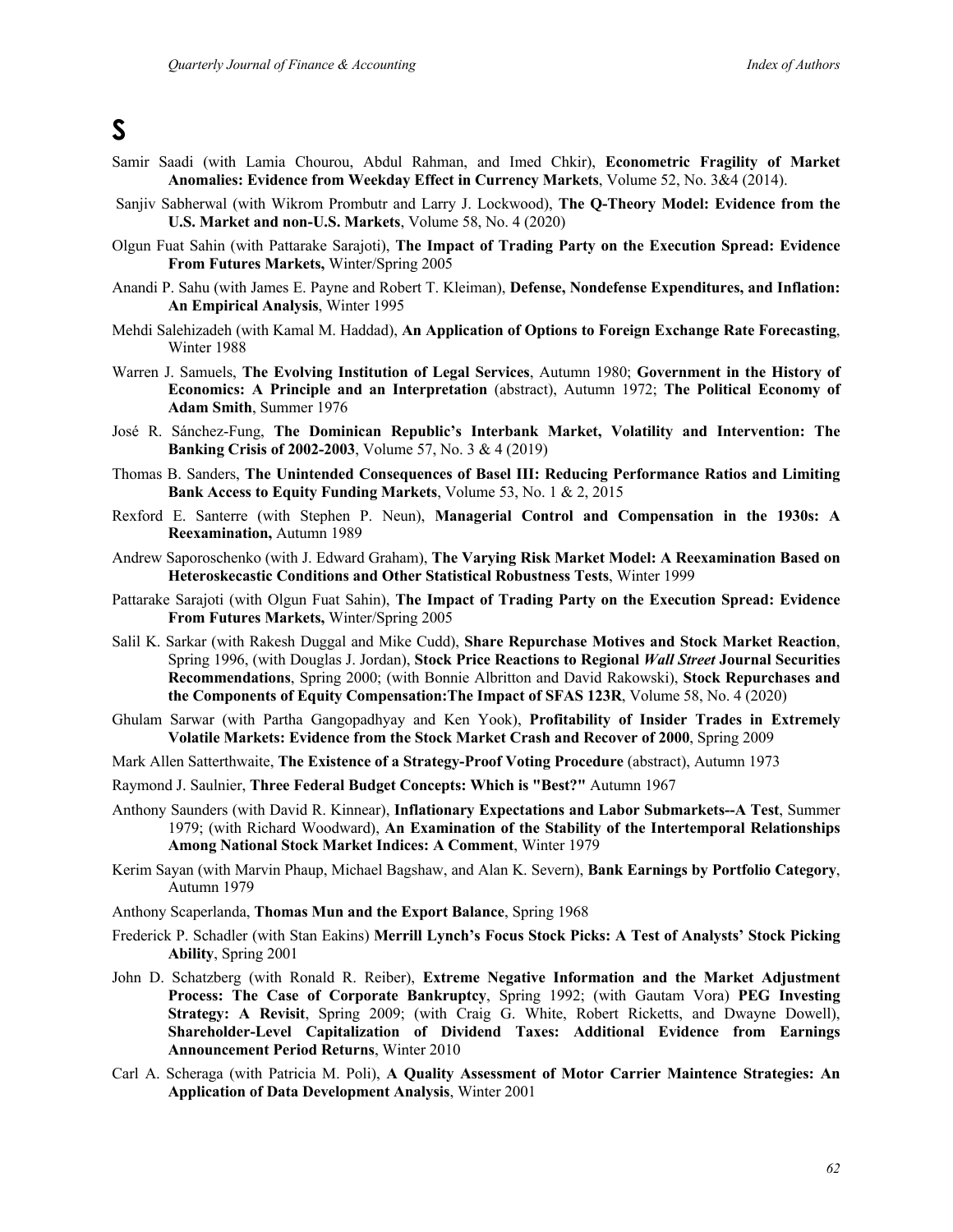- Frederick C. Scherr, **The Bankruptcy Cost Puzzle**, Summer 1988; **Some Evidence on Asset Liquidation Losses: The Case of W.T. Grant**, Summer 1983; (with Ashok Abbott and Upinder Dillon), **Returns to Target Shareholders From Initial Purchases of Common Shares: A Multivariate Analysis**, Autumn 1993
- E.B. Schmidt, **Determining Structural Tax Inequalities Among Business Firms,** Spring 1962
- Wilson E. Schmidt, **Reforming the International Monetary System** (abstract), Autumn 1973
- John J. Schmitz, **Market Risk Premiums and the Macroeconomy: Canadian Evidence of Stock Predictability,** Winter 1996
- Thomas Schneeweis (with Ben Branch and Alan Gleit), **The Determinants of Risk and Return for Electric Utility Equity Issues**, Winter 1984; (with Carl Schweser), **A Note on the Usefulness of Bond Ratings as Measures of Systematic Risk**, Winter 1980; (with Joseph E. Finnerty), **Determinants of Eurodollar Interest Rates Under Fixed and Floating Exchange Rates**, Autumn 1981
- Paul Schnitzel, **Causality in the Euro-Dollar Growth Process**, Summer 1983
- Richard J. Schonberger, **A Taxonomy of Systems Management**, Spring 1973
- Max Schreiber (with Patrick A. Hays and Sanjay Rajagopal), **Evidence of Long Memory in U.S. Stock Returns: The Case of the 1990s Bubble**, Winter 2010
- Martin Schüler, **The Threat of Systematic Risk in European Banking,** Summer-Autumn 2002
- E.F. Schumacher, **Technology in Human Perspective**, Winter 1978
- Robert G. Schwebach (with Dominic Gasbarro, Mark Stevenson, J. Kenton Zumwalt), **The Response of Bank Share Prices to Securitization Announcements,** Winter/Spring 2005
- Carl Schweser (with Tom Schneeweis), **A Note on the Usefulness of Bond Ratings as Measures of Systematic Risk**, Winter 1980
- Robert Haney Scott, **The Bullion Controversy in the Light of Income Analysis**, Autumn 1964; **Evidence On Investment Demand and Liquidity Preference**, Spring 1971; **Note on the Shape of the Investment Demand Schedule,** Spring 1963; **A Paradox in the Relation of Wealth to Utility**, Autumn 1979
- Thomas Scott (with Karel Hrazdil), **S&P 500 Index Revisited: Do Index Inclusion Announcements Convey Information about Firms' Future Performance?** Autumn 2009
- Edmund Scribner (with Taylor W. Foster III), **A Reexamination of Stock Distributions Controlling for Nonstationarity of Systematic Risk**, Summer 1991
- R. Stephen Sears (with Chia-Cheng Ho), **Is There Conditional Mean Reversion in Stock Returns?** Summer Autumn 2006
- David Segal, **Some Dynamic Aspects of City Hierarchies** (abstract), Autumn 1972
- Bruce Seifert (with Albert Eddy), **An Examination of Hypotheses Concerning Earnings Forecast Errors**, Spring 1992
- Michael J. Seiler (with Staffan Hentze), **An Examination of the Lead/Lag Relationship Between the Option Market and the Stock Market: Where Do We Stand?**, Winter 2000
- Edward B. Selby, Jr., **Monetary Policy Lags: Review and Analysis**, Winter 1982
- Barry J. Seldon, **A Test of the Optimality of R&D Allocation**, Winter 1992
- J.R. Seldon (with Zena Seldon), **Natural Monopolies Versus Desirable Monopolies and Regulation in the Public Interest: Two Quibbles and a Policy Note**, Spring 1984
- Zena Seldon (with J.R. Seldon), **Natural Monopolies Versus Desirable Monopolies and Regulation in the Public Interest: Two Quibbles and a Policy Note**, Spring 1984
- Brigitte Sellekaerts (with Willy Sellekaerts), **How Successful Were Monetary and Fiscal Policies During 1974?**, Winter 1977
- Willy Sellekaerts (with Brigitte Sellekaerts), **How Successful Were Monetary and Fiscal Policies During 1974?**, Winter 1977
- Alan K. Severn (with Marvin Phaup, Michael Bagshaw, and Kerim Sayan), **Bank Earnings by Portfolio Category**, Autumn 1979; **Taxation of Federal Land Banks: Competitive Effects**, Autumn 1986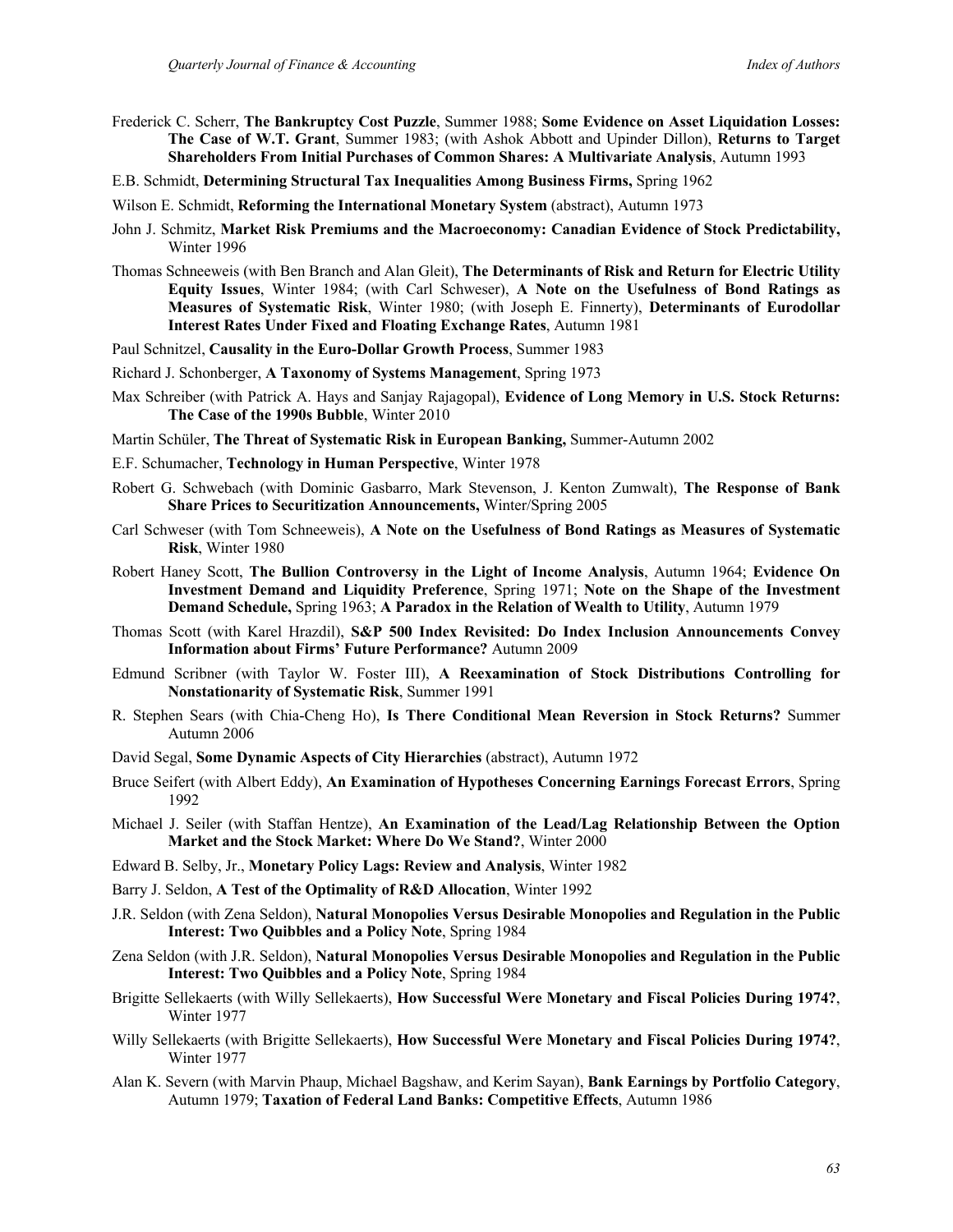- Jacobus T. Severiens, **Liquidity Preference Differences Among Nations: A Comparative Risk-Premium Analysis**, Winter 1974; (with William K. Templeton), **The Effect of Nonbank Diversification on Bank Holding Company Risk**, Autumn 1992
- Susan Sewell (with Stan Eakins) **Do Institutions Window Dress? An Empirical Investigation**, Summer 1994
- Harry G. Shaffer, **COMECON Integration: Achievements, Problems, Prospects** (abstract), Autumn 1973
- James Shanahan (with Emile Grunberg), **A Controlled Experiment in Teaching Economics** (abstract), Autumn 1973
- Siddharth Shankar (with Edward R. Lawrence), **A Simple and Student Friendly Aproach to the Mathematics of Bond Prices**, Autumn 2007
- Jasper B. Shannon, **The Challenge of Urbanism**, Autumn 1967
- Edward Shapiro, **The Absolute Level of Bond Yields and the Corporate-Municipal Differential**, Summer 1970; **Deficit Financing and the Inflation Rate-Interest Rate Trade-Off: A Diagrammatic Note**, Summer 1979; **The Monetary Growth Rate and the Interest Rate: A Diagrammatic Presentation**, Spring 1975; **"Supply-Side" Economics: A Diagrammatic Exposition**, Spring 1981; **The Surtax, Labor Supply Reaction, and the Rate of Inflation**, Summer 1972
- Subhash C. Sharma (with Magda Kandil and Dharmendra Dhakal), **Causality Between the Money Supply and Share Prices: A VAR Investigation**, Summer 1993
- Ansel M. Sharp (with Mohammad Khan), **Automatic Fiscal Policy, 1966-1975**, Summer 1980
- Shahbaz Sheikh (with Atreya Chakraborty), **Antitakeover Amendments and Managerial Entrenchment: New Evidence from Investment Policy and CEO Compensation**, Winter 2010
- A. Ross Shepherd, **Sales Maximization and Managerial Effort**, Spring 1971
- Donald R. Sherk, **The Implications of Exchange and Trade Controls for Underdeveloped Countries**, Spring 1965
- Howard Sherman, **Anti-Samuelson: On the Teaching of Elementary Economics** (abstract), Autumn 1973
- David G. Shrider (with Frank Fehle, Susan M. Fournier, and Thomas J. Madden), **Brand Value and Asset Pricing**, Winter 2008 (with David C. Leonard, Terry D. Nixon, and David M. Shull), **Price Stabilization of Closed-End Funds IPOs**, Summer/Autumn 2010
- Ronald Shrieves (with Michael Lubatkin), **An Analysis of Merger-Induced Nonstationarity in Market Model Parameters of Acquiring Firms**, Summer 1990
- David M. Shull (with David C. Leonard, Terry D. Nixon, and David G. Shrider), **Price Stabilization of Closed-End Funds IPOs**, Summer/Autumn 2010
- John J. Siegfried (with Paul R. Auerbach), **Executive Compensation and Corporation Control**, Summer 1974; (with Thomas K. Tiemann), **The Welfare Cost of Monopoly: An Inter-Industry Analysis** (abstract), Autumn 1974
- Eric M. Sigsworth, **Some Problems in British Business History, 1870-1914**, Summer 1969
- Mervyn Silvapulle (with Param Silvapulle and Julee Tan), **Testing for Asymmetry in the Relationship between the Malaysian Business Cycle and the Stock Market**, Autumn 1999.
- Param Silvapulle (with Mervyn Silvapulle and Julee Tan), **Testing for Asymmetry in the Relationship between the Malaysian Business Cycle and the Stock Market**, Autumn 1999; (with Don U A Galagedera and Darren Henry) **Empirical Evidence on the Conditional Relation Between Higher-Order Systematic Co-Movements and Security Returns**, Winter/Spring 2003; **Testing for Seasonal Behavior of Monthly Stock Returns: Evidence from International Markets**, Winter/Spring 2004
- TestLee H. Simmons (with John H. Wicks), **Error Sources from Tax Stamps as Estimates of Real Estate Value**, Spring 1967
- Daniel T. Simon (with Michael L. Costigan) **Additional Evidence on the Determinants of Accounting Policy Choice: The Case of Positive Early Adopters of SFAS 96**, Autumn 1996
- Allen Sinai, **Relative Effects of Monetary and Fiscal Actions**, Autumn 1971

Dan Singer (with Norman Walzer), **The Distribution of Income in Large Urban Areas**, Autumn 1973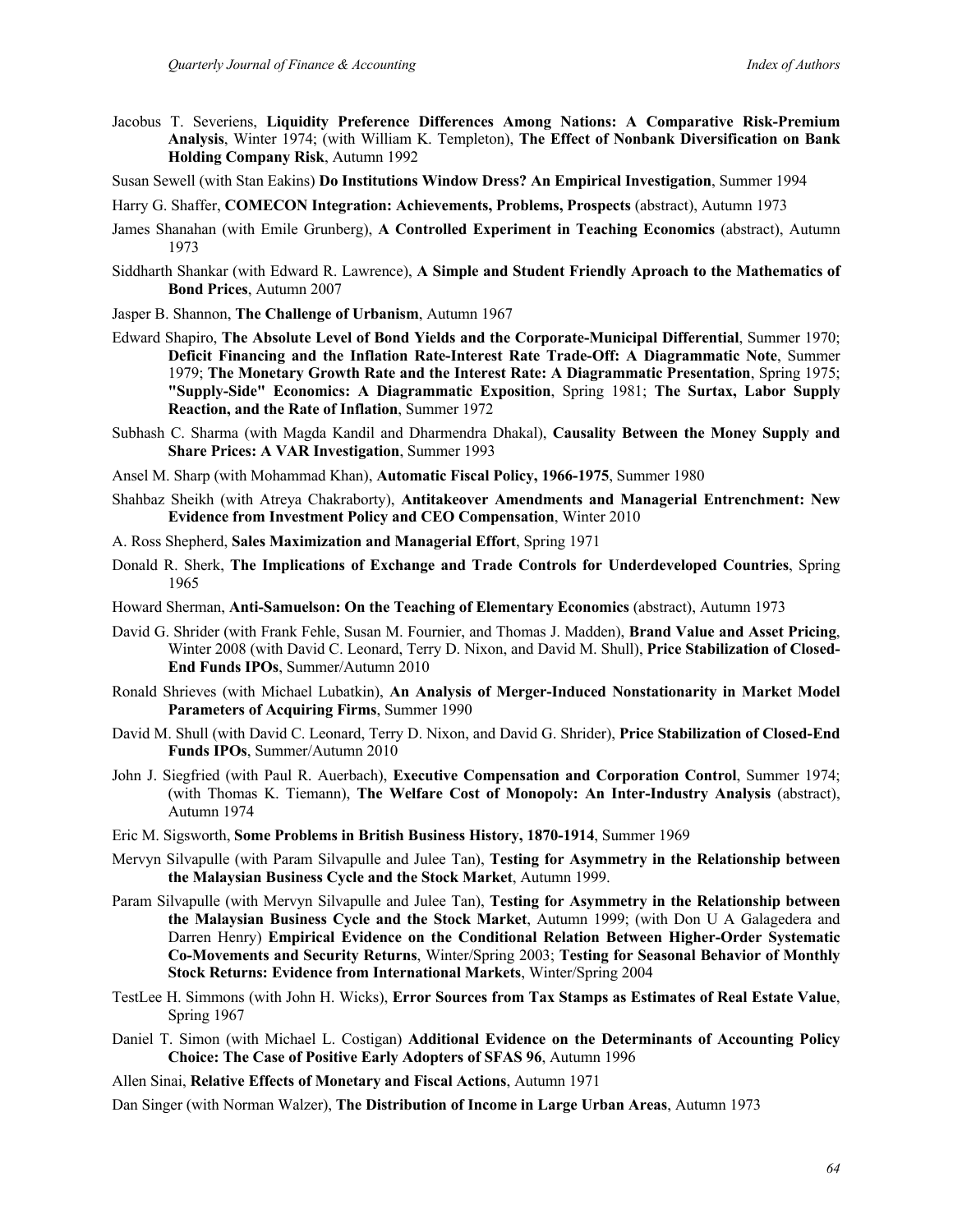J. Clay Singleton (with John Wingender), **The Monday Effect: A Disaggregation Analysis**, Summer Autumn 2003

- Tapen Sinha, **Life Cycle Model of Accumulation on Trial: An Eclectic Survey**, Winter 1988
- Joseph F. Sinkey, Jr. (with Robert R. Dince and Joseph V. Terza), **A Zeta Analysis of Failed Commercial Banks**, Autumn 1987; (with Elias Raad and Robert Ryan), **Leverage, Ownership Structure, and Returns to Shareholders of Target and Bidding Firms**, Spring 1999
- Dona Siregar (with Fatima Alali and Asokan Anandarajan``````````), **A Test of the Functional Fixation Hypothesis Using Derivative Financial Instruments**, Volume 56, No. 1 & 2 (2018)
- Philip Sirianni (with Kai Chen and Zhijian (James) Huang), **Stock Price Reactions to the Paris Climate Agreement,** Volume 59 Nos. 3 & 4 (2021)
- Phillip M. Sisneros (with R. Charles Moyer and Robert E. Chatfield), **The Accuracy of Long-Term Earnings Forecasts for Industrial Firms**, Summer 1989
- Larry A. Sjaastad, **How to Contrive an Economic Miracle: Brazil Since 1965**, Autumn 1974
- Elena Smirnova, **Use of Gold in Financial Risk Hedge**, Volume 54, No. 1 & 2, 2016
- David M. Smith (and John B. Broughton), **Option Listing Effects and the Role of Confounding Events**, Autumn 1997
- Kenneth L. Smith, **Real, Nominal, and Price Adjustment in Generalized Models of Money Demand: Can We Improve Stability and Forecasts?**, Summer 1986; (with Joe Brocato and Russell E. Dabbs), **Tests on the Rationality of Professional Business Forecasters with Changing Forecast Horizons**, Spring 1991
- Paul E. Smith (with Stanley R. Johnson), **Structural Aspects of the Phillips Relation in the U.S. Economy**, Autumn 1972
- Victor E. Smith (with Anthony Y.C. Koo), **A General Consumption Technology in New Demand Theory** (abstract), Autumn 1973
- W. James Smith (with Ronald S. Koot and Thomas P. Potiowsky), **Factor Analysis and the Empirical Definition of Money**, Spring 1985
- Gerald E. Smolen (with Michael T. Bond), **Nominal Interest Rates and Marginal Tax Rates**, Spring 1987
- Bert Smoluk, **Money Demand, Bank Lending and State Output**, Volume 58, No. 1 & 2 (2020)
- Paul E. Snoonian (with Thomas G. Macbeth), **Worker and Managerial Excellence: Mexico Versus The United States,** Autumn 1975
- John W. Snow (with J.L. Hexter), **Entropy, Lorenz Curves, and Some Comments on Size Inequality Among the Largest U.S. Corporations**, Winter 1973; (with J.L. Hexter), **Relative Entropy and Performance**, Winter 1974
- Donald W. Snyder, **The Decision To Join A Union**, Spring 1983; (with Giorgio Canarella), **The Long Swing: A Spectral and Cross-Spectral Comparison of Nineteenth and Twentieth Century United States Experience**, Spring 1977
- Luc A. Soenen (with E.G.F. van Winkel), **Predicting Future Spot Rates on the Basis of Forward Rates--A Time Series Approach**, Summer 1988
- Andrew Solocha (with Thomas Bundt), **International Crowding Out: The U.S. Debt and Foreign Interest Rates**, Winter 1990
- Robert M. Solow, **What Do We Owe to the Future?**, Winter 1974
- Gerald G. Somers, **Sex Differentials in the Benefits of Vocational Education** (abstract), Autumn 1974
- Myungsoo Son (with Ho Young Lee and Vivek Mande), **The Effect of the Private Securities Litigation Reform Act of 1995 on the Cost of Equity Capital,** Spring 2009; (with Ho Young Lee and Ho Young Lee), **Corporate Governance Characteristics of Firms Backdating Stock Options**, Winter 2010
- Jeffrey Sooy (with Ben Branch, Alan Gleit, and Michael Fitzgerald), **The Silver Futures Market: An Analysis of its Price Structure**, Spring 1982
- Alan L. Sorkin, **The Economic and Social Status of the American Indian, 1940-1970**, Spring 1974; **Some Factors Associated with Earnings and Unemployment Differences Between Occupations,** Winter 1969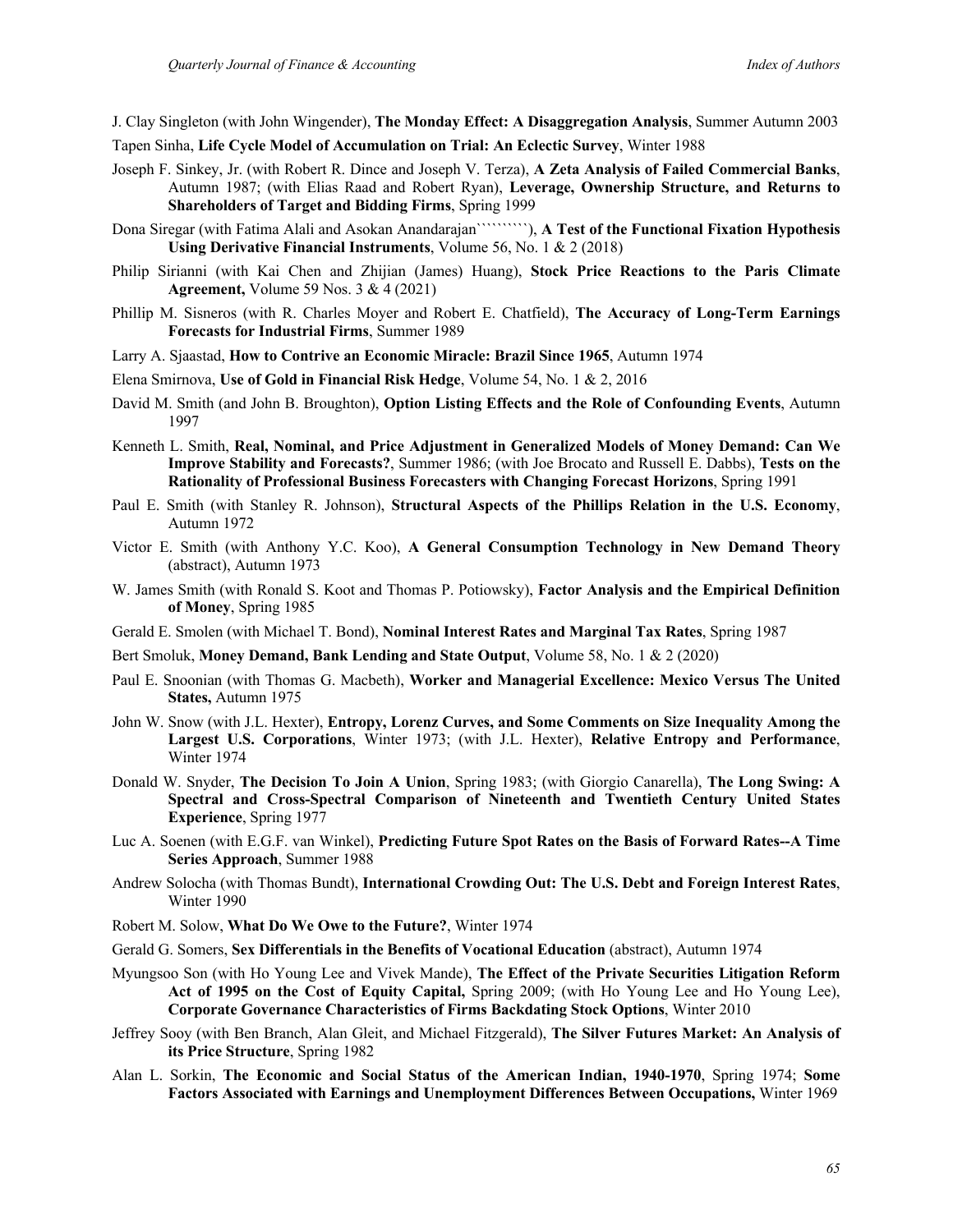Kim Sosin, **Joan Robinson's Theory of Distribution**, Spring 1967

- Don M. Soule (with Clyde T. Bates), **A Progressive Income Tax with a Uniform Tax Rate**, Spring 1975
- Ronald W. Spahr (with Anthony F. Herbst and Edwin D. Maberly), **An Analysis of Daily Patterns in Stock Returns Across Indices: Spot Versus Futures**, Winter 1989
- Paul J. Speaker (with Jeffrey A. Clark), **Economies of Scale and Scope in Banking: Evidence From A Generalized Translog Cost Function**, Spring 1994
- Michael F. Spivey (with M. Wayne Marr), **The Cost Relationship Between Competitive and Negotiated Preferred Stock Sales Under Different Credit Market Conditions**, Summer 1988; (with Drew Dahl and John C. Alexander), **The Effects of Bank Lending Practices on CRA Compliance Examination Scheduling and Non-Compliant Banks' Recovery 1990—1998**, Winter 2009
- Joshua Spizman (with Laurel Franzen and Julie Suh), **Added Pressure to Perform: The Effect of S&P 500 Index Inclusion on Mearnings Management,** Winter/Spring 2021
- C. Ronald Sprecher (with Earl Benson and Elliott S. Willman), **Cyclical Variation in Corporate Bond Yield Spreads: New Evidence**, Summer 1985; (with Mars A. Pertl), **Intraindustry Effects of the MGM Grand Fire**, Spring 1988
- Thomas M. Springer (with Ronald C. Rutherford), **Valuation Consequences of Master Limited Partnership Formation**, Winter 1994.
- Richard L. Sprinkle (with Steve A. Johnson), **Decomposition of Market Model Variation in the Presence of Misspecification**, Summer 1993
- Jan R. Squires (with Jerry L. Stevens and John M. Clinebell), **Investment Performance Over Bull and Bear Markets: Fabozzi and Francis Revisited**, Autumn 1993
- Venkat Srinivasan (with Linda E. Bowyer and Prasad V. Medury), **Stock Repurchases: A Multivariate Analysis of Repurchasing Firms**, Winter 1992
- Robert J. Staaf (with Winston C. Bush), **World Income Distribution in Anarchy** (abstract), Autumn 1973
- Guy Standing (with Koji Taira), **Labor Market Effects of Multinational Enterprises in Latin America**, Autumn 1973
- Charles R. Standridge (with Hyman Joseph, Leon Burmeister, Wayne Fisher, David P. Lipson, G. Joseph Norwood, and Charles E. Yesalis, III), **Pharmacy Costs: Capitation Versus Fee-for-Service**, Autumn 1983
- J. Ron Stanfield, **Legitimacy and Value in Corporate Society**, Winter 1975
- Linda R. Stanley (with Douglas Gegax), **Validating Conjoint and Hedonic Preference Measures: Evidence From Valuing Reductions in Risk**, Spring 1997
- Stanley R. Stansell (with E. Tylor Claggett, Jr.), **Economies of Scale in a Cooperative Financial System: A Study of Production Credit Associations**, Spring 1984; **A Study of the Causal Relationships Between Treasury Bill Futures Prices and the Volume of Futures Tested**, Autumn 1983; (with Stanley G. Eakins and James F. Buck), **Neural Network Versus Tobit Models: Analyzing the Nature of Institutional Demand for Common Stocks**, Spring 1998
- Jeffrey W. Steagall (with Paul M. Mason and Michael M. Fabritius), **Economics Journal Rankings by Type of School: Perceptions Versus Citations**, Winter 1997
- Steve B. Steib (with Dudley G. Luckett), **Bank Soundness and Liability Management**, Summer 1978
- Tanja Steigner (with Ninon K. Sutton), **Worth Waiting For – Evidence of Late-Mover Benefits in Cross-Border Mergers and Acquisitions**, Volume 53, No. 3 & 4, 2015
- John Picard Stein, **The Appreciation of Art** (abstract), Autumn 1974
- Frank G. Steindl (with M. Keivan Deravi), **Income Taxation and the Demand for Money**, Spring 1988; **Money Illusion, Price Determinacy, and Price Stability**, Winter 1971; **On the Existence of the Liquidity Trap**, Autumn 1966
- Thomas L. Steiner, **A Reexamination of the Relationships Between Ownership Structure, Firm Focus, and Tobin's Q**, Autumn 1996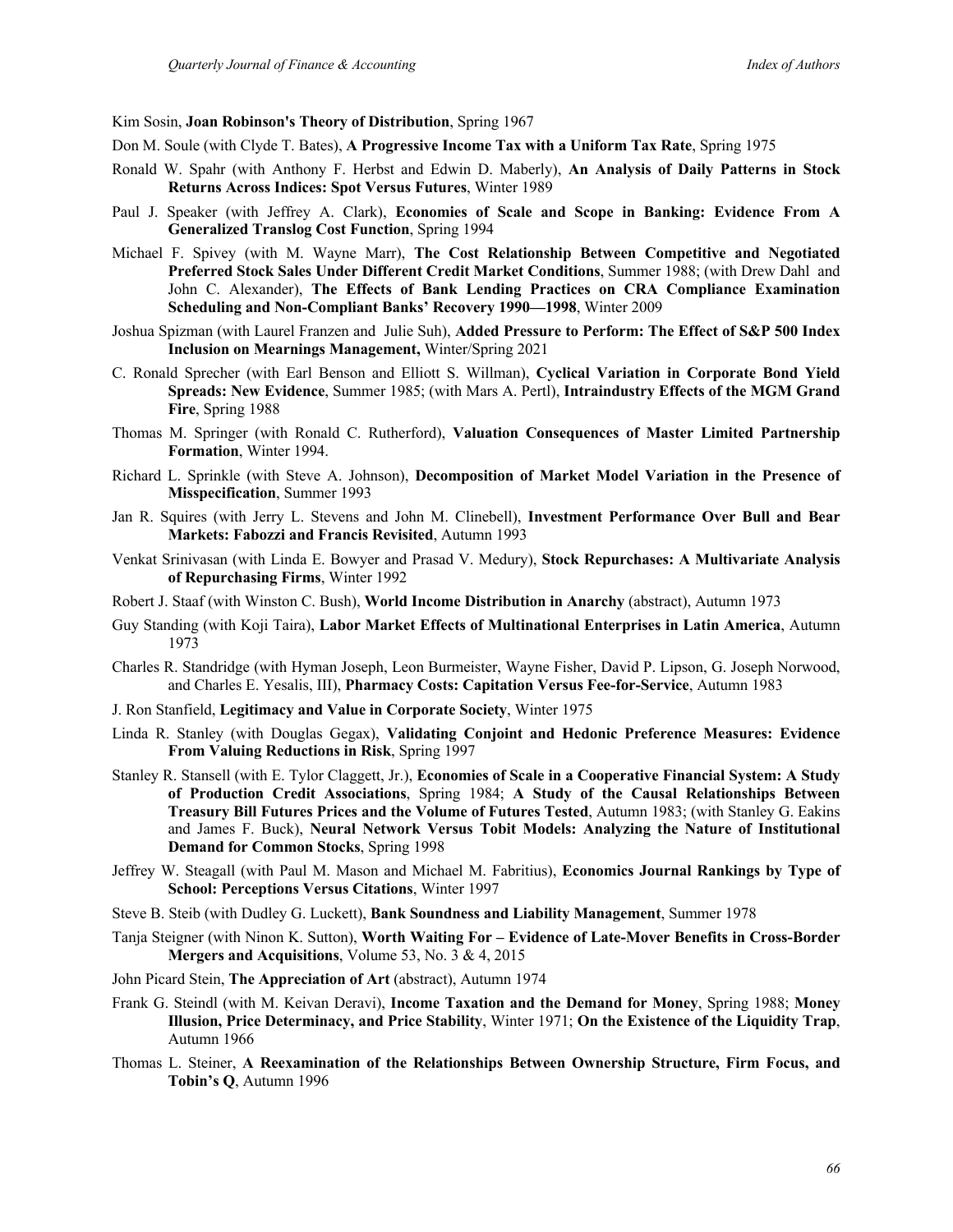- Alan Stephens (with Dennis Proffitt), **Performance Measurement When Return Distributions are Nonsymmetric**, Autumn 1991
- J. Kirker Stephens, **Two Keynesian Models of Simultaneous Inflation and Unemployment**, Winter 1970; **Two Keynesian Models of Simultaneous Inflation and Unemployment: Reply**, Summer 1971
- Jerry L. Stevens (with Jan R. Squires and John M. Clinebell), **Investment Performance Over Bull and Bear Markets: Fabozzi and Francis Revisited**, Autumn 1993; (with Clifton T. Jones and Douglas R. Kahl), **Treasury Bill Rates as Proxies for Expected Inflation**, Winter 1995
- John Stevens (with Hugh O. Nourse and Donald Phares), **Neighborhood Change: Aging or Arbitrage** (abstract), Autumn 1972
- Robert Warren Stevens, **The Public Sector of the Balance of Payments in the 1960s**, Autumn 1974
- Mark Stevenson (with Robert G. Schwebach, Dominic Gasbarro, J. Kenton Zumwalt), **The Response of Bank Share Prices to Securitization Announcements,** Winter/Spring 2005
- George Stigler, **The Adoption of the Marginal Utility Theory** (abstract), Autumn 1972
- Mark Hoven Stohs (with Weili Lu and Joseph Reising), **Managerial Turnover and ESOP** Performance, Summer Autumn 2006
- Kenneth R. Stollery (with Stanley W. Kardasz), **Simultaneous Equation Models of Profitability, Advertising, and Concentration for Canadian Manufacturing Industries**, Winter 1984
- Mary S. Stone (with Kenneth S. Lorek and G. Lee Willinger), **The Differential Predictive Ability of Opaque and Transparent Firms' Earnings Numbers**, Summer 1999
- Roger D. Stover, **Bond Ratings and New Issue Municipal Bond Pricing: Path Analysis Results**, Winter 1991
- John D. Stowe (with Charles Ingene), **Product Pricing Under Risk**, Spring 1986
- Tom H. Strickland (with Duane B. Graddy), **Market Perceptions of EPA Actions Under Different Political Regimes**, Winter 2009
- Ronald A. Stunda, **Corporate Stock Buybacks-Do They Enhance or Worsen Company Performance Over Time?**, Volume 55, No. 1 & 2 (2017)
- J.R. Stutzman (with Eric C. Blankmeyer and Kris Joseph Knox), **Organizational Structure, Performance, Quality, and Administrative Compensation in Texas Nursing Facilities**, Winter 2001.
- Diane Rizzuto Suhler (with Richard Kolodny), **The Effects of New Debt Issues on Existing Security Holders**, Spring 1988
- Inchul Suh (with Thomas Root and John Rozycki), **Share Repurchases and Long-term Dilution: Firm Characteristics and Industry Differences**, Volume 52, No. 3&4, 2014
- Julie Suh (with Laurel Franzen and Joshua Spizman), **Added Pressure to Perform: The Effect of S&P 500 Index Inclusion on Mearnings Management,** Winter/Spring 2021
- Daniel B. Suits, **The Teaching of Economic Principles or Can We Afford Another Generation Raised on Samuelson?** (abstract), Autumn 1973
- Abdulhamid Sukar, **Real Effective Exchange Rates and Export Adjustment in the U.S.,** Winter 1998
- Joe H. Sullivan (with Kartono Liano), **Market Breadth and the Monday Seasonal in Stock Returns,** Summer Autumn 2003
- Michael J. Sullivan (with Marlin R.H. Jensen and Carl D. Hudson), **Should Managers Shelf Register Secondary Offerings?**, Spring 1995; (with Dana J. Johnson and Claire E. Crutchley), **Motivation for Voluntary Corporate Liquidations: Distress, Agency Conflicts, and Shareholder Gain**, Spring 1997
- Larry Summary (with Rebecca Summary), **The Political Economy of United States Foreign Direct Investment in Developing Countries: An Empirical Analysis**, Summer 1995
- Rebecca Summary (with Larry Summary), **The Political Economy of United States Foreign Direct Investment in Developing Countries: An Empirical Analysis**, Summer 1995
- Huey-Lian Sun (with Yulong Ma and Alex P. Tang), **The Valuation Effect of Government's Merger Challenges: Evidence from a Regulated** Indsutry, Winter/Spring 2004; (with Jui-Chin Chang and Mi Luo), **The**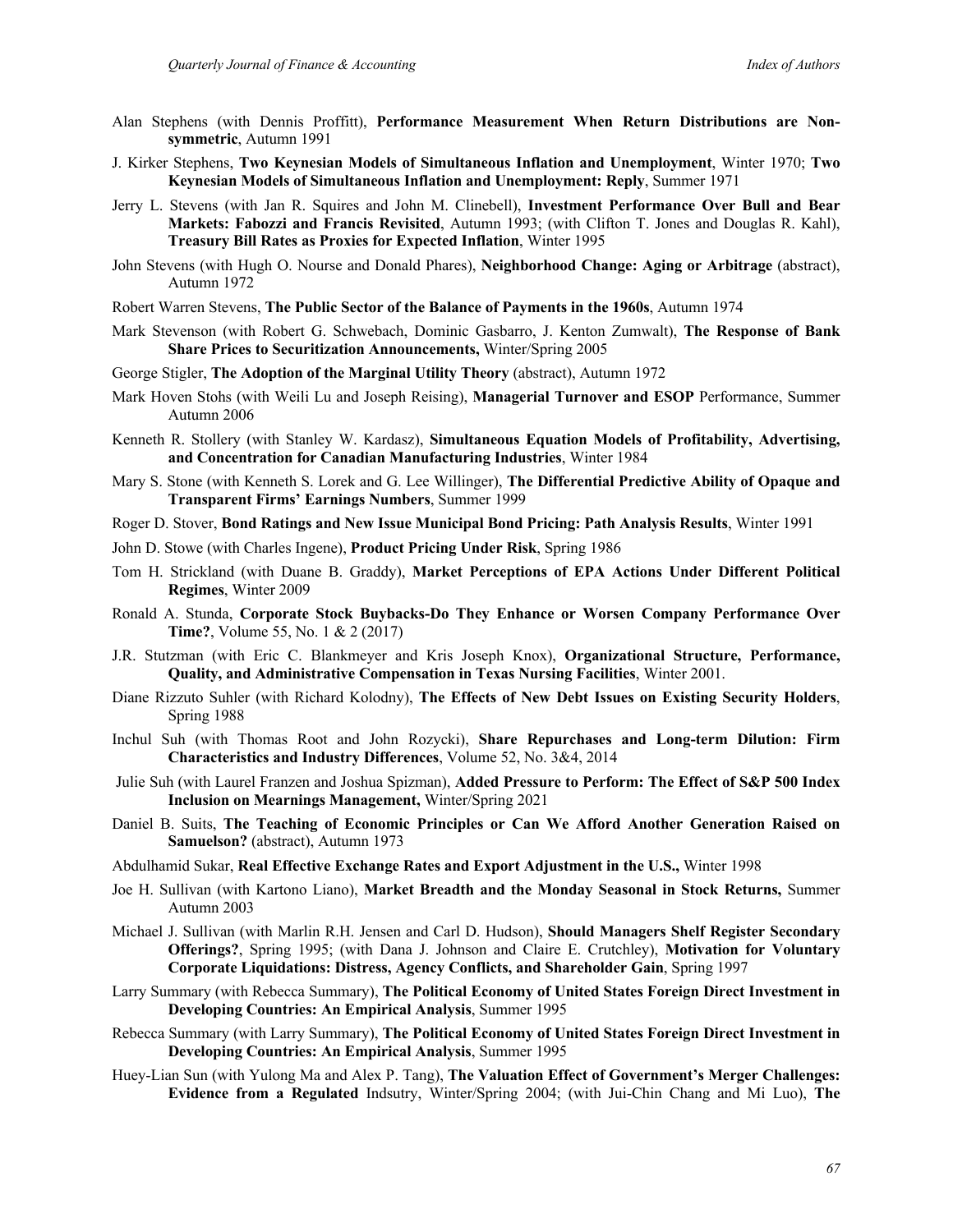**Impact of Independent and Overlapping Board Structures on CEO Compensation, Pay-Performance Sensitivity and Accruals Management**, Spring 2011

Ninon K. Sutton (with Tanja Steigner), **Worth Waiting For – Evidence of Late-Mover Benefits in Cross-Border Mergers and Acquisitions**, Volume 53, No. 3 & 4, 2015

Arto Suvas, **The Cost of Equity Capital Redefined**, Spring 1992

- Gene Swanson (with Avner Arbel), **The Role of Information in Stock Split Announcement Effects**, Spring 1993
- Peggy E. Swanson, **Integer Constraints on the Inventory Theory of Money Demand**, Winter 1984; **A Preliminary Assessment of the Impact of Floating Exchange Rates on International and Vehicle Currency Uses of U.S. Dollars**, Spring 1987; (with Anchor Y. Lin), **The Effect of China's Reform Policies on Stock Market Information Transmission***,* Summer 2008
- Zane Swanson (with John Theis and Paul Haensly), **Reassessment of Contagion and Competitive Intra-Industry Effects of Bankruptcy Announcements**, Summer 2001
- Robert J. Sweeney (with George W. Kutner), **Causality Tests Between the S&P 500 Cash and Futures Markets**, Spring 1991
- Steve Swidler, **An Empirical Investigation of Heterogeneous Expectations, Analysts' Earnings Forecasts, and the Capital Asset Pricing Model**, Winter 1988; (with Ting-Heng Chu and Mark Bertus), **Quarterly versus Serial Expiration in Pure Cost of Carry Markets: The Case of Single Stock Futures Trading in the U.S.**, Summer 2008
- Steve Swirsky (with Dominic Peltier-Rivert), **Earnings Management in Healthy Firms**, Autumn 2000
- Jeannette Switzer (with Nandu Nayar), **Firm Characteristics, Stock Price Reactions, and Debt as a Method of Payment for Corporate Acquisitions**, Winter 1998
- Samuel H. Szewczyk (with Martin R. Thomas and George Tsetsekos), **Contagion Effects in Stock Returns and Analysts' Forecasts: The Case of Mutual Benefit Life Insurance Corporation**, Winter 1997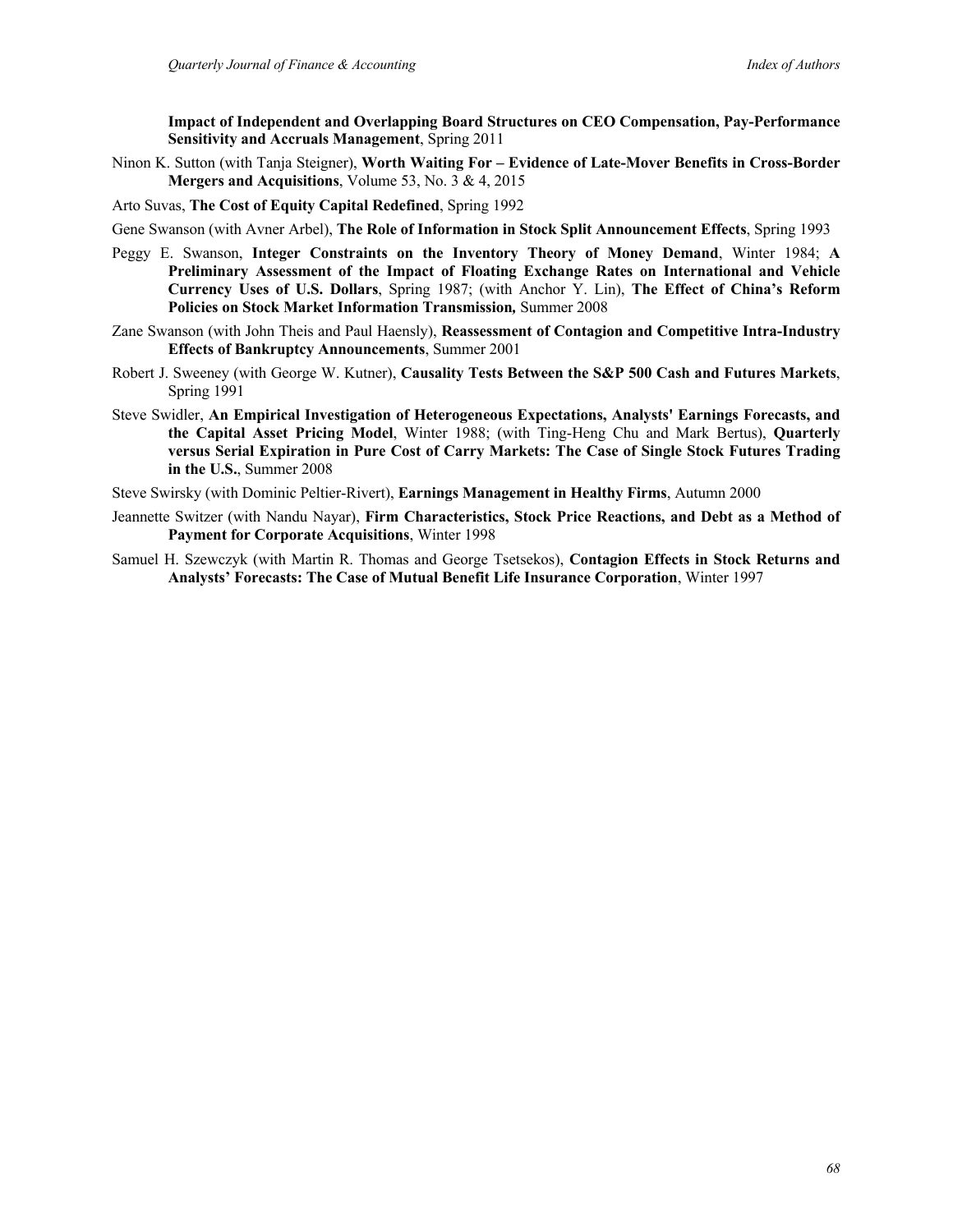### **T**

- Kohi Taira (with Guy Standing), **Labor Market Effects of Multinational Enterprises in Latin America**, Autumn 1973
- Julee Tan (with Param Silvapulle and Mervyn Silvapulle), **Testing for Asymmetry in the Relationship between the Malaysian Business Cycle and the Stock Market**, Autumn 1999.
- Hiroshi Tanaka (with B. Starr McMullen), **An Econometric Analysis of Differences Between Motor Carriers: Implications for Market Structure**, Autumn 1995.
- Alex P. Tang (with Huey-Lian Sun and Yulong Ma), **The Valuation Effect of Government's Merger Challenges: Evidence from a Regulated** Indsutry, Winter/Spring 2004; (with Yulong Ma and Tanweer Hasan), **The Stock Price Overreaction Effect: Evidence on Nasdaq Stocks**, Summer Autumn 2005; (with Li Xu), **Institutional Ownership and Internal Control Material Weakness**, Spring 2010
- Manuel Tarrazo, **Mean Variance under Stress—Ten Years of Portfolio Optimizations 2001-2011**, Volume 56, No. 1 & 2 (2018)
- Amir Tavakkol (with James L. Davis), **Positive Feedback Trading in the Options Market**, Summer 2000; (with Eric Higgins), **The Impact of Weekly Time-Period Choice on Volume and Size Cross-Autocorrelations**, Summer/Autumn 2004
- Grant A. Taylor (with Lester W. Johnson), **The Frisch Conjecture and Demand Systems**, Winter 1987
- Ryland A. Taylor, **Principles of the Economic Behavior of Hospitals**, Spring 1972
- Teresa D. Trapani Teeuwen (with Dan W. French), **Cash Balances and the January Effect in Stock Returns**, Autumn 1994
- Alice Teichova, **The Development of Business in the United States During the Period of Early Industrialization: Inducements and Obstacles**, Summer 1969
- William K. Templeton (with Jacobus T. Severiens), **The Effect of Nonbank Diversification on Bank Holding Company Risk**, Autumn 1992
- William T. Terrell, **Portfolio Choice and the Term Structure of Interest Rates: A Cross-Section and Time-Series Analysis** (abstract), Autumn 1972
- Joseph V. Terza (with Robert R. Dince and Joseph F. Sinkey, Jr.), **A Zeta Analysis of Failed Commercial Banks**, Autumn 1987
- John Theis (with Paul Haensly and Zane Swanson), **Reassessment of Contagion and Competitive Intra-Industry Effects of Bankruptcy Announcements**, Summer 2001
- Paul Thistle (with Carolyn Carroll and John E. Burnett), **The Detection of Nonstationarity in the Market Model**, Winter 1996
- Clemens B. Thoman, **The Emerging Economic Philosophy of the Western World**, Spring 1962
- David J. Thomas (with Crumpton Farrell), **The Demographics of Shoplifting--Lincoln, Nebraska**, Spring 1982
- Diana W. Thomas (with Kevin D. Gomez), **Financial Market Deregulation Special Issue Introduction**, Volume 58, No. 3 (2020)
- Lloyd B. Thomas, Jr., **Some Evidence on International Currency Experience, 1919-1925**, Autumn 1972
- Martin R. Thomas (with Samuel H. Szewczyk and George Tsetsekos), **Contagion Effects in Stock Returns and Analysts' Forecasts: The Case of Mutual Benefit Life Insurance Corporation**, Winter 1997
- Henry Thomassen (with Thomas Iwand), **The Firm in the Industrial State**, Autumn 1972
- Gerald E. Thompson, **Linear Programming and Microeconomic Analysis**, Autumn 1972; (with M. Wayne Marr, Randall S. Billingsley, and Robert E. Lamy), **Explaining Yield Savings on New Convertible Bond Issues**, Summer 1985; (with Donald R. Fraser and Randall S. Billingsley), **Shareholder Wealth and Stock Repurchases by Bank Holding Companies**, Winter 1989
- Thomas H. Thompson, **An Examination of the Long-term Results of Acquired Carve-out Spin-off Combinations**, Volume 52, No. 1&2, 2014; **An Examination of the Impact of Filings on Carve-out Parent Returns**, Volume 57, No. 1 & 2 (2019)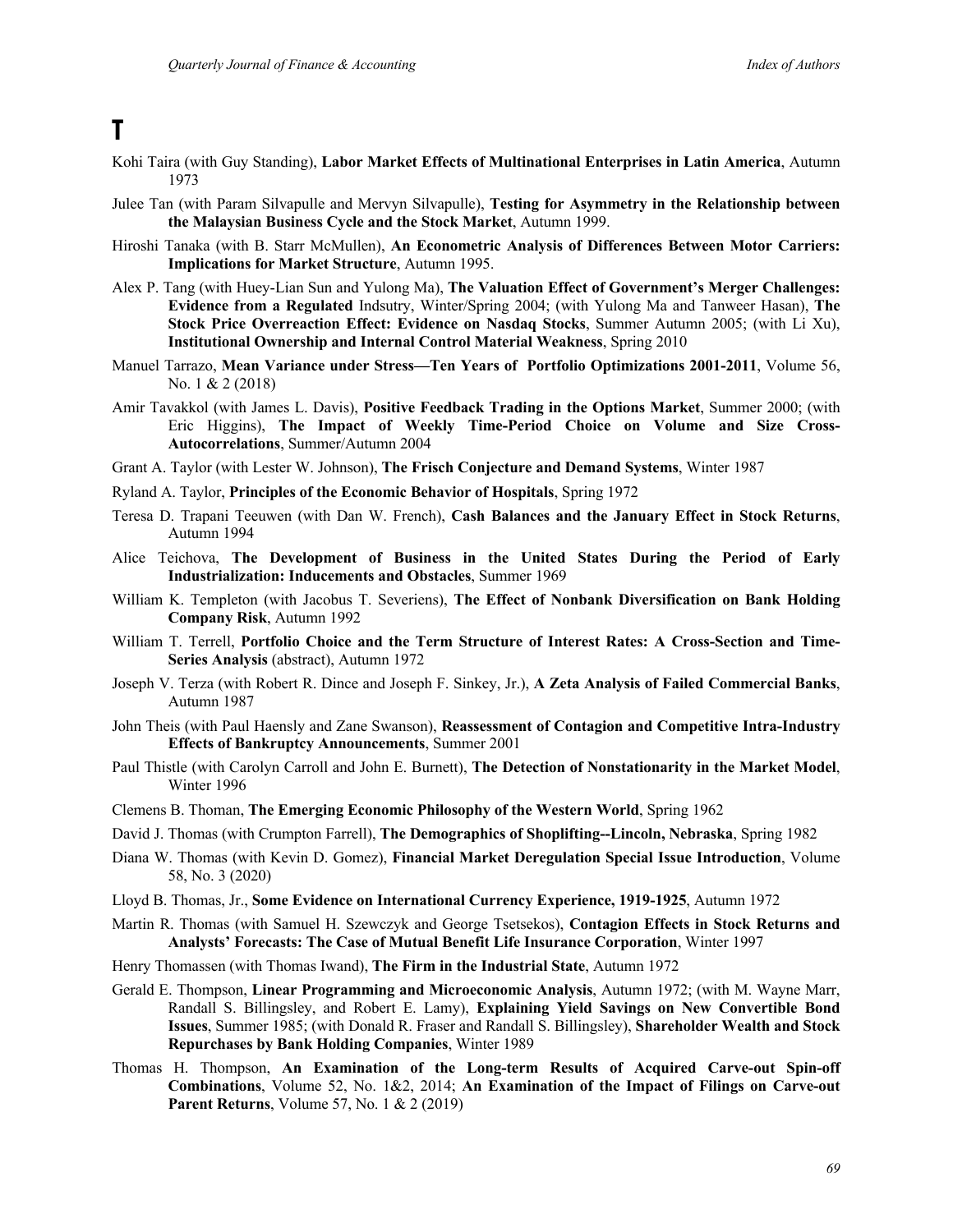Herbert F. Thomson, **Lauderdale's Doctrine and Policy on the Parliamentary Stage**, Autumn 1974

- Nancy Thornborrow, **Social Security's Effect on Retirement Assets**, Spring 1985
- Lester C. Thurow, **Equity, Efficiency, Social Justice, and Redistribution**, Spring 1981
- Thomas K. Tiemann (with John J. Siegfried), **The Welfare Cost of Monopoly: An Inter-Industry Analysis** (abstract), Autumn 1974
- Rick Tilman, **The New Left and the Libertarian Right: Notes for a Reappraisal of the Convergence Thesis**, Autumn 1976
- Stephen G. Timme (with Peter C. Eisemann), **The Impact of Same Day Settlement on the Variability of the Federal Funds Rate**, Winter 1985
- Jan Tin, **Transactions Demand for Money: The Micro Evidence**, Summer 2000
- Dogan Tirtiroglu (with Joseph A. Fields), **Agency-Theory Implications for the Insurance Industry: A Review of the Theoretical and Empirical Research**, Winter 1991
- Ralph H. Todd, **Evidence of Immediate Tax Shifting in U.S. Manufacturing, 1948-1967**, Spring 1973
- Rebecca B. Todd (with Richard W. McEnally), **Systematic Risk Behavior of Financially Distressed Firms**, Summer 1993
- Thomas M. Tole (with Sammy O. McCord), **Portfolio Risk: A Review of Theory and Empirical Evidence**, Autumn 1977
- Robert D. Tollison (with Dennis C. Mueller and Thomas D. Willett), **The Utilitarian Contract: A Generalization of Rawls' Theory of Justice** (abstract), Autumn 1973
- Khalil M. Torabzadeh (with Terry L. Zivney and William J. Bertin), **A Reexamination of the Investment Performance of Junk Bonds**, Spring 1993
- Violet Torbey (with Ben Branch and Philip Russel), **Market Valuation of Bankrupt Firms: Is There An Anomaly?**, Spring 1999
- Cynthia Royal Tori, **Reexamining Return Autocorrelation and Monday** Returns, Summer Autumn 2003
- Raymond G. Torto (with Raymond E. Lombra), **Federal Reserve Open-Market Operations**, Spring 1975
- Michael F. Toyne (with Damian J. Mogavero), **The Impact of Golden Parachutes on Fortune 500 Stock Returns: A Reexamination of the Evidence**, Autumn 1995; (with James D. Tripp), **Interstate Bank Mergers and Their Impact on Shareholder Returns: Evidence From the 1990s**, Autumn 1998
- Emery A. Trahan (with Paul J. Bolster), **The Impact of** *Barron's* **Recommendations on Stock Prices**, Autumn 1995
- Nickolaos G. Travlos (with George J. Papaioannou), **Corporate Acquisitions: Method of Payment Effects, Capital Structure Effects, and Bidding Firms' Stock Returns**, Autumn 1991
- Maria de Lourdes Trevino-Villareal (with Alejandro Alvararado–Rodriquez) **The Effect of Family Control on Corporate Performance**, Winter 2011
- Jack W. Trifts, **Corporate Takeover Bids, Methods of Payment, and the Effects of Leverage**, Summer 1991
- Niranjan Tripathy (with Daniel Peak and Paul Haensly), **Tracking Error in the Dow Jones Industrial Average Versus Alternative Market Indices: New Evidence,** Summer 2001
- James D. Tripp (with Michael F. Toyne), **Interstate Bank Mergers and Their Impact on Shareholder Returns: Evidence From the 1990s**, Autumn 1998
- Mark A. Trombley, **Stock Prices and Wall Street Weather: Additional Evidence**, Summer 1997
- Timothy E. Trombley (with Kamal M. Haddad), **Cost of Capital Techniques Used by Chinese Firms: A Survey of Practice**, Volume 56, No. 1 & 2 (2018); (with Stephen Brincks, Kamal M. Haddad and Babak Lotfaliei), **A Synthesis of Capital Budgeting Techniques Around the World: 1990-2018**, Volume 58, No. 4 (2020)
- Dale B. Truett and Lila J. Truett, **Effects of Monopolization on Costs and Demand in an Increasing Cost Industry**, Spring 1994
- George Tsetsekos (with Michael J. Gombola), **Plant Closings for Financially Weak and Financially Strong Firms**, Summer 1992; (with Samuel H. Szewczyk and Martin R. Thomas), **Contagion Effects in Stock**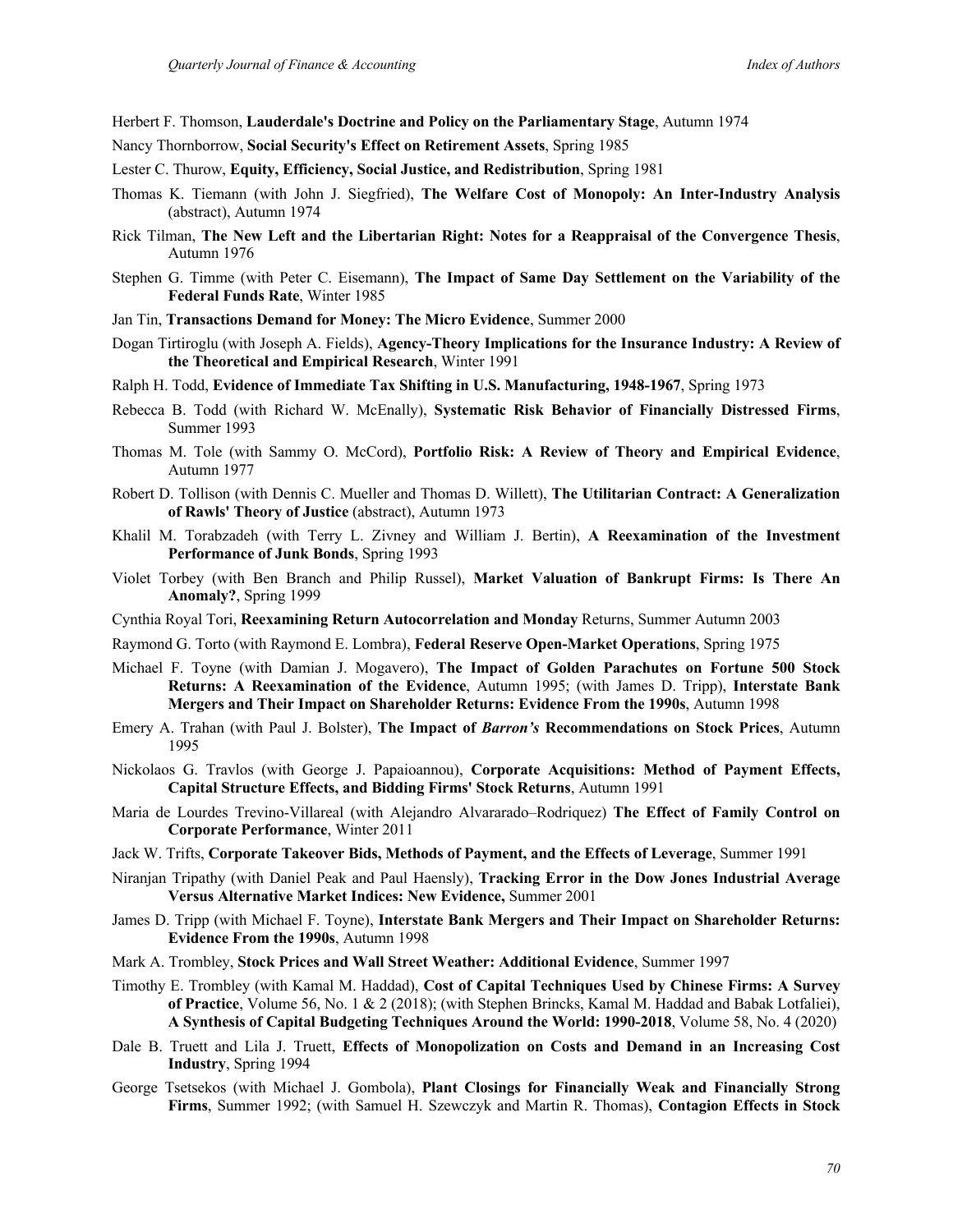**Returns and Analysts' Forecasts: The Case of Mutual Benefit Life Insurance Corporation**, Winter 1997

Gordon Tullock, **The Trial of the Fact** (abstract), Autumn 1974

- Keith K. Turner (with Donald A. Nielsen and Robert F. Blair), **Financial Determinants of Disparities in Educational Opportunity Among Nebraska School Districts**, Winter 1975
- James A. Turner, **Momentum Portfolios and the Capital Asset Pricing Model: A Bayesian Approach**, Summer/Autumn 2010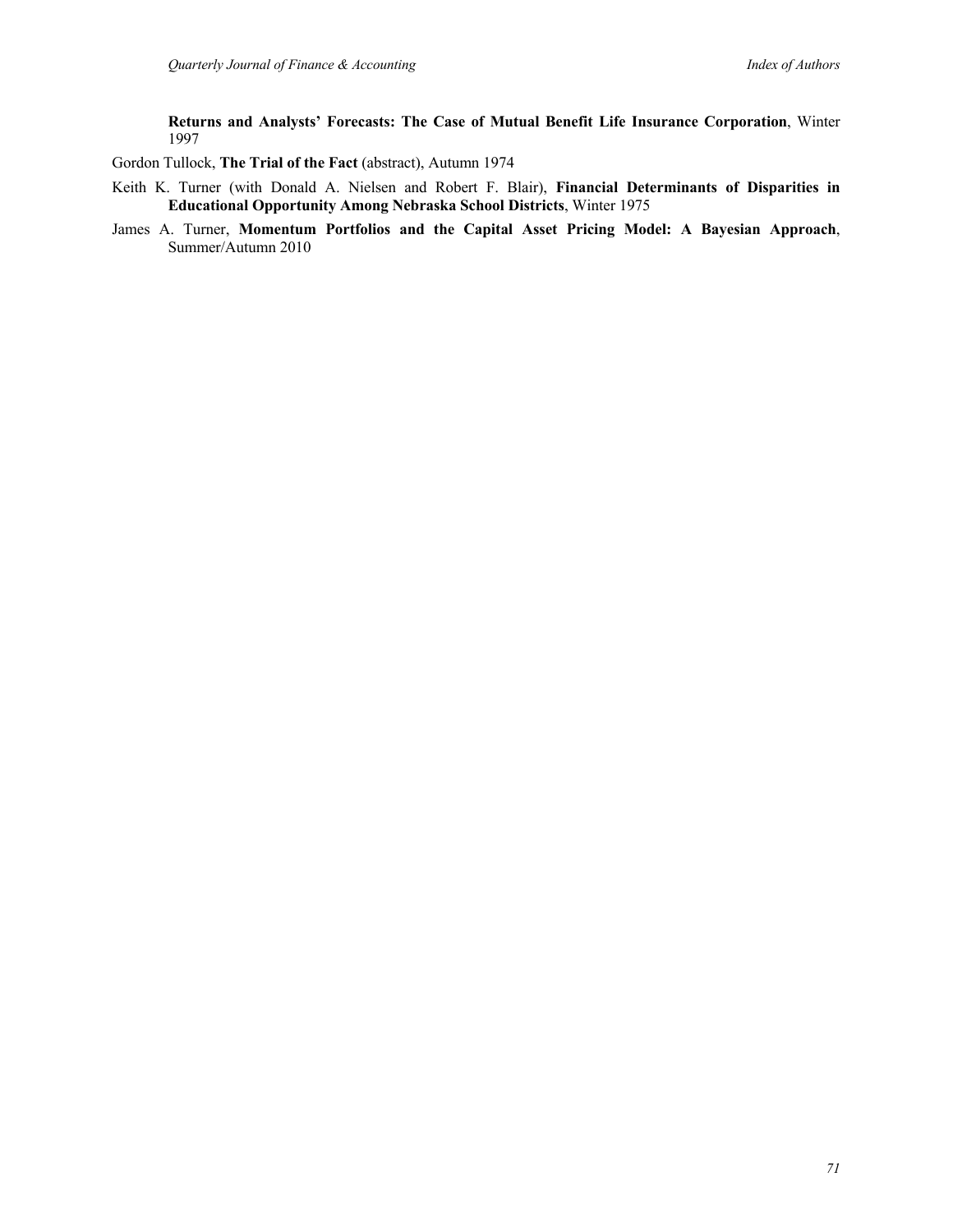## **U**

- David E. Upton (with Thomas S. Howe), **Detection of Beta Shifts**, Summer 1992; (with Patrick A. Hays and Richard J. Bauer), **Parameter Instability in Mutual Fund Portfolios: A Shifting Regimes Test**, Winter 1987; (with Carroll D. Aby, Jr. and Patrick A. Hays), **Stability of the Arbitrage Pricing Theory Model Factors**, Summer 1997
- Noel d. Uri, **A Note on the Cost of Transmitting Electrical Energy,** Winter 1976
- Jorge L. Urrutia (with Joseph D. Vu), **Is It Good Or Bad to Make The Cover of Business Week?** Winter 1999; (with Joseph D. Vu), **Empirical Evidence of Nonlinearity and Chaos in the Returns of American Depository Receipts,** Winter Spring 2006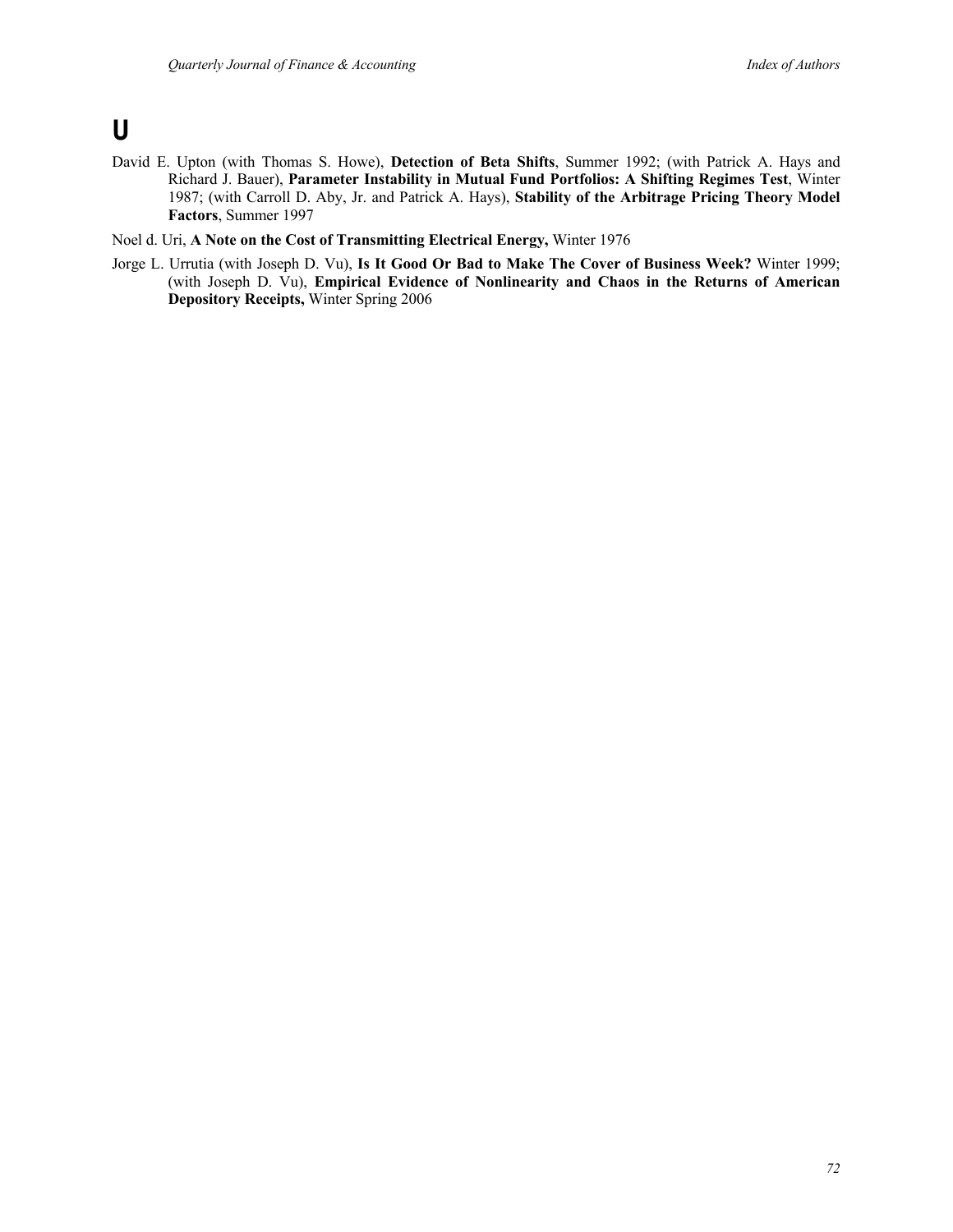## **V**

- Sami Vähämaa (with Kim Ittonen, Johanna Miettinen), **Does Female Representation on Audit Committees Affect Audit Fees?** Summer/Autumn 2010
- T. Norman van Cott (with Cecil E. Bohanon), **Shapiro on Marginal Tax Rates and Aggregate Labor Supply: A Comment**, Spring 1984
- Bonnie F. Van Ness (with Yang Li, Robert A. Van Ness), **Daily and Intraday Patterns in Spread and Depth: Limit Orders and Specialists,** Summer/Autumn 2005
- Robert A. Van Ness (with Yang Li, Bonnie F. Van Ness), **Daily and Intraday Patterns in Spread and Depth: Limit Orders and Specialists,** Summer/Autumn 2005
- E.G.F. van Winkel (with Luc A. Soenen), **Predicting Future Spot Rates on the Basis of Forward Rates--A Time Series Approach**, Summer 1988
- Oscar Varela (with M. Kabir Hassan and Mahfuzul Haque), **Stability, Volatility, Risk Premiums, and Predictability in Latin American Emring Stock Markets**, Summer 2001
- William J. Vatter, **Operations Research and Management Accounting**, Autumn 1967
- E.C.H. Veendorp (with D. Kantarelis), **Buyer Concentration and Countervailing Power**, Summer 1987
- Madhu Veeraraghavan (with Alastair Marsden and Min Ye), **Heuristics of Representativeness, Anchoring and Adjustment, and Leniency: Impact of Earnings' Forecasts by Australian Analysts,** Spring 2008
- E. Theodore Veit (W. Scott Bauman and Robert E. Miller), **Managing Portfolio Turnover: An Empirical Study,**  Summer Autumn 2005
- James A. Verbrugge, **Idle Public Funds Policies: Some Additional Evidence**, Spring 1973; (with David W. Blackwell and James E. McNulty), **Thrift Scale Economies: An Alternative Approach**, Summer 1995
- Daniel E. Vetter (with John R. Wingender), **The January Effect in Preferred Stock Investments**, Winter 1996; (with Raymond Hubbard), **Replications in the Finance Literature: An Empirical Study**, Autumn 1991; (with Raymond Hubbard), **Journal Prestige and the Publication Frequency of Replication Research in the Finance Literature**, Autumn 1997
- Michael Vetsuypens (with John A. Helmuth), **Airline Deregulation: Additional Evidence from the Capital Markets**, Spring 1988
- Daniel E. Vetter (with Raymond Hubbard), **Replications in the Finance Literature: An Empirical Study**, Autumn 1991
- João Paulo Torre Vieito (with António Melo da Costa Cerqueira, Elísio Fernando Moreira Brandão, and Walyet Khan), **Is Executive Compensation Different Across S&P Listed Firms?** Autumn 2008; ( with Carlos P. Maquieira and Christian E. Espinosa), **Corporate Diversification and Performance in South America: Evidence for Chile**, Winter 2011
- David L. Vinje, **Rural Coal Development and School Quality: A Study of Western North Dakota**, Autumn 1978
- K.G. Viswanathan (with George Papaioannou and Steven Krull), **Testing for Liquidity Gains in the Market Reaction to Nasdaq National Market System Phase-ins**, Summer 1997
- Michael G. Vogt, **Municipal Bond Banks and Their Effects on the Finances of Local Governments**, Winter 1984
- Paul A. Volcker, **A Framework for Monetary Policy**, Winter 1982
- Gautam Vora (with John D. Schatzberg) **PEG Investing Strategy: A Revisit**, Spring 2009
- Joseph D. Vu (with Beni Lauterbach), **Evidence on the Overreaction Hypothesis: The Case of Management Awards**, Winter 1992; (with Beni Lauterbach), **Ben Graham's Net Current Asset Value Rule Revisited**, Winter 1993; (with Jorge L. Urrutia), **Is It Good Or Bad to Make The Cover of Business Week?** Winter 1999; (with Jorge L. Urrutia), **Empirical Evidence of Nonlinearity and Chaos in the Returns of American Depository Receipts,** Winter Spring 2006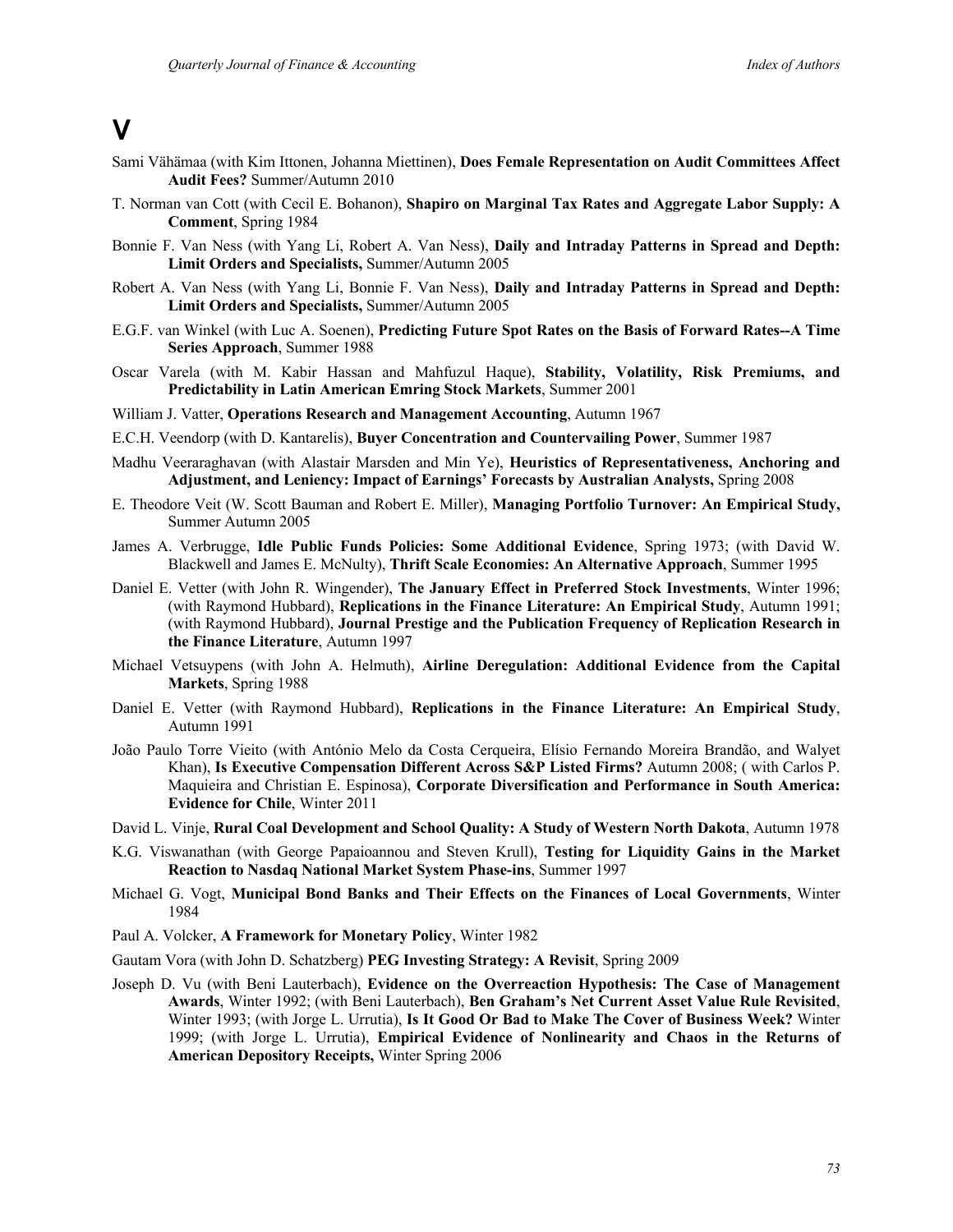## **W**

Gene Wagner (with John Ward), **The Imperial Expansion of Japan in Latin America** (abstract), Autumn 1973

- Haskell P. Wald, **The Third Economy**, Autumn 1965
- Tracy Waldon (with B.C. McCullough), **The Substitutability of Network and National Spot Television Advertising**, Spring 1998
- Don E. Waldman, **The Impact of Conglomerate Mergers on Acquired Firms' Growth Rates**, Summer 1983
- Myles Wallace, **Energy Policy, the Price System, and the Future of the Energy Economy: A Comment**, Spring 1978
- Michael C. Walker (with Thomas P. Klammer), **Capital Budgeting Questionnaires: A New Perspective**, Summer 1987; (with Wallace N. Davidson, III and P.R. Chandy), **The Stock Market Effects of Airline Deregulation**, Autumn 1984
- M. Mark Walker, **Determinants of Bondholder Wealth Following Corporate Takeovers (1980-1988)**, Winter 1994; (with Walter J. Mayer), **An Empirical Analysis of the Choice of Payment Method in Corporate Acquisitions During 1980-1990**, Summer 1996
- Rosemary Walker (with Robert M. Hull and Sungkyu Kwak), **Insider R&D Manipulation around IPOs**, Volume 51, No. 1&2, Volume 51, No. 1&2, 2014
- Jerry L. Wall (with Don N. MacDonald), **An Experimental Study of the Allais Paradox over Losses: Some Preliminary Evidence,** Autumn 1989
- Robert J. Waller, **American Guitar Manufacturing: Oligopoly and the Economics of a Craft Industry**, Summer 1969

Henry C. Wallich (with A. Stuart Hall and Wallace C. Peterson), **Symposium on Economic Growth,** Spring 1962

Norman Walzer (with Dan Singer), **The Distribution of Income in Large Urban Areas**, Autumn 1973

- Fang Wang (with Ke Zhong and Yixi Ning), **Implications of Deferred Revenue Changes for Future Financial Performance and Market Underreaction,** Volume 54, No. 3 & 4 (2016)
- Guan Jun Wang (with Lloyd Blenman), **Liquidity, Information and the Size of the Forward Exchange Rate Bias**, Volume 55, No. 1 & 2 (2017)
- Jia Wang (with Ben Branch), **Is Risk Arbitrage Market Neutral: The Case of Stock Swap Offers with Collars**, Volume 51, No 1&2, 2014
- David J. Ward, (with Stephen P. Huffman), **Seasonality in the Returns of Defaulted Bonds: The January and October Effects**, Summer 1997

John Ward (with Gene Wagner), **The Imperial Expansion of Japan in Latin America** (abstract), Autumn 1973

- Richard A. Ward, **Fee Differences of Physicians and Practitioner Associates**, Autumn 1979
- Steven L. Wartick (with Philip L. Cochran and Robert A. Wood), **The Average Age of Boards and Financial Performance, Revisited**, Autumn 1984
- Darwin Wassink (with Robert J. Carbaugh), **Joint Ventures, Voluntary Export Quotas, and Domestic Content Requirements**, Spring 1985; (with Robert J. Carbaugh), **Reference Prices: Effects on National Welfare and Efficiency**, Autumn 1980
- John C. Wassom, **Inflation as a Tool for Promoting Growth,** Winter 1969
- Daniel G. Weaver (with Gary E. Powell and H. Kent Baker), **Listing Changes and Visibility Gains**, Winter 1999
- Samuel C. Webb, **The Cost of Federal Reserve Membership to Kansas Banks**, Winter 1970
- Shelly E. Webb, (with Greg Filbeck), **Information Asymmetries, Managerial Ownership, and the Impact of Layoff Announcements on Shareholder Wealth**, Spring 2001
- Arnold R. Weber, **The Changing Labor Market Environment in the 1980s**, Winter 1981
- William L. Weber (with Nasser Daneshvary), **On the Revenue–Expenditure Nexus: Evidence From Local School Districts**, Winter 1995
- James K. Weekly, **New Realities for U.S. International Trade Policy**, Winter 1971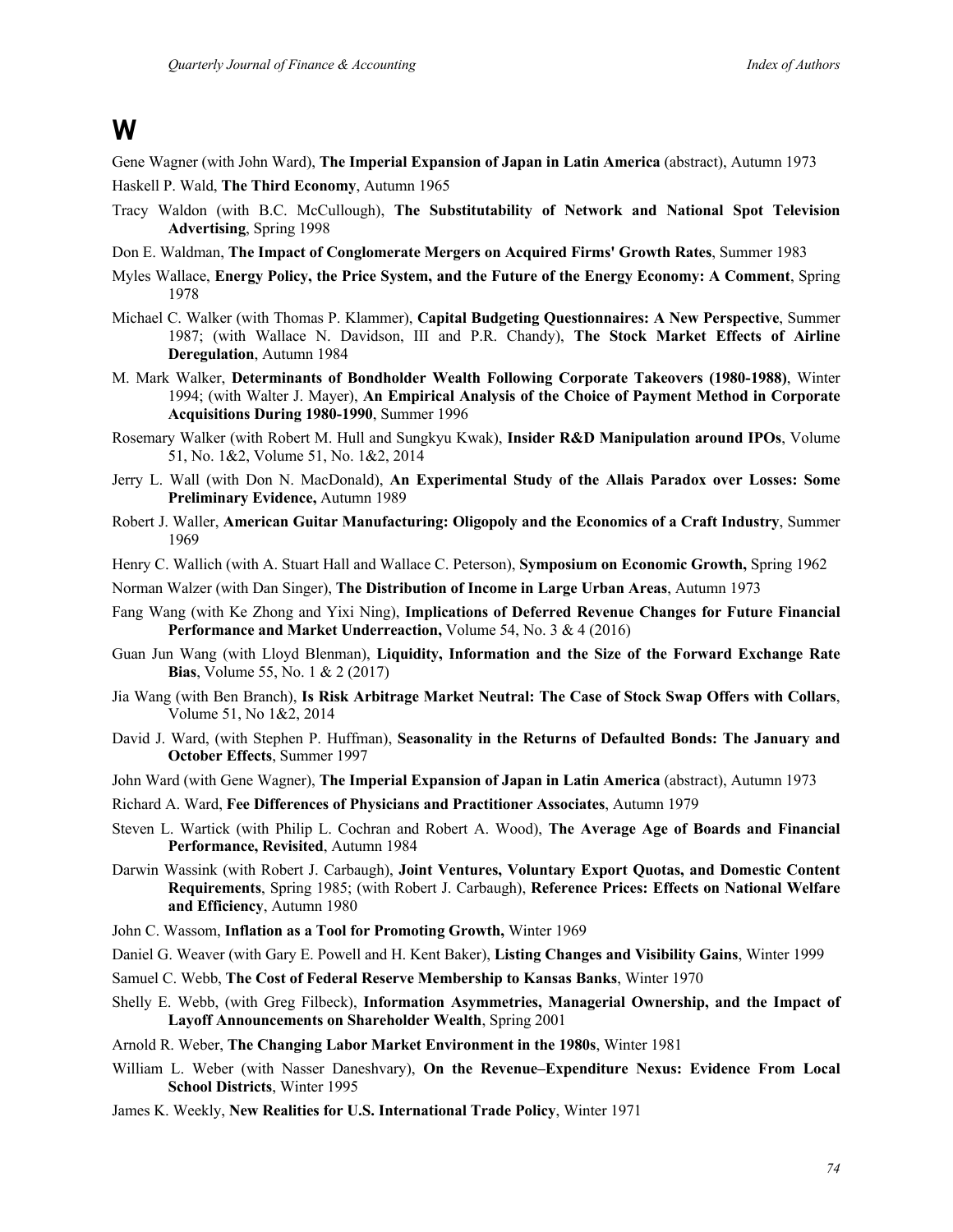- William E. Wehrs, **Time and Decision Unit Aggregation in a Class of Inventory Investment Models: A Monte Carlo Study** (abstract), Autumn 1973
- Murray L. Weidenbaum, **The New Economic Policy: Another View**, Autumn 1972
- Robert I. Weinstein (with Richard D. Evans and Brian A. Maris), **Expected Loss and Mortgage Default Risk**, Winter 1985
- Sidney Weintraub (with Hamid Habibagahi), **Keynes and the Quantity Theory Elasticities**, Spring 1971; **The Keynesian Light That Failed,** Autumn 1975
- Walter A. Weisskopf, **Economics and Meaninglessness**, Autumn 1972
- Jonathan Welch (with Coleen Pantalone), **The Usefulness of Public Information About Corporate Goals**, Autumn 1986
- Donald R. Wentworth (with Darrell R. Lewis and Charles C. Orvis), **Economics in the Junior Colleges: Terminal or Transfer?** (abstract), Autumn 1972
- Gregory J. Werden (with Michael A. Williams), **The Role of Stock Market Studies in Formulating Antitrust Policy Toward Horizontal Mergers,** Autumn 1989; **The Role of Stock Market Studies in Formulating Antitrust Policy Toward Horizontal Mergers: Reply,** Autumn 1989
- Ray O. Werner, **Buyer's Inducement of Discriminatory Prices Under the Robinson-Patman Act**, Summer 1973; **The Lawyer's View of Protective Tariffs: A Note**, Autumn 1966
- Frank S. Wert, **Demand Structure and International Trade: A Modified Linder Model**, Spring 1978
- Jill L. Wetmore (with John R. Brick), **LDC Write-Off Effects and Bank Stock Returns: The Bank of Boston Decision**, Spring 1991
- Gary Whalen, **The Determinants and Performance Effects of Rivalry in Local Banking Markets**, Spring 1992
- Clifford E. Wheeler, **The Investment of Idle Public Funds**, Winter 1972
- Craig G. White (with John D. Schatzberg, Robert Ricketts, and Dwayne Dowell), **Shareholder-Level Capitalization of Dividend Taxes: Additional Evidence from Earnings Announcement Period Returns**, Winter 2010
- Mark A. White (with Michael D. Atchison), **Disappearing Evidence of Chaos in Security Returns: A Simulation**, Spring 1996
- Mary Whiteside (with William P. Dukes and Patrick Dunne), **Announcement Impact on Securities of Future Option Trading**, Spring 1981
- Wayne Whitney (with William Marr), **The Changing Pattern of Differential Regional Growth in Canada 1951- 1961 and 1961-1971**, Winter 1983
- John H. Wicks (with Lee H. Simmons), **Error Sources from Tax Stamps as Estimates of Real Estate Value**, Spring 1967; (with John M. Fitzgerald), **Influence of Socioeconomic Characteristics of Elected Representative Bodies on Governmental Spending Decisions**, Autumn 1980; (with Robert A. Little), **Methodology for Assessment to Sales Ratio Studies**, Autumn 1968; **A Note on Quasi-Programming in Economic Principles Instruction**, Autumn 1965
- William E. Wilcox (with Jeffrey J. Quirin and David O'Bryan), **The Corroborative Relation Between Earnings and Cash Flows**, Spring 1999; (with Scott B. Jackson), **Do Managers Grant Sales Price Reductions to Avoid Losses and Declines in Earnings and Sales?**, Autumn 2000
- Ronald P. Wilder (with Louis Amato), **Market Concentration, Efficiency, and Antitrust Policy: Demsetz Revisited**, Autumn 1988; (with Jane T. Pietrowski and Henry W. Chappell, Jr.), **R and D, Firm Size, and Concentration: Evidence from the FTC Line of Business Survey**, Spring 1986
- W.T. Wilford, **The Central American Common Market: Trade Patterns After a Decade of Union**, Summer 1973
- Thomas D. Willett (with Dennis C. Mueller and Robert D. Tollison), **The Utilitarian Contract: A Generalization of Rawls' Theory of Justice** (abstract), Autumn 1973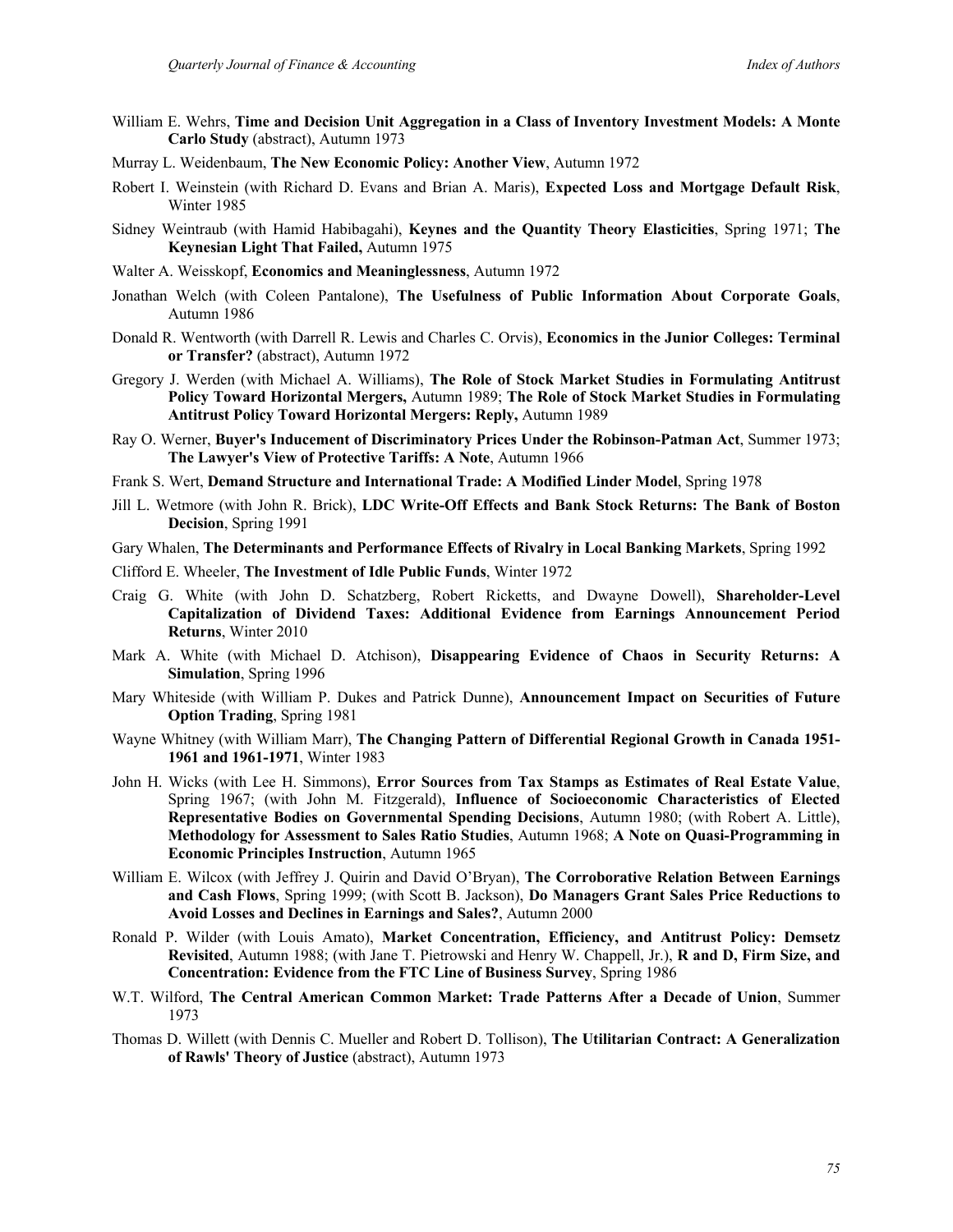- Donald R. Williams, **A Comment on the Appropriateness of Fixed Effects Assumptions**, Winter 1985; (with Edward R. Bruning and Charles A. Register), **A Note on the Efficiency of 'Switching' Hospitals**, Summer 1991
- Harold R. Williams, **International Liquidity: The Future of SDRs**, Autumn 1969; (with Richard E. Bennett), **Wage and Price Controls: Efficiency, Equity, and Decontrol**, Autumn 1972
- Melissa A. Williams (with Anna D. Martin and Takeshi Nishikawa), **CEO Gender: Effects on Valuation and Risk**, Summer 2009
- Michael A. Williams (with Gregory J. Werden), **The Role of Stock Market Studies in Formulating Antitrust Policy Toward Horizontal Mergers,** Autumn 1989; **The Role of Stock Market Studies in Formulating Antitrust Policy Toward Horizontal Mergers: Reply,** Autumn 1989
- Harold F. Williamson, **Reports on Recent Ph.D. Theses**, Summer 1969
- Oliver E. Williamson, **Executive Compensation and Corporation Control: Comment**, Summer 1974
- G. Lee Willinger, **A Simulation Comparison of Actuarial and Contingent Claims Models for Unfunded Pension Liabilities**, Spring 1992; (with Mary S. Stone and Kenneth S. Lorek), **The Differential Predictive Ability of Opaque and Transparent Firms' Earnings Numbers**, Summer 1999
- Elliott S. Willman (with Earl Benson and C. Ronald Sprecher), **Cyclical Variation in Corporate Bond Yield Spreads: New Evidence**, Summer 1985
- Bradley K. Wilson (with Sara E. Culver), **On Measuring the Response of Real GDP Growth to Changes in Inflation Volatility**, Autumn 1999, (with Daniel E. Vetter), **The January Effect in Preferred Stock Investments**, Winter 1996
- Linus Wilson, **Hidden Debt and the Selectivity of Professional Partnerships**, Autumn 2008
- John Wingender (with J. Clay Singleton), **The Monday Effect: A Disaggregation** Analysis, Summer Autumn 2003; (with Glenn Pettengill and Vijay Gondhalekar) **Speculative Short Sellers, Put Options, and the Weekend Effect: A Closer Examination**, Winter 2011; (with Lloyd Blenman) **Retrospective, Perspective and Optimal Global Asset Pricing,** Volume 57, No. 1 & 2 (2019)
- Alan R. Winger, **Demand and Residential Fluctuations**, Summer 1971
- Drew B. Winters (with Steven L. Jones), **Delayed Reaction in Stocks with the Characteristics of Past Winners: Implications for Momentun, Value, and Institutional Following**, (with David W. Blackwell), **Local Lending Markets: What a Small Business Owner/Manager Needs to Know**, Spring 2000; (with David W. Blackwell and Vladimir Kotomin), **Benefits from Lending Relationships in Public Debt Markets: Empirical Evidence from the Commercial Paper Market**, Volume 53, No. 3 & 4, 2014
- James G. Witte (with Barbara Henneberry), **The Increasing Impotence of Stabilization Policy: A New Perspective**, Autumn 1974
- Mark Wohar, **Alternative Versions of the Coase Theorem and the Definition of Transaction Costs**, Winter 1988
- Melody J. Wohlgemuth, **The Relation Between Firm Size and The Informational Content of Earnings**, Autumn 1988
- Raymond Wojcikewych, **An Empirical Investigation of the Interrelationship Between Monetary and Fiscal Policy Using Some Alternative Policy Measures**, Winter 1985
- Murray Wolfson, **Marxism and Its Meaning for the Twentieth Century**, Spring 1965
- Shee Q. Wong, **Monetary Regimes, Inflation Expectations, and Real Activity**, Spring 1989
- Robert A. Wood (with Steven L. Wartick and Philip L. Cochran), **The Average Age of Boards and Financial Performance, Revisited**, Autumn 1984
- F.O. Woodard, **The Assessment Value of Telephone Properties**, Spring 1962; **The Corporate Tax Burden: Fact and Fiction**, Spring 1965
- Melissa Woodley (with Steven T. Jones and James P. Reburn), **The "Fear Index" and the Effectiveness of the Piotroski Model**, Volume 57, No. 1 & 2 (2019)
- Richard Woodward (with Anthony Saunders), **An Examination of the Stability of the Intertemporal Relationships Among National Stock Market Indices: A Comment**, Winter 1979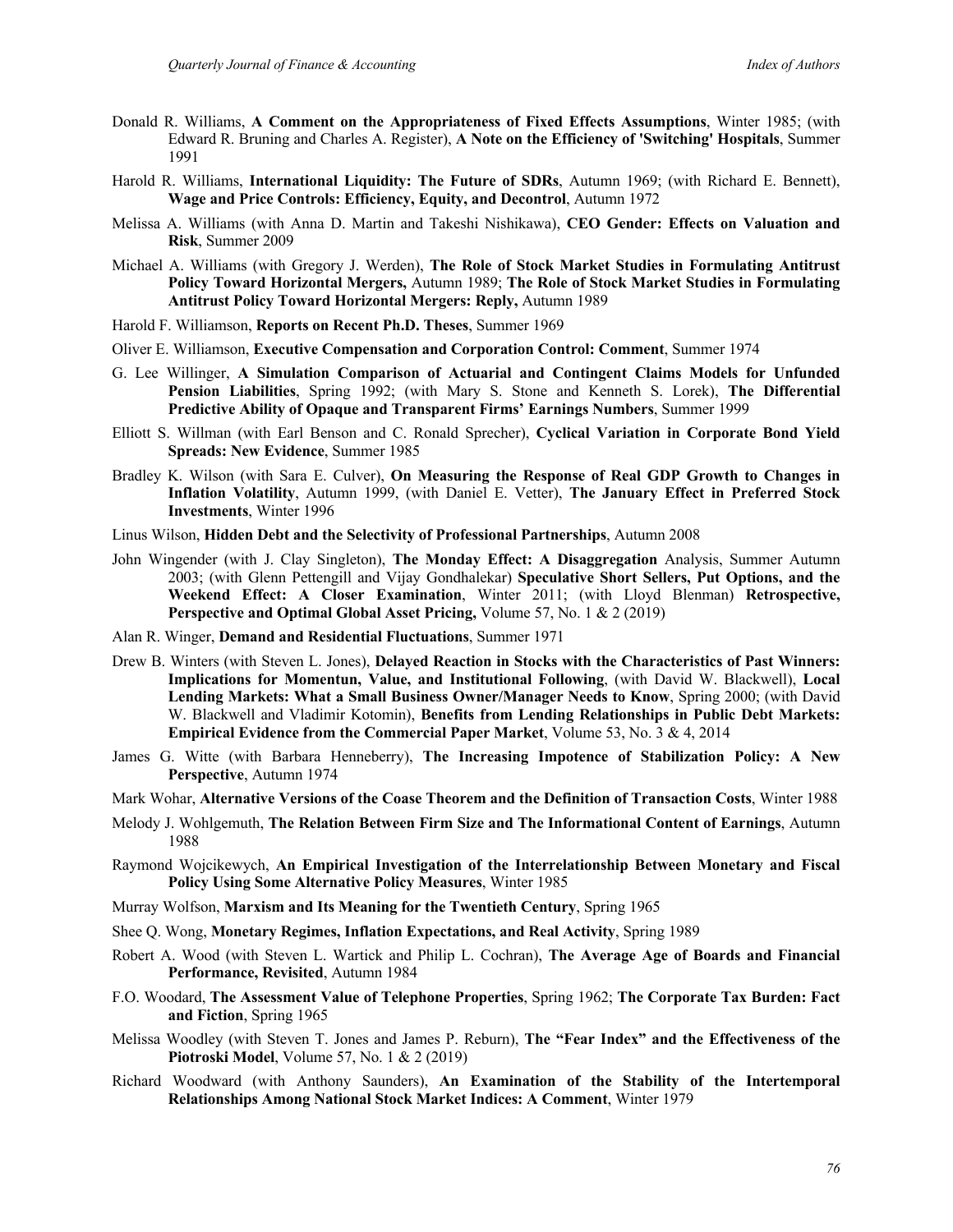Stephen T. Worland, **The Economic Significance of John Rawls'** *A Theory of Justice*, Autumn 1973

- Dan L. Worrell (with Gay Hatfield, Wallace N. Davidson, III, and Eugene Bland), **Turbulence at the Top: Antecedents of Key Executive Dismissal**, Winter 1999
- Chunchi Wu (with Moon K. Kim), **Performance of Mutual Funds in the Pre- Versus Post-Mayday Periods**, Spring 1989
- Hsiu-Kwang Wu (with David C. Cheng), **The Effects of Bank Loan Characteristics On Bank Loan Criticisms Accuracy: A Multivariate Logit Analysis**, Summer 1984
- H.K. Wu (with Musa Essayyad), **The Performance of U.S. International Mutual Funds**, Autumn 1988
- Pei-Shan Wu (with Chun-Da Chen, Wan-Hsiu Cheng,and Chien-Liang Chiu), **Hedging with Floor-traded and #E-mini Stock Index Futures**, Summer Autumn 2005
- Tsung Wen Wu (with Ralph L. Day and David B. MacKay), **Consumer Benefits Versus Product Attributes: An Experimental Test**, Summer 1988
- Ronald W. Wykstra (with Theodore W. Roesler), **Nebraska Economic Indicators in Relation to the United States Business Cycle**, Spring 1964; (with Theodore W. Roesler), **Shifts in Income and Employment in Nebraska in the Postwar Period**, Spring 1966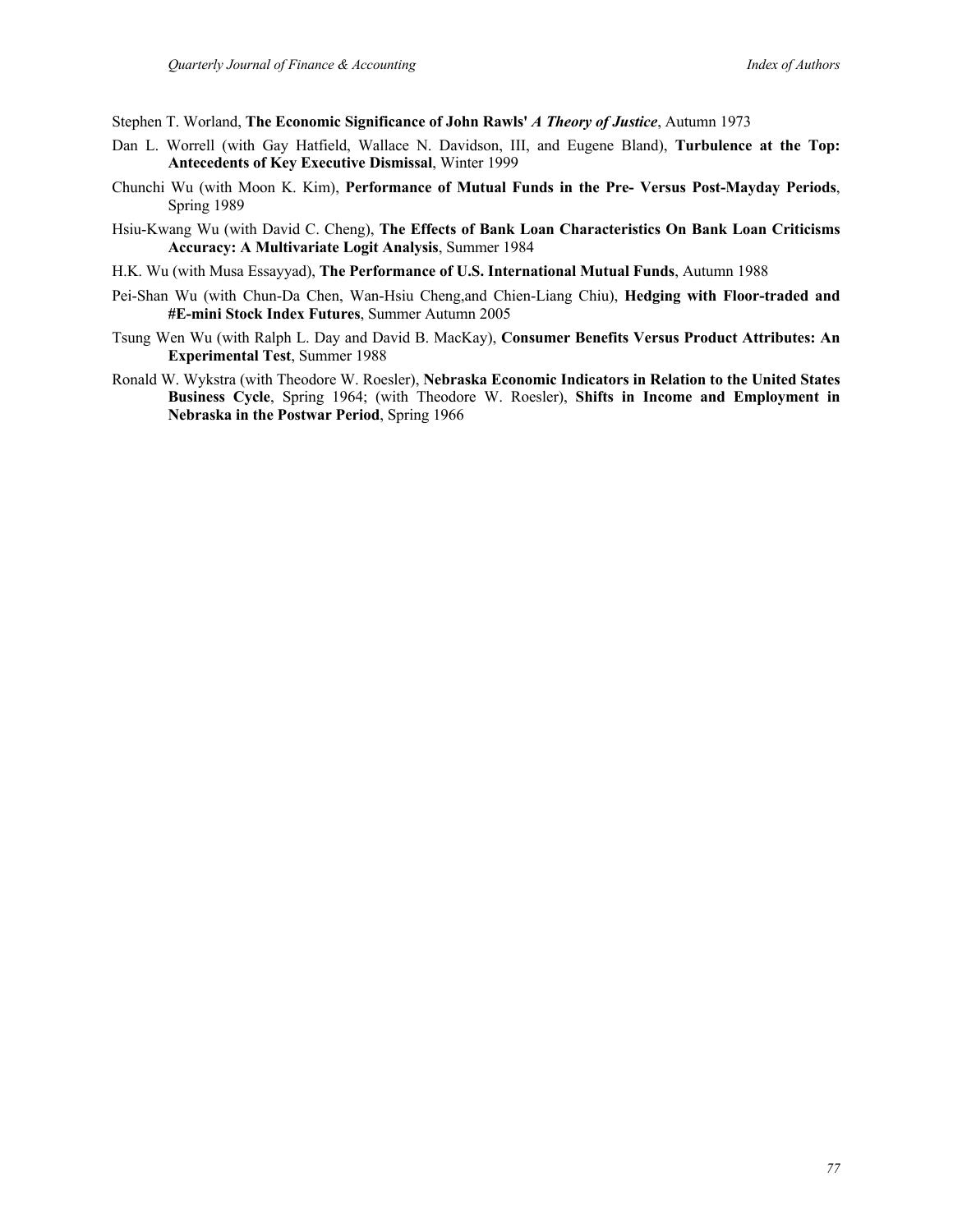## **X**

- Wen Xiao (with Xiaolu Xu and Atreya Chakraborty), **Further Evidence on the Association between Pension Plan Accounting and Firm Values: The Impact of SFAS No. 158**, Volume 57, No. 3 & 4 (2019)
- Dashi Xu (with Guan Gong, Zhenlong Jiang and Fwu-Chang Yan), **Shadow Banking Activities of Non-Financial State-Owned Enterprises and Financial Regulation in China**, Volume 58, No. 3 (2020)
- Li Xu (with Alex P. Tang), **Institutional Ownership and Internal Control Material Weakness**, Spring 2010
- Randall Zhaohui Xu (with Shanshan Pan), **Explaining the Accrual Anomaly: Evidence from Firm Size and Market Conditions**, Volume 57, No. 1 & 2 (2019)
- Xiaolu Xu (with Wen Xiao and Atreya Chakraborty), **Further Evidence on the Association between Pension Plan Accounting and Firm Values: The Impact of SFAS No. 158**, Volume 57, No. 3 & 4 (2019)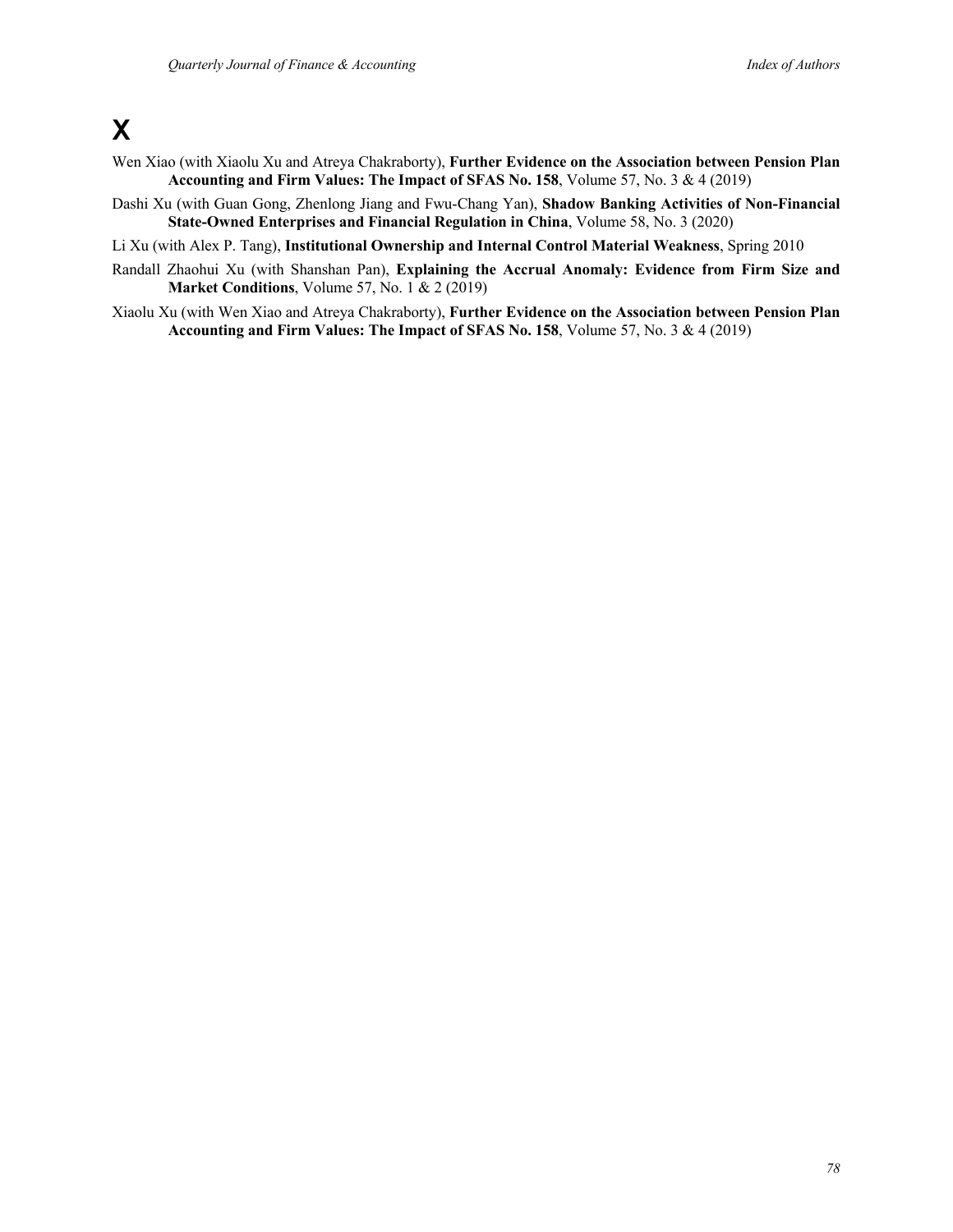**Y**

- Elizabeth E. Swayne Yamashita, **The Last Families: A Study of Metropolitan Newspaper Ownership, 1950- 1967**, Summer 1969
- Fwu-Chang Yan (with Guan Gong, Zhenlong Jiang and Dashi Xu), **Shadow Banking Activities of Non-Financial State-Owned Enterprises and Financial Regulation in China**, Volume 58, No. 3 (2020)
- Bruce Yandle, **The Evolution of EPA's Grain Dust Regulation**, Summer 1979
- Taewon Yang (with Ben Branch), **Predicting Successful Takeovers and Risk Arbitrage**, Winter 2003; (with Ben Branch), **The Risk Arbitrage Performance: Failed Acquisition Attempts**, Winter Spring 2006
- Min Ye (with Alastair Marsden and Madhu Veeraraghavan), **Heuristics of Representativeness, Anchoring and Adjustment, and Leniency: Impact of Earnings' Forecasts by Australian Analysts,** Spring 2008
- Serena Yeoward (with Harold Hutchinson and Rod Cross), **The Natural Rate, Hysteresis, and the Duration Composition of Unemployment Composition in the U.S.**, Spring 1990
- Charles E. Yesalis, III (with Hyman Joseph, Leon Burmeister, Wayne Fisher, David P. Lipson, G. Joseph Norwood, and Charles R. Standridge), **Pharmacy Costs: Capitation Versus Fee-for-Service**, Autumn 1983
- H. Semih Yildirim (with İmdat Doğan), **Value Creation in U.S. Bank Mergers Before and After the Global Financial Crisis**, Volume 55, No. 3 & 4 (2017)
- Taeyol Yoo (with Sangbin Lee), **On the Robustness of Goodness-of-Fit Criteria for Factor Identification: Simulation and Some Korean Evidence**, Autumn 1992
- Ken Yook, **The Measurement of Post-accquisition Performance Using EVA,** Summer/Autumn 2004; (with Partha Gangopadhyay and Ghulam Sarwar), **Profitability of Insider Trades in Extremely Volatile Markets: Evidence from the Stock Market Crash and Recover of 2000**, Spring 2009; (with Partha Gangopadhyay), **Free Cash Flow and the Walth Effects of Stock Repurchase Announcements**, Summer/Autumn 2010; (with Partha Gangopadhyay), **Are Insider Trading Profits Due to Contrarian Trading or Private Information**, Volume 53, No. 3 & 4, 2014
- Allan Young (with Marvin Rosenberg), **Price Volatility and Corporate Repurchasing**, Winter 1978
- Kenneth Yung (with Gabriel G. Ramirez), **Firm Repuration and Insider Trading: The Investment Banking Industry**, Summer 2000
- James A. Yunker, **An Empirical Estimate of Optimum Population: Reply**, Spring 1974; **A Statistical Estimate of Optimum Population in the United States**, Winter 1973